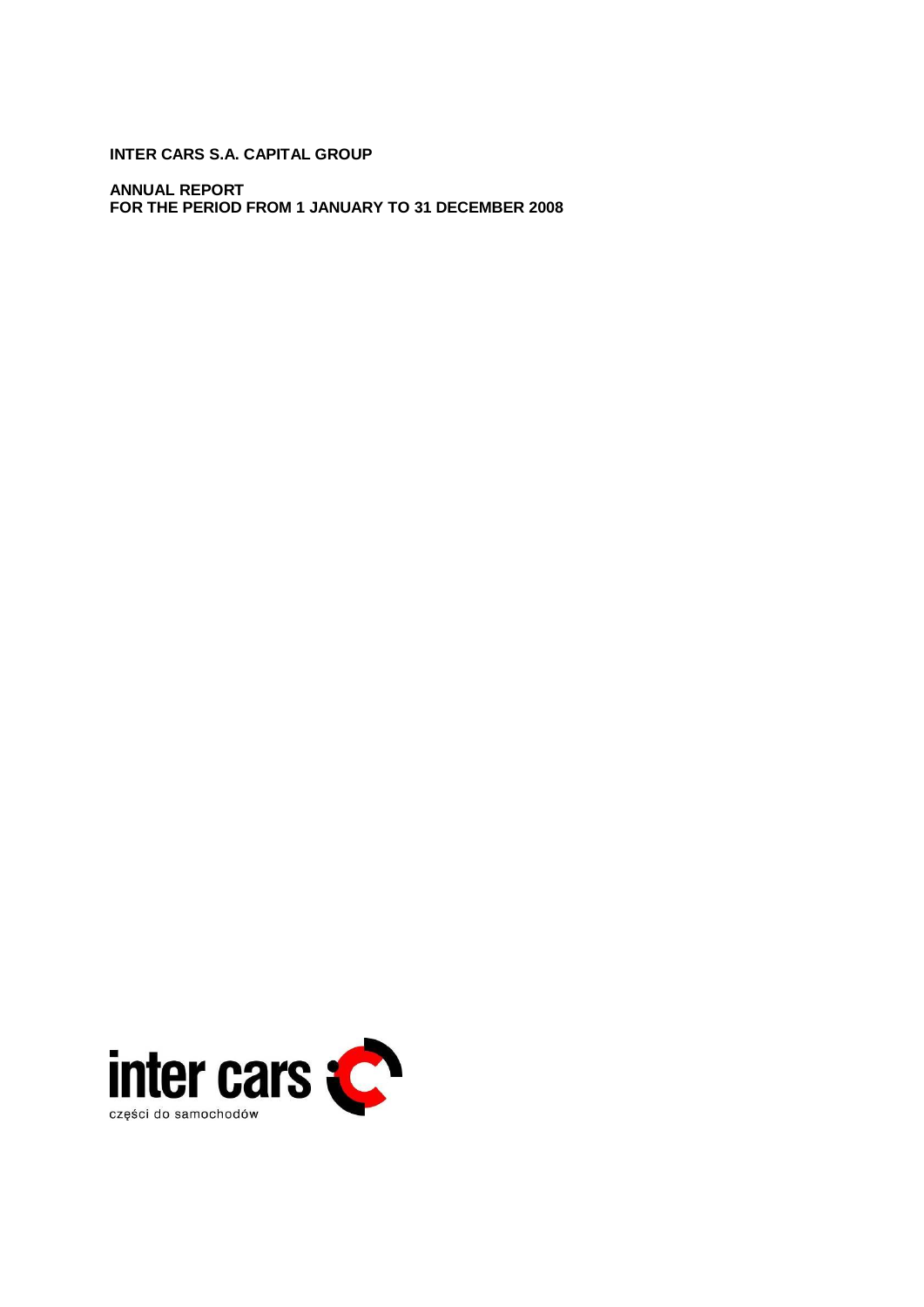**TABLE OF CONTENTS** 

| <b>PART I</b>   | <b>OPINION ON AUDIT OF CONSOLIDATED</b>                                                                |
|-----------------|--------------------------------------------------------------------------------------------------------|
| <b>PART II</b>  | <b>CONSOLIDATED ANNUAL FINANCIAL STATEMENT</b><br>FOR THE PERIOD FROM 1 JANUARY TO 31 DECEMBER 2008  6 |
| <b>PART III</b> | <b>STATEMENT OF THE OPERATIONS</b>                                                                     |
| <b>PART IV</b>  | REPORT OF AUDIT OF THE CONSOLIDATED<br>115                                                             |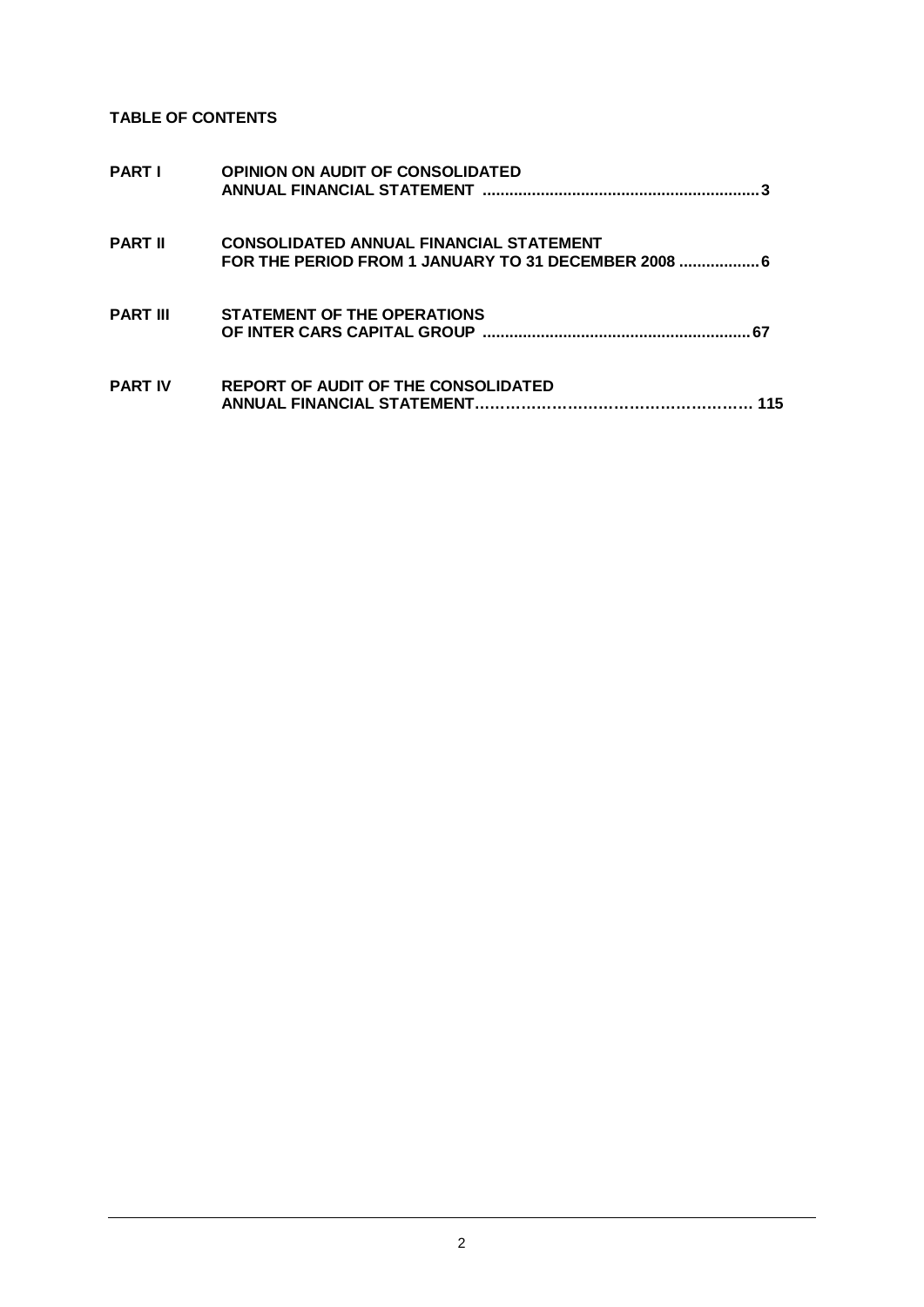## **OPINION OF THE INDEPENDENT CHARTERED AUDITOR**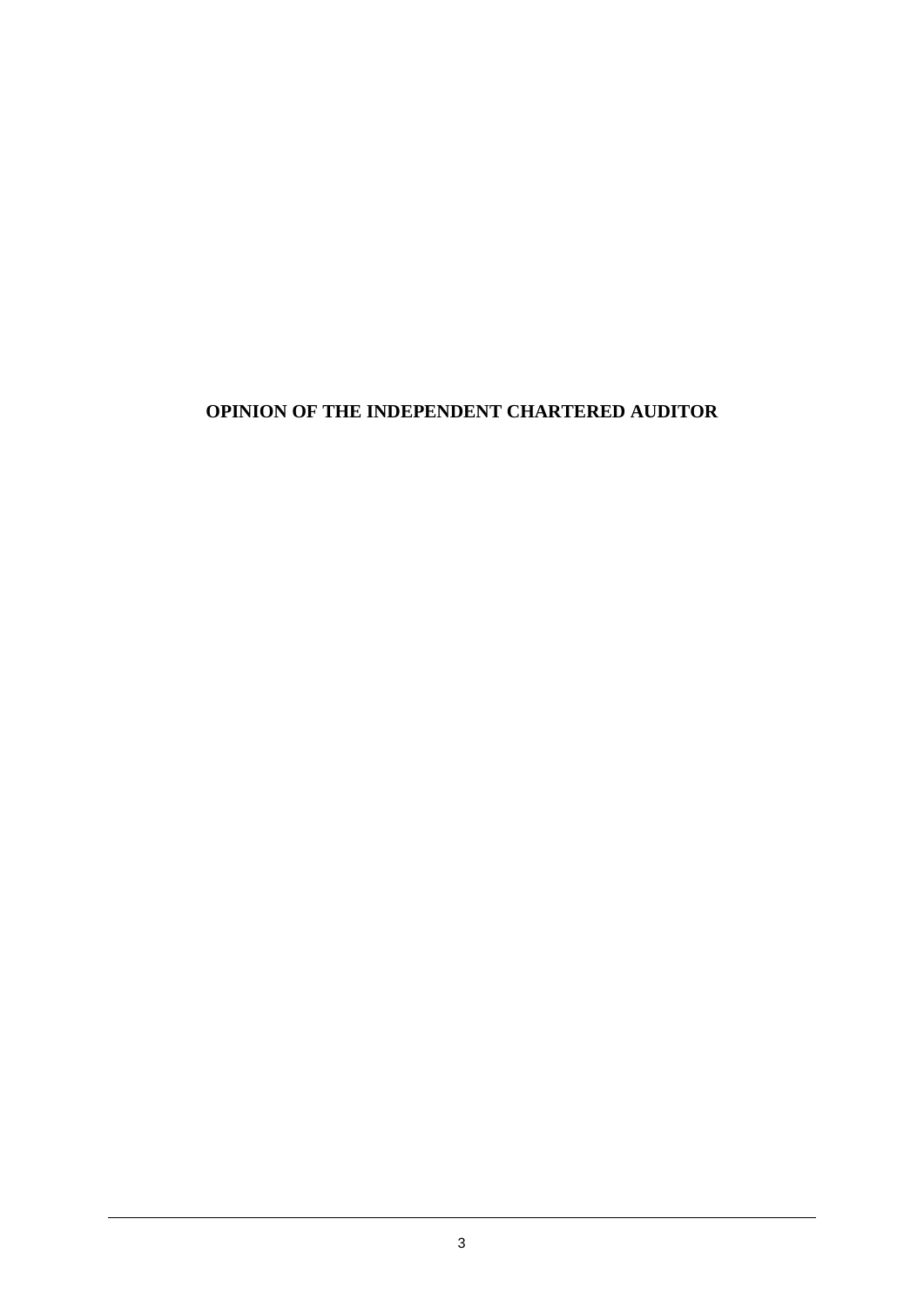## **OPINION OF THE INDEPENDENT CHARTERED AUDITOR**

## *For General Meeting of Inter Cars S.A.*

We have audited the accompanying consolidated financial statement Of Inter Cars S.A. Capital Group whose parent entity is seated in Warsaw, at ul. Powsing a 64 ("the Capital Group") which consists of the consolidated statement of financial position drawn up as at 31 December 2008, which presents the amount of 1,227,722,000 Polish zlotys, the consolidated statement of profit and loss for the financial year ending on that day, which presents the amount of 25,417,000 Polish zlotys of net profit, the consolidated statement of changes in equity for the financial year ending on that day, which presents an increase of equity amounting to 250,062,000 Polish zlotys, the consolidated statement of cash flows for the financial year ending on that day, which presents an increase of cash assets amounting to 2,043,000 Polish zlotys and explanatory information on the adopted accounting principles and other additional explanatory information.

## *Responsibility of the Board of Directors*

The Company's Board of Directors is responsible for the correctness of ledgers and the preparation and a reliable presentation of this consolidated financial statement pursuant to International Financial Reporting Standards which have been approved by the European Union and other valid regulations. This responsibility covers: designing, implementing and maintaining internal control related to preparing and a reliable presentation of financial statements free from irregularities arising in consequence of purposeful actions or errors, the selection and the application of relevant accounting principles, as well as making accounting estimates respective to arising circumstances.

## *Responsibility of Chartered Auditor*

Our task, on the basis of the conducted audit, is to express an opinion on this consolidated financial statement. We conducted our audit according to section 7 to Accounting Act dated 29 September 1994 (Official Journal of 2002, no 76 item 694 with amendments) ("the Accounting Act"), the ethical norms and regulations of chartered auditor's work issued by the National Board of Chartered Auditors in Poland and International Standards of Auditing. Those regulations impose upon us the obligation to act pursuant to the principles of ethics and plan and perform the audit in such a manner so as to obtain a reasonable assurance that the financial statements are free from material misstatement.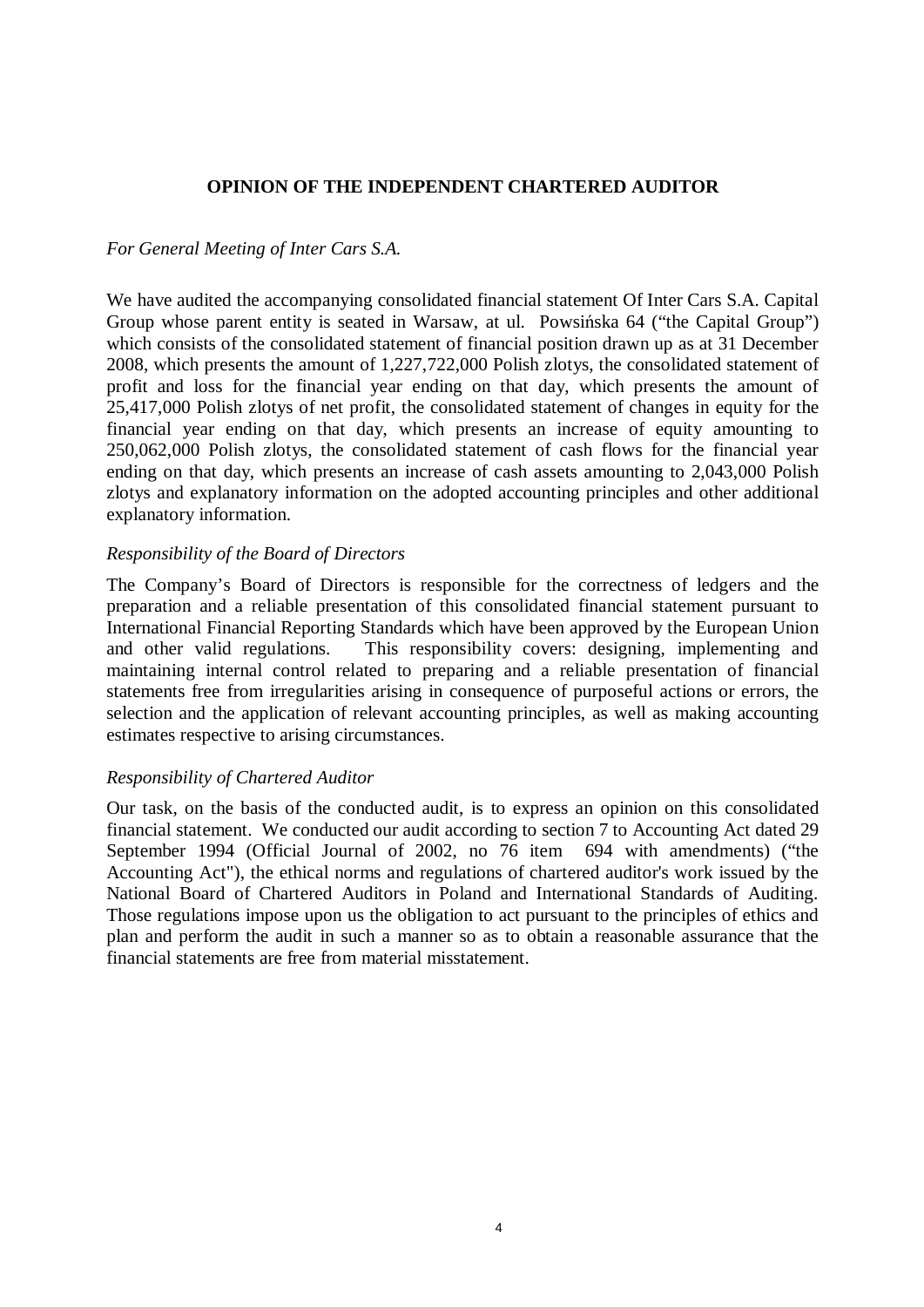Audit consists in carrying out procedures aiming at obtaining audit evidence concerning the amounts and information disclosed in the financial statement. The selection of the audit procedures depends on our judgment, including assessment of the risk of material irregularity of financial statement as a result of deliberate actions or errors. When conducting the assessment of this risk, we take into account internal control related to preparation and reliable presentation of the financial statement in order to plan audit procedures adequate to the circumstances, rather than to express opinion on the effectiveness of internal control actions in the entity. The audit also covers the assessment of the relevance of the applied accounting principles, the justified character of estimates made by the Board of Directors and the assessment of the overall presentation of the financial statement.

We believe that the audit evidence obtained by us is sufficient and appropriate basis to express our opinion on the audit.

## *Opinion*

In our opinion, the attached consolidated financial statement of the Inter Cars S.A. Capital Group presents reliably and clearly the assets and financial position of the Capital Group as at 31 December 2008, financial result and cash flows for the financial year ending on that day, and was prepared, in all material aspects, according to International Financial Reporting Standards, which were approved by the European Union, and complies with legal regulations affecting the content of the consolidated financial statement which apply to the Capital Group.

## *Other issues*

As required under the Accounting Act, we also report that the report on the Capital Group's activities includes, in all material respects, the information required by article 49 of the Accounting Act and the Resolution of the Ministry of Finance of 19 February 2009 on current and periodical information provided by issuers of securities and the conditions for recognition as equivalent of information required by legal regulations of a state not being a member state (Official Journal of 2009, No 33 item 259 with amendments) and the information is consistent with the consolidated financial statement.

....................................................... ......................................................

Chartered Auditor no. 11505/8222 Jedrzej Szalacha

For KPMG Audyt Sp. z o.o. ul. Chłodna 51, 00-867 Warsaw Chartered Auditor no. 90048/7421 Mirosáaw Matusik, Board Member

27 April 2009 Warsaw, Poland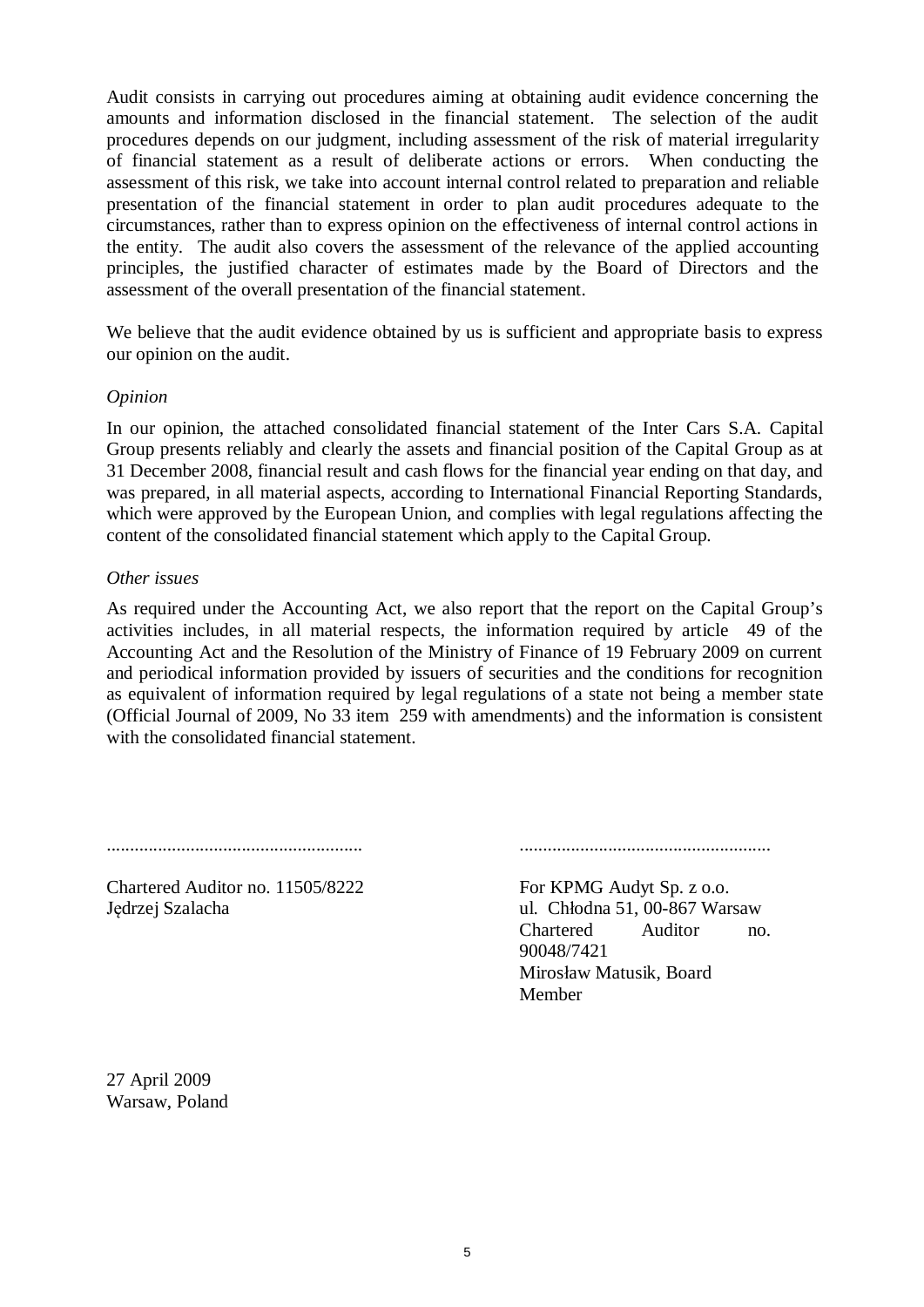## **PART II**

|     | CONSOLIDATED ANNUAL FINANCIAL STATEMENT FOR THE PERIOD FROM 1 January to 31 December 2008 |  |
|-----|-------------------------------------------------------------------------------------------|--|
| 1.  |                                                                                           |  |
| 2.  |                                                                                           |  |
| 3.  |                                                                                           |  |
| 4.  |                                                                                           |  |
| 5.  |                                                                                           |  |
| 6.  |                                                                                           |  |
| 7.  |                                                                                           |  |
| 8.  |                                                                                           |  |
| 9.  |                                                                                           |  |
| 10. |                                                                                           |  |
| 11. |                                                                                           |  |
| 12. |                                                                                           |  |
|     |                                                                                           |  |
|     |                                                                                           |  |
|     |                                                                                           |  |
|     |                                                                                           |  |
|     |                                                                                           |  |
|     |                                                                                           |  |
|     |                                                                                           |  |
| 20. |                                                                                           |  |
|     |                                                                                           |  |
|     |                                                                                           |  |
|     |                                                                                           |  |
|     |                                                                                           |  |
|     |                                                                                           |  |
|     |                                                                                           |  |
|     |                                                                                           |  |
|     |                                                                                           |  |
|     |                                                                                           |  |
|     |                                                                                           |  |
|     |                                                                                           |  |
|     |                                                                                           |  |
|     |                                                                                           |  |
|     |                                                                                           |  |
|     |                                                                                           |  |
|     |                                                                                           |  |
|     |                                                                                           |  |
|     |                                                                                           |  |
|     |                                                                                           |  |
| 41. |                                                                                           |  |
| 42. |                                                                                           |  |
| 43. |                                                                                           |  |
| 44. |                                                                                           |  |
| 45. |                                                                                           |  |
| 46. |                                                                                           |  |
| 47. |                                                                                           |  |
| 48. |                                                                                           |  |
| 49. |                                                                                           |  |
| 50. |                                                                                           |  |
| 51. |                                                                                           |  |
| 52. |                                                                                           |  |
| 53. |                                                                                           |  |
| 54. |                                                                                           |  |
| 55. |                                                                                           |  |
|     |                                                                                           |  |
|     |                                                                                           |  |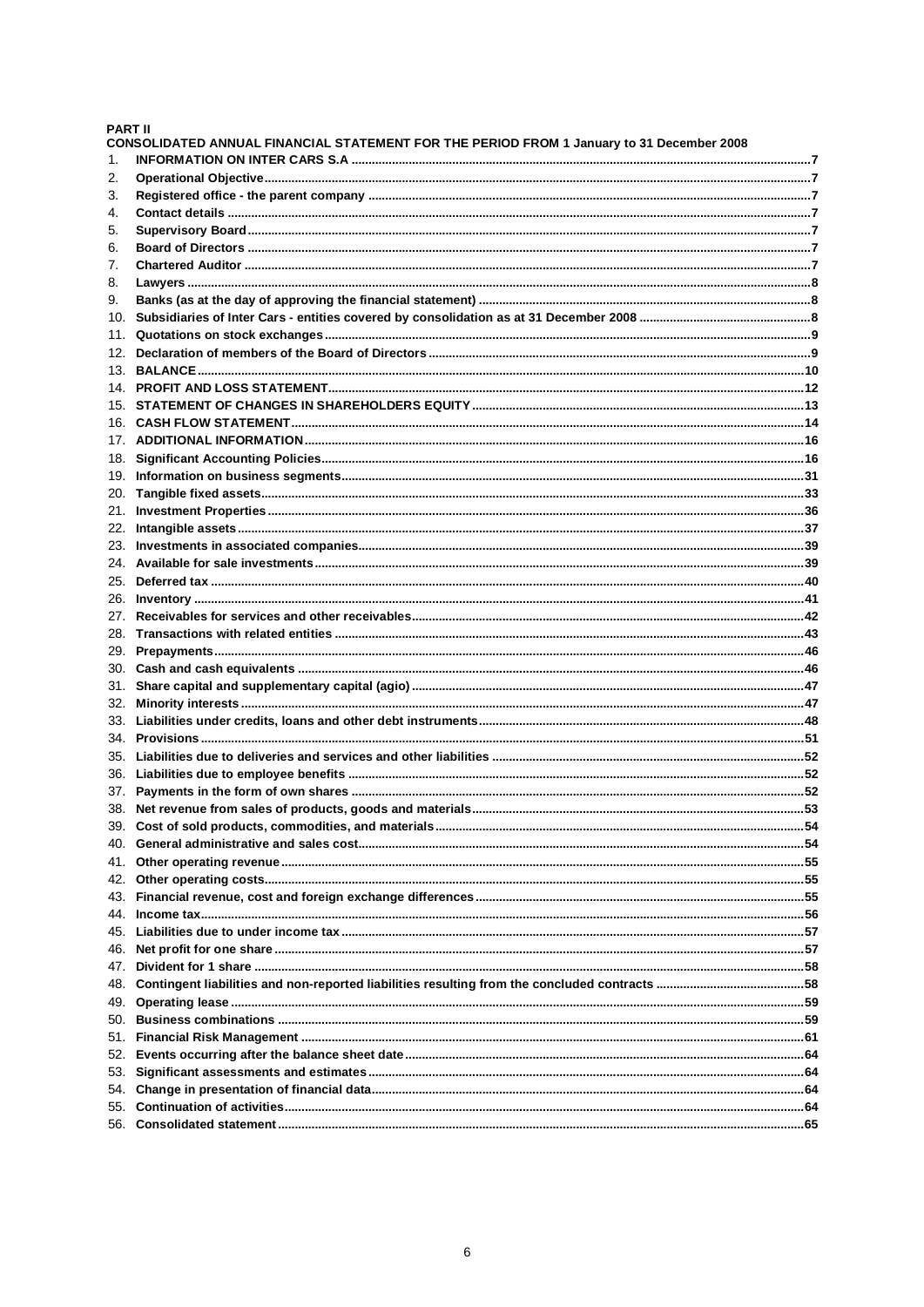## **INFORMATION ON INTER CARS S.A.**

## **1. Objects of the company's enterprise**

The basic activities of Inter Cars Capital Group Spółka Akcyjna ("Group", "Inter Cars Group", "Inter Cars Capital Group") include import and distribution of spare parts for passenger cars and commercial vehicles.

## **2. Registered office - the parent company**

Inter Cars S.A. ul Powsińska 64 02-903 Warsaw Poland

*Central Warehouse:*  ul. Gdańska 15 05-152 Czosnów nearby Warsaw

## **3. Contact details**

Phone (+48-22) 714 19 16 fax (+49-22) 714 19 18 bzarzadu@intercars.com.pl relacje.inwestorskie@intercars.com.pl www.intercars.com.pl

## **4. Supervisory Board**

Andrzej Oliszewski, the Chairman Jolanta Oleksowicz-Bugajewska Maciej Oleksowicz Michał Marczak Jacek Klimczak

## **5. Management Board**

Krzysztof Oleksowicz, the President Robert Kierzek, Deputy President Krzysztof Soszyński, Deputy President Wojciech Milewski – Member of the Management Board Piotr Kraska Member of the Management Board

## **6. Chartered Auditor**

KPMG Audyt Sp. z o.o. ul. Chłodna 51 00-867 Warsaw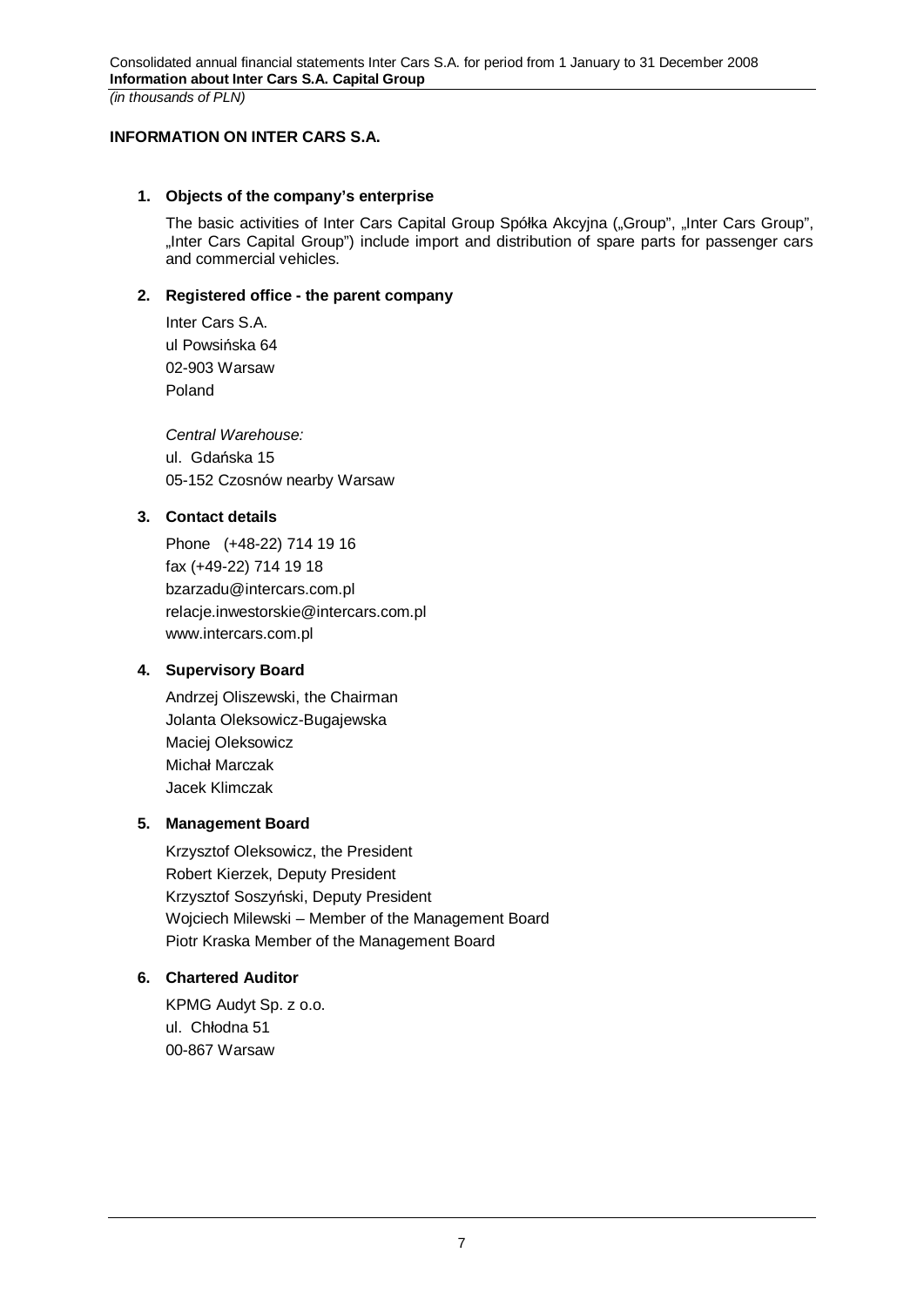## **7. Lawyers**

W. Olewniczak i Doradcy Kancelaria Prawna Spółka Komandytowa ul. Marszałkowska 115 Warsaw Joanna Wasilewska & Partnerzy, Kancelaria Radców Prawnych, ul. Źródlana 11 a Poznań

## **8. Banks (as at the day of approving the financial statement)**

BANK PEKAO S.A. ul. Grzybowska 53/57 00-950 Warsaw ABN Amro S.A. ul. 1-go Sierpnia 8A 02-134 Warsaw Bank Handlowy w Warszawie S.A. ul. Senatorska 16 00-923 Warsaw BRE Bank S.A. ul. Senatorska 18 00-950 Warsaw ING Bank Śląski S.A. Pl. Trzech Krzyży 10/14 00-499 Warsaw Fortis Bank S.A. ul. Postępu 15 02-676 Warsaw Kredyt Bank S.A. ul. Kasprzaka 2/8 01-211 Warsaw Raiffeisen Bank Polska S.A. ul. Piękna 20 00-549 Warsaw Bank Zachodni WBK S.A.

## **9. Subsidiaries of Inter Cars - entities included in consolidation as at 31 December 2008**

#### **Inter Cars Ukraine**

ul. Rynek 9/11 50-950 Wrocáaw

29009 Chmielnicki, Tołstego 1/1 Ukraine

## **Inter Cars Ceska Republika**

Nowodworska 1010/14 142 01 Prague, Czech Republic

**Lauber Sp. z o.o.** (poprzednio Eltek) ul. Portowa 35A 76-200 Słupsk

**Inter Cars Lietuva UAB**  J. Kubiliaus g. 18 Vilnius, Lithuania

**Inter Cars Romania s.r.l.**  Calea Baciului 87 400230 Cluj-Napoca, Romania **Feber Sp. z o.o. (Ltd).**  ul. Powsińska 64 02-903 Warsaw

## **Q-Service Sp. z o.o.**  ul. Gdańska 15 05-152 Cząstków Mazowiecki

## **Inter Cars Slovenská Republika s.r.o.**  Ivánska cesta 2 Bratislava, Slovakia

IC Development&Finance Sp. z o.o. (formerly R-J) ul. Dorodna 33 03-195 Warsaw

As a result of the merger with JC Auto group, the Inter Cars group, since 29 February 2008, has also included:

| ARMATUS Sp. z o.o. |  |  |  |
|--------------------|--|--|--|
| ul. Powsińska 64   |  |  |  |
| 02-903 Warsaw      |  |  |  |

**JC Auto s.r.o.**  Lazensky park 10, c.p. 329 735 03 Karvina - Darkom, the Czech Republic

**Inter Cars Hungaria kft** (formerly JC Auto **JC Auto S.A.** 

#### 8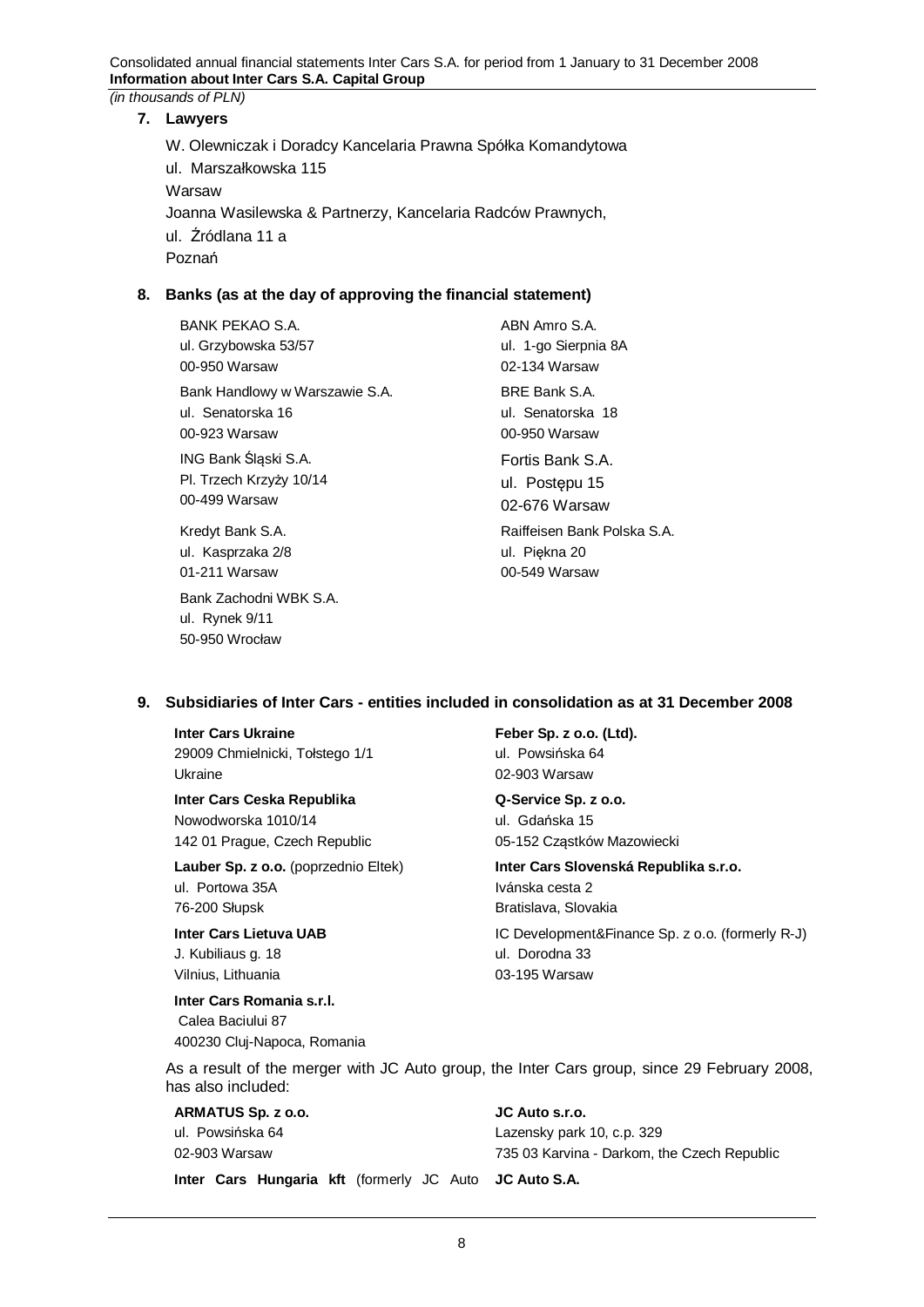Consolidated annual financial statements Inter Cars S.A. for period from 1 January to 31 December 2008 **Information about Inter Cars S.A. Capital Group** 

*(in thousands of PLN)* 

Kereskedelmi Kft.) Klapka Utca 4 H-1134 Budapest, Hungary

Inter Cars d.o.o. (formerly JC Auto d.o.o.) Radnička cesta 27 1000 Zagreb, Croatia

## **5 STERNE FAHWERKSTECHNIK GMBH**

Storkower Str 175 10369 Berlin, Germany Rue du Parc Industriel 3D 1440 Brain-le-Chateau, Belgium

**JC Auto s.r.l.**  Viale A.Doria 48/A 20124 Milan, Italy

Since 30 October 2008 Inter Cars has had shares in SMIOC FRENOPLAST Bułhak i CieĞlawski S.A. Korpele 75 12-100 Szczytno.

## **10. Quotations on stock exchanges**

The shares of Inter Cars, i.e. the parent company, are quoted on the Warsaw Stock Exchange in the system of continuous quotations.

## **11. Declaration of members of the Board of Directors**

(1) To our best knowledge, the annual consolidated financial statement and comparable data have been drawn up according to International Financial Reporting Standards, which have been approved by the European Union. The statements reflect in a true, reliable and clear way the assets and financial position of the Group and its financial result and consolidated annual statement of the Board of Directors contains a true reflection of development and accomplishments and the Group's situation, including the description of basic risks and hazards.

2) The entity authorized to audit consolidated financial statements, auditing the annual financial statement, has been selected as specified by law. This entity and chartered auditors conducting this audit met conditions for issuing an impartial and independent audit report, in accordance with relevant regulations of the national law.

> **Krzysztof Oleksowicz**  President of the Management Board

#### **Robert Kierzek**

Vice President of the Management Board

#### **Krzysztof Soszyński:**

Vice President of the Management Board

**Piotr Kraska** 

Member of the Management Board

Warsaw, 27 April 2009

**Wojciech Milewski** Member of the

Management Board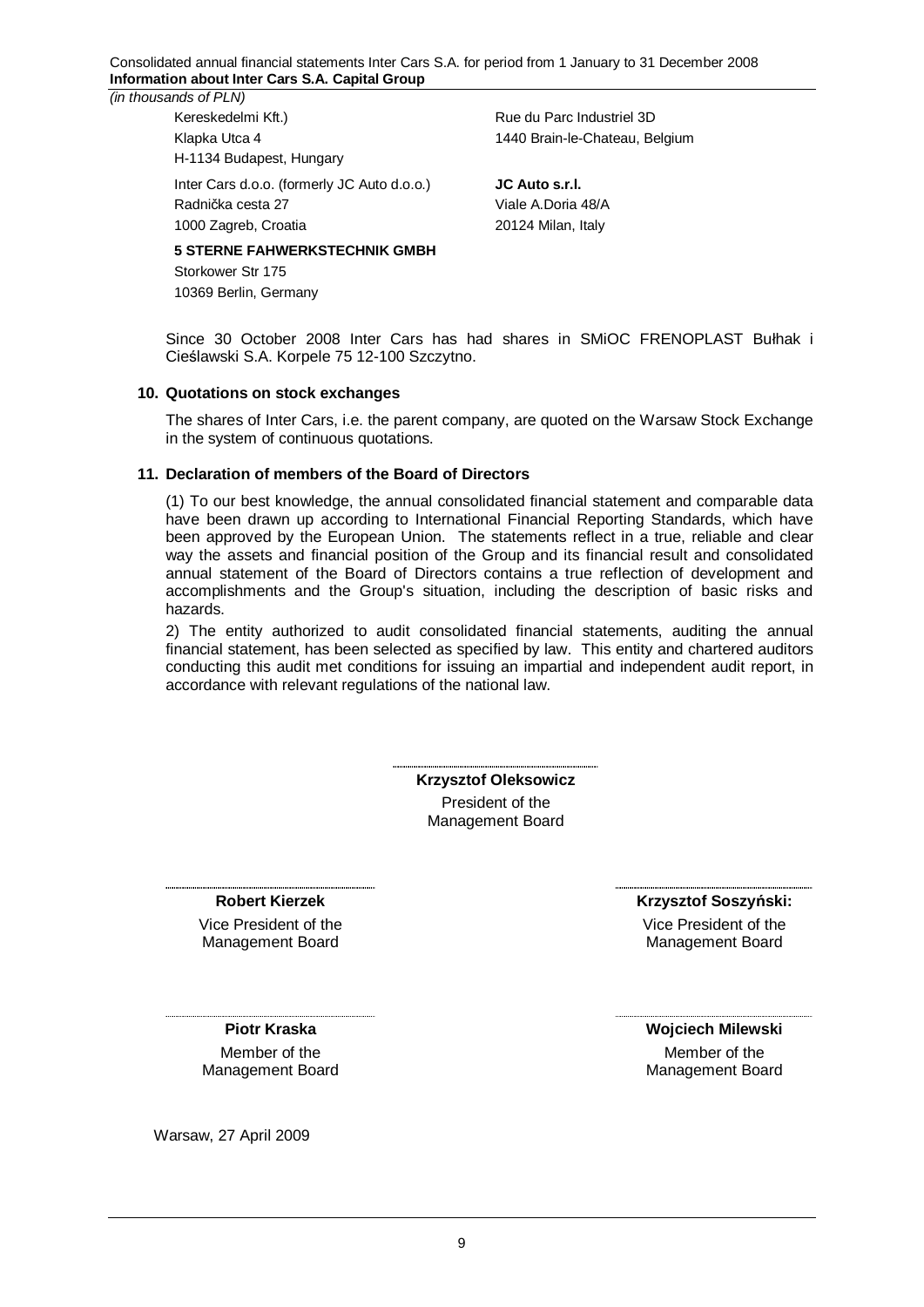**BALANCE SHEET** 

| (in thousands of PLN)                | note |            |            |
|--------------------------------------|------|------------|------------|
|                                      |      | 31.12.2008 | 31.12.2007 |
| <b>ASSETS</b>                        |      |            |            |
| <b>Fixed assets</b>                  |      |            |            |
| Tangible fixed assets                | 3    | 181 295    | 90 596     |
| Investment properties                | 4    | 57 328     | 43 319     |
| Intangible assets                    | 5    | 152 321    | 7789       |
| Investments in related entities      | 6    | 3770       |            |
| Investments available for sale       | 7    | 43         | 43         |
| Receivables                          | 10   | 4547       | 2 3 6 7    |
| Prepayments                          | 12   | 1 4 8 0    | 1 473      |
| Deferred corporate income tax assets | 8    | 282        | 7 5 9 1    |
|                                      |      | 401 066    | 153 178    |
| <b>Current assets</b>                |      |            |            |
| Inventories                          | 9    | 587 900    | 482 693    |
| Trade and other receivables          | 10   | 210 405    | 154 503    |
| Income tax receivables               | 10   | 357        |            |
| Prepayments                          | 12   | 3 0 7 2    | 2 4 5 7    |
| Cash and cash equivalents            | 13   | 24 922     | 22 879     |
|                                      |      | 826 656    | 662 532    |
| <b>TOTAL ASSETS</b>                  |      | 1 227 722  | 815710     |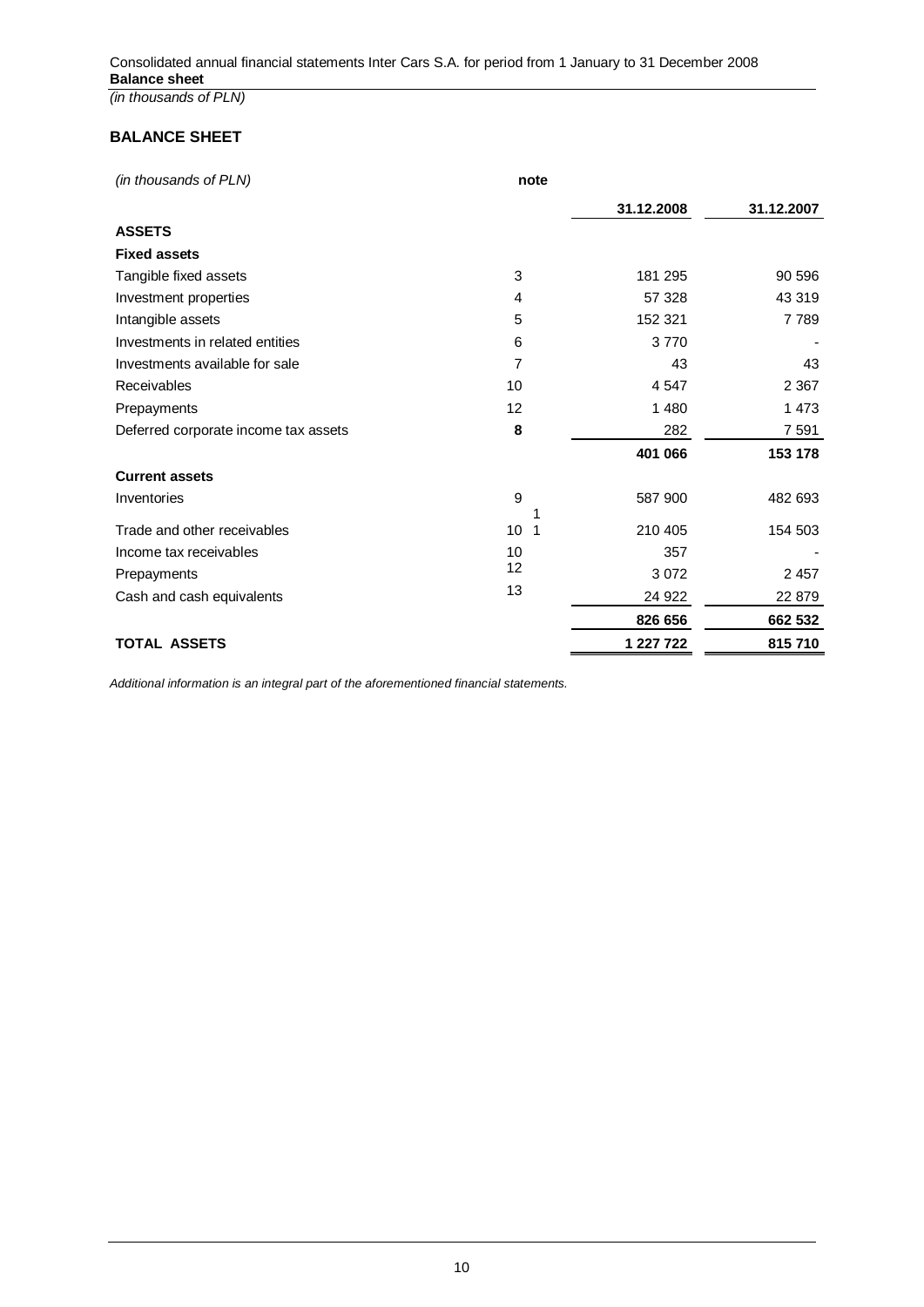**LIABILITIES note 31.12.2008 31.12.2007 Equity capital**  Share capital 27 472 23 642 Supplementary capital from the issue of shares above the face value 247 785 21 415 Supplementary capital and the state of the state of the state of the state of the state of the state of the state of the state of the state of the state of the state of the state of the state of the state of the state of t Other supplementary capital and the state of the state of the state of the state of the Supplementary capital  $5\,935$ Foreign exchange rate differences from consolidation 1 226 (1 920) Retained result from previous years and the current year 31 112 52 608 **Equity attributable to the shareholders of the parent entity 418 125 166 912 Minority capital 15 and 15 and 15 and 15 and 15 and 151 151 151 TOTAL Equity 418 125 168 063 Long-term liabilities**  Borrowings and finance lease liabilities 16 16 113 462 38 794 Provisions 17 148 - Provision for deferred income tax and the state of the state  $\overline{8}$  and  $\overline{8}$  5182 8568 Long-term prepaid expenses 12 7 -  **118 799 47 362 Short-term liabilities**  Trade and other liabilities 18 247 684 261 412 Borrowings and finance lease liabilities 16 16 16 124 425 124 318 574 Liabilities due to employee benefits 19 19 2 573 818 Liabilities due to income tax **28** 28 979 10 063 Provisions 17 1 621 851 Short-term prepaid expenses 12 12 12 12 12 817 8 567  **690 798 600 285 TOTAL LIABILITIES** 815 710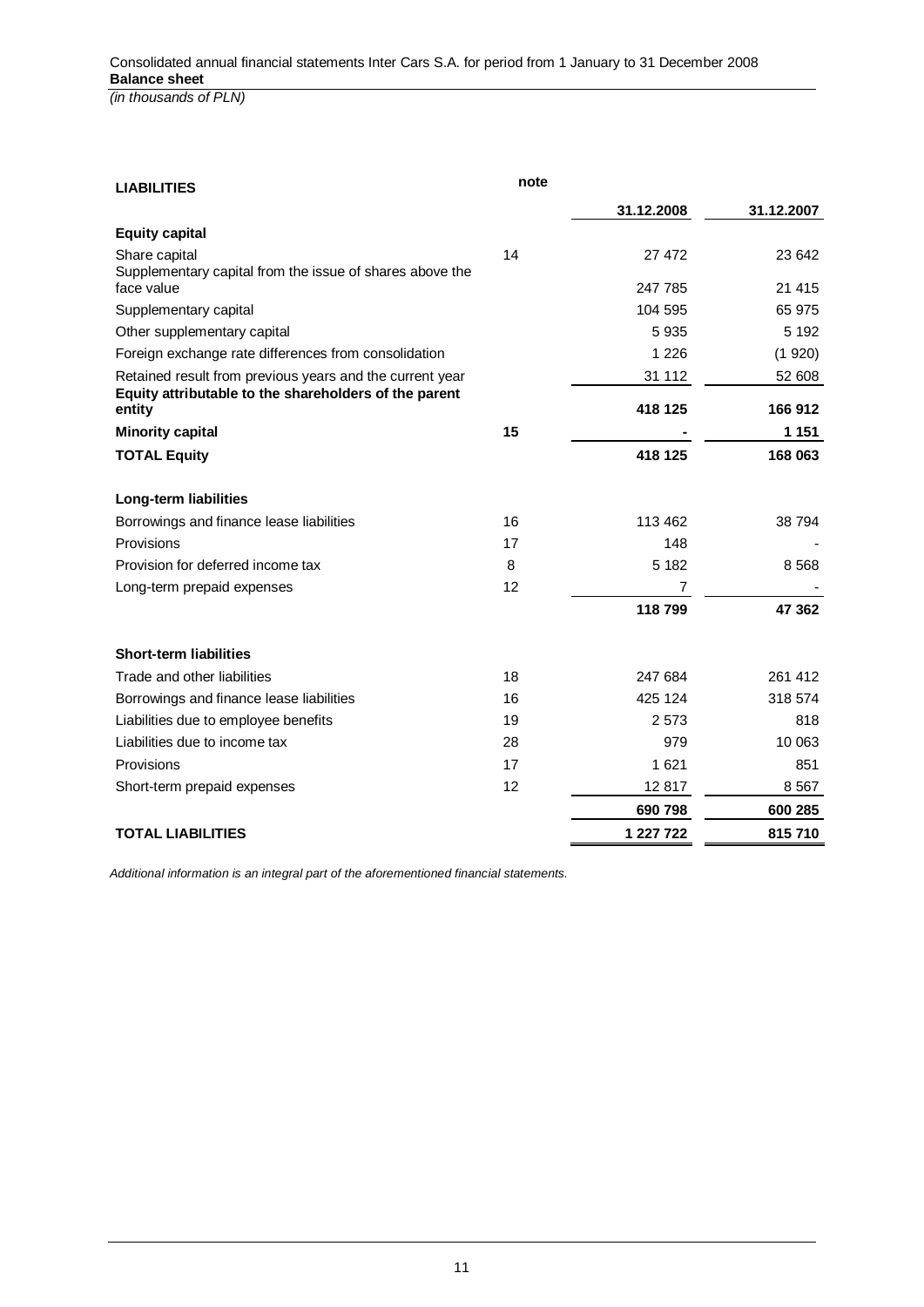## **PROFIT AND LOSS STATEMENT**

| (in thousands of PLN)                                   | note | 1.01.2008-<br>31.12.2008 | 1.01.2007-<br>31.12.2007<br><b>Transformed</b> |
|---------------------------------------------------------|------|--------------------------|------------------------------------------------|
| Sales revenue on sales of products, goods and materials | 21   | 1737956                  | 1 326 894                                      |
| Cost of sold products, commodities, and materials       | 22   | (1202945)                | (961638)                                       |
| <b>Gross profit on sales</b>                            |      | 535 011                  | 365 256                                        |
| Other operating revenue                                 | 24   | 25 183                   | 19651                                          |
| General administrative and sales cost                   | 23   | (273582)                 | (154609)                                       |
| Distribution service costs                              | 23   | (195 566)                | (127 292)                                      |
| Costs of management option program                      | 23   | (743)                    | (3330)                                         |
| Other operating costs                                   | 25   | (14934)                  | (15348)                                        |
| <b>Operating profit</b>                                 |      | 75 369                   | 84 328                                         |
| Financial revenue                                       | 26   | 1658                     | 939                                            |
| Foreign exchange differences                            | 26   | (9043)                   | 3 3 8 9                                        |
| <b>Financial costs</b>                                  | 26   | (33 477)                 | (14996)                                        |
| Profit under share in affiliates                        | 6    | (106)                    |                                                |
| Pre-tax profit                                          |      | 34 401                   | 73 660                                         |
| Income tax                                              | 27   | (8984)                   | (15696)                                        |
| Net profit                                              |      | 25 417                   | 57 964                                         |
| Attributable to:                                        |      |                          |                                                |
| the parent company's shareholders                       |      | 26 5 68                  | 58 608                                         |
| minority shareholders                                   |      | (1151)                   | (644)                                          |
|                                                         |      | 25 417                   | 57 964                                         |
| Profit per one share (PLN)                              | 29   |                          |                                                |
| - basic                                                 |      | 1,90                     | 4,90                                           |
| - diluted                                               |      | 1,86                     | 4,81                                           |
|                                                         |      |                          |                                                |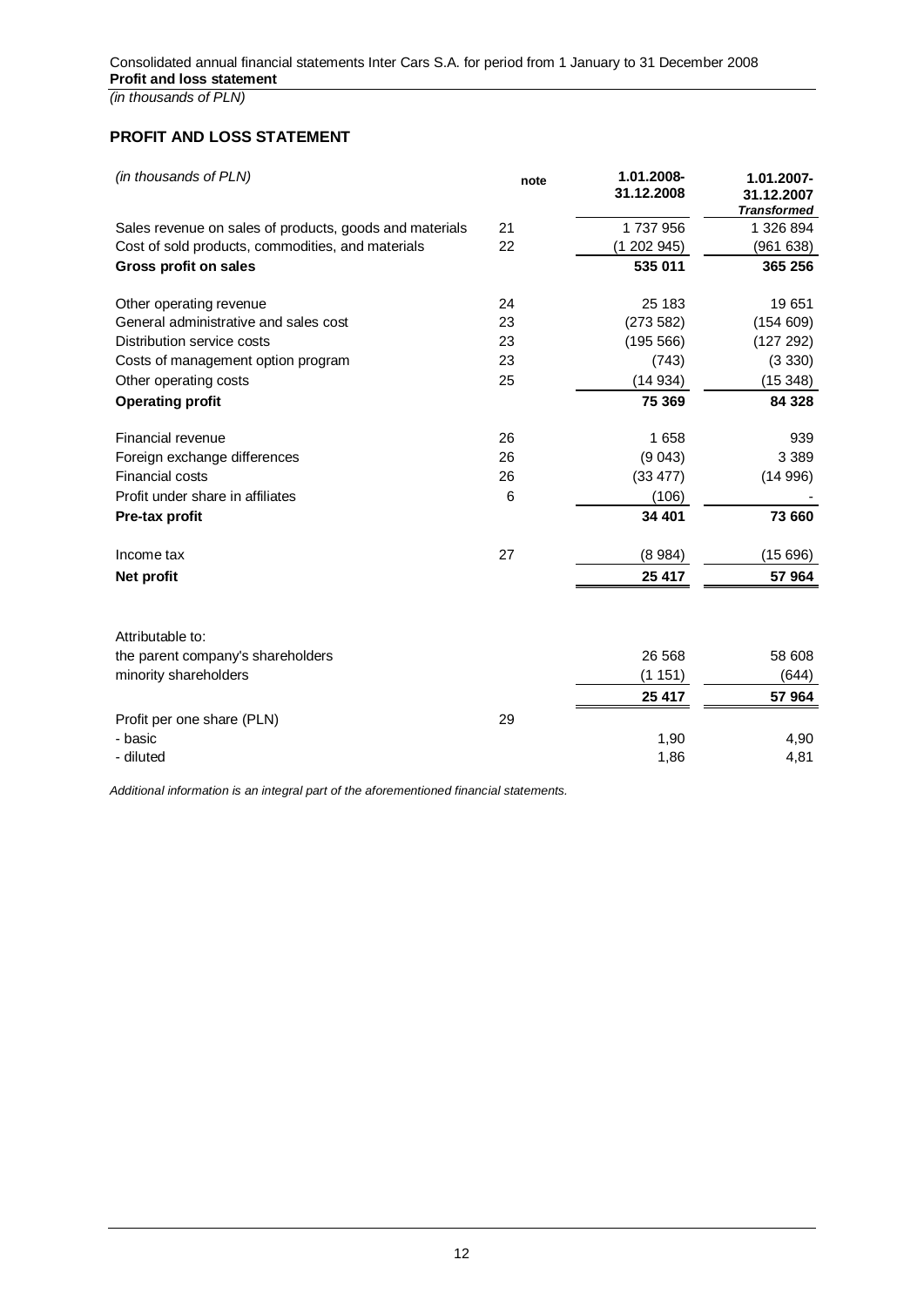## **STATEMENT OF CHANGES IN SHAREHOLDERS EQUITY**

## **The statement of changes in equity for the period from 1 January 2007 to 30 December 2008**

| (in thousands of PLN)                                                                                                                              | Share<br>capital | Supplementar<br>y capital on<br>the sale of<br>shares above<br>the face value | Supplement<br>ary capital | Currency<br>Exchange<br>differences | Other<br>supplementar<br>y capitals | <b>Retained result</b> | <b>Equity</b><br>attributable to<br>the<br>shareholders of<br>the parent<br>entity | Minority<br>share | <b>TOTAL</b><br><b>Equity</b><br>Capital |
|----------------------------------------------------------------------------------------------------------------------------------------------------|------------------|-------------------------------------------------------------------------------|---------------------------|-------------------------------------|-------------------------------------|------------------------|------------------------------------------------------------------------------------|-------------------|------------------------------------------|
| Owner's equity as at 1<br>January 2007                                                                                                             | 23 642           | 21 4 15                                                                       | 49 30 3                   | (554)                               | 1862                                | 14 691                 | 110 359                                                                            | 1795              | 112 154                                  |
| Profit for the period                                                                                                                              |                  |                                                                               |                           |                                     |                                     | 58 608                 | 58 608                                                                             | (644)             | 57 964                                   |
| <b>Currency Exchange</b><br>differences<br>Establishment of<br>supplementary capital in<br>connection with realization of<br>the management option |                  |                                                                               |                           | (1366)                              |                                     |                        | (1366)                                                                             |                   | (1366)                                   |
| program                                                                                                                                            |                  |                                                                               |                           |                                     | 3 3 3 0                             |                        | 3 3 3 0                                                                            |                   | 3 3 3 0                                  |
| Distribution of profit from<br>previous period - dividend<br>Distribution of profit from the<br>previous period - transfer to                      |                  |                                                                               |                           |                                     |                                     | (4019)                 | (4019)                                                                             |                   | (4019)                                   |
| supplementary capital                                                                                                                              |                  |                                                                               | 16 672                    |                                     |                                     | (16672)                |                                                                                    |                   |                                          |
| Owner's equity as at 31<br>December 2007                                                                                                           | 23 642           | 21 4 15                                                                       | 65 975                    | (1920)                              | 5 1 9 2                             | 52 608                 | 166912                                                                             | 1 1 5 1           | 168 063                                  |
| Profit for the period                                                                                                                              |                  |                                                                               |                           |                                     |                                     | 26 5 68                | 26 5 68                                                                            | (1151)            | 25 417                                   |
| Issue of shares for<br>shareholders JC Auto S.A.                                                                                                   | 3750             | 225 000                                                                       |                           |                                     |                                     |                        | 228 750                                                                            |                   | 228 750                                  |
| Correction of 2007.<br>Establishment of<br>supplementary capital in<br>connection with realization of<br>the management option                     |                  |                                                                               |                           |                                     |                                     | 6                      | 6                                                                                  |                   | 6                                        |
| program<br>Issue of shares under<br>exercising management                                                                                          |                  |                                                                               |                           |                                     | 743                                 |                        | 743                                                                                |                   | 743                                      |
| options                                                                                                                                            | 80               | 1 3 7 0                                                                       |                           |                                     |                                     |                        | 1450                                                                               |                   | 1450                                     |
| Distribution of profit from<br>previous period - dividend<br>Distribution of profit from the<br>previous period - transfer to                      |                  |                                                                               |                           |                                     |                                     | (9450)                 | (9450)                                                                             |                   | (9450)                                   |
| supplementary capital<br><b>Currency Exchange</b>                                                                                                  |                  |                                                                               | 38 620                    |                                     |                                     | (38620)                |                                                                                    |                   |                                          |
| differences                                                                                                                                        |                  |                                                                               |                           | 3 1 4 6                             |                                     |                        | 3 1 4 6                                                                            |                   | 3 1 4 6                                  |
| Owner's equity as at 31<br>December 2008                                                                                                           | 27 472           | 247 785                                                                       | 104 595                   | 1 2 2 6                             | 5935                                | 31 112                 | 418 125                                                                            |                   | 418 125                                  |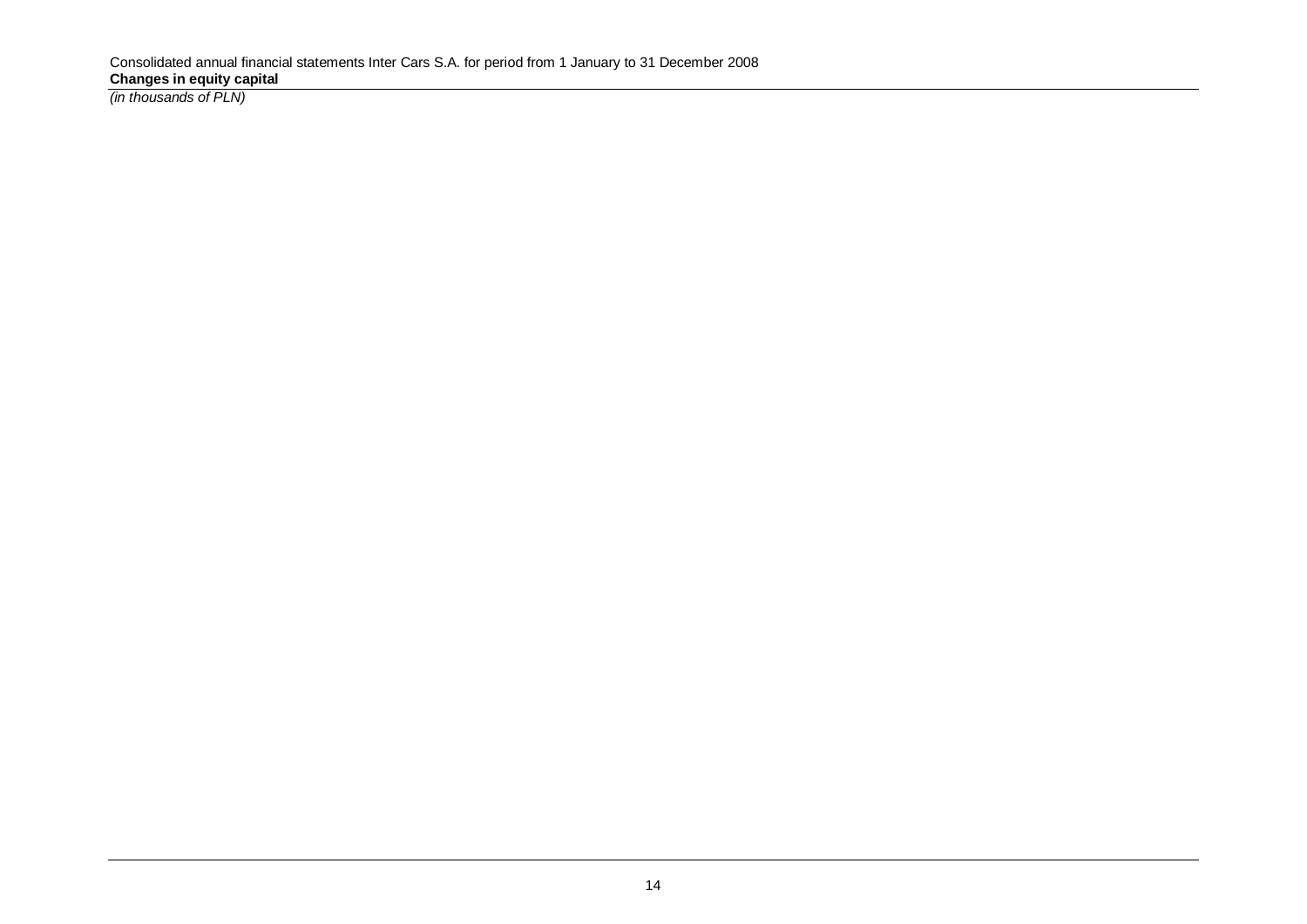## **CASH FLOW STATEMENT**

| (in thousands of PLN) |  |
|-----------------------|--|
|-----------------------|--|

|                                                           | $1.01.2008 -$<br>31.12.2008 | $1.01.2007 -$<br>31.12.2007 |
|-----------------------------------------------------------|-----------------------------|-----------------------------|
| <b>Cash Flow on operating activities</b>                  |                             |                             |
| Pre-tax profit                                            | 34 401                      | 73 661                      |
| Adjustment by items:                                      |                             |                             |
| Depreciation                                              | 27 709                      | 14 786                      |
| Foreign Exchange Differences Loss                         | 11 672                      | 150                         |
| (Profit) on sales of tangible fixed assets                | (4464)                      | (2 249)                     |
| Interest, net                                             | 28 164                      | 10 280                      |
| (Profit) on revaluation of investment real estate         | (7078)                      | (4650)                      |
| Other net items                                           | 3 9 0 5                     | (6602)                      |
| Operating profit before changes in working capital        | 94 309                      | 85 376                      |
| Change in inventories                                     | (91448)                     | (226 725)                   |
| Changes in receivables                                    | (39721)                     | (62242)                     |
| Change in short-term liabilities                          | 120 865                     | 160 886                     |
| Changes in accruals and prepayments                       | 3786                        | (3717)                      |
| Cash generated on operation activities                    | 87 791                      | (46 422)                    |
| Paid income tax                                           | (17920)                     | (5926)                      |
| Net cash flow on operating activities                     | 69 871                      | (52348)                     |
| <b>Cash Flow on investment activities</b>                 |                             |                             |
| Cash revenues on sales of tangible assets and intangibles | 17628                       |                             |
| Value of intangible and fixed assets purchased            | (70889)                     | (65439)                     |

| Net cash on investment activities                       | (55627)   | (69979)  |
|---------------------------------------------------------|-----------|----------|
| Interest received                                       | 727       | 25       |
| Loans granted                                           | (5893)    | (5869)   |
| Repayment of granted loans                              | 3676      | 1 304    |
| share purchase                                          | 2800      |          |
| Cash acquired from JC Auto S.A. decreased by costs of   |           |          |
| Purchase of interest in associated companies            | (3676)    |          |
| <u>Value of final ignore and fixed assets purchased</u> | (1 U OOS) | 109 4991 |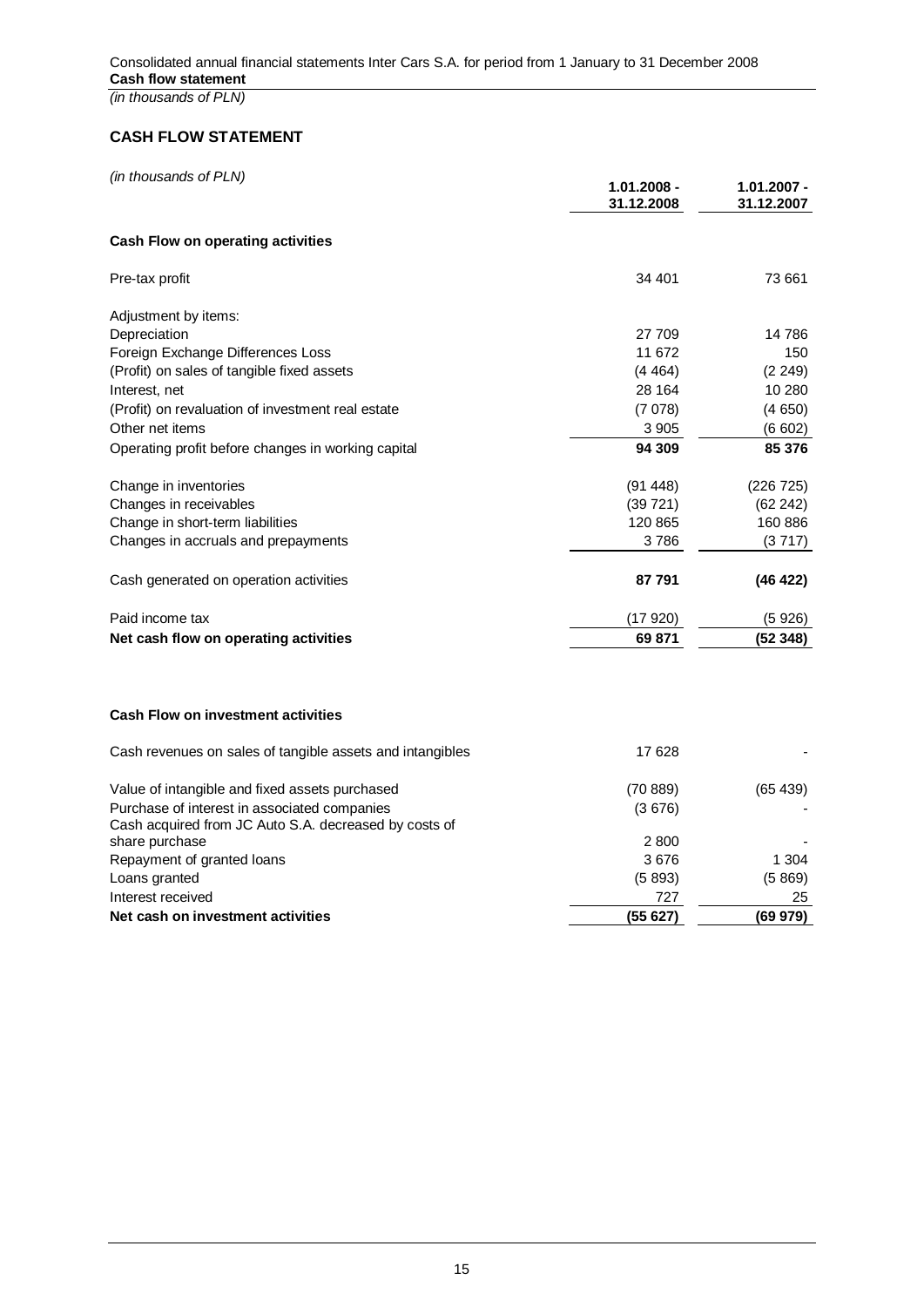| (in thousands of PLN)                                              |                             |                             |
|--------------------------------------------------------------------|-----------------------------|-----------------------------|
| (in thousands of PLN)                                              | $1.01.2008 -$<br>31.12.2008 | $1.01.2007 -$<br>31.12.2007 |
| <b>Cash Flow on financial activities</b>                           |                             |                             |
| Revenues on issuance of shares                                     | 1 4 5 0                     |                             |
| Received/repaid current credits and credits in the current account | 89 261                      | 148 884                     |
| Interest paid                                                      | (29022)                     | (10525)                     |
| Payments of liabilities on financial lease contracts               | (9608)                      | (3511)                      |
| Redemption of debt securities<br>Dividend paid                     | (54832)<br>(9, 450)         |                             |
| Net cash on financial activities                                   |                             | (4019)<br>130 829           |
|                                                                    | (12 201)                    |                             |
| Net cash flow                                                      |                             |                             |
| Balance sheet cash change related to foreign exchange differences  |                             | (150)                       |
| Change in cash and net cash equivalents                            | 2043                        | 8 5 0 2                     |
| Cash and cash equivalents at the beginning of the period           | 22 879                      | 14 527                      |
|                                                                    |                             |                             |
| Cash and cash equivalents at the end of the period                 | 24 9 22                     | 22 879                      |

Consolidated annual financial statements Inter Cars S.A. for period from 1 January to 31 December 2008 **Cash flow statement**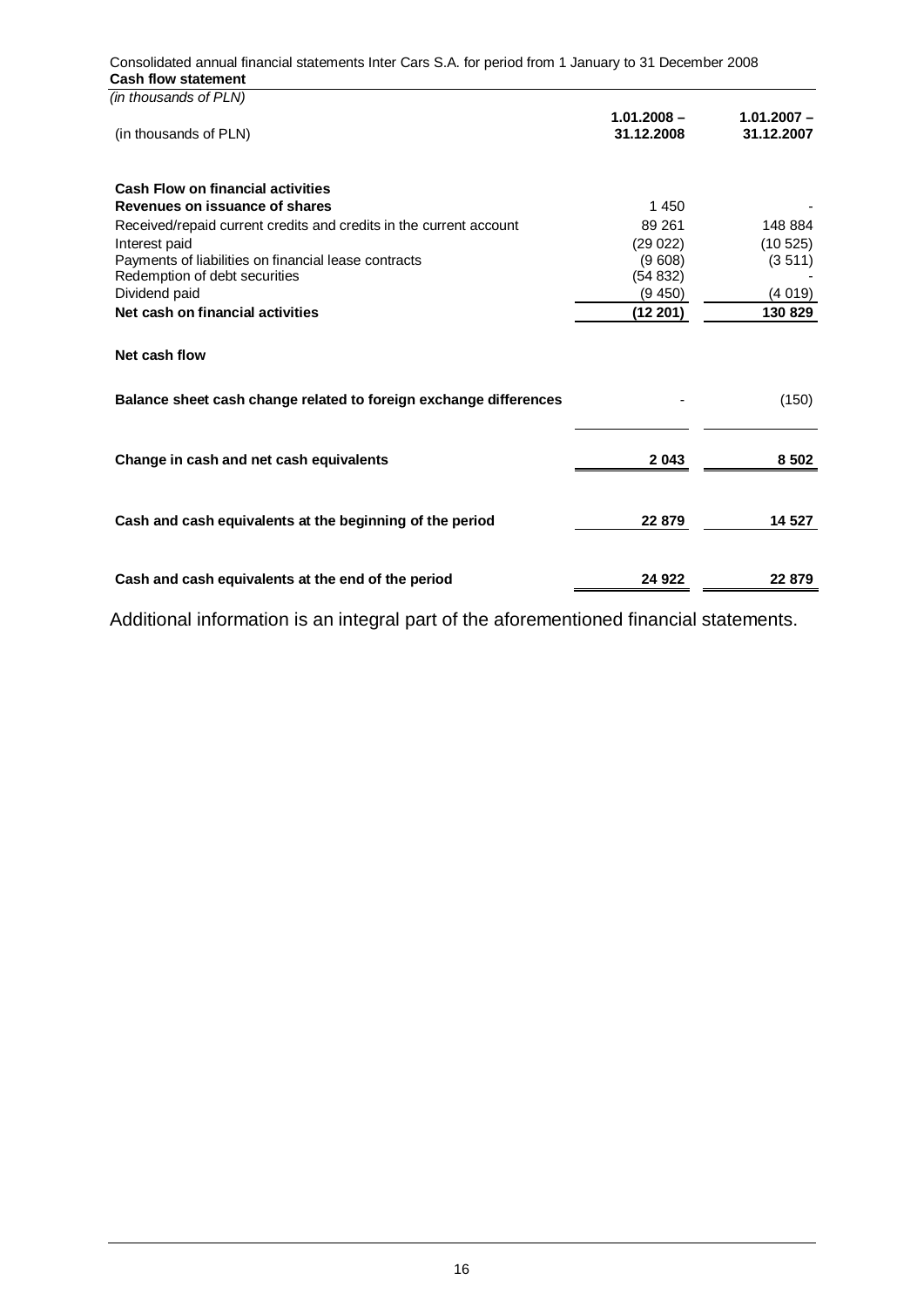## **ADDITIONAL INFORMATION**

## **1. Significant accounting policies**

## **Basis of preparation of the consolidated financial statements**

Consolidated annual financial statement of Inter Cars Capital Group ("Financial statement") has been prepared pursuant to International Financial Reporting Standards which have been approved by the European Union (IFRS EU).

IFRS UE contain all International Accounting Standards, International Financial Reporting Standards and related Interpretations beyond the Standards listed below and Interpretations awaiting acceptance by the European Union and Standards and Interpretations which have been approved by the European Union but have not become effective yet.

The Group took advantage of the possibility of prior application of amendments IAS 40 pursuant to the Commission Regulation (EC) NO.70/2009 of 23 January 2009, presenting the real estate under construction as a part of investment real estate rather than fixed assets under construction. Investment real estate under construction was valued according to the fair value model.

Apart from the case described above, the Group did not benefit from the possibility of prior application of new Standards and Interpretations which had already been published and approved by the European Union, and which will become effective after the balance sheet date. In addition, as at the balance sheet date, the Group had not completed the process of estimating the impact of other new Standards and Interpretations that will become effective after the balance sheet date, on the separate financial statement of the Company for the period in which these will be applied for the first time.

| <b>Standards and</b><br><b>Interpretations</b><br>approved by the<br>EU             | Type of expected change in accounting<br>principles                                                                                                                                                                                                                                                                                                                                                                              | Possible impact on<br>the financial<br>statement                                                                                                                                                                                                                                                                                                                                                                                           | <b>Effective date for</b><br>periods beginning on<br>the day and later                                                   |
|-------------------------------------------------------------------------------------|----------------------------------------------------------------------------------------------------------------------------------------------------------------------------------------------------------------------------------------------------------------------------------------------------------------------------------------------------------------------------------------------------------------------------------|--------------------------------------------------------------------------------------------------------------------------------------------------------------------------------------------------------------------------------------------------------------------------------------------------------------------------------------------------------------------------------------------------------------------------------------------|--------------------------------------------------------------------------------------------------------------------------|
| Improvements to<br><b>International</b><br>Financial<br>Reporting<br>Standards 2008 | Improvements to IFRS 2008 contain 35<br>amendments and have been divided into<br>two parts:<br>Part I contains 24<br>amendments to 15<br>standards which result<br>in changes in<br>principles of<br>presentation and<br>valuation<br>Part II contains 11<br>$\blacksquare$<br>amendments in<br>naming and editorial<br>works.<br>(Describe the amendments which<br>can have a significant impact on<br>the financial statement) | Regarding IAS 40 The<br>Group took advantage<br>of the possibility of<br>prior application of<br>amendments to IAS 40<br>presenting real estate<br>under construction as<br>a part of investment<br>real estate rather than<br>fixed assets under<br>construction.<br>other<br>Concerning:<br>amendments<br>to the<br>standards:<br>The Group has not<br>already completed an<br>analysis concerning<br>impact of the updated<br>standard. | 1 January 2009 or - in the<br>case of amendments to<br><b>IFRS 5 Fixed assets</b><br>intended for sale - 1 July<br>2009. |
| Amendments to<br>IFRS 2 Share-<br>based Payment                                     | The amendments to the standard specify<br>more accurately the definition of vesting<br>conditions and introduce a definition of<br>non-vesting conditions. Non-vesting<br>conditions should be recognized at fair<br>value as at the date of vesting, on the<br>other hand, default on vesting conditions<br>will result in presentation as cancelling of<br>vesting.                                                            | The Group has not<br>already completed an<br>analysis concerning<br>impact of the updated<br>standard.                                                                                                                                                                                                                                                                                                                                     | 1 January 2009                                                                                                           |
| <b>IFRS 8</b><br>Operating                                                          | The standard introduces the so-called<br>"management approach" to disclosing                                                                                                                                                                                                                                                                                                                                                     | <b>Now</b><br>the<br>Group<br>presents                                                                                                                                                                                                                                                                                                                                                                                                     | 1 January 2009                                                                                                           |

## *Standards and Interpretations approved by the European Union which will become effective after 31 December 2008*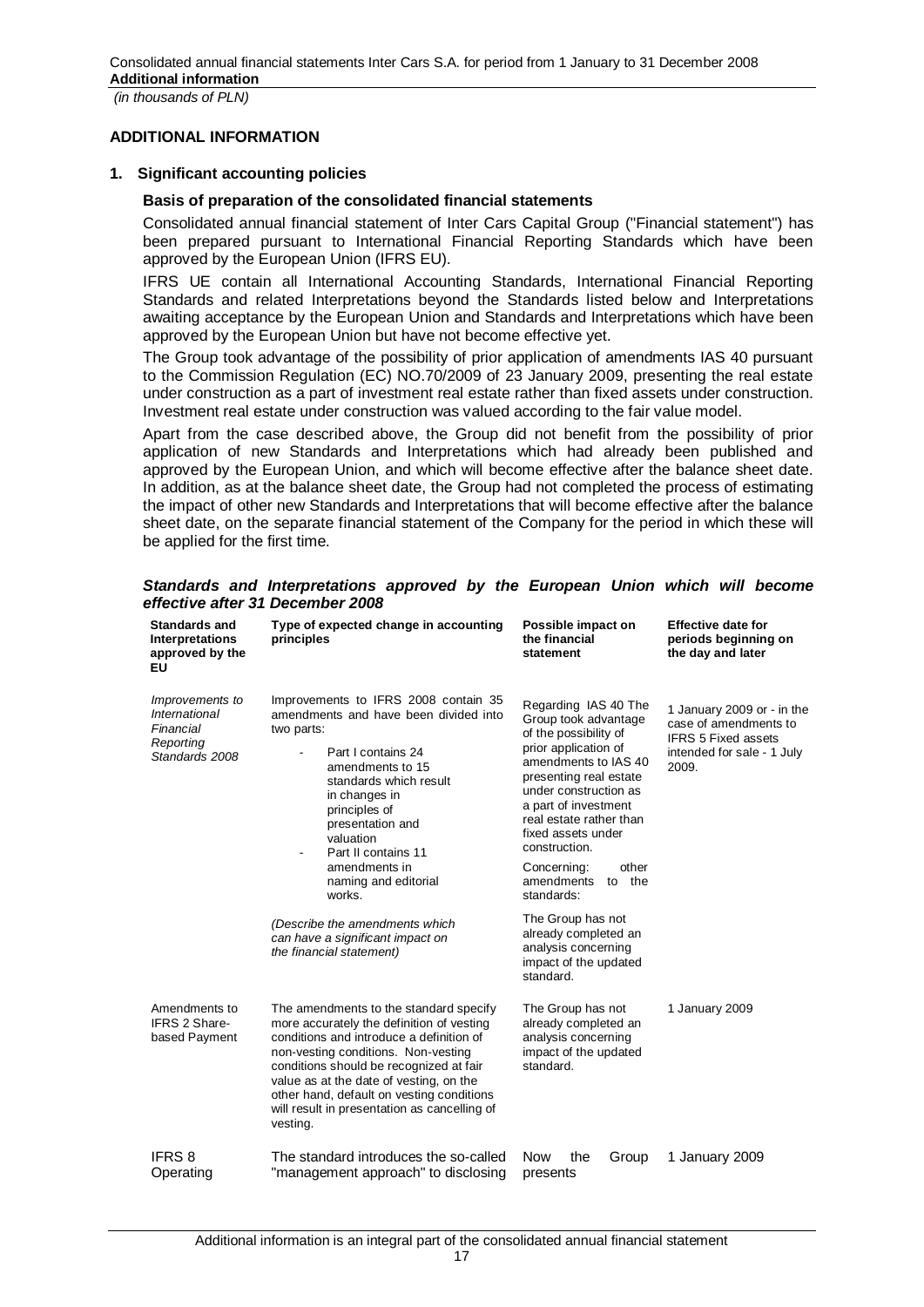| (in thousands of PLN)                                                                                                            |                                                                                                                                                                                                                                                                                                                                                                                                                                                                               |                                                                                                                                                                                                                                                                                                                                                              |                |
|----------------------------------------------------------------------------------------------------------------------------------|-------------------------------------------------------------------------------------------------------------------------------------------------------------------------------------------------------------------------------------------------------------------------------------------------------------------------------------------------------------------------------------------------------------------------------------------------------------------------------|--------------------------------------------------------------------------------------------------------------------------------------------------------------------------------------------------------------------------------------------------------------------------------------------------------------------------------------------------------------|----------------|
| segments                                                                                                                         | information on segments and requires<br>information<br>about<br>disclosing<br>segments based on components of<br>the entity, monitored by executives<br>with regard to operating decision-<br>making. The operating segments are<br>component elements of the entities<br>for<br>which<br>separate<br>financial<br>information, regularly evaluated by<br>key decision makers with regard to<br>resources and evaluation of current<br>results, are available.                | information on the<br>with<br>segments<br>division into trade<br>and<br>geographic<br>segments. Zgodnie<br>podejściem<br>z<br>zarządczym, Grupa<br>będzie<br>prezentowała<br>informację na temat<br>segmentów:<br>rynki<br>zbytu<br>$\mathbf{I}$<br>geograficzne.<br>The<br>standard will<br>not<br>have impact on the<br>income<br>statement<br>and equity. |                |
| Updated IAS 1<br>Presentation of<br>Financial<br>Statements                                                                      | The updated standard requires<br>accumulation of information in<br>financial statements based on the<br>criterion of common features and<br>introduces a statement of<br>comprehensive income. Income and<br>items comprising comprehensive<br>income may be presented either in a<br>single statement of comprehensive<br>income or in two separate statements<br>(separate income statement and<br>statement of comprehensive income).                                      | At present, the<br>Group analyzes,<br>whether to present s<br>single statement of<br>comprehensive<br>income or 2<br>separate<br>statements.                                                                                                                                                                                                                 | 1 January 2009 |
| Updated IAS 23<br>External<br>financing costs                                                                                    | The updated standard will require<br>activation of borrowing costs relating<br>to the components of assets which<br>require significant period of time<br>necessary for their preparation for<br>use or sale.                                                                                                                                                                                                                                                                 | The Group has not<br>already completed<br>an analysis<br>concerning impact<br>of the updated<br>standard.                                                                                                                                                                                                                                                    | 1 January 2009 |
| Amendments to<br><b>IAS 27</b><br>Consolidated<br>and separate<br>financial<br>statements                                        | Amendments to IAS 27 eliminate the<br>definition of "purchase price method"<br>present in IAS 27, introducing the<br>requirement that all dividends from<br>subsidiaries, affiliates and entities<br>under common control were shown<br>as revenues in separate financial<br>statements of the investor when the<br>right to dividend is agreed.<br>Additionally, changes give<br>instructions when receiving a<br>dividend may be recognized<br>as a premise for impairment. | It is not expected<br>that<br>the<br>amendments to IAS<br>27 will influence the<br>financial statement,<br>because these will<br>be<br>applied<br>prospectively.                                                                                                                                                                                             | 1 January 2009 |
| Amendments to<br>IAS 32:<br>Financial<br>Instruments-<br>Presentation<br>and IAS 1:<br>Presentation of<br>financial<br>statement | The amendments provide exemption<br>from the requirements of IAS 32 for<br>the classification of financial<br>instruments with sale option, possible<br>classification of some of them as<br>equity. According to the<br>requirements resulting from the<br>amendments, the defined financial<br>instruments with put option, issued by<br>the entities, which would be classified<br>as liability, will be classified as capital                                             | The<br>amendments<br>will not apply to the<br>financial statement<br>of<br>the<br>Group<br>because<br>none<br>of<br>the<br>company<br>Group issued in the<br>instruments<br>past<br>with put option to<br>which amendments<br>of<br>the<br>standard                                                                                                          | 1 January 2009 |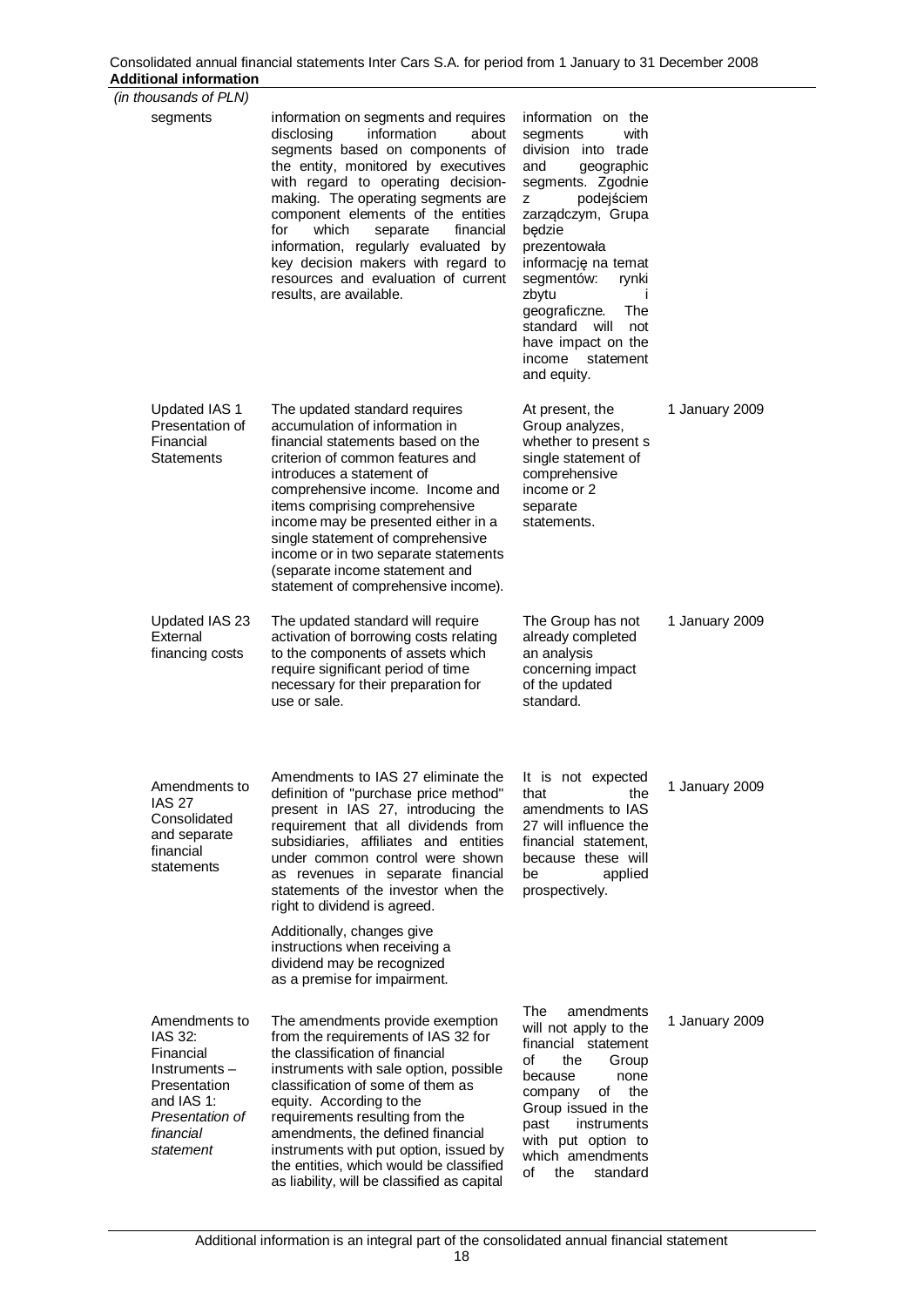| <br>(in thousands of PLN)                                                                                                                                  |                                                                                                                                                                                                                                                                                                                                                                                                                                                  |                                                                                                                                     |                                                                                                                                                                                                                                                                   |
|------------------------------------------------------------------------------------------------------------------------------------------------------------|--------------------------------------------------------------------------------------------------------------------------------------------------------------------------------------------------------------------------------------------------------------------------------------------------------------------------------------------------------------------------------------------------------------------------------------------------|-------------------------------------------------------------------------------------------------------------------------------------|-------------------------------------------------------------------------------------------------------------------------------------------------------------------------------------------------------------------------------------------------------------------|
|                                                                                                                                                            | components, if they meet the<br>specified conditions.                                                                                                                                                                                                                                                                                                                                                                                            | would apply.                                                                                                                        |                                                                                                                                                                                                                                                                   |
| <b>IFRIC 12</b><br><b>Service</b><br><b>Concession</b><br><b>Arrangements</b>                                                                              | The<br>interpretation<br>determines<br>for<br>directions<br>private<br>sector<br>entities with regard to the issues of<br>recognition and valuation, which<br>arise when settling transactions<br>related to licenses given to private<br>entities by public sector entities.                                                                                                                                                                    | The Group has not<br>still completed an<br>analysis concerning<br>impact of the new<br>interpretation.                              | 1 January 2008<br>Pursuant to<br><b>Commission Regulation</b><br>No. 254/2009, all<br>entities apply IFRIC 12<br>no later than when their<br>first financial year<br>starting on the effective<br>date of the Regulation,<br>i.e. on 28 March 2009,<br>commences. |
| <b>IFRIC 13</b><br>Loyalty<br><b>Programs</b>                                                                                                              | The interpretation explains how<br>entities<br>offering<br>the<br>loyalty<br>customers,<br>who<br>programs<br>to<br>purchase their products, should<br>include in the books the obligation<br>to issue free of charge products,<br>products at reduced prices or to<br>provide services. Entities of this<br>type are obliged to recognize part<br>of revenues from primary sales<br>only after fulfilling the obligations<br>referred to above. | The Group does not<br>expect<br>that<br>the<br>interpretation<br>will<br>have impact on the<br>consolidated<br>financial statement. | 1 July 2008                                                                                                                                                                                                                                                       |
| <b>IFRIC 14 IAS 19</b><br>- Limit on<br>valuation of a<br>defined benefit<br>asset, minimum<br>funding<br>requirements<br>and their<br><b>interactions</b> | This interpretation applies to the<br>following issues:<br>when the refund or reduction of<br>premiums<br>future<br>may<br>be<br>considered available according to<br>section 58 of IAS 19;<br>financing<br>how<br>minimum<br>$\bullet$<br>affect<br>requirements<br>can<br>availability of reduction in future<br>premiums; and<br>when minimum financing<br>requirements may lead to creation of                                               | The Group has not<br>still completed<br>an<br>analysis concerning<br>impact of the new<br>interpretation.                           | 1 January 2008<br>Pursuant to<br><b>Commission Regulation</b><br>No. 1263/2008, all<br>entities apply IFRIC 14<br>no later than when their<br>first financial year<br>starting after 31<br>December 2008<br>commences.                                            |

a liability.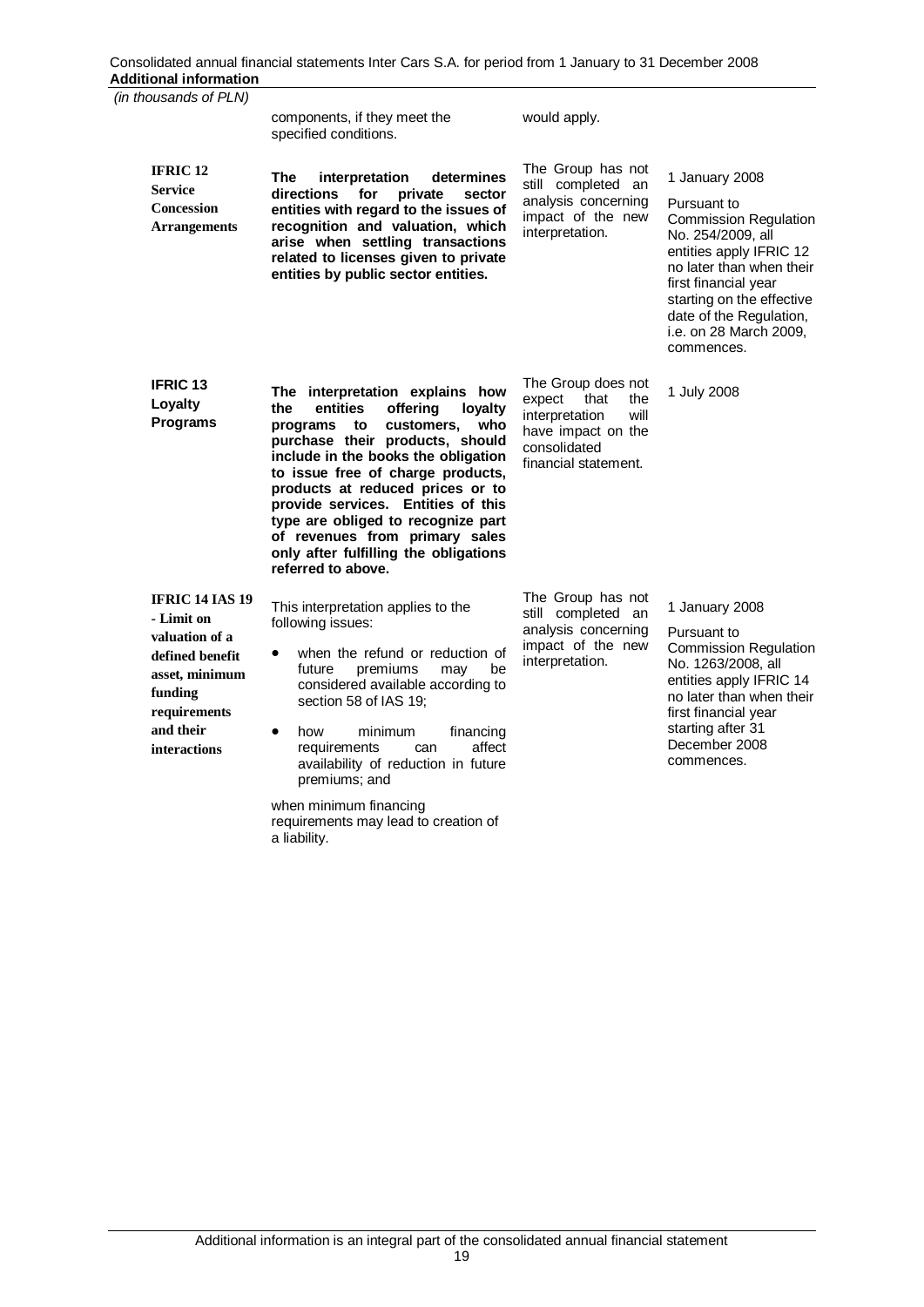| EU                                                                                                                                        |                                                                                                                                                                                                                                                                                                                                                              |                                                                                   |                                                                        |
|-------------------------------------------------------------------------------------------------------------------------------------------|--------------------------------------------------------------------------------------------------------------------------------------------------------------------------------------------------------------------------------------------------------------------------------------------------------------------------------------------------------------|-----------------------------------------------------------------------------------|------------------------------------------------------------------------|
| <b>Standards and</b><br><b>Interpretations</b><br>awaiting<br>approval by the<br>ΕU                                                       | Type of expected change in accounting<br>principles                                                                                                                                                                                                                                                                                                          | Possible impact on<br>the financial<br>statement                                  | <b>Effective date for</b><br>periods beginning on<br>the day and later |
| Amendments to<br><b>IAS 39</b><br>Reclassification<br>of Financial<br>Instruments:<br>Effective date and<br>transformation<br>regulations | The amendments particularize the<br>date when it is possible to execute<br>requalification of the financial<br>instruments from categories valued at<br>fair value through financial result and<br>from categories available for sale<br>under exceptional circumstances as<br>provided for by the Amendments to<br>IAS 39 published on 27 November<br>2008. | The above<br>amendment has no<br>effect on the<br>Group's financial<br>statement. | 1 July 2008                                                            |
|                                                                                                                                           | The amendments referred to above<br>apply starting from 1 July 2008 and<br>no amendments may be introduced<br>retrospectively.                                                                                                                                                                                                                               |                                                                                   |                                                                        |
|                                                                                                                                           | The change in classification made on<br>1 November 2008 and later should<br>apply from the date of requalification<br>and cannot be made retrospectively.                                                                                                                                                                                                    |                                                                                   |                                                                        |

# *Standards and Interpretations which came into force, but have been awaiting approval by*

## *Standards and Interpretations awaiting approval by the European Union, which will become effective after 31 December 2008*

| <b>Standards and</b><br>Interpretations<br>awaiting<br>approval by the<br>ΕU                                      | Type of expected change in accounting<br>principles                                                                                                                                                                                                                                                                                                                                                                                                                                                                                                                                                                        | Possible impact on<br>the financial<br>statement                                                                                                                                                                                                                                                                                                                                                                                                  | <b>Effective date for</b><br>periods beginning on<br>the day and later |
|-------------------------------------------------------------------------------------------------------------------|----------------------------------------------------------------------------------------------------------------------------------------------------------------------------------------------------------------------------------------------------------------------------------------------------------------------------------------------------------------------------------------------------------------------------------------------------------------------------------------------------------------------------------------------------------------------------------------------------------------------------|---------------------------------------------------------------------------------------------------------------------------------------------------------------------------------------------------------------------------------------------------------------------------------------------------------------------------------------------------------------------------------------------------------------------------------------------------|------------------------------------------------------------------------|
| <b>Updated IFRS 1</b><br>First-time<br>adoption of<br>International<br>Financial<br>Reporting<br><b>Standards</b> | Updating the standard consists in<br>changing its structure (without<br>changing its technical content) in this<br>manner that all exceptions, which<br>were previously contained in the<br>standard, are transferred to relevant<br>appendixes.                                                                                                                                                                                                                                                                                                                                                                           | The Group has not<br>already completed<br>an analysis<br>concerning impact<br>of the updated<br>standard.                                                                                                                                                                                                                                                                                                                                         | 1 January 2009                                                         |
| <b>Updated IFRS 3</b><br><b>Business</b><br>Combinations                                                          | The scope of the updated standard<br>was amended and the definition of<br>The<br>broadened.<br>business<br>was<br>updated standard contains also other<br>potentially<br>significant<br>changes,<br>including:<br>All benefits, subject to contingent<br>benefits,<br>provided<br>by<br>the<br>purchaser are recognized and<br>evaluated according to fair value<br>as at the acquisition date.<br>Any later change to the value of<br>contingent benefits should be<br>presented in profit and<br>loss<br>statement.<br>Transactions costs, other than<br>the costs of issuing shares or<br>debt, should be recognized in | Because of the fact<br>that the<br>updated<br>should<br>standard<br>not be applied to<br>business<br>combinations<br>taking place prior<br>to the date of the<br>first application of<br>this standard, it is<br>not expected that<br>updated<br>the<br>standard will affect<br>financial<br>the<br>with<br>statement<br>regard to merges<br>of business entities<br>which took place<br>before the effective<br>date of the updated<br>standard. | 1 July 2009                                                            |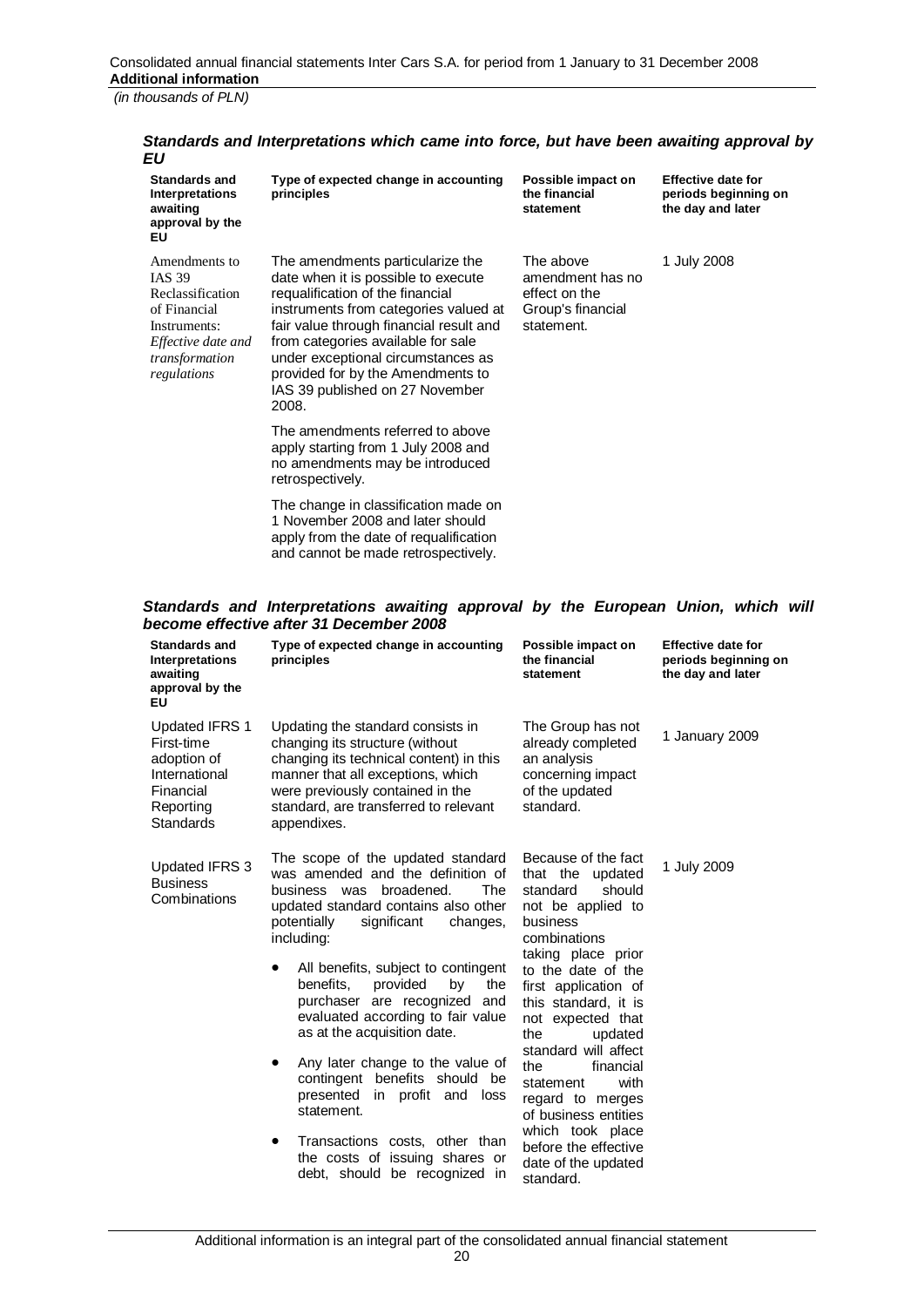| Additional information                                                             |                                                                                                                                                                                                                                                                                                                                                                                                                                                                                                                           |                                                                                                                    |               |
|------------------------------------------------------------------------------------|---------------------------------------------------------------------------------------------------------------------------------------------------------------------------------------------------------------------------------------------------------------------------------------------------------------------------------------------------------------------------------------------------------------------------------------------------------------------------------------------------------------------------|--------------------------------------------------------------------------------------------------------------------|---------------|
| (in thousands of PLN)                                                              |                                                                                                                                                                                                                                                                                                                                                                                                                                                                                                                           |                                                                                                                    |               |
|                                                                                    | profit and loss statement.                                                                                                                                                                                                                                                                                                                                                                                                                                                                                                |                                                                                                                    |               |
|                                                                                    | The acquiring company may<br>value minority shares at the fair<br>value as at the acquisition date<br>(goodwill), or as its proportional<br>share in the fair value of assets<br>liabilities<br>and<br>that can<br>be<br>determined for each transaction.                                                                                                                                                                                                                                                                 |                                                                                                                    |               |
| Updated IAS 27<br>Consolidated<br>and separate<br>financial<br>statements          | In the amended standard, the term<br>"minority interests" was replaced with<br>the term "non-controlling interests"<br>which was defined as "the capital of a<br>subsidiary which cannot be, directly<br>or indirectly, assigned to the parent<br>company". The amended standard<br>also<br>changes<br>the<br>manner<br>οf<br>presenting non-controlling interests,<br>losing control in a subsidiary and<br>assigning profit and loss and other<br>comprehensive income to controlling<br>or non-controlling interests.  | The Group has not<br>already completed<br>analysis<br>an<br>concerning impact<br>updated<br>of<br>the<br>standard. | 1 July 2009   |
| Amendments to<br>IAS 39 Financial<br>Instruments:<br>Presentation<br>and valuation | amendments<br>The<br>specify<br>the<br>application of the existing principles<br>for determining whether a specified<br>risk or parts of cash flows may be<br>designated as protected.<br>When<br>determining<br>hedging<br>relation,<br>-it<br>should be possible to separate and<br>reliably assess risks or a part of cash<br>flows; inflation may be determined as<br>an item subject to protection only<br>under exceptional conditions.                                                                             | The Group still has<br>not completed the<br>analysis concerning<br>the impact of the<br>amended standard.          | 1 July 2009   |
| Amendments to<br>IFRIC 9 and IAS<br>39 Embedded<br>derivatives                     | The amendments require the entity to<br>evaluate<br>whether an<br>embedded<br>financial<br>instrument<br>should<br>be<br>separated from the basic agreement<br>at a time when the entity conducts<br>hybrid (total) requalification of a<br>financial asset from the category of<br>assets valued at fair value through<br>financial result.<br>This assessment<br>should be made based on terms<br>binding in the future from two dates:<br>when the entity becomes a<br>party to the agreement for<br>the first time; i | The above<br>amendment has no<br>effect on the<br>Group's financial<br>statement.                                  | 30 June 2009. |
|                                                                                    | - when,<br>οf<br>to<br>the<br>terms<br>agreement, the following changes<br>have<br>been<br>introduced.<br>which<br>significantly modify cash flows which<br>would be required in accordance with<br>the agreement.                                                                                                                                                                                                                                                                                                        |                                                                                                                    |               |
|                                                                                    | If the entity is unable to determine<br>separately fair value of the embedded<br>derivative that would be separated at<br>the time of the requalification from the<br>category valued at fair value through<br>financial result, then requalification is<br>not possible and the whole hybrid<br>(total) financial instrument should still<br>be valued at fair value through                                                                                                                                             |                                                                                                                    |               |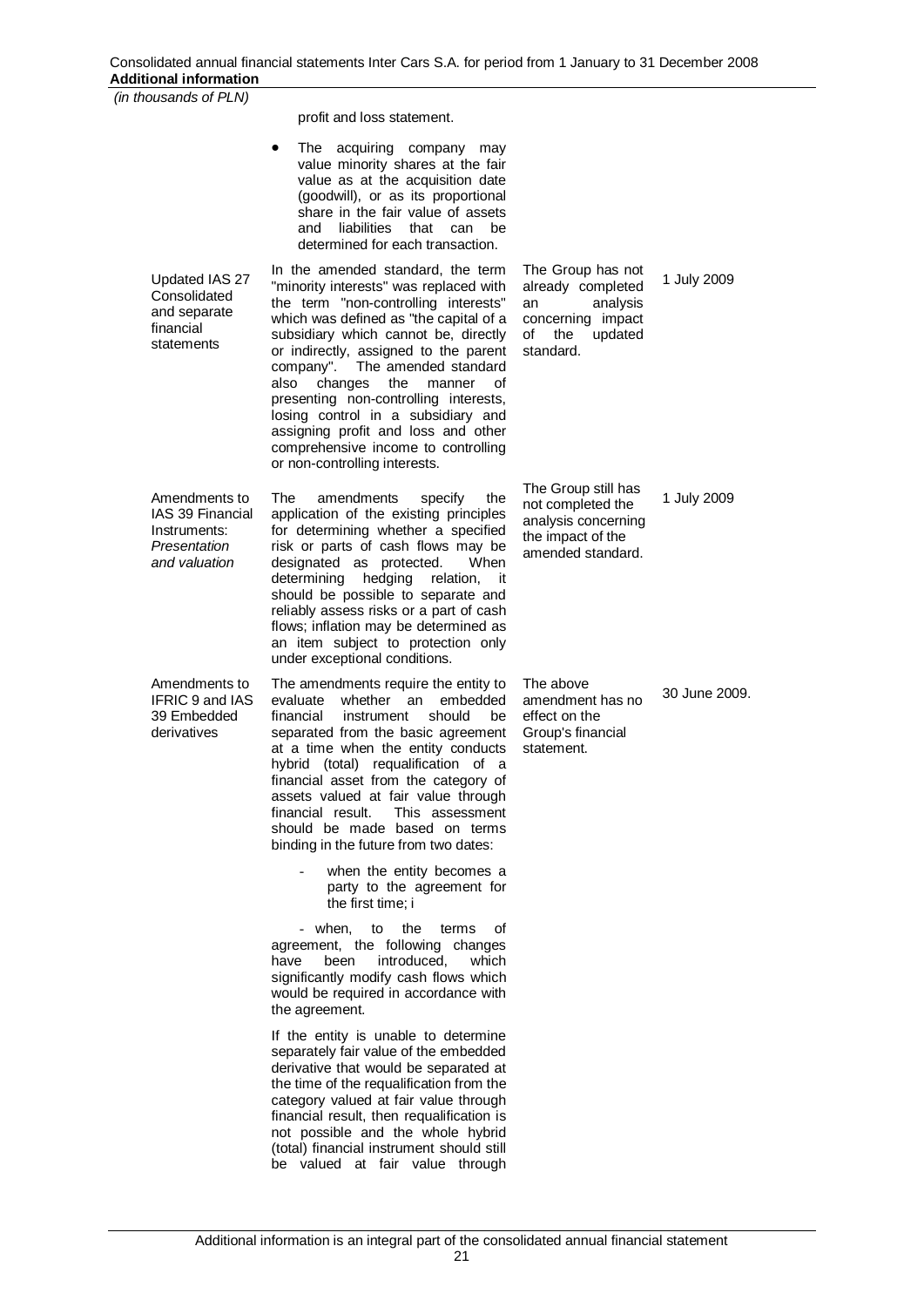| Auunvilai mivimanvii                                                       |                                                                                                                                                                                                                                                                                                                                                                                                                                                                                                                                                                                                                                                                                                                                                        |                                                                                                                                                                                                                                                                                                                                           |                   |
|----------------------------------------------------------------------------|--------------------------------------------------------------------------------------------------------------------------------------------------------------------------------------------------------------------------------------------------------------------------------------------------------------------------------------------------------------------------------------------------------------------------------------------------------------------------------------------------------------------------------------------------------------------------------------------------------------------------------------------------------------------------------------------------------------------------------------------------------|-------------------------------------------------------------------------------------------------------------------------------------------------------------------------------------------------------------------------------------------------------------------------------------------------------------------------------------------|-------------------|
| (in thousands of PLN)                                                      |                                                                                                                                                                                                                                                                                                                                                                                                                                                                                                                                                                                                                                                                                                                                                        |                                                                                                                                                                                                                                                                                                                                           |                   |
| <b>IFRIC 15</b><br>Agreements for<br>the Construction<br>of Real Estate    | financial result.<br>IFRIC 15 specifies that revenues<br>which arise in connection with the<br>performance<br>οf<br>construction<br>agreements regarding real estate are<br>presented in connection with the<br>degree of progress in a service in the<br>following cases:                                                                                                                                                                                                                                                                                                                                                                                                                                                                             | IFRIC 15 will not<br>the<br>apply<br>to<br>Group's<br>activities.<br>as the Group is not<br>party to real<br>a<br>estate construction<br>contracts.                                                                                                                                                                                       | 1 January 2009    |
| IFRIC 16                                                                   | The agreement fulfils<br>$\bullet$<br>definition of a<br>construction contract, in<br>accordance with IAS<br>11.3:<br>The agreement applies<br>only to provision of<br>services in accordance<br>with IAS 18 (i.e. the<br>entity is not obliged to<br>deliver construction<br>materials); and<br>The agreement applies<br>٠<br>to the sales of goods<br>while the revenues<br>recognition criteria, in<br>accordance with IAS<br>18.14 are met<br>continuously with the<br>progress of the works.<br>In any other cases, the<br>revenue is recognized when<br>all criteria of recognition of<br>revenues, in accordance with<br>IAS 18.14, are met (i.e. after<br>the end of construction or<br>delivery).<br>The<br>interpretation<br>explains<br>the |                                                                                                                                                                                                                                                                                                                                           |                   |
| Hedging of<br>shares in net<br>assets in a<br>foreign entity               | following issues: type of exposition,<br>which can be hedged, in which<br>of<br>entities<br>the<br>Group<br>hedged<br>instrument may be maintained,<br>whether the<br>applied method of<br>consolidation affects effectiveness of<br>hedge, possible form of hedged<br>instrument, as well as values which<br>may be re-qualified from equity to the<br>income statement upon sale of<br>shares in a foreign entity.                                                                                                                                                                                                                                                                                                                                   | The above<br>amendments has no<br>effect on the Group's<br>financial statement                                                                                                                                                                                                                                                            | 1 October 2008.   |
| IFRIC <sub>17</sub><br>Distributions of<br>Non-Cash<br>Assets to<br>Owners | interpretation<br>The<br>applies<br>to<br>distribution to owners of a dividend in<br>form<br>of<br>non-cash<br>the<br>assets.<br>According to the interpretation, the<br>obligation to pay dividend should be<br>recognized when dividend has been<br>passed on in the appropriate manner<br>and is not already the company's<br>responsibility. The liabilities referred<br>to above are valued at the fair value<br>of the assets which are to be<br>distributed. The balance sheet value<br>of the liability under dividend should<br>be valued as at each balance sheet<br>date. Changes in the balance sheet<br>value should be presented in equity                                                                                               | Since<br>interpretation will be<br>applied<br>prospectively, it will<br>not have any impact<br>the<br>financial<br>on<br>for<br>statements<br>periods from before<br>its first application. In<br>addition, because of<br>the fact that the<br>interpretation applies<br>to future dividends,<br>which<br>will<br>be<br>determined by the | the $1$ July 2009 |

board/general meeting, it is not

as adjustment of the dividend's value. Upon dividend payment, the possible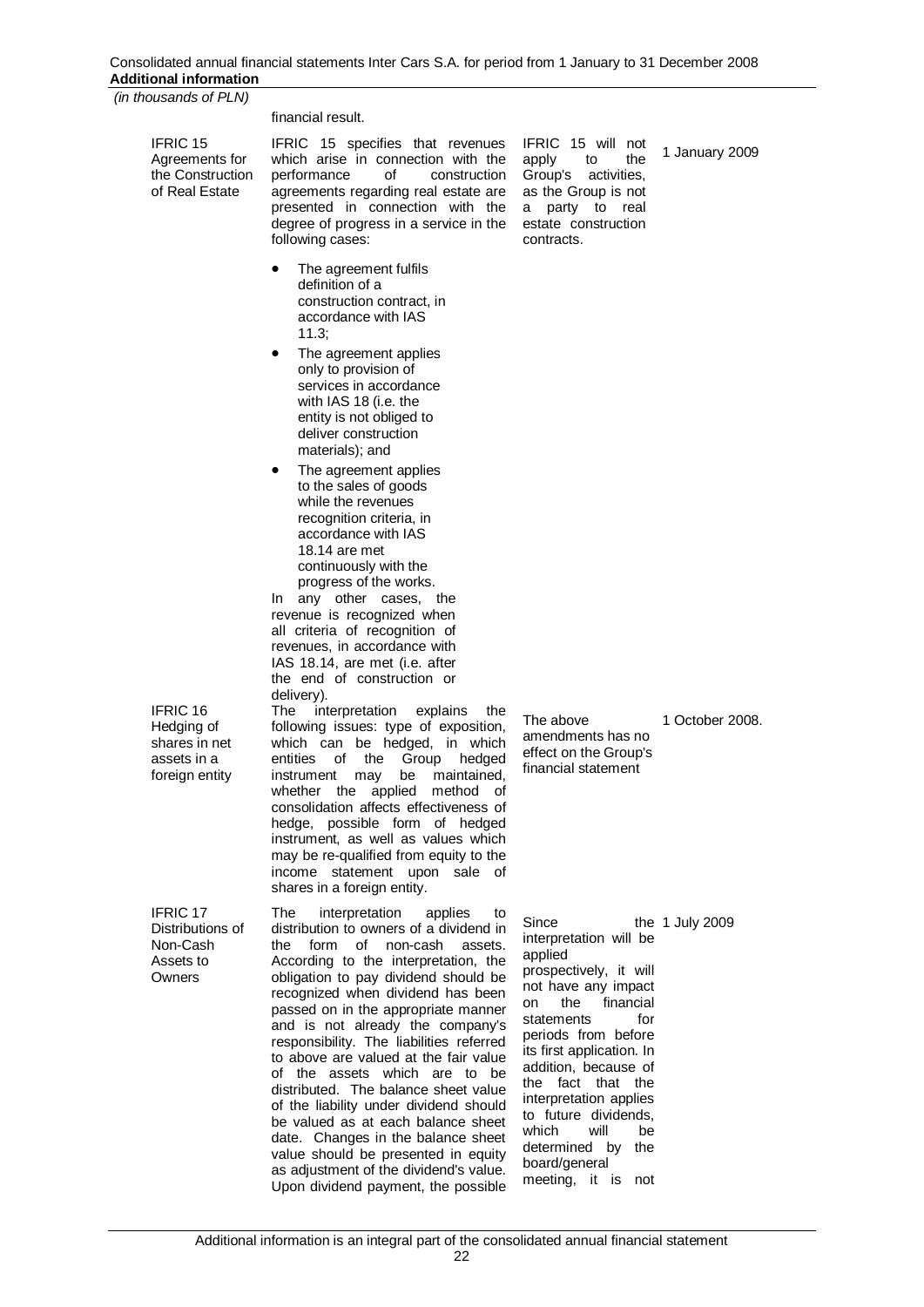| thousands of PLN)                                           |                                                                                                                                                                                                                                                                                                                                                                                                                                                                                                                                                                                                                                                                                                                                                                                                                                                                |                                                                                                                       |
|-------------------------------------------------------------|----------------------------------------------------------------------------------------------------------------------------------------------------------------------------------------------------------------------------------------------------------------------------------------------------------------------------------------------------------------------------------------------------------------------------------------------------------------------------------------------------------------------------------------------------------------------------------------------------------------------------------------------------------------------------------------------------------------------------------------------------------------------------------------------------------------------------------------------------------------|-----------------------------------------------------------------------------------------------------------------------|
|                                                             | difference between the balance sheet<br>value of distributed assets and the<br>balance sheet value of liabilities<br>should be presented in the profit and<br>loss statement.                                                                                                                                                                                                                                                                                                                                                                                                                                                                                                                                                                                                                                                                                  | possible<br>to<br>determine its impact<br>the<br>financial<br>on<br>statement<br>in<br>advance.                       |
| <b>IFRIC 18</b><br>Transfers of<br>assets from<br>customers | The<br>interpretation<br>applies<br>to<br>agreements on the basis of which the<br>entity receives tangible assets from<br>its customer which are then used or<br>in order to connect the customer to<br>the network or grant him continuous<br>access to goods or services or for<br>both of these purposes.<br>The<br>interpretation<br>also<br>applies<br>to<br>agreements on the basis of which the<br>entity receives cash from a customer<br>and this cash will be intended for<br>manufacturing or purchasing<br>a<br>component of tangible assets. The<br>entity receiving assets recognizes<br>fixed asset component, if it fulfils the<br>definition of asset. Revenues are<br>recognized on the other side. The<br>moment of recognizing revenues<br>detailed<br>facts and<br>depends<br>on<br>the<br>circumstances<br>of<br>concluded<br>agreement. | The Group has not<br>1 July 2009<br>still completed an<br>analysis concerning<br>impact of the new<br>interpretation. |

The presented consolidated financial statement presents reliably the financial position of the Group as at 31 December 2008, the results on its operations and cash flows for the period of 12 months ending on 31 December 2008.

Consolidated financial statement has been prepared according to the principle of historical cost, except for:

- financial instruments valued at the fair value through financial result according to the fair value
- financial instruments available for sale at fair value
- investment properties -according to the fair value

 $(in$ 

The consolidated financial statement of the Inter Cars SA (Capital Group) includes the statements of: Inter Cars S.A., Inter Cars Ukraina, Inter Cars Ceska Republika, Lauber Sp. z o.o., Feber Sp. z o.o., Inter Cars Slovenska Republika, Q-Service Sp. z o.o., Inter Cars Lietuva, IC Development & Finance Sp. z .o.o., Inter Cars d o.o., Inter Cars Hungaria kft., JC Auto s.r.o., Inter Cars Romania s.r.l., JC Auto S.A., JC Auto s.r.l., Armatus Sp. z o.o., 5 STERNE FAHWERKSTECHNIK GMBH i SMIOC FRENOPLAST Bułhak i CieĞlawski S.A. The parent company is Inter Cars S.A. ("the Company").

All values in the financial statement have been presented in PLN '000, unless it has been indicated otherwise.

The presented accounting principles have been adapted by all entities belonging to the Capital Group and, beyond the change described in note 37, have not been changed as compared to the principles used in the statement for 2007.

The consolidated financial statement was approved by the Board for publication on 27 April 2009.

## **Conversion of items expressed in a foreign currency**

## *(a) Presentation currency and functional currency*

The consolidated financial statement is presented in thousand PLN ("PLN"). PLN is the functional currency in Inter Cars, Feber, Lauber, Q-Service, IC Development & Finance, Fenoplast and Armatus Sp. z o.o.. A functional currency for Inter Cars Ukraina, is UAH, for Inter Cars Ceska Republika and JC Auto s.r.o. - CZK, for Inter Cars Slovenska Republika - SKK, for JC Auto s.r.l. and JC Auto S.A. - EUR, for Inter Cars Hungaria Kft - HUF, for Inter Cars d.o.o. - HRK, for Inter Cars Romania s.r.l. – RON, whereas for Inter Cars Lietuva – LTL.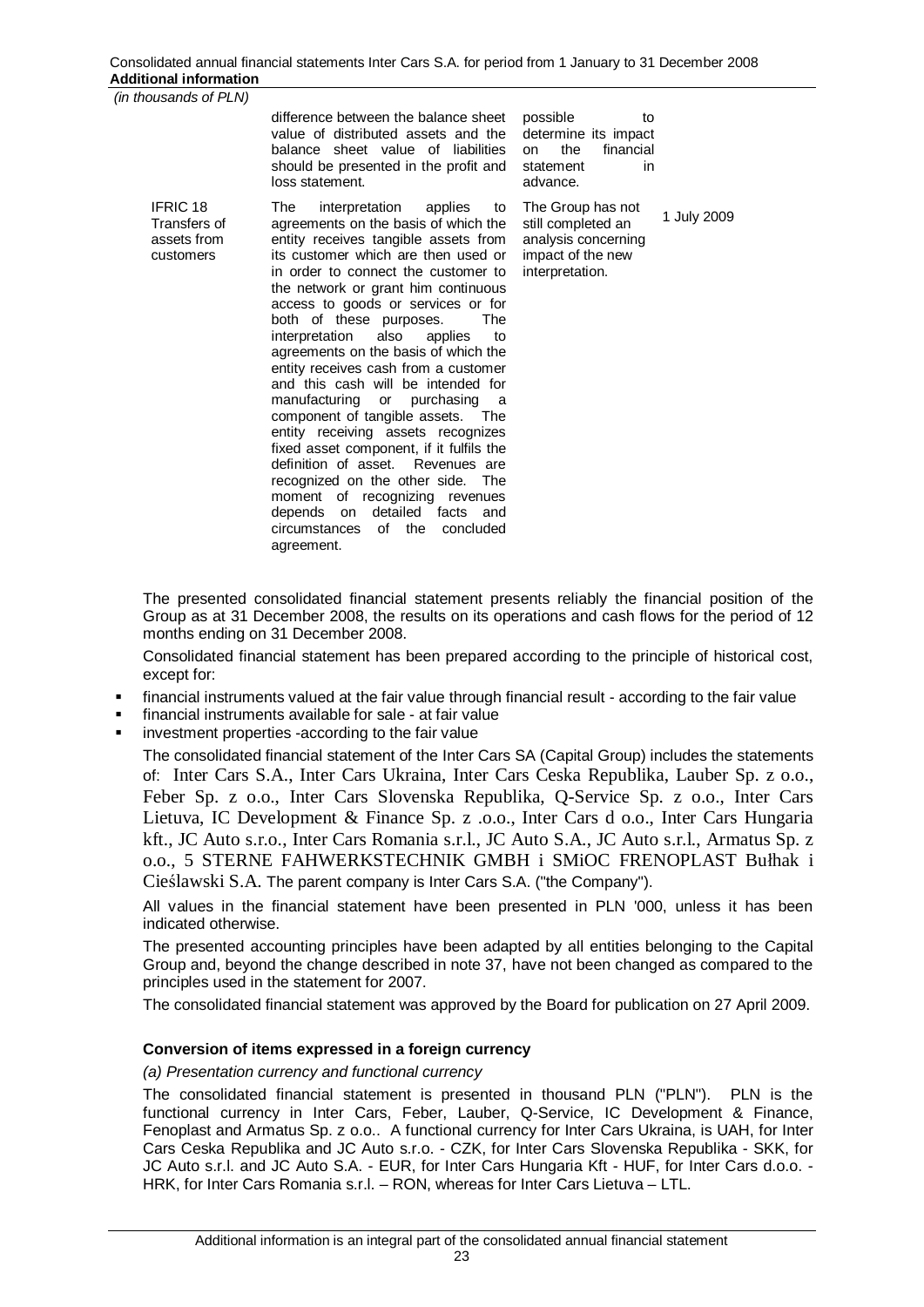The financial result as well as assets and liabilities of the entities, whose functional currencies are other currencies than PLN, are translated to PLN using the following procedures:

- x assets and liabilities of each of the presented balance sheet are recalculated at closing exchange rate for a given day of the balance sheet,
- the revenues and costs in each income statement are recalculated at average exchange rates in the period,
	- the generated exchange rate differences are included in a separate equity item

## *(b) Exchange differences*

Transactions expressed in foreign currencies have been presented according to the exchange rate valid as at the day of concluding the transaction. The exchange rate differences are formed as a result of settlement of these transactions as well as valuation as at the balance sheet day of cash assets and liabilities at the average exchange rate from quotations of central banks in particular countries for this day. Exchange rate differences resulting from the settlement adjust the costs of sold products, goods, and materials and the remaining currency differences have been presented in a separate item.

## **Principles of consolidation**

## *(a) Subsidiary Companies*

The subsidiaries are entities controlled by the Parent Company. Control is performed when the Parent Company has capacity to manage directly or indirectly the financial and operational policy of a given entity, in order to obtain the benefits arising from its activities. When evaluating the degree of control, the impact of the existing and of potential voting rights are taken into consideration, which, as the balance sheet date, may be fulfilled or may be subject to conversion.

The financial statements of subsidiaries are considered in the consolidated financial statement starting from the date of obtaining control over them up to the moment of their expiry.

## *(b) Consolidation correction*

The balances of internal settlements between entities of the Group, the transactions concluded within the Group as well as any unexecuted profits or losses resulting from there as well as the revenues and costs of the Group are eliminated during drawing up a consolidated financial statement. The unexecuted profits resulting from transactions with affiliates as well as jointly controlled entities are excluded from the consolidated statement in proportion to the amount of the Group's share in these entities. The unexecuted losses are excluded from the consolidated financial statement on the same principle as the unexecuted profits, until the moment of occurrence of the premises indicating value loss.

## **Tangible fixed assets**

Tangible assets are valued at the purchase price or cost of manufacturing, less cumulated depreciation deductions and impairment losses. Land is not subject to depreciation.

Tangible assets include own fixed assets, investments in external fixed assets, fixed assets under construction and external fixed assets adopted for use by the entity (when the terms of the agreement essentially transfer all potential benefits and risk resulting from their possession to the entity) and constitute means used when delivering goods or providing services as well as for administration purposes or for lease for the benefit of third parties, and the expected time of their use exceeds one period.

The purchase price or the cost of manufacturing include the cost incurred for the purchase or manufacturing of tangible assets, including capitalized interest charged until the receipt of a fixed asset. Expenses incurred at a later period are presented in the balance sheet value if it is probable that the Group will receive economic benefits. The costs of current maintenance of tangible assets are presented in income statement as incurred.

The purchase price or the cost of manufacturing of an item of tangible assets consists of the purchase price, along with customs duties and non-refundable taxes on purchase reduced by commercial discounts and rebates, all other directly attributable costs incurred in order to adjust an asset component to the place and status necessary to start using it according to the intentions of the management and estimated costs of dismantling and removing an asset component and the costs of conducting a renovation of the place in which it was located, to which the entity is obliged.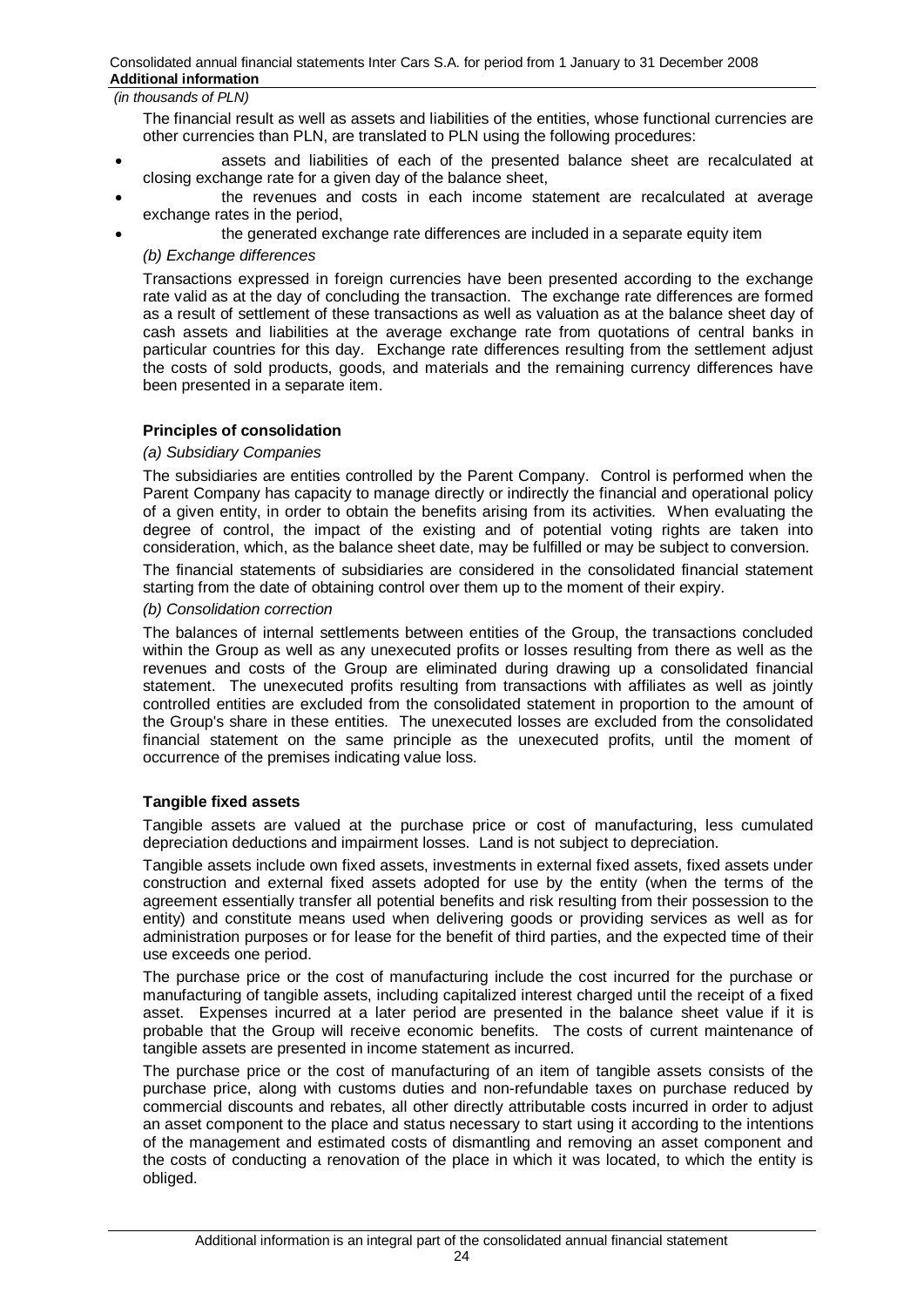Tangible assets, except for fixed assets under construction as well assets land are subject to depreciation. The basis for calculating the depreciation is the purchase price or the costs of production decreased by the final value, on the basis of the period of use of an asset component adopted by the entity and periodically verified. Depreciation takes place from the moment when the asset component is available for use and is performed until the previous of the following dates: when the fixed asset is classified as held for sale, is removed from the balance sheet, the final value of asset components exceeds its balance sheet value or has already been completely depreciated. The determined deductions are made using the straight line method according to the following periods:

| Buildings and investment in not own buildings                                                   | 10-40 Years     |
|-------------------------------------------------------------------------------------------------|-----------------|
| Machinery and equipment                                                                         | 3-16 Years      |
| Means of transport                                                                              | 5-7 Years       |
| Other fixed assets                                                                              | Year $-5$ years |
| Profits and losses resulting from derecognition a component of tangible assets from the balance |                 |

Profits and losses resulting from derecognition a component of tangible assets from the balance sheet are determined as a difference between net revenue from sale and the balance sheet value and are presented in income statement.

## **Goodwill**

The goodwill on account of an acquisition of a business entity is initially presented according to the purchase price constituting the surplus of costs of merging business entities over the share of the acquiring entity in net fair value of identifiable assets, liabilities and contingent liabilities.

After the initial presentation, the goodwill is presented according to the purchase price reduced by any cumulated impairment losses.

#### **Intangible assets**

Identifiable non-cash asset components without a tangible form with a reliably determined purchase price or the cost of manufacturing from which the entity will probably obtain future economic benefits assigned to a given component are presented as intangible assets. Intangible assets components with a specific period of use are subject to depreciation throughout the period of their useful economic life, from the moment when the asset component is available for use. Depreciation stops on the previous of the following dates: when the intangible assets component is classified as held for sale (or included in the group for sale, which is classified as held for sale) according to IFRS 5 "Non-current assets held for sale and discontinued operations" or is removed from the balance sheet records or is completely depreciated. The value of the intangible assets component subject to depreciation is determined after deducting its final value.

#### *Relations with suppliers*

Relations with suppliers acquired as a result of acquiring or merging entities are initially presented at the purchase price. The purchase price of relations with suppliers of business entities acquired in the transaction of merger is equal to their fair value as of the merger.

After the initial presentation, relations with suppliers are presented at the purchase price reduced by depreciation deductions and impairment losses. Relations with suppliers acquired in a merging transaction with JC Auto S.A. are depreciated throughout the period of 12 years, consistent with their useful economic life.

#### *Computer software*

Licenses for computer software are valued at the amount of costs incurred for their purchase and bringing them to a condition enabling their use.

Costs associated with the development and maintenance of computer software are presented in the costs of the period in which they are incurred. Costs directly associated with the creation of unique computer software for the entity's needs, which will very likely bring economic benefits exceeding the costs over a period longer than one year, are presented as intangible assets components and are depreciated in the period of their use, but no longer than throughout the period of the lease contract.

#### **Investment properties**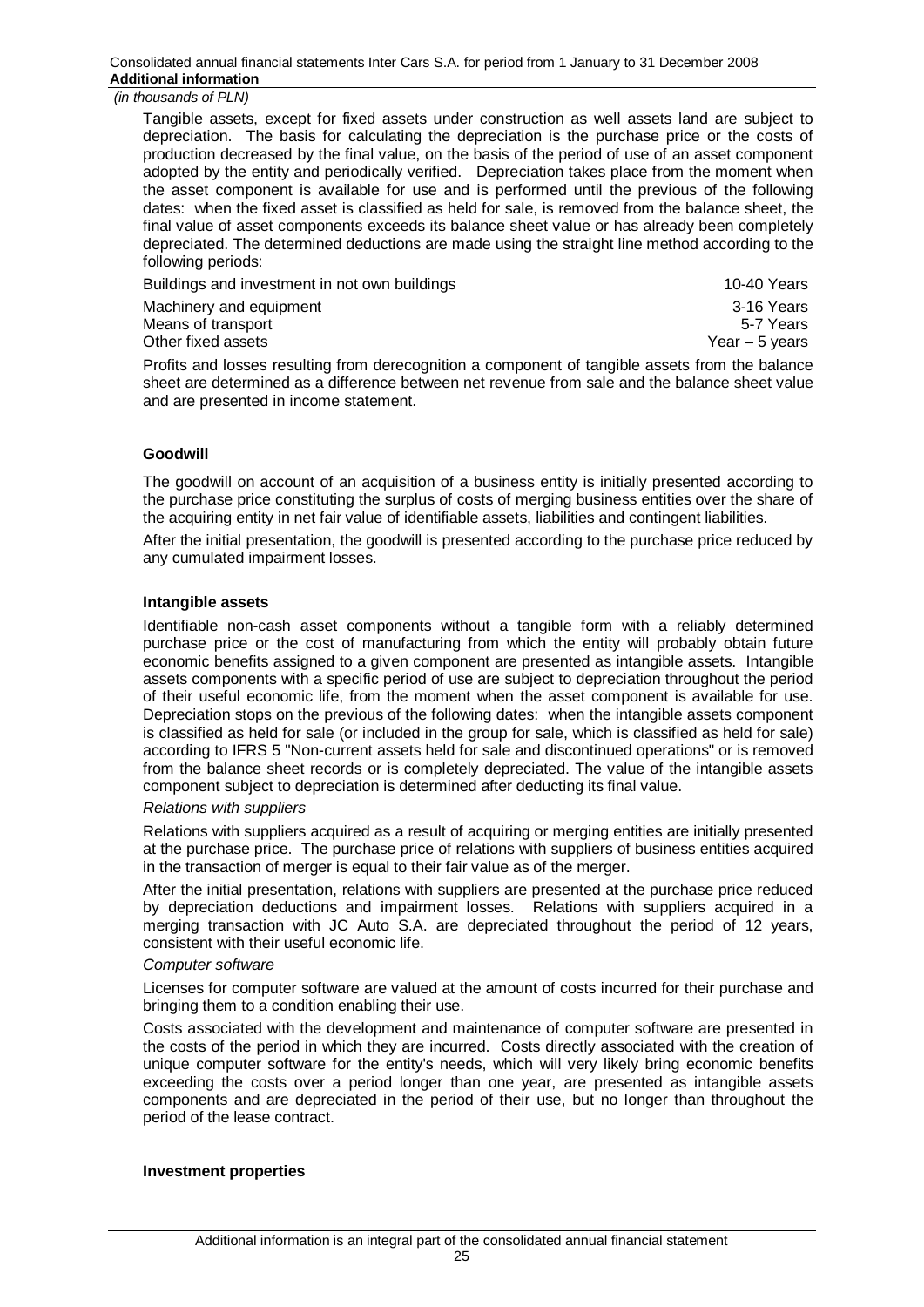Investment real estate which is real estate treated as a source of revenue from rents or is held due to the growth in value, or due to both of these benefits and are not used in operating activities nor are intended for sale as part of regular activities. Investment real estate is initially presented at the purchase price increased by the costs of transactions. After initial presentation, it is presented at the fair value and profits or losses resulting from changes to fair value of investment real estate are presented in income statement in this period in which they were created.

The investment real estate is derecognized from the balance sheet in the event of sales or in the case of permanent withdrawal from use, when no future benefits from sales are expected. Any profits or losses, which will be created in this way, are presented in the income statement in the period, in which the liquidation or sales took place.

The transfer of assets to investment real estate is made only in the case of changing their method of use and meeting the conditions for presenting real estate as investment real estate. With regard to this real estate, principles described in the part "Tangible assets" apply until the day when the method of using this real estate changes. Any differences between the fair value of real estate determined as at this day and its previous balance sheet value are presented in reserve capital.

The transfer of assets from investment real estate is made only when their method of use changed as confirmed by the beginning of real estate occupancy for the purpose of operational activities or the beginning of real estate adjustment with the intention of sale.

In the case of investment real estate transfer to real estate used in operating activities or to inventory, the cost of this real estate which is adopted for the purposes of presenting it in a different category of assets is equal to the fair value of this real estate determined as at the day when the method of its use changes.

## **Financial Instruments**

Financial instruments are classified in the following categories: (a) held-to-maturity financial instruments , (b) loans and receivables, (c) financial assets held for sale, or (d) financial instruments valued at the fair value through financial result.

The classification of asset components to the abovementioned categories depends on the purpose for which the financial instruments were purchased. As at balance sheet date reassessment is made and, possibly, reclassification.

At the moment of initial presentation, the financial instruments are valued at the fair value or, in the case of investments not classified as valued at the fair value through profit and loss statement, increased by transaction costs which may be directly attributed to the purchase or issue of an investment component.

Financial instruments are derecognized from the balance sheet in the event of expiry of rights to receive economic benefits and sustaining the related risks or their transfer to third party.

The fair value of financial instruments which are the object of trade on the active market is determined as compared to the closing price of quotations from the last day of quotations before the balance sheet date.

The fair value of financial instruments not being the object of trade on the active market is determined with the use of valuation techniques which include a comparison with the market value of another instrument having essentially the same characteristics, being the object of trade on the active market, on the basis of forecasted cash flows or models of option valuation taking into account circumstances specific for the entity.

As at the balance sheet date, the entity assesses whether there were objective premises for impairment by particular assets or groups of assets.

#### *(a) held-to-maturity financial instruments*

These are financial assets, other than derivative instruments, with specified or identifiable payments and a specified maturity date which the entity intends and has the possibility to hold until maturity, excluding financial assets classified assets financial instruments valued at the fair value through profit and loss statement, investments held for sale and loans and receivables.

Current assets include these assets which will be sold in a period not longer than 12 months from the balance sheet date.

Held-to-maturity investments are valued in the amount of the depreciated cost using the effective interest rate.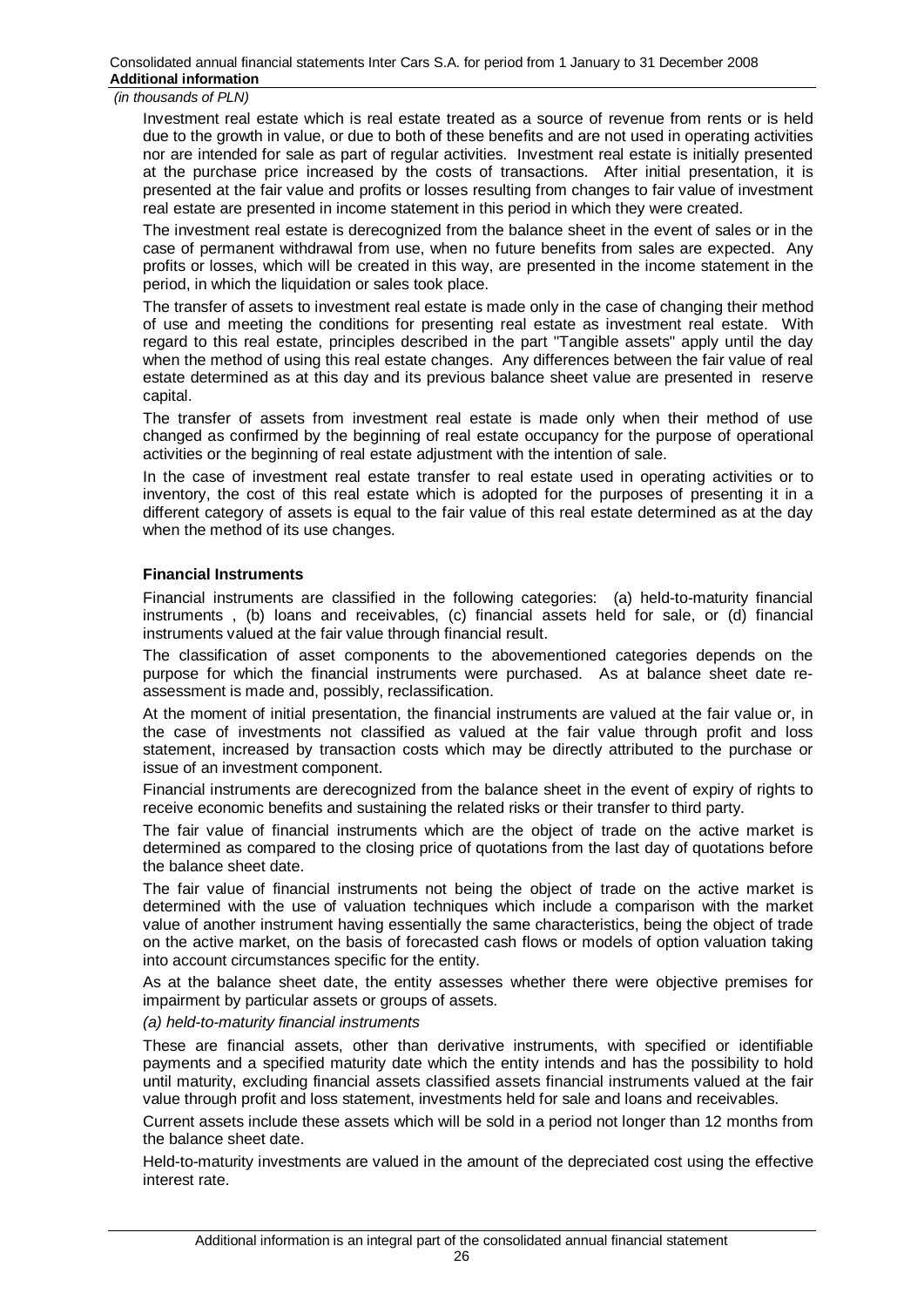### *(b) loans and receivables*

These are financial assets, other than derivative instruments, with specified or identifiable payments, which are not the object of trade on the active market, resulting from spending cash, delivering goods or providing services for the debtor without an intention to classify these receivables as financial assets valued at the fair value through the profit and loss statement. Presented as current assets, except for those for which the maturity date exceeds 12 months after the balance sheet date.

Trade liabilities and other liabilities are valued at the amount of the depreciated cost using the effective interest rate reduced by bad debt provision.

## *(c) available for sale financial assets*

These are financial assets, other than derivatives, considered as held for sale or other than those included in categories (a), (b) or (d). Presented as current assets, unless there is an intention to sell them within 12 months from the balance sheet date. Financial assets held for sale are valued at the fair value except for investments in equity instruments without market price quotations from the active market and the fair value which cannot be reliably measured.

Profits or losses from the valuation of financial assets held for sale are presented as a separate component of equity until their sale or until impairment, when the accumulated profit or loss previously presented in other comprehensive income is presented as profit or loss of the current period.

## *(d) financial instruments valued at the fair value through financial result.*

The instrument is classified as an investment valued at the fair value through the financial result if it is held for trading or it is classified as such after the initial presentation. Financial instruments are classified as ones valued at the fair value through the financial result, if the Group actively manages such investments and makes decisions with regard to purchase and sale on the basis of their fair value. After the initial presentation, transaction costs related to the investment are presented in profit and loss statement as at the date of incurring. Any profits and losses concerning these investments are shown in the income statement.

The fair value of financial instruments classified as valued at the fair value through the financial result or held for sale is their reported current purchase offer as at the balance sheet date.

## **Asset component impairment**

#### Financial assets

Impairment losses for financial assets are presented when there are objective premises that there have been events which may have negative impact on the value of future cash flows related to a given asset component.

Impairment with regard to financial assets valued at the depreciated cost is estimated as a difference between their balance sheet value and the current value of future cash flows discounted using the primary effective interest rate. Impairment loss of financial assets available for sale is calculated by reference to their current fair value.

The balance sheet value of particular financial assets with individually significant value is subject to assessment as at each balance sheet date for premises indicating their impairment. Other financial assets are collectively assessed in terms of impairment; they are grouped according to a similar level of credit risk.

Impairment deductions are presented in the income statement. If reduction in fair value of financial assets available for sale was presented directly in the revaluation reserve, the cumulated losses that were previously presented in the revaluation reserve, are presented in the income statement.

Impairment losses are reversed if later increase in the value of recoverable value may be objectively assigned to an event after the day of presenting impairment loss. Impairment losses of investments in equity instruments classified as available for sale are not reversed through the financial result. If the fair value of debt instruments classified as held for sale increases and its growth may be objectively attributed to an event after the presentation of impairment, then the previously presented impairment is reversed with the reversal amount presented in profit and loss statement.

*Non-financial assets*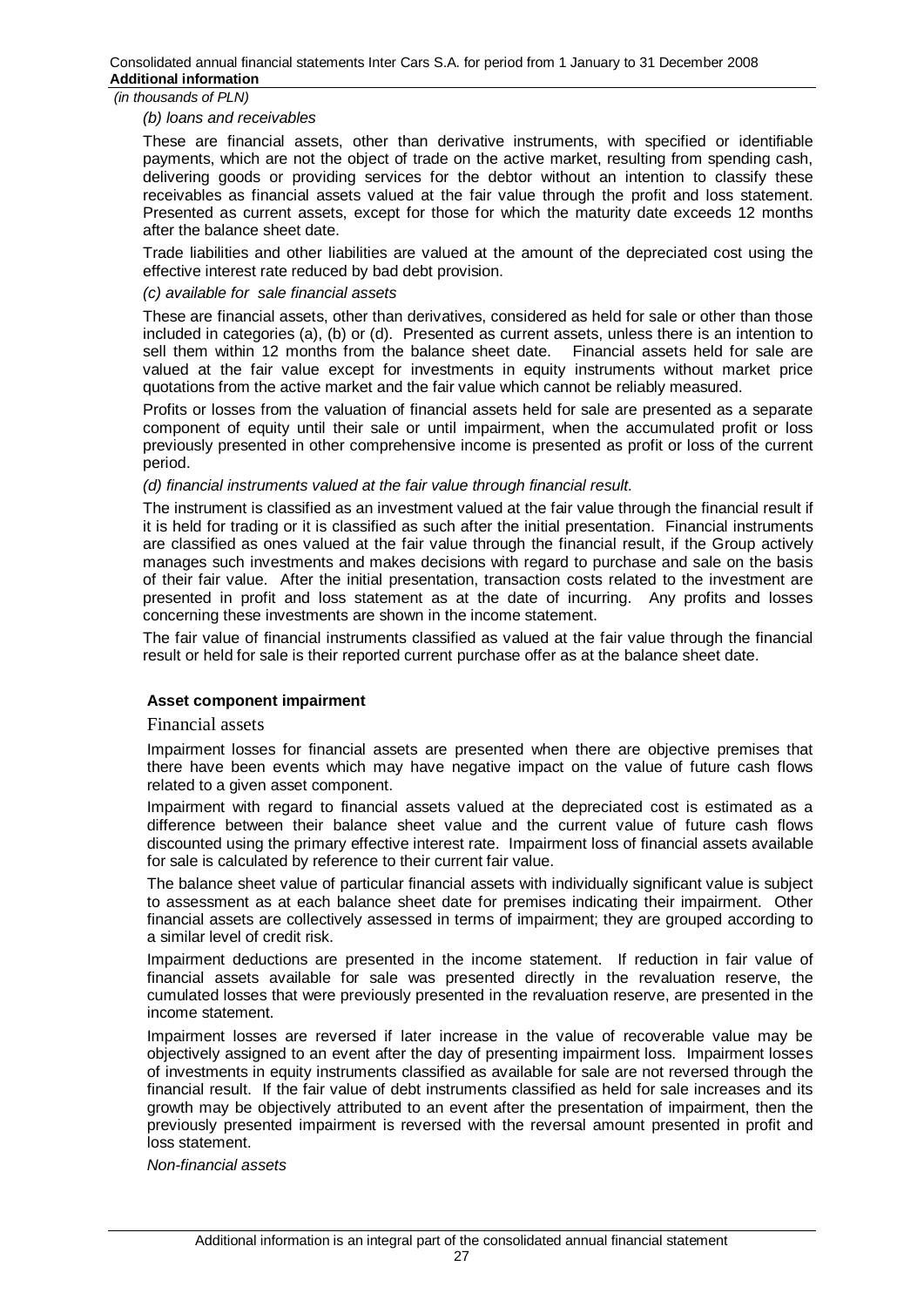The balance sheet value of non-financial assets other than investment real estate, inventory and deferred income tax assets is subject to assessment as at each balance sheet day for premises indicating their impairment. If there are such premises, the Group estimates the recoverable value of particular assets. The recoverable value of goodwill, intangible assets with a nonspecified period of use and intangible assets which are not fit for use yet is estimated as at each balance sheet day.

Impairment loss is presented when the balance sheet value of an asset component or a cash generating centre exceeds its recoverable value. Cash generating centre is defined as the smallest identifiable group of assets, which earns cash regardless of other assets and their groups. Impairment losses are shown in the financial result. Impairment of cash generating centre is presented, in the first place, as a reduction in goodwill assigned to this centre (group of centres) and then as a reduction in the balance sheet value of other assets of this centre (group of centres), proportionally.

The recoverable value of assets or cash generating centre is defined as a the higher of their attainable net value from sales and their use value. When estimating the use value, future cash flows are discounted using the interest rate before taxation, which reflects the current market assessment of money in time and the risk factors characteristic for a given asset component. In the case of assets which do not generate independent cash flows, the use value is estimated for the smallest identifiable cash generating centre to which a given asset component belongs.

The write-down of goodwill on account of impairment is not reversible. With regard to other assets, impairment losses recognized in the previous periods are subject to assessment as at each balance sheet day for premises indicating the reduction in impairment or its total reversal. Impairment loss is reversed if the estimates used for estimating the recoverable value have changed. Impairment loss is reversed only up to the balance sheet value of an asset component reduced by depreciation deductions which would be presented in the case when impairment loss would not be included.

#### **Lease**

#### *a) entity as leaseholder*

Fixed assets which are used by the entity on the basis of financial lease contracts, transferring essentially all risks and profits resulting from their possession to the entity, are presented in the balance sheet according to the lower of the fair values of these fixed assets or the current value of future minimal lease payments. Lease fees are divided between financial costs and reduction in the outstanding liability balance, in order to obtain a constant periodic interest rate in relation to the outstanding liability balance. Financial costs are presented directly in profit and loss statement. If there is no justifiable probability of property acquisition at the end of the lease period, fixed assets used on the basis of the financial lease contracts are depreciated throughout the shorter of the two periods: lease period or use period. In other cases, fixed assets are depreciated throughout the period of use.

Lease and lease contracts which essentially leave all risks and profits resulting from the possession of assets with the lessor are presented as operational lease agreements. Costs of lease fees are entered on a straight-line basis in the income statement in the effective term of the agreement.

#### *(b) entity as lessor*

Revenues from operational lease are presented in profit and loss statement using the straight line method in the period resulting from the agreement. Assets being the subject matter of agreement are presented in the balance sheet and depreciated on terms identical to those used for similar categories of assets.

## **Inventories**

Inventory is presented according to the lower of the values: the purchase price (production costs) or attainable net value. The cost of inventory includes all purchase costs, the costs of processing and other costs incurred in order to bring the inventory to its present place and status.

The purchase price or the cost of manufacturing of inventory is determined assuming that the components to which the expenditure applies are those which the entity purchased at the earliest (the FIFO method).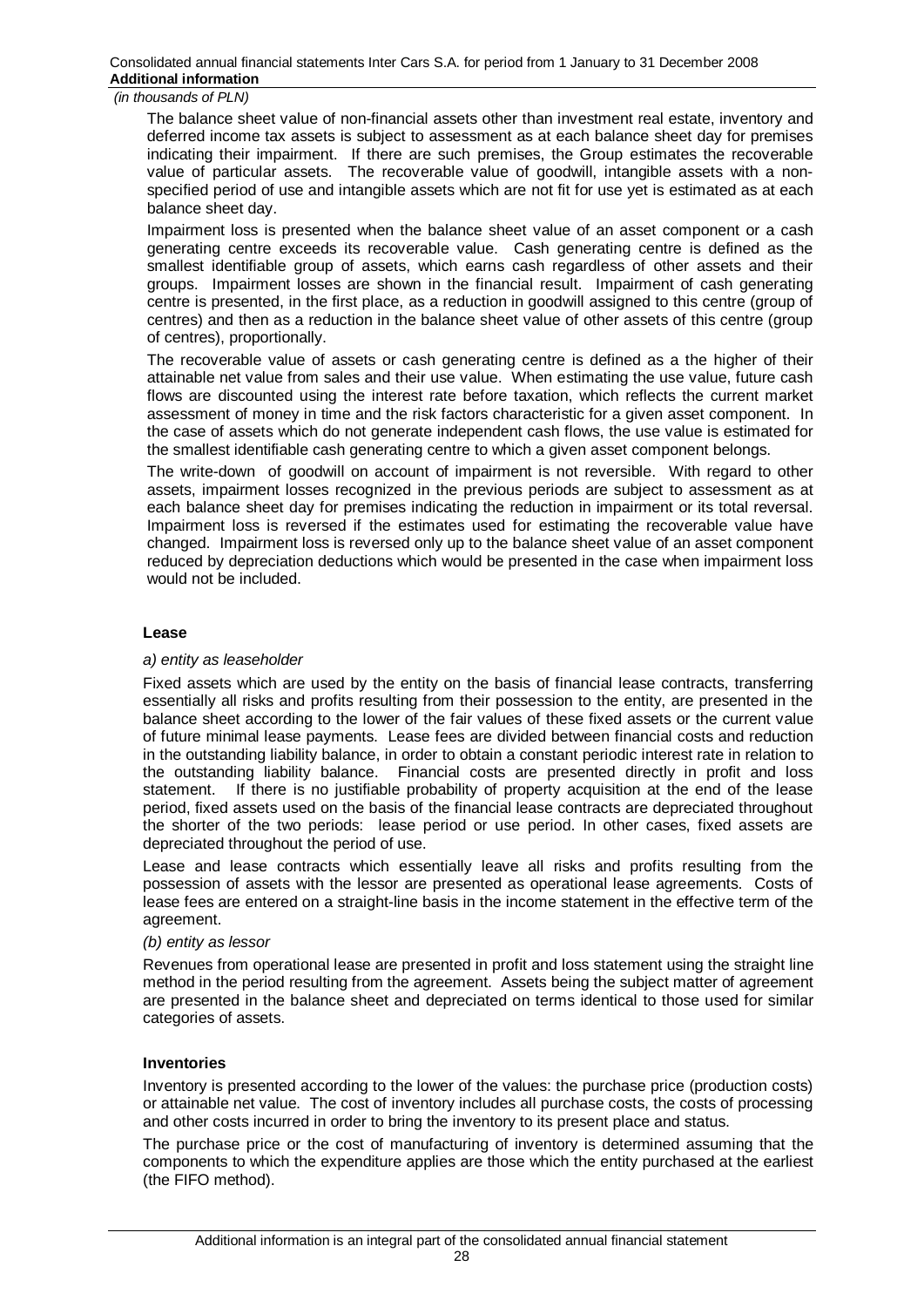Finished products and work in progress are valued based on the costs of design, costs of direct materials and labour as well as appropriate extra charge of indirect costs of manufacturing, assuming normal use of production capacity.

The amounts resulting from discounts and rebates as well as other payments dependent on the size of purchases are presented as the reduction in the purchase price regardless of the date of their actual granting, provided that their receipt is substantiated.

The attainable net value is presented in the amount of the estimated sales price made in the course of regular business activities reduced by estimated finishing costs and costs necessary to bring the sale to effect.

The value of inventory is reduced by write-downs generated when the attainable net sales price (being the price reduced by discounts, rebates and costs associated with the sale) is lower than the purchase price (production costs), determined individually for each inventory assortment.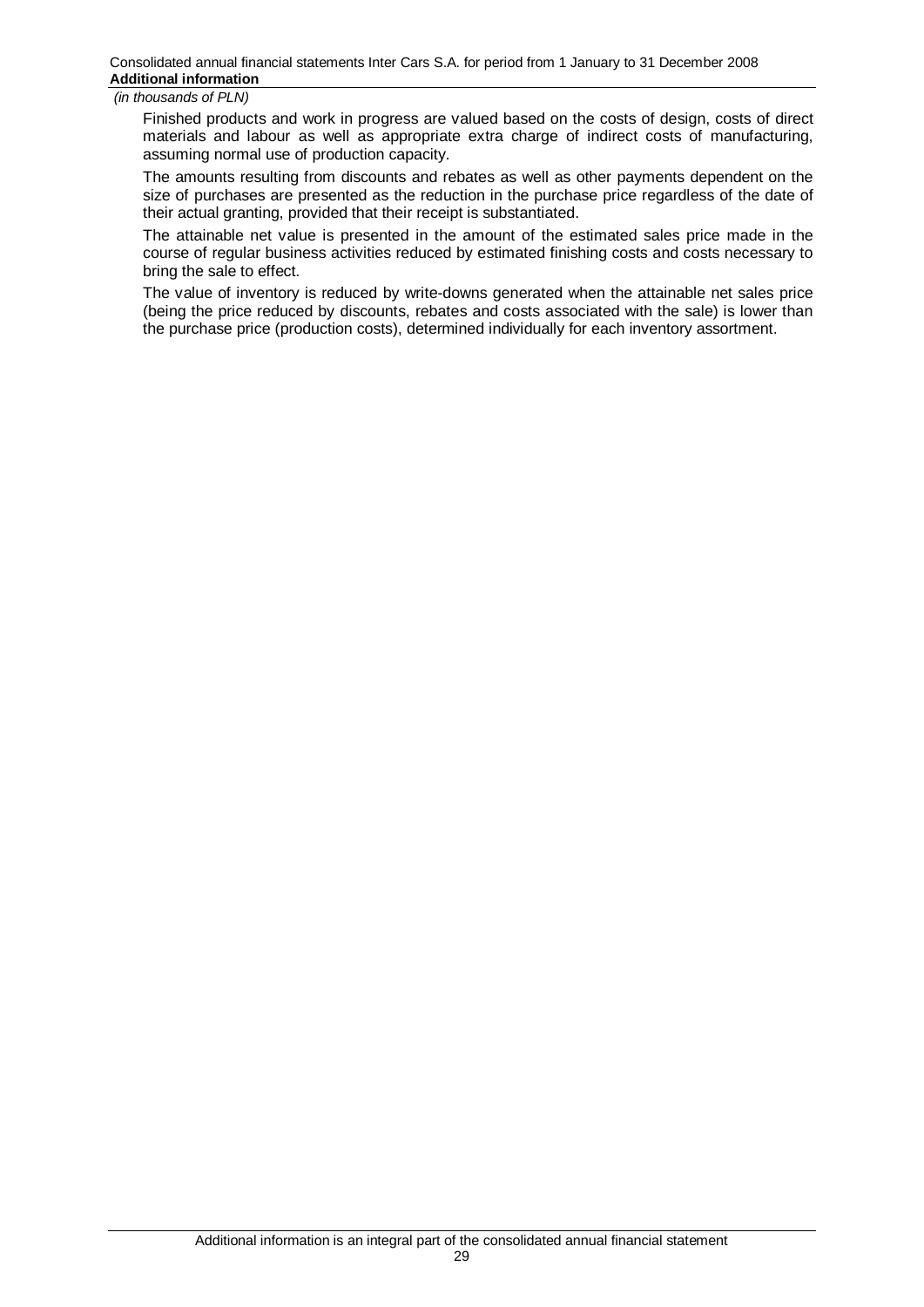## **Cash and cash equivalents**

Cash and equivalents include cash in hand, at bank as well as deposits and short-term securities with maturity date no longer than three months.

## **Share capital**

The Share capital is presented in the amount specified in the charter and entered in the court register. The Capital Group's share capital is the parent company's share capital, i.e. share capital of Inter Cars S.A..

Bonus on account of issuing shares at a price exceeding their face value is presented as a separate equity item

The costs of issuing shares reduce the value of equity.

## **Bank borrowings and loans**

Bank credits and loans are initially presented at the purchase price corresponding to the fair value.

In subsequent periods, credits and loans are valued at the depreciated cost using the effective interest rate during the determination of which costs related to obtaining the credit or loan as well as discounts or bonuses obtained when settling liabilities are taken into account.

## **Provisions**

Provisions are created when the entity has a current obligation (legal or customarily expected) resulting from past events, it is likely that meeting the obligation will result in the need for the outflow of assets containing economic benefits and it is possible to estimate the amount of this obligation in a reliable manner.

## **Revenues**

Revenue is recognized at fair value of economic benefits received or due the amount of which may be identified in a credible manner.

*a) revenues on sales of commodities and materials* 

Revenues are shown:

- if significant risks and benefits resulting from the property of rights have been transferred to the buyer,
- the entity is no longer permanently involved in managing the sold goods, products and services to the extent to which such function is usually performed towards goods to which one has the property right, nor is effective control performed over them,
- the amount of revenues may be estimated in a credible manner,
- it is probable that the entity will obtain economic benefits from the transaction,
- the incurred costs as well as those which will be incurred in connection with the transaction may be valued in a credible manner.

Revenues are presented in net value, i.e. without value added tax and with any granted rebates.

Domestic sales revenues are recognized upon the product's delivery. In the case of export, revenues are presented upon releasing the product to the buyer.

In the case of sales through a network of branches with which cooperation agreement have been signed, sales revenues are recognized upon releasing the goods to the final customer.

#### *(b) services*

Revenues on services are presented on the basis of the progress degree of the transaction's implementation as at the balance sheet day. The transaction's result is assessed as credible if all of the following conditions have been met:

the amount of revenues may be estimated in a credible manner,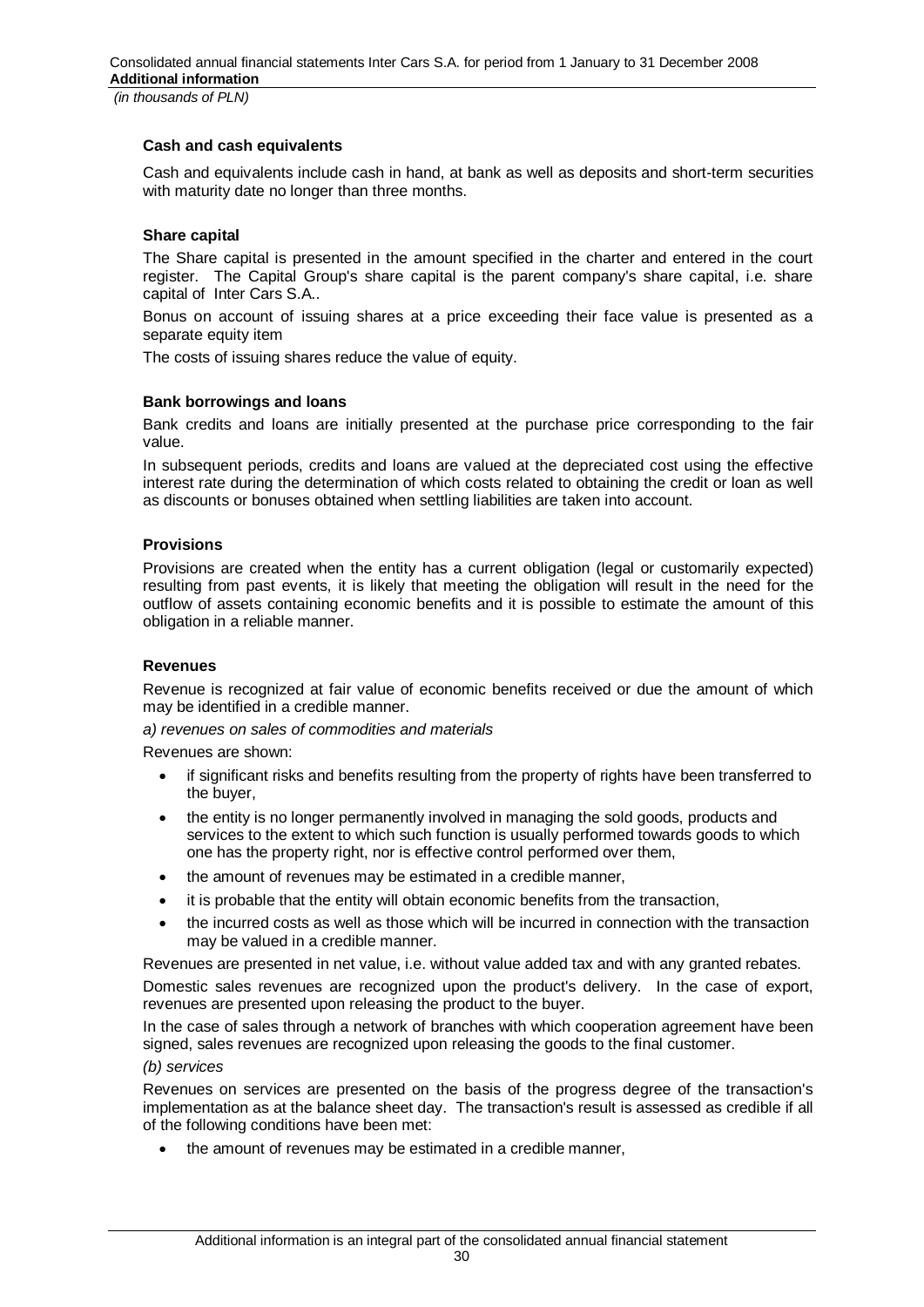- it is probable that the entity will obtain economic benefits on account of the conducted transaction,
- x the degree of the transaction's implementation as at the balance sheet day may be determined in a credible manner,
- the costs incurred in connection with the transaction and the costs of completing the transaction may be valued credibly.

#### *(c) interest rate revenues*

Revenues under interest are recognized at the time of their charging, taking account of effective interest rate, if their receipt is substantiated and their amount can be determined in a credible manner.

#### *(d) dividends*

Dividend revenues are recognized upon determining the right to obtain them if receiving them is substantiated.

## **Operating Costs**

Operating costs are presented in the period to which they relate, in such amount in which it is likely that the entity's economic benefits, which may be valued credibly, will decrease.

Costs resulting from the Group's charges by branches, on account of remuneration for the sale of goods made on behalf of the entity, are presented in the period to which they relate.

Costs on account of renting office and warehouse space are presented in profit and loss statement for the period they relate to.

Re-invoiced amounts reduce relevant items of the entity's costs.

#### **Financial costs**

Financial costs include mainly interest payable on account of debt, reversing the discount on account of provisions, dividend on account of privileged shares classified as liabilities, losses on account of exchange rate differences, losses on account of change in fair value of financial instruments valued through the financial result, impairment losses for financial assets as well as profits and losses concerning hedging instruments which are presented in profit and loss statement. All costs on account of interest are determined on the basis of the effective interest rate.

#### **Income tax**

The calculation of current income tax is based on the profit of a given period determined according to the valid tax regulations. The total tax load takes into account current tax and deferred tax determined using the balance sheet method which is present in connection with temporary differences between the value of assets and liabilities presented in ledgers and their tax value.

The deferred tax is determined taking into account the income tax rates valid in the year in which the liability was created on the basis of passed tax regulations valid in the year for settling provisions and assets.

Assets under deferred income tax are determined in the amount provided in the future for income tax deductions, in connection with negative temporary differences that will result in the future reduction in the basis for calculation of income tax and tax loss possible to be deducted, agreed taking account of the principle of prudence.

Provision under deferred income tax is established in the amount of income tax, requiring payment in the future, in connection with positive temporary differences, namely the differences that will result in increased income tax calculation basis in the future.

The component of assets and the deferred income tax provision are offset in the separate balance sheet if the Entity has an enforceable title to compensate receivables and liabilities on account of current income tax, as well as when the assets and provisions on account of deferred tax relate to income tax imposed by the same tax authority on the same taxpayer.

## **Foreign exchange differences**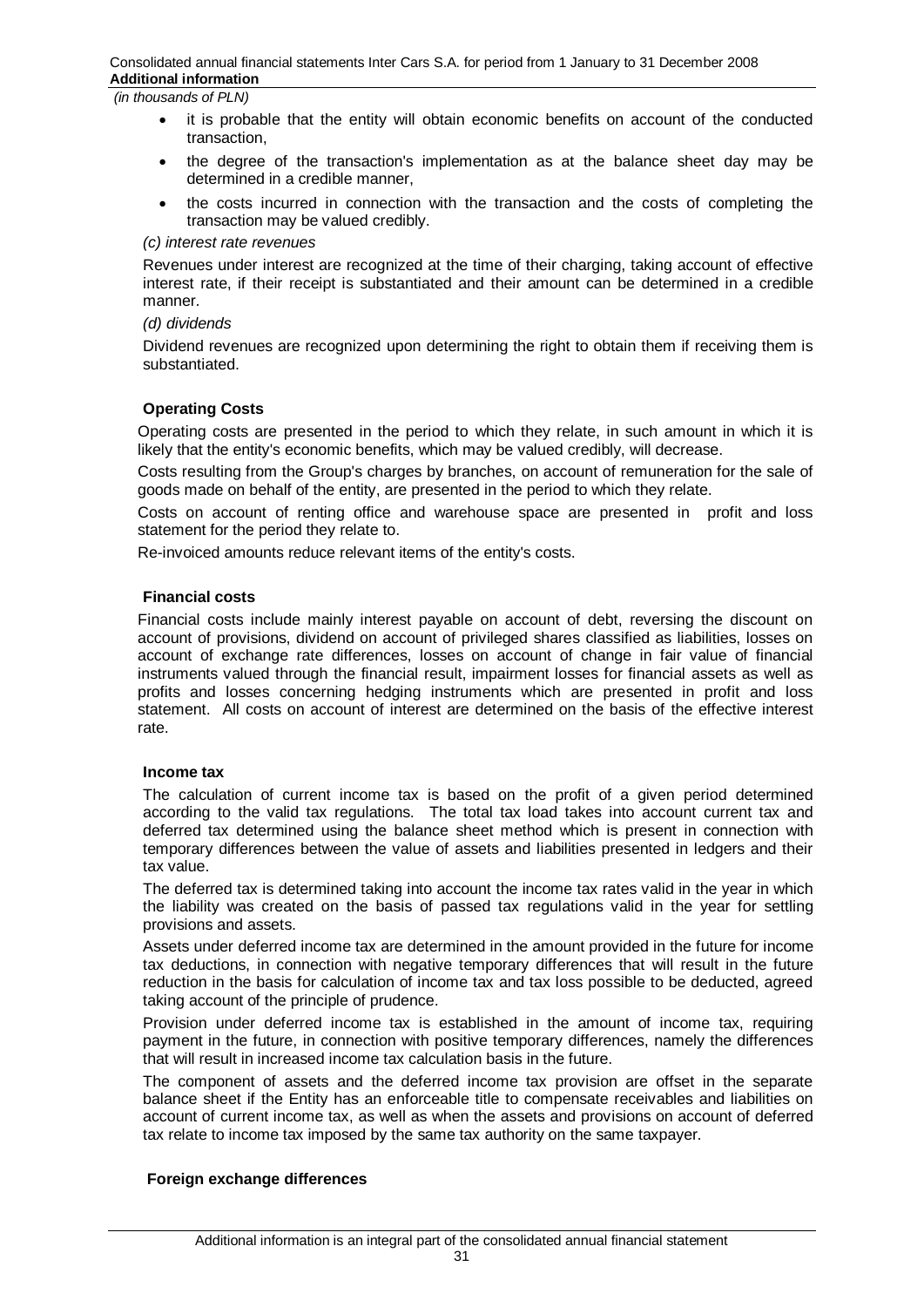Exchange rate differences resulting from the conversion of business activities into PLN are presented in a separate item of the profit and loss statement, excluding exchange rate differences concerning the repayment of liabilities or the payment of receivables associated with deliveries or the sales of goods and services which are entered in the cost of sold products, goods and materials.

## **Payments in the form of own shares**

The program of payments in the form of own shares allows the Group's employees to acquire shares in the Parent Company. Fair value of the granted call option is presented as costs under remunerations in correspondence with increase in equity. Fair value is determined as at the date of granting call options by employees and distributed over a period when employees will acquire the unconditionally right to exercise options. Fair value of options is estimated using the model of binominal tree of valuation, taking into account the terms on which options were granted. The amount encumbering costs is adjusted in order to reflect the current number of the granted options, except for situations when the loss of rights to options is the effect of the situation when shares do not achieve the level of prices relevant for their take-up.

## **2. Information on business segments**

The basic operations of Inter Cars Capital Group is the sale of spare parts and accessories for motor vehicles on ten basic markets: Polish, Ukrainian, Czech, Slovak, Lithuanian, Belgian, Hungarian, Croatian, Italian and Romanian.

The main reporting model of the Inter Cars Group, used for the operating segments is a geographical segment based on the criterion of location of sales. A supplementary model is a geographical segment based on the criterion of location of customers.

Sales on particular markets is conducted by particular entities of Inter Cars Capital Group: Polish market - Inter Cars S.A., Q-Service, Armatus sp. z o.o., Feber, Lauber, the Ukrainian market - Inter Cars Ukraine, Czech market - Inter Cars Ceska Republika, Slovakian market - Inter Cars Slovenska Republika, Lithuanian market - Inter Cars Lietuva, Belgian market - JC Auto S.A. (Belgium), Hungarian market – Inter Cars Hungaria Kft., Croatian market – Inter Cars d.o.o., Italian market - JC Auto s.r.l., Romanian market – Inter Cars Romania s.r.l.

The Inter Cars Capital Group applies uniform accounting principles for all segments. The transactions between the segments are made on market terms. The above transactions were eliminated in this consolidated financial statement.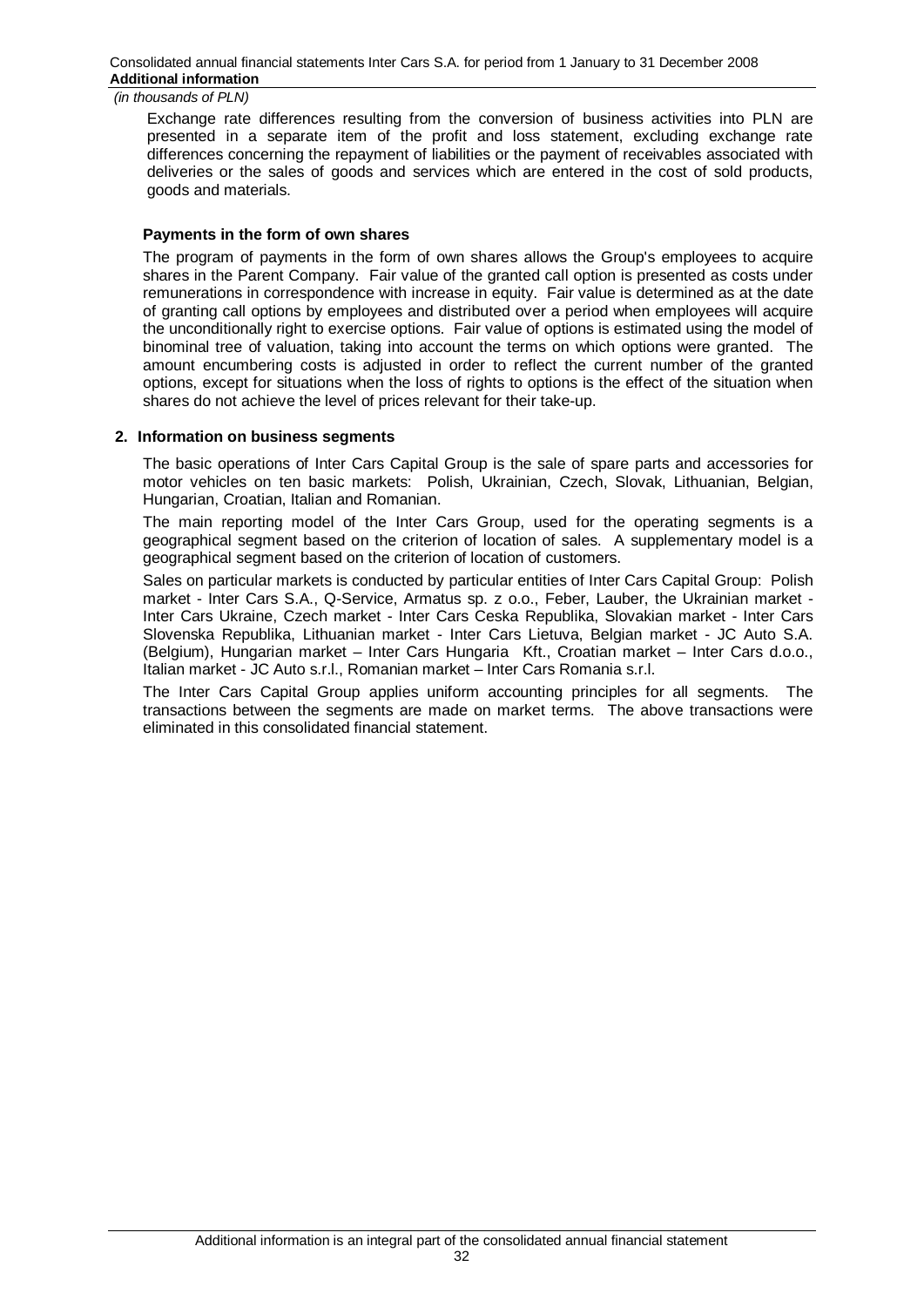|                                                                                                    | Poland                   |                          | Non-allocated |                | <b>Exclusions</b> |            | Consolidated |            |
|----------------------------------------------------------------------------------------------------|--------------------------|--------------------------|---------------|----------------|-------------------|------------|--------------|------------|
|                                                                                                    | 1.01.2008-               | 1.01.2007-               | 1.01.2008-    | 1.01.2007-     | 1.01.2008-        | 1.01.2007- | 1.01.2008-   | 1.01.2007- |
|                                                                                                    | 31.12.2008               | 31.12.2007               | 31.12.2008    | 31.12.2007     | 31.12.2008        | 31.12.2007 | 31.12.2008   | 31.12.2007 |
| Segment revenues from external customers:                                                          |                          |                          |               |                |                   |            |              |            |
| Sales                                                                                              | 1 518 576                | 1 188 214                | 219 380       | 138 680        |                   |            | 1737956      | 1 326 894  |
| <b>Operational Result</b><br>Net financial<br>revenues (foreign<br>exchange<br>differences with no | 68 553                   | 77 734                   | 13 654        | 5473           | (6838)            | 1 1 2 1    | 75 369       | 84 328     |
| interest)                                                                                          | $\overline{\phantom{a}}$ | $\overline{\phantom{a}}$ | (9043)        | 3 3 8 9        |                   |            | (9043)       | 3 3 8 9    |
| Tax                                                                                                | $\blacksquare$           | $\overline{\phantom{a}}$ | (8627)        | (15329)        | (357)             | (367)      | (8984)       | (15696)    |
| Net profit                                                                                         | $\overline{\phantom{a}}$ | $\overline{\phantom{a}}$ | 24 914        | 54 568         | 503               | 3 3 9 6    | 25 417       | 57 964     |
| Segment's assets                                                                                   | 362 978                  | 873 086                  |               | $\blacksquare$ | (290 890)         | (128 875)  | 1 072 088    | 744 211    |
| Unallocated assets                                                                                 |                          |                          | 155 634       | 71 499         |                   |            | 155 634      | 71 499     |
| <b>Total assets</b>                                                                                | 1 362 978                | 873 086                  | 155 634       | 71 499         | (290 890)         | (128 875)  | 1 227 722    | 815710     |
| Segment's liabilities                                                                              |                          |                          |               |                |                   |            |              |            |
| (without credits)                                                                                  | 518 549                  | 383 344                  | 51 014        | 52 924         | (257 898)         | (80 815)   | 311 665      | 355 453    |

**Supplementary division by operating segments based on the criterion of location of customers** 

|                    |           | Consolidation |            |           |  |
|--------------------|-----------|---------------|------------|-----------|--|
| (thousands of PLN) | Poland    | abroad        | correction | Total     |  |
| Revenues           | 1 358 117 | 542 306       | (162 467)  | 1 737 956 |  |

In connection with the fact that the parent company Inter Cars S.A. conducts sales both in Poland and for export, the Group have not assigned particular assets as well as investment outlays to particular segments in the supplementary system.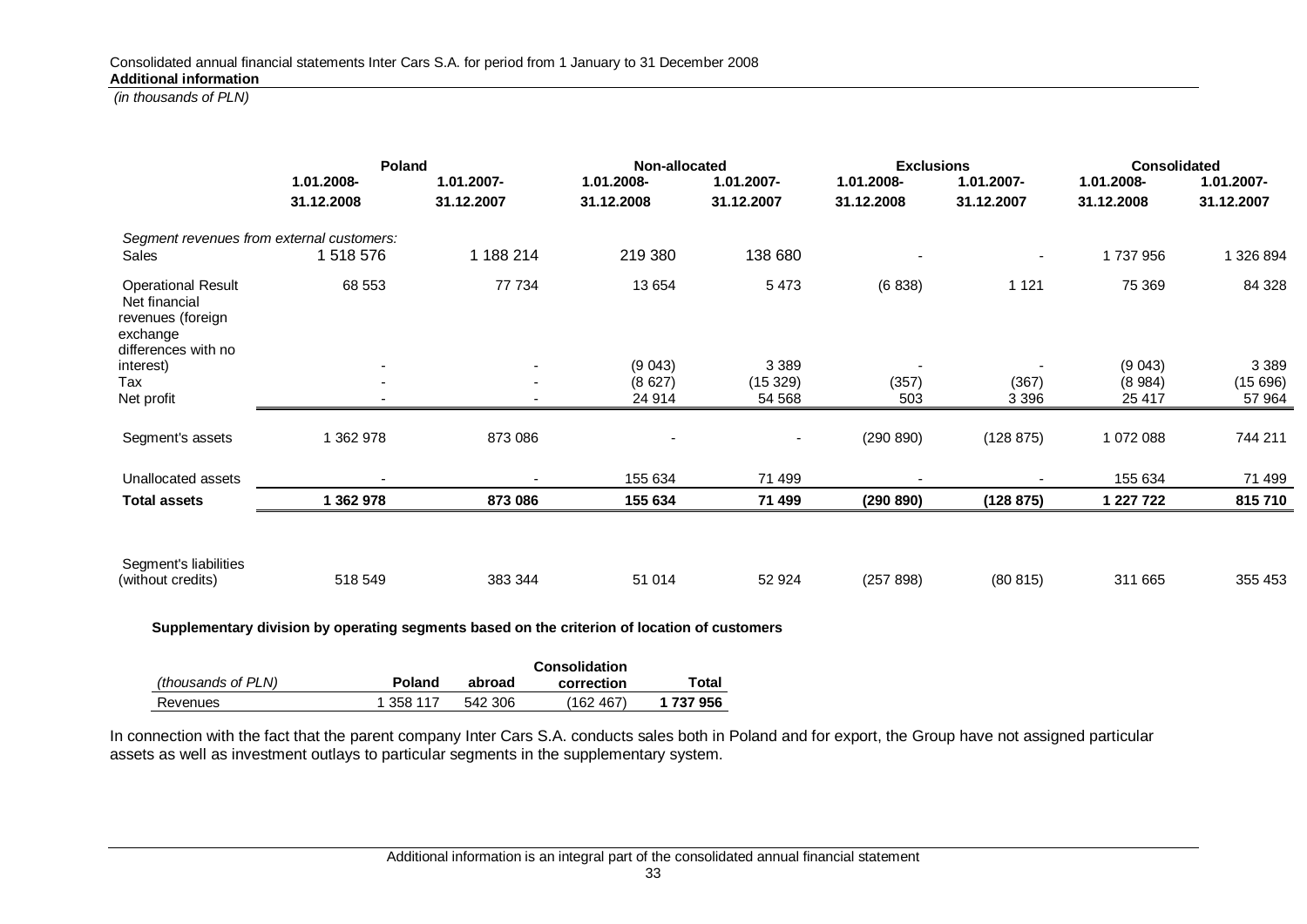## **3. Tangible fixed assets**

|                                                             | 31.12.2008 | 31.12.2007 |
|-------------------------------------------------------------|------------|------------|
| Land                                                        | 13721      | 5 6 4 3    |
| Buildings, premises and land & water engineering facilities | 84 354     | 44 259     |
| Machinery and equipment                                     | 24 2 20    | 14 350     |
| Means of transport                                          | 16 174     | 5960       |
| Other fixed assets                                          | 23 059     | 10 284     |
| Capital work in progress                                    | 19 701     | 7422       |
| Prepayment on capital work in progress                      | 66         | 2678       |
|                                                             | 181 295    | 90 596     |

The balance sheet value of tangible assets used on the basis of financial lease contracts as at the date of:

• 31 December 2008 – PLN 45,311 thousand,

• 31 December 2007, - PLN 5,302 thousand

The future minimum fees under financial lease to which the Group is obliged as at 31 December 2008.

| Total payments<br>arising from | net current value |
|--------------------------------|-------------------|
| 9517                           | 7 667             |
| 19 745                         | 12 593            |
| 18 555                         | 17 590            |
| 47817                          | 37 850            |
|                                | lease contracts   |

In relation to any components of tangible fixed assets owned by the Group, the right to dispose is not restricted.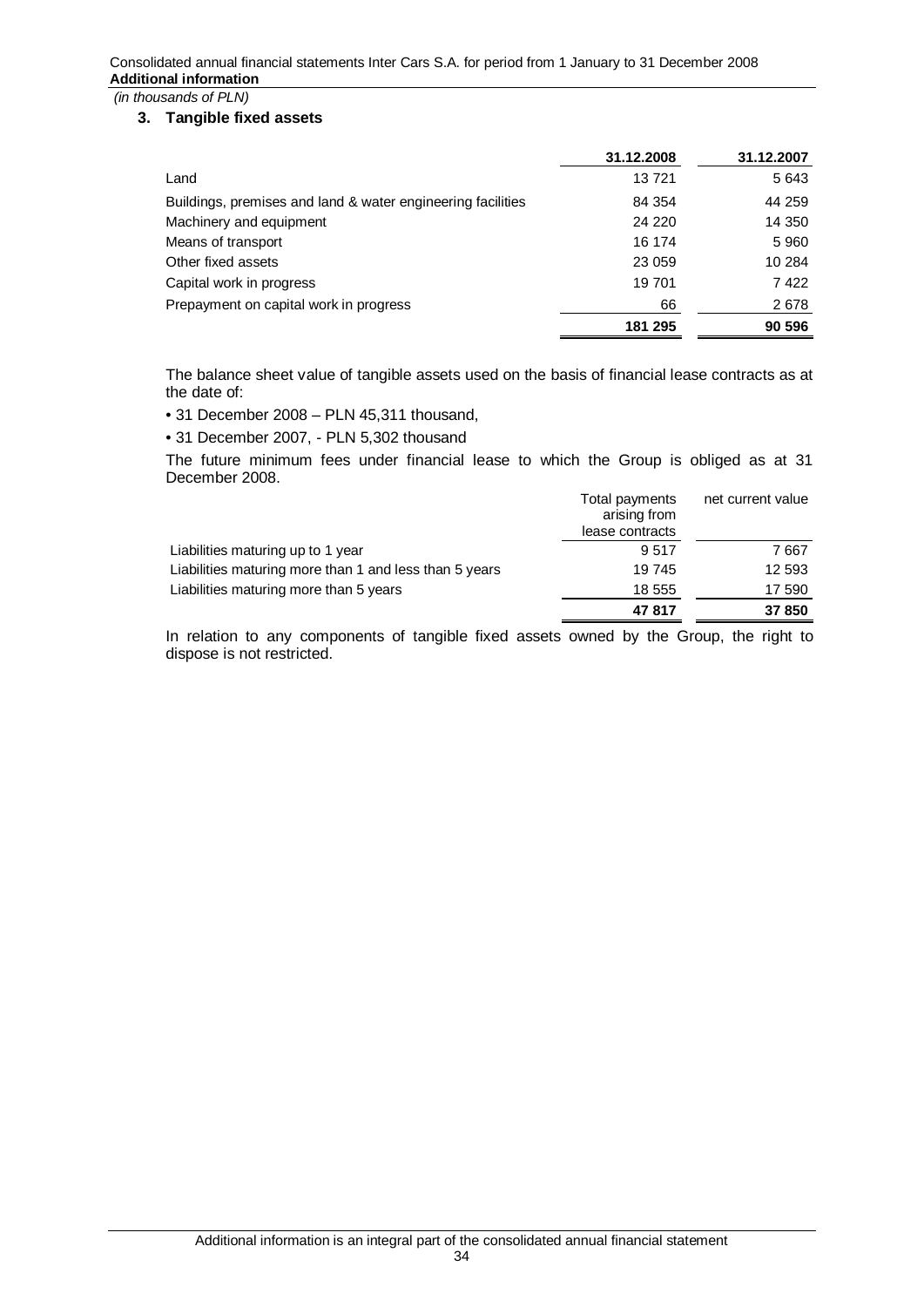*(in thousands of PLN)*  **Land buildings, premises and land & water engineerin g facilities machinery and equipment means of transport other fixed assets Fixed asset in construction Total Gross value as at 1 January 2007 3 043 50 588 24 418 11 101 25 801 1 196 116 147** Increase: 2 600 2 536 7 881 3 358 6 759 9 159 **32 293** Purchase 2 600 1 018 7 653 3 242 5 724 9 159 **29 396** Transfer - 1 518 228 116 1 035 - **2 897** Reductions - - (552) (1 745) (707) (2 933) **(5 937)** Sales - - (481) (856) (649) - **(1 986)** Liquidation - - (71) (889) (56) (38) **(1 054)** Transfer - - - - (2) (2 895) **(2 897)** Currency Exchange differences **48** and  $\overline{a}$  1 and  $\overline{a}$  1 and  $\overline{a}$  16 and  $\overline{a}$  16 and  $\overline{a}$  16 and  $\overline{a}$  16 and  $\overline{a}$  16 and  $\overline{a}$  18 and  $\overline{a}$  18 and  $\overline{a}$  18 and  $\overline{a}$  18 and  $\overline{a}$  **Gross value as at 31 December 2007 5 643 53 125 31 748 12 730 31 883 7 422 142 551** Increase: 7 574 44 545 16 690 14 875 22 449 14 617 **120 750** Purchase 595 1 514 5 258 8 642 8 282 24 149 **48 440** From the merger with JC Auto S.A. 6 683 36 469 7 189 4 941 9 665 1 060 **66 007** Transfer 296 6 562 1 770 289 4 502 (10 592) **2 827** Lease - - 2 473 1 003 - - **3 476** Reductions: - (309) (648) (3 203) (486) (2 634) **(7 280)** Sales - (309) (564) (3 187) (484) (1) **(4 545)** Liquidation - - (84) (13) (2) (14) **(113)** Transfer - - - - - (1 305) **(1 305)** Other - - - (3) - (1 314) **(1 317)**

Currency Exchange differences 524 418 512 423 (2) 296 **2 171 Gross value as at 31 December 2008 13 741 97 779 48 302 24 825 53 844 19 701 258 192**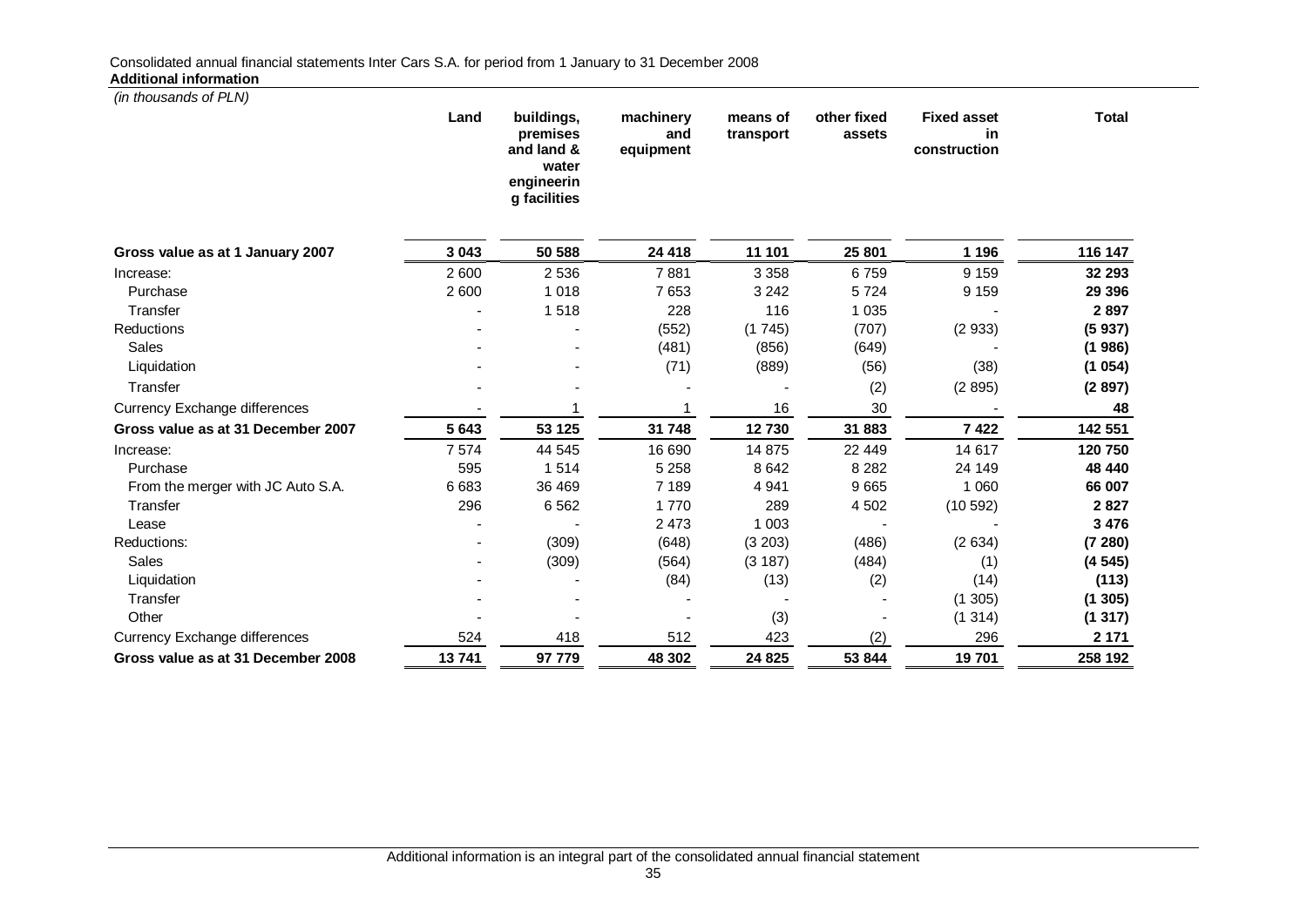| (in thousands of PLN)                                                      |       |                                                                                |                               |                       |                          |                                              |                |
|----------------------------------------------------------------------------|-------|--------------------------------------------------------------------------------|-------------------------------|-----------------------|--------------------------|----------------------------------------------|----------------|
|                                                                            | Land  | buildings,<br>premises<br>and land<br>& water<br>engineeri<br>ng<br>facilities | machinery<br>and<br>equipment | means of<br>transport | other<br>fixed<br>assets | <b>Fixed asset</b><br>in<br>constructio<br>n | <b>Total</b>   |
| <b>Accumulated depreciation and</b>                                        |       |                                                                                |                               |                       |                          |                                              |                |
| impairment losses as at 1 January 2007                                     |       | 6 5 4 2                                                                        | 13 3 65                       | 5 1 4 4               | 17 181                   |                                              | 42 232         |
| Depreciation for the period                                                |       | 2 3 2 4                                                                        | 4 4 9 4                       | 2 3 4 5               | 4 8 20                   |                                              | 13 983         |
| <b>Sales</b>                                                               |       |                                                                                | (429)                         | (537)                 | (359)                    |                                              | (1325)         |
| Liquidation                                                                |       |                                                                                | (32)                          | (182)                 | (43)                     |                                              | (257)          |
| Currency Exchange differences                                              |       |                                                                                |                               |                       |                          |                                              |                |
| <b>Accumulated depreciation and</b><br>impairment losses as at 31 December |       |                                                                                |                               |                       |                          |                                              |                |
| 2007                                                                       |       | 8866                                                                           | 17 398                        | 6770                  | 21 599                   |                                              | 54 633         |
| Depreciation for the period                                                | 20    | 2 609                                                                          | 7 187                         | 3731                  | 9 0 27                   |                                              | 22 574         |
| Sales                                                                      |       | (24)                                                                           | (199)                         | (2 022)               | (299)                    |                                              | (2544)         |
| Liquidation                                                                |       |                                                                                | (2)                           |                       | (14)                     |                                              | (16)           |
| Other                                                                      |       | (37)                                                                           | (212)                         |                       | 244                      |                                              | (5)            |
| <b>Currency Exchange differences</b>                                       |       | 10                                                                             | (90)                          | 172                   | 228                      |                                              | 320            |
| Valuation                                                                  |       | 2 0 0 1                                                                        |                               |                       |                          |                                              | 2 0 0 1        |
| <b>Accumulated depreciation and</b><br>impairment losses as at 31 December |       |                                                                                |                               |                       |                          |                                              |                |
| 2008                                                                       | 20    | 13 4 25                                                                        | 24 082                        | 8651                  | 30 785                   |                                              | 76 963         |
| <b>NET VALUE</b>                                                           |       |                                                                                |                               |                       |                          |                                              |                |
| $Ae$ at 1. January 2007                                                    | 0.012 | AA                                                                             | <b>44 052</b>                 | E NET                 | 0.022                    | 4.40c                                        | <b>70 04 E</b> |

| January 2007<br>As at 1 | 3 0 4 3 | 44 046 | 11 053  | 5957   | 8 620  | 196   | 73 915  |
|-------------------------|---------|--------|---------|--------|--------|-------|---------|
| As at 31 December 2007  | 5643    | 44 259 | 14 350  | 960 ت  | 10 284 | 422   | 87 918  |
| As at 1 January 2008    | 5643    | 44 259 | 14 350  | 5 960  | 10 284 | 422 ' | 87 918  |
| As at 31 December 2008  | 13 721  | 84 354 | 24 2 20 | 16 174 | 23 059 | 19701 | 181 229 |
|                         |         |        |         |        |        |       |         |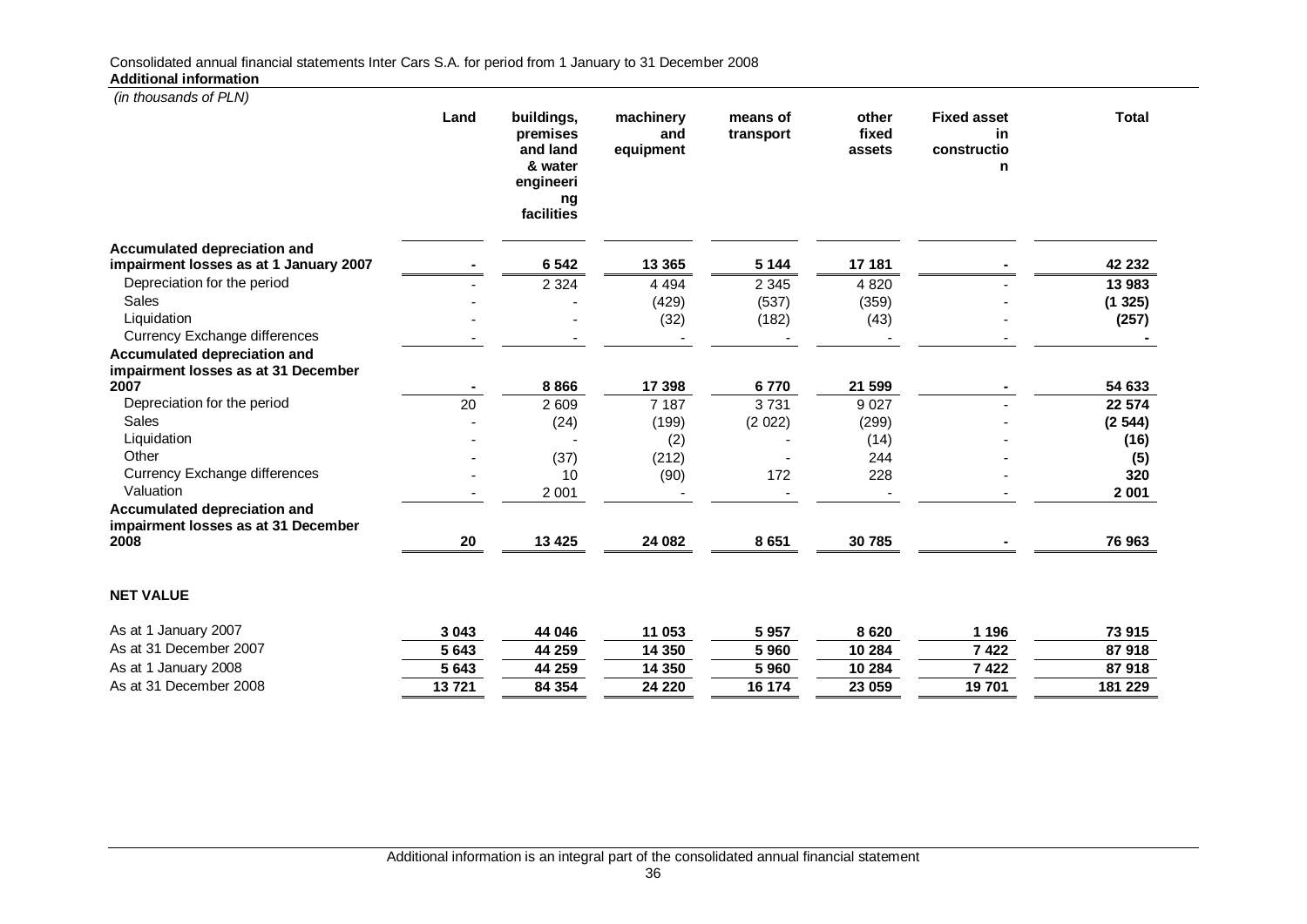# **4. Investment properties**

From 1 January to 31 December 2008, IC Development & Finance purchased the real estate located in Rzeszów and Wyspa Róż. The real estate in Rzeszów in the form of an investment plot was purchased for PLN 1,105 thousand, while Wyspa Róż was purchased for PLN 1,991 thousand

Increases due to later expenses accounted for mainly the expenses for construction of buildings and structures related to building a branch.

During the year, the Group sold the real estate situated in Warsaw at ul. Burakowska, for approx. PLN 15 million , the profit from sales amounted to approximately PLN 4 million.

The Group contracted valuation to the fair value of the real estate in Warsaw, Lublin, Bielsko-Biała, Szczecin, Gdańsk, Gorzów, Rzeszów and in the Masuria. The valuation was carried out by an independent expert, with recognized professional qualifications, as well as being the holder of experience in valuations of investment real estate.

|                                                                  | 31.12.2008 | 31.12.2007 |
|------------------------------------------------------------------|------------|------------|
| Value at the beginning of the period                             | 43 319     | 1841       |
| Purchase as a result of merging economic entities                | 2659       |            |
| Increases due to later expenses                                  | 12 4 23    | 2 2 5 8    |
| Purchase<br>Change in the fair value as identified in the income | 3 0 9 6    | 34 570     |
| statement                                                        | 6976       | 4 6 5 0    |
| Sale of real estate                                              | (11145)    |            |
| Value at the end of period                                       | 57 328     | 43 319     |

During 2008 there were no transfers from investment real estate to other assets. There were no changes in classification from other assets to investment real estate.

The Group took advantage of the possibility of prior application of amendments IAS 40 pursuant to the Commission Regulation (EC) NO.70/2009 of 23 January 2009, presenting the real estate under construction as a part of investment real estate rather than fixed assets under construction. Investment real estate under construction was valued according to the fair value model.

When determining the fair value of the real estate situated in Gdańsk (acquired as a result of merger) the expert applied the comparative method.

Revenues from the rent of the real estate in Gdańsk obtained in 2008 amount to PLN 87 thousand, from the real estate in Warsaw and Bielsko Biała, PLN 180 thousand each.

Group has no restrictions in disposal of the aforementioned real estates. Other real estate did not bring any revenue to the Group from rent of other real estate. The real estate concern the land for investment purposes (construction of a branch or rental). The value of the land alone as at 31 December 2008 amounted to PLN 43,028 thousand.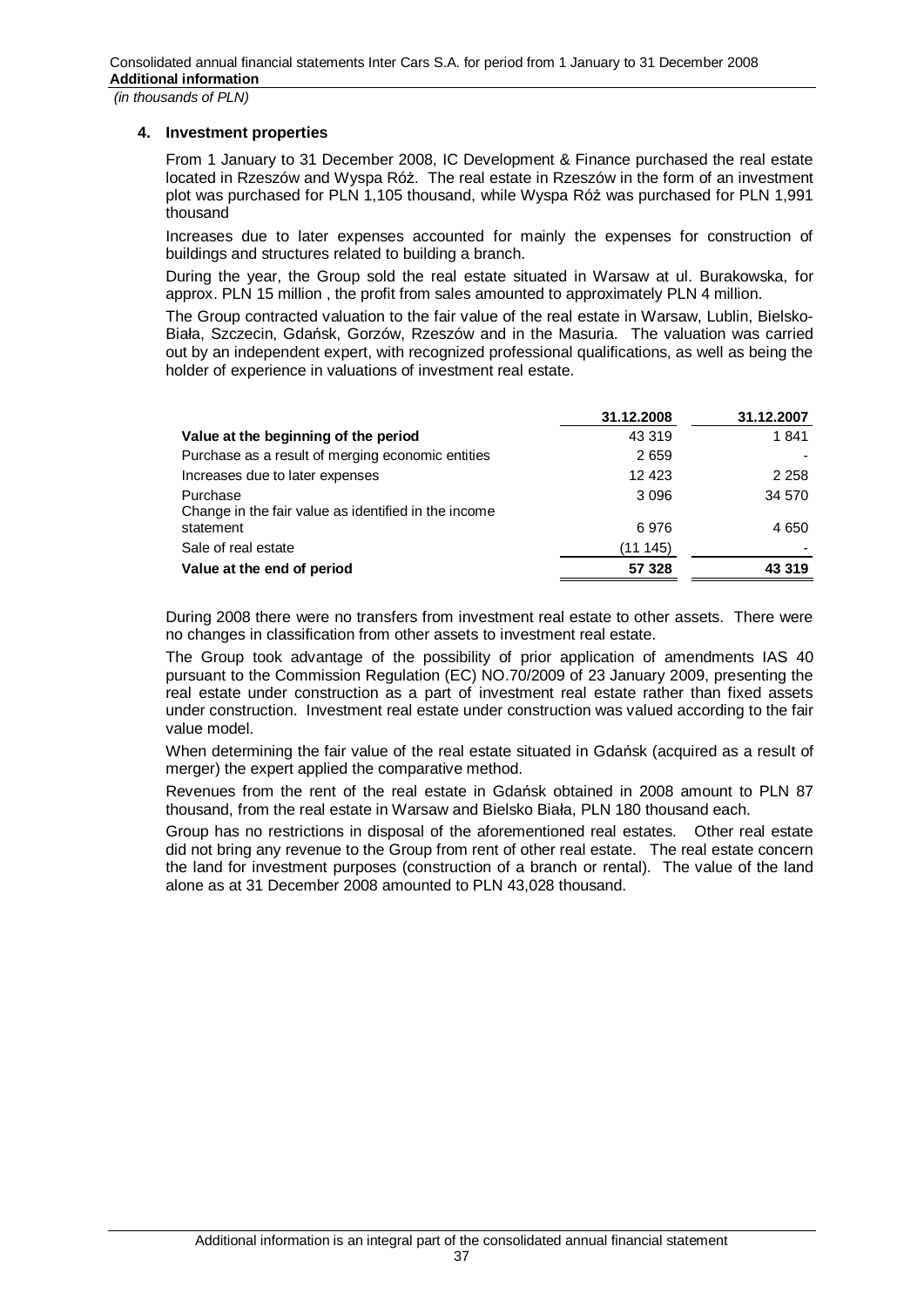# **5. Intangible assets**

|                                          | 31.12.2008 | 31.12.2007 |
|------------------------------------------|------------|------------|
| Computer software                        | 6905       | 4 1 7 7    |
| Cost of completed development work       | 129        |            |
| Company value, including:                | 124 130    |            |
| - goodwill from merger with JC Auto S.A. | 124 130    |            |
| Other intangible assets, including:      | 21 127     | 3609       |
| - relations with suppliers               | 15 503     |            |
| - others                                 | 5624       |            |
| Advances on intangible assets            | 30         | 3          |
|                                          | 152 321    | 7 789      |

The Group conducted a impairment test of assets containing goodwill. On the basis of the above review no impairment was found.

Forecasts of cash flows used to estimate the use value estimated for the whole Group, regarded as one cash generating center. Data used for the forecast for the years 2009, 2010 were prepared on the basis of the approved budget. Cash flows for the years 2011-2013 were determined on the basis of growth rate of 4-5%, while for the remaining years the assumed growth rate is 1.5%. The discount rate used for calculation of use value amounted to 10.5% and was estimated on the basis of average weighted capital cost (WACC).

Value of intangible assets used on the basis of financial lease contracts as at the date of:

- 31 December 2008 PLN 2,243 thousand,
- 31 December 2007 PLN 2,974 thousand

The future minimum fees under financial lease to which the Group is obliged as at 31 December 2008:

| Total payments  | net current |
|-----------------|-------------|
| arising from    | value       |
| lease contracts |             |
| 1 542           | 1 5 2 0     |
| 1 302           | 1 2 8 4     |
| -               |             |
| 2844            | 2804        |
|                 |             |

Financial lease contracts relate to software used in the Group's activities.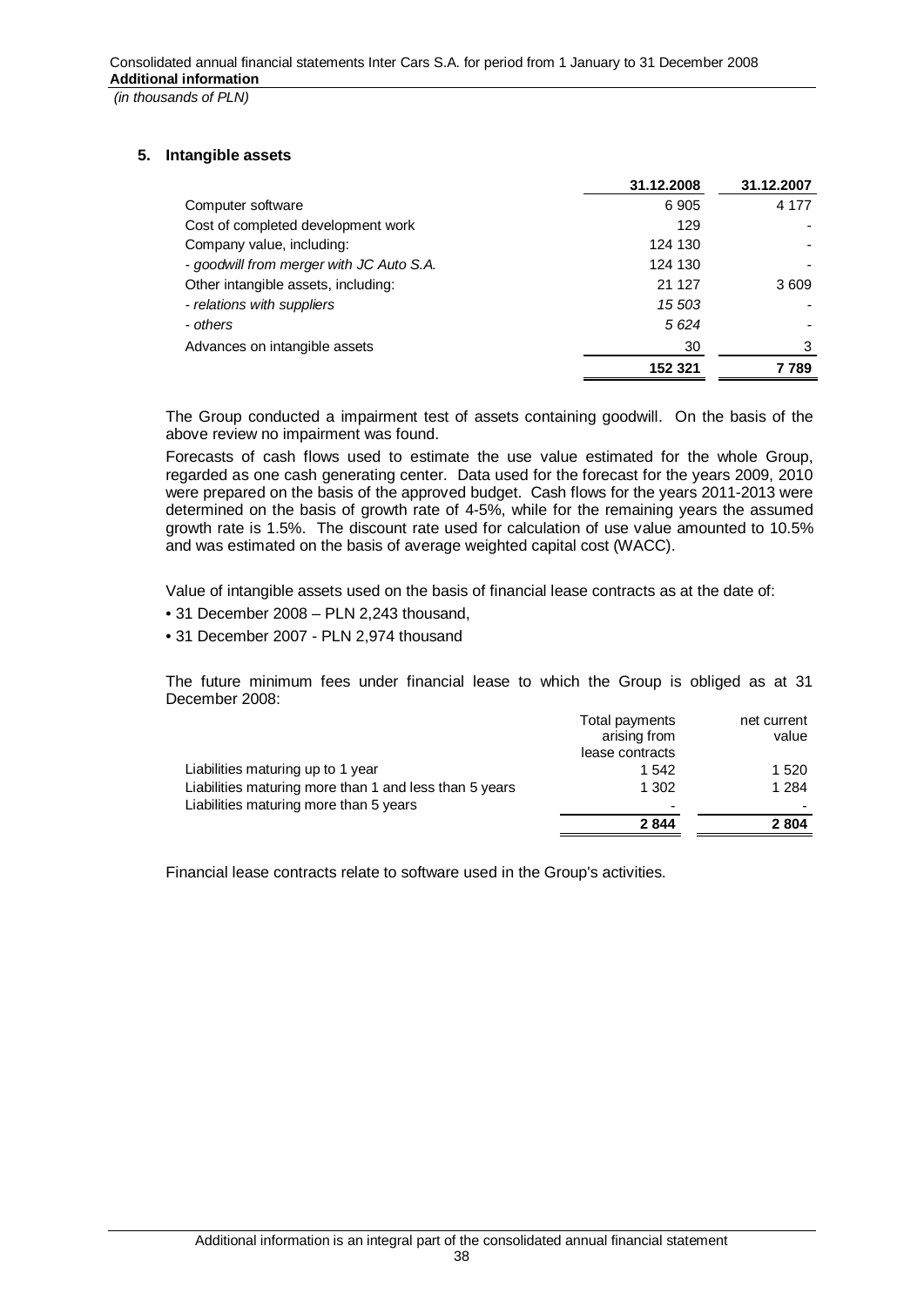| Gross value of intangible assets                                         | Goodwill | Cost of<br>completed<br>development<br>work | computer<br>software | Other<br>intangible<br>assets | advance on<br>intangible<br>assets | <b>Total</b>   |
|--------------------------------------------------------------------------|----------|---------------------------------------------|----------------------|-------------------------------|------------------------------------|----------------|
| Gross value as at 1 January 2007                                         |          |                                             | 14 650               | 285                           | 4                                  | 14 939         |
| Purchase                                                                 |          |                                             | 4 8 3 4              | 3719                          |                                    | 8 5 5 3        |
| <b>Currency Exchange differences</b>                                     |          |                                             | 13                   |                               | (1)                                | 12             |
| Gross value as at 31 December 2007                                       |          |                                             | 19 497               | 4 0 0 4                       | 3                                  | 23 504         |
| Purchase                                                                 |          | 10                                          | 3 1 2 6              | 1927                          | 30                                 | 5 0 9 3        |
| Manufacturing on its own<br>Merger with JC Auto S.A.                     | 124 130  | 119                                         | 1 4 9 7              | 17913                         |                                    | 119<br>143 540 |
| Other reductions                                                         |          |                                             | (4)                  |                               | (3)                                | (7)            |
| Transfer from investment                                                 |          |                                             | 919                  |                               |                                    | 919            |
| Gross value as at 31 December 2008                                       | 124 130  | 129                                         | 25 035               | 23 844                        | 30                                 | 173 168        |
| Accumulated depreciation and impairment<br>losses as at 1 January 2007   |          |                                             | 13 185               | 284                           |                                    | 13 4 69        |
| Depreciation for the period                                              |          |                                             | 2 1 3 5              | 111                           |                                    | 2 2 4 6        |
| <b>Currency Exchange differences</b>                                     |          |                                             |                      |                               |                                    |                |
| Accumulated depreciation and impairment<br>losses as at 31 December 2007 |          |                                             | 15 3 20              | 395                           |                                    | 15715          |
| Depreciation for the period                                              |          |                                             | 2813                 | 2 3 2 2                       |                                    | 5 1 3 5        |
| Reductions                                                               |          |                                             | (3)                  |                               |                                    | (3)            |
| Accumulated depreciation and impairment<br>losses as at 31 December 2008 |          |                                             | 18 130               | 2717                          |                                    | 20 847         |
| <b>Net value</b>                                                         |          |                                             |                      |                               |                                    |                |
| As at 1 January 2007                                                     |          |                                             | 1 4 6 5              | 1                             | 4                                  | 1 470          |
| As at 31 December 2007                                                   |          |                                             | 4 1 7 7              | 3 6 0 9                       | 3                                  | 7789           |
| As at 31 December 2008                                                   | 124 130  | 129                                         | 6905                 | 21 127                        | 30                                 | 152 321        |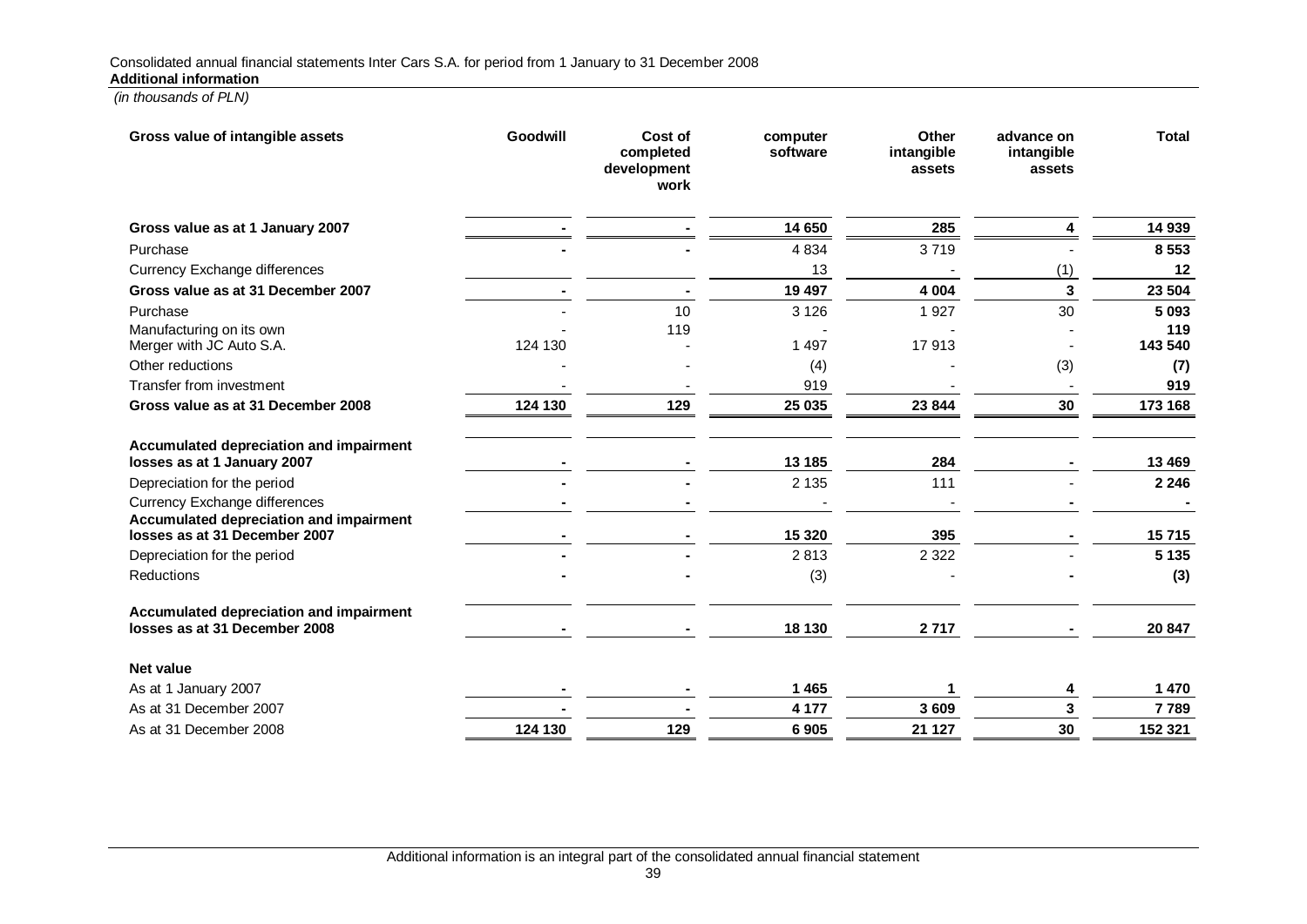## **6. Investments in related entities**

|                                                 | 31.12.2008 | 31.12.2007 |
|-------------------------------------------------|------------|------------|
| Beginning of the period<br>Increase, including: |            |            |
| - purchase of Frenoplast,                       | 3782       |            |
| - share in the loss of Frenoplast               | (106)      |            |
| - other                                         | 94         |            |
| End of Period                                   | 3770       |            |

On 9 December 2008, the District Court in Olsztyn, 8th Commercial Division of the National Court Register, registered increase in the Share capital of "Specialistyczne Materiały i Okładziny Cierne FRENOPLAST Bułhak i Cieślawski S.A." with registered office in Szczytno -Korpele (FRENOPLAST). The purchased shares are 49% of the Share capital of FRENOPLAST and entitle to exercise 49% of votes at a general meeting, which is 49% of the total number of votes.

The shares taken up will constitute a long-term capital investment of the Company.

The main object of activities of FRENOPLAST is production of asbestos-free friction materials for the railway and industry.

Shares in subsidiaries are not the subject of trade on any market.

# **Shares in affiliates - as at 31 December 2008**

| Name (the company) of the entity with<br>indication of legal form<br>The registered seat<br>Value of shares (thousand PLN)<br>Percentage of owned capital/share in votes | SMIOC FRENOPLAST Bułhak i Cieślawski S.A.<br>Szczytno<br>3782<br>49% |
|--------------------------------------------------------------------------------------------------------------------------------------------------------------------------|----------------------------------------------------------------------|
| Assets of the entity                                                                                                                                                     | 11 752                                                               |
| Liabilities                                                                                                                                                              | 4811                                                                 |
| <b>Revenues</b>                                                                                                                                                          | 753                                                                  |
| <b>Net loss</b>                                                                                                                                                          | (216)                                                                |
|                                                                                                                                                                          |                                                                      |

## **7. Investments available for sale**

|                            | 31.12.2008 | 31.12.2007 |
|----------------------------|------------|------------|
| Interest in other entities | 43         | 43         |
| <b>End of Period</b>       |            |            |

**Shares in other entities** include shares in ATR. The share of Company in the share capital of ATR amounts to 3.85%.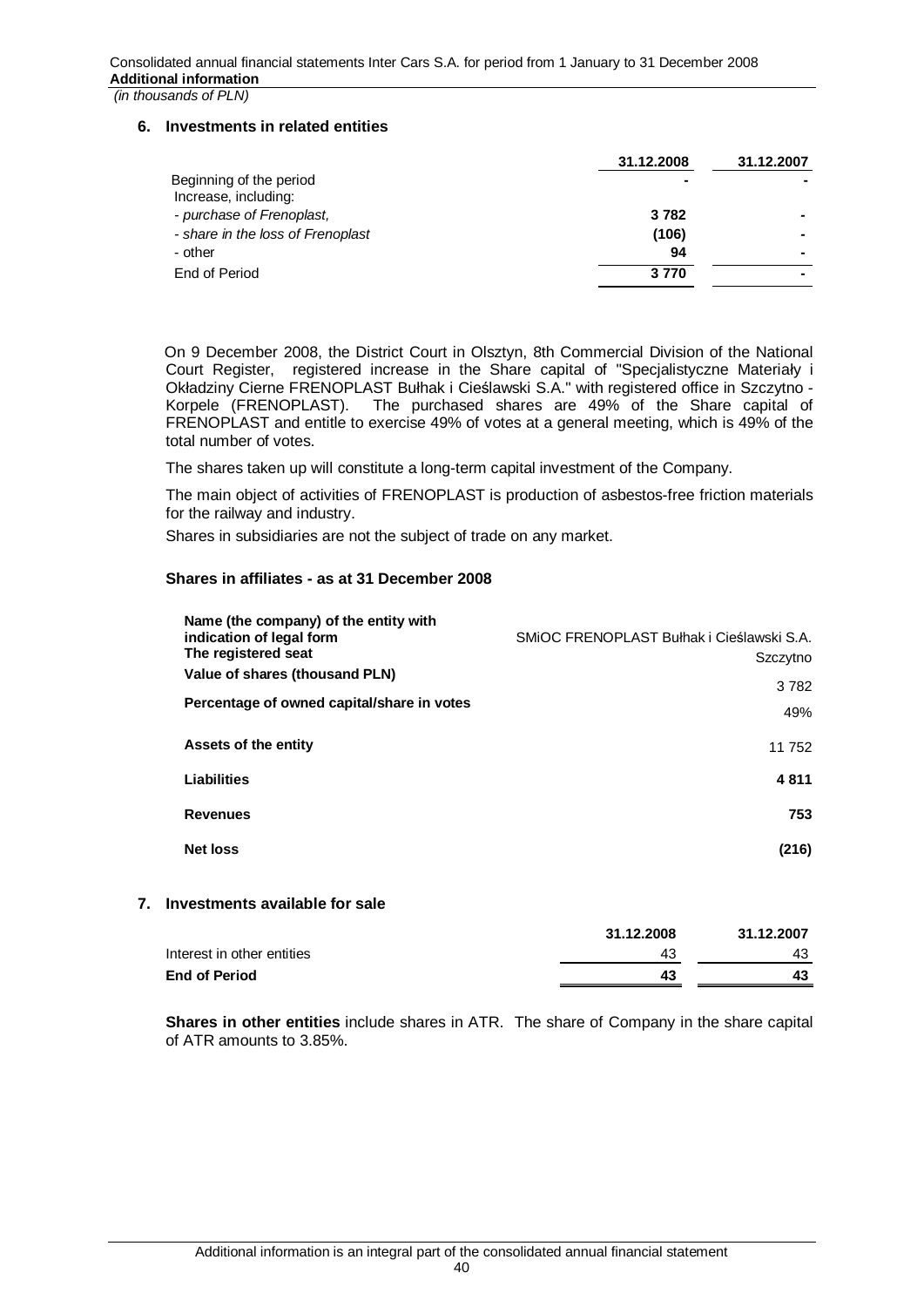# **8. Deferred tax**

Deferred income tax assets and deferred income tax provision are recognized with regard to the following items of assets and liabilities:

| As at 31 December 2008                                   | Assets  | <b>Provision</b> |
|----------------------------------------------------------|---------|------------------|
| Intangible assets                                        |         | 3 0 2 2          |
| Tangible fixed assets                                    |         | 8 3 7 9          |
| Inventories                                              | 4 7 8 1 | 897              |
| Receivables on services and other                        | 96      | 2 10 6           |
| Liabilities due to credits and loans                     | 2 1 0 1 | 4                |
| Pension benefits provision                               | 247     |                  |
| Provisions for court cases                               |         |                  |
| Other provisions                                         | 1 601   | 14               |
| Tax losses                                               |         |                  |
| Liabilities due to finance lease                         | 7 540   |                  |
| Trade and other liabilities                              | 184     | 7 0 2 8          |
| Assets / deferred income tax provisions                  | 16 550  | 21 450           |
| Compensation                                             | (16268) | (16268)          |
| Deferred tax assets/provision shown in the balance sheet | 282     | 5 1 8 2          |

| as at 31 December 2007                                   | Assets  | Provision |
|----------------------------------------------------------|---------|-----------|
| Intangible assets                                        |         | 109       |
| Tangible fixed assets                                    |         | 1 740     |
| Inventories                                              | 2 7 8 0 |           |
| Receivables on services and other                        | 995     | 13        |
| Cash                                                     |         |           |
| Loans                                                    | 3       | 109       |
| Pension benefits provision                               | 97      |           |
| Provisions for court cases                               |         |           |
| Other provisions                                         | 693     |           |
| Tax losses                                               | 373     |           |
| Liabilities due to finance lease                         | 1661    | 123       |
| Trade and other liabilities                              | 39      | 5 3 9 5   |
| Consolidation correction                                 | 950     | 1 0 7 2   |
| Deferred tax assets/provision shown in the balance sheet | 7 591   | 8 5 6 8   |

Deferred tax in the presented periods was recognized in relation to all balance sheet items that constitute temporary differences.

## **Change in deferred income tax assets**

| 31.12.2008 | 31.12.2007 |
|------------|------------|
| 7 591      | 4 9 0 8    |
| 8959       | 2683       |
| 16 550     | 7 591      |
|            |            |
| 31.12.2008 | 31.12.2007 |
| 8 5 6 8    | 4859       |
| 12 882     | 3 709      |
| 21 450     | 8 5 6 8    |
|            |            |

**31.12.2007 Influence for Impact on 31.12.2008**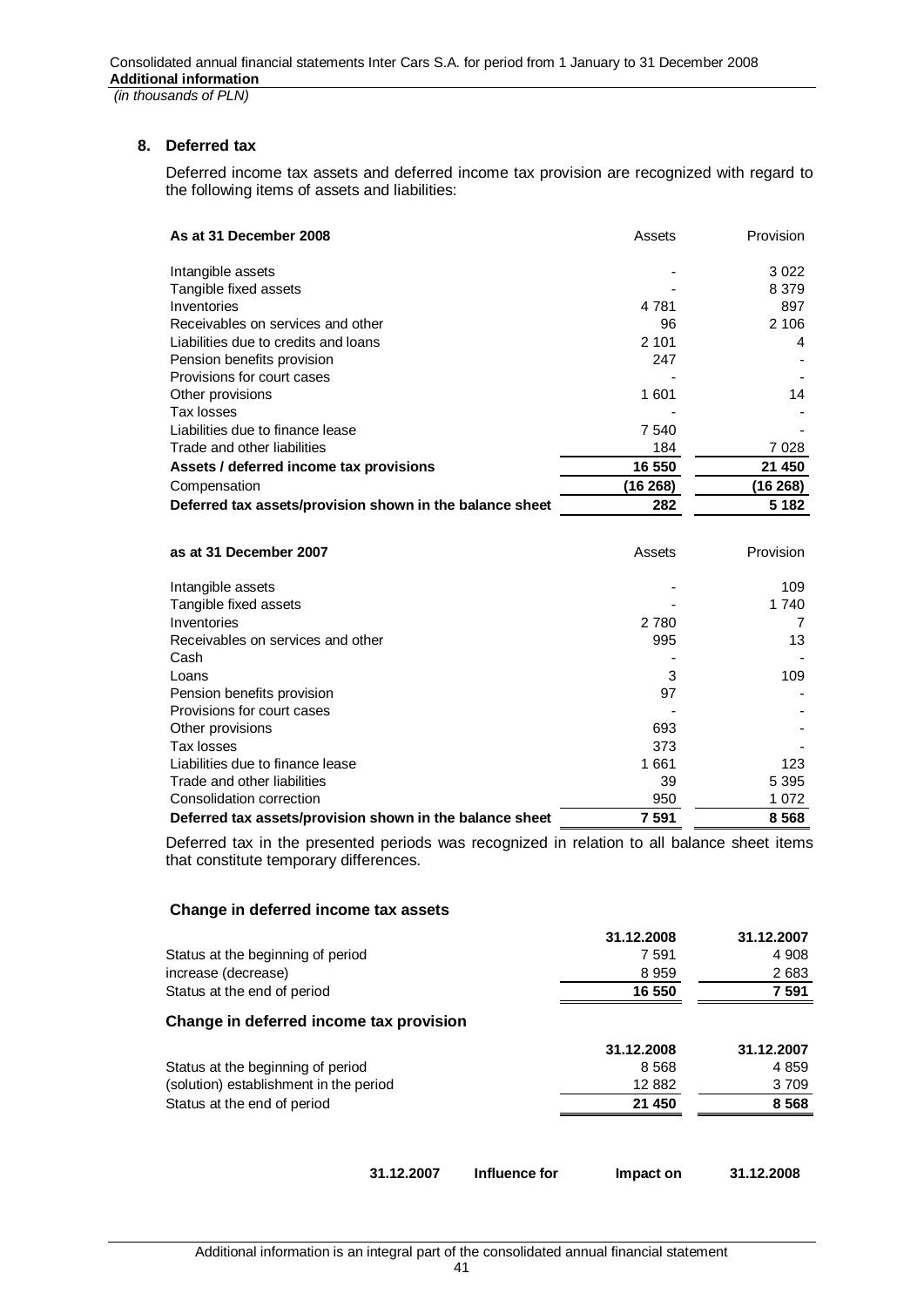#### Consolidated annual financial statements Inter Cars S.A. for period from 1 January to 31 December 2008 **Additional information**

 *(in thousands of PLN)*

**9.** 

| ויום ווט טוווסטג                            |        | profit and loss<br>statement | qoodwill   |            |
|---------------------------------------------|--------|------------------------------|------------|------------|
| Assets due to deferred tax                  |        |                              |            |            |
|                                             | 7591   | 8959                         |            | 16 550     |
| Deferred income tax                         |        |                              |            |            |
| provision                                   | (8568) | (8 808)                      | (4 074)    | (21450)    |
|                                             | (977)  | 151                          | (4 074)    | (4 900)    |
| <b>Inventories</b>                          |        |                              |            |            |
|                                             |        |                              | 31.12.2008 | 31.12.2007 |
| <b>Materials</b>                            |        |                              | 28 612     | 19 4 84    |
| Semi finished products and work in progress |        |                              | 16 100     | 10 294     |
| Finished products                           |        |                              | 6491       | 1 541      |
| Goods                                       |        |                              | 536 697    | 451 233    |
| Advances on deliveries                      |        |                              |            | 141        |
|                                             |        |                              | 587 900    | 482 693    |
|                                             |        |                              |            |            |

|                                    | 536 697  | 451 233 |
|------------------------------------|----------|---------|
| Ipairment                          | (1134)   | (953)   |
| Rebates entered into inventory (1) | (21 281) | (13536) |
| Goods                              | 559 112  | 465 722 |
|                                    |          |         |

1) - Inter Cars Group receives rebates from suppliers which, in a part corresponding to bought and sold goods, are entered in a given period into reduction of sold goods. The remaining part of obtained rebates reduces inventory value.

Inventory in the form of commercial goods located in the central warehouse, regional distribution centres and branches are insured against fire and other natural disasters and against theft with burglary and robbery.

### **Change in inventory write-downs**

|                                   | 31.12.2008 | 30.12.2007 |
|-----------------------------------|------------|------------|
| Status at the beginning of period | 953        | 917        |
| Increase (decrease)               | 181        | 36         |
| Status at the end of period       | 1 134      | 953        |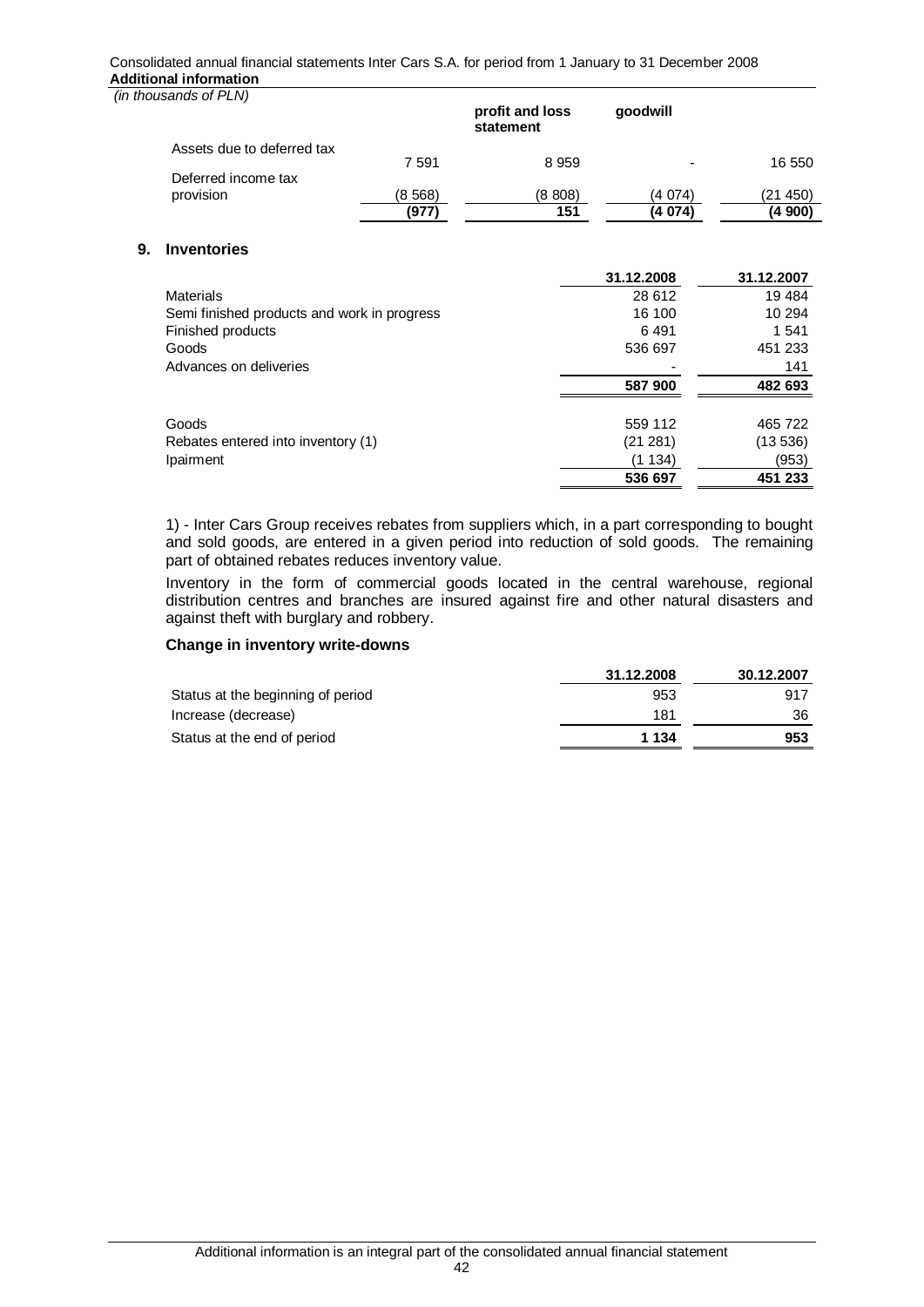### **10. Trade and other receivables**

|                                                                                     | 31.12.2008       | 31.12.2007         |
|-------------------------------------------------------------------------------------|------------------|--------------------|
| Trade liabilities                                                                   | 160 563          | 110 379            |
| Due to taxes, subsidies, social security and other benefits of                      |                  |                    |
| health<br>Other debtors                                                             | 41 216           | 39 848             |
| Loans granted                                                                       | 6 3 1 1<br>6 703 | 1 3 2 1<br>5 2 9 4 |
|                                                                                     | 214 793          | 156 842            |
| Short-term trade receivables and other receivables,<br>gross                        |                  |                    |
| Change in write-downs of short-term receivables                                     |                  |                    |
| Status at the beginning of period                                                   | (2339)           | (1869)             |
| Increase                                                                            | (2 108)          | (1 022)            |
| Decrease                                                                            | 59               | 552                |
| Status at the end of period                                                         | (4388)           | (2339)             |
| Short-term trade receivables and other receivables, net                             | 210 405          | 154 503            |
| Age structure of trade short-term receivables                                       |                  |                    |
| Maturing within 12 months                                                           | 160 563          | 110 347            |
| Maturing more than 12 months                                                        |                  | 32                 |
|                                                                                     | 160 563          | 110 379            |
|                                                                                     |                  |                    |
| Currency structure of trade short-term receivables and<br>other receivables (gross) |                  |                    |
| Receivables in Polish currency                                                      | 126 733          | 128 917            |
| Receivables in foreign currencies                                                   | 88 060           | 27 925             |
|                                                                                     | 214 793          | 156 842            |
|                                                                                     |                  |                    |
| Receivables in EUR                                                                  | 50 131           | 15 061             |
| Receivables in USD                                                                  | 16 285           | 172                |
| Receivables in other currencies                                                     | 21 644           | 12 692             |
|                                                                                     | 88 060           | 27 9 25            |
| Age structure of receivables                                                        | 31.12.2008       |                    |
|                                                                                     | gross            | iairment           |
| Up to 180 days                                                                      | 144 079          |                    |
| from 181 to 270 days                                                                | 6 2 3 4          | 1 3 6 9            |
| from 271 to 360 days                                                                | 3561             | 466                |
| more than 1 year                                                                    | 6 6 8 9          | 2 5 5 3            |
| <b>Total</b>                                                                        | 160 563          | 4 3 8 8            |
|                                                                                     |                  |                    |
| Age structure of receivables                                                        | 31.12.2007       | iairment           |
| Up to 180 days                                                                      | gross<br>96 023  |                    |
| from 181 to 270 days                                                                | 2 602            | 113                |
| from 271 to 360 days                                                                | 2 5 4 8          | 156                |
| more than 1 year                                                                    | 9 2 0 6          | 2 0 7 0            |
| <b>Total</b>                                                                        | 110 379          | 2 3 3 9            |
|                                                                                     |                  |                    |

In accordance with the terms of cooperation agreed between the Inter Cars and entities operating branches basic risk related to impairment rests with branch operators on the basis of the concluded distribution contracts.

**31.12.2008 31.12.2007**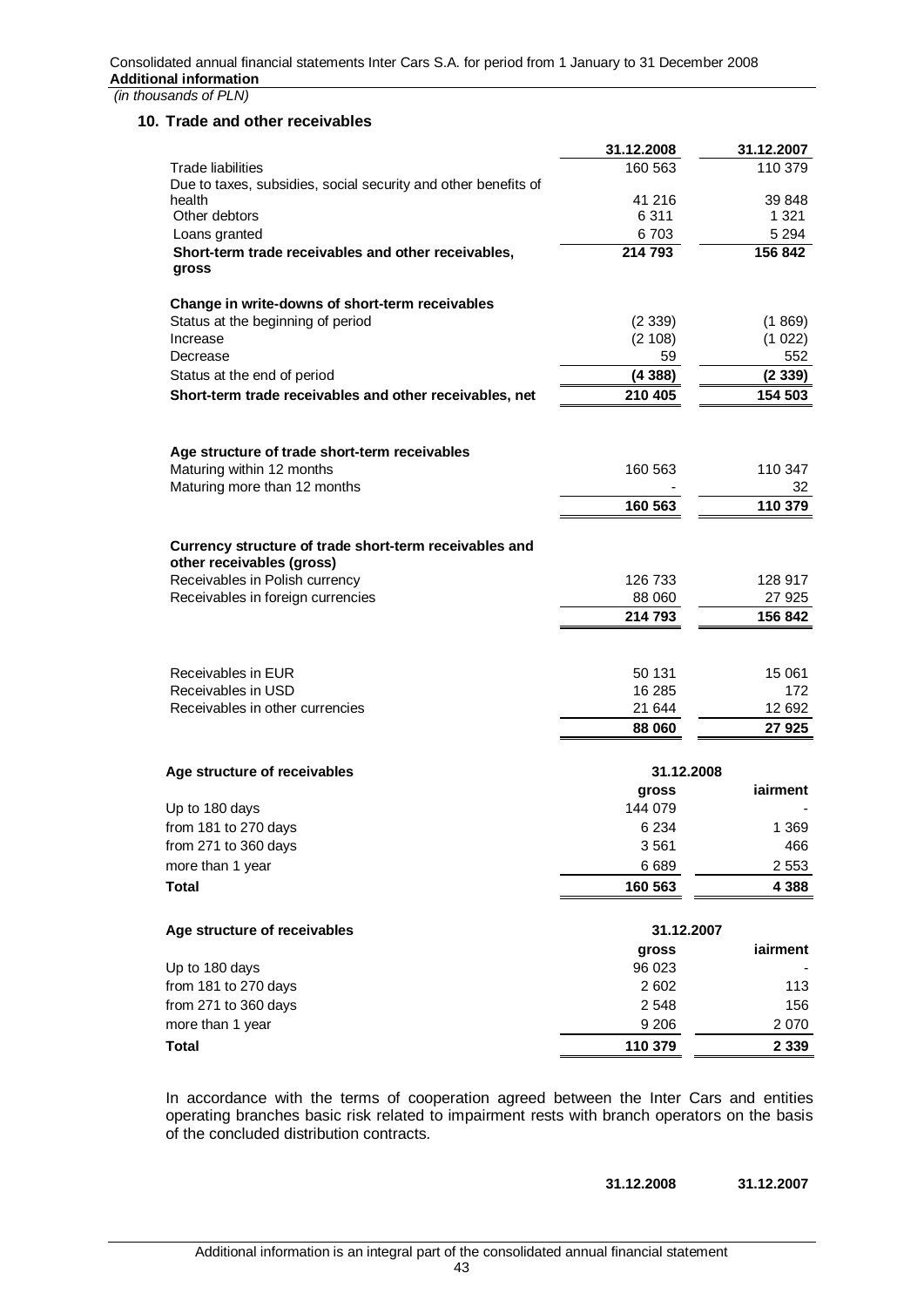Consolidated annual financial statements Inter Cars S.A. for period from 1 January to 31 December 2008 **Additional information** 

 *(in thousands of PLN)*

| Loans granted              |            |            |
|----------------------------|------------|------------|
| Short-term loans           | 6 703      | 5 2 9 4    |
| Long term loans            | 1742       | 804        |
|                            | 8 4 4 5    | 6 0 98     |
|                            | 31.12.2008 | 31.12.2007 |
| Long term receivables      |            |            |
| Receivables from employees | 579        | 236        |
| Long term loans            | 1742       | 804        |
| Deposits                   | 2 2 2 6    | 1 3 2 7    |
|                            | 4547       | 2 3 6 7    |

Loans for related entities are interest-bearing in the amount of: WIBOR 1M or LIBOR 3M (for a loan in EUR) increased by margin of 1% or 2.5%.

Loans are not secured.

Concentration of credit risk related to trade receivables is limited due to many customers of the Group and their dispersion, mostly in Poland.

Long-term receivables cover the amounts of security deposits paid by the Group and longterm loans.

Credit risk is discussed in Note 34.

#### **RECEIVABLES UNDER INCOME TAX**

| Age structure of tax related receivables | 31.12.2008               | 31.12.2007 |
|------------------------------------------|--------------------------|------------|
| Maturing within 12 months                | 357                      |            |
| Maturing more than 12 months             | $\overline{\phantom{a}}$ | $\sim$     |
|                                          | 357                      |            |

### **11. Transactions with related entities**

Transactions with related parties are subject to elimination.

# **Remuneration of the Members of the Board of Directors and of the Supervisory Board (in thousand PLN)**

*remuneration of the Members of the Board of Directors and of the Supervisory Board (in thousand PLN)* 

|                                                            | $1.1.2008 -$<br>31.12.2008 | $1.1.2007 -$<br>31.12.2007 |
|------------------------------------------------------------|----------------------------|----------------------------|
| Andrzej Oliszewski - Chairman of the Supervisory Board     | 34 851                     | 51 701                     |
| Maciej Oleksowicz - Member of the Supervisory Board        | 29 043                     | 33 084                     |
| Michał Marczak - Member of the Supervisory Board           | 29 043                     | 33 084                     |
| Wanda Oleksowicz - Member of the Supervisory Board         | 20 318                     | 33 084                     |
| Jolanta Oleksowicz-Bugajewska - Member of the Supervisory  |                            |                            |
| Board                                                      | 29 043                     | 33 084                     |
| Jerzy Grabowiecki - Member of the Supervisory Board (up to |                            |                            |
| 18.07.2008)                                                | 9924                       |                            |
| Jacek Klimczak - Member of the Supervisory Board (from     |                            |                            |
| 18.07.2008)                                                | 14 299                     |                            |
| Krzysztof Oleksowicz - Management Board Chairman           | 638 000                    | 781 827                    |
| Robert Kierzek - Vice President of the Management Board    | 352 000                    | 456 000                    |
| Wojciech Milewski - Board Member                           | 286 000                    | 384 000                    |
| Krzysztof Soszyński - Vice President of the Management     |                            |                            |
| Board                                                      | 352 000                    | 428 400                    |
| Piotr Kraska - Board Member                                | 286 000                    | 182 012                    |
| Tomasz Zadroga - Member of the Management Board (up to     |                            |                            |
| 31.07.2008)                                                | 182 000                    | 231 467                    |
|                                                            |                            |                            |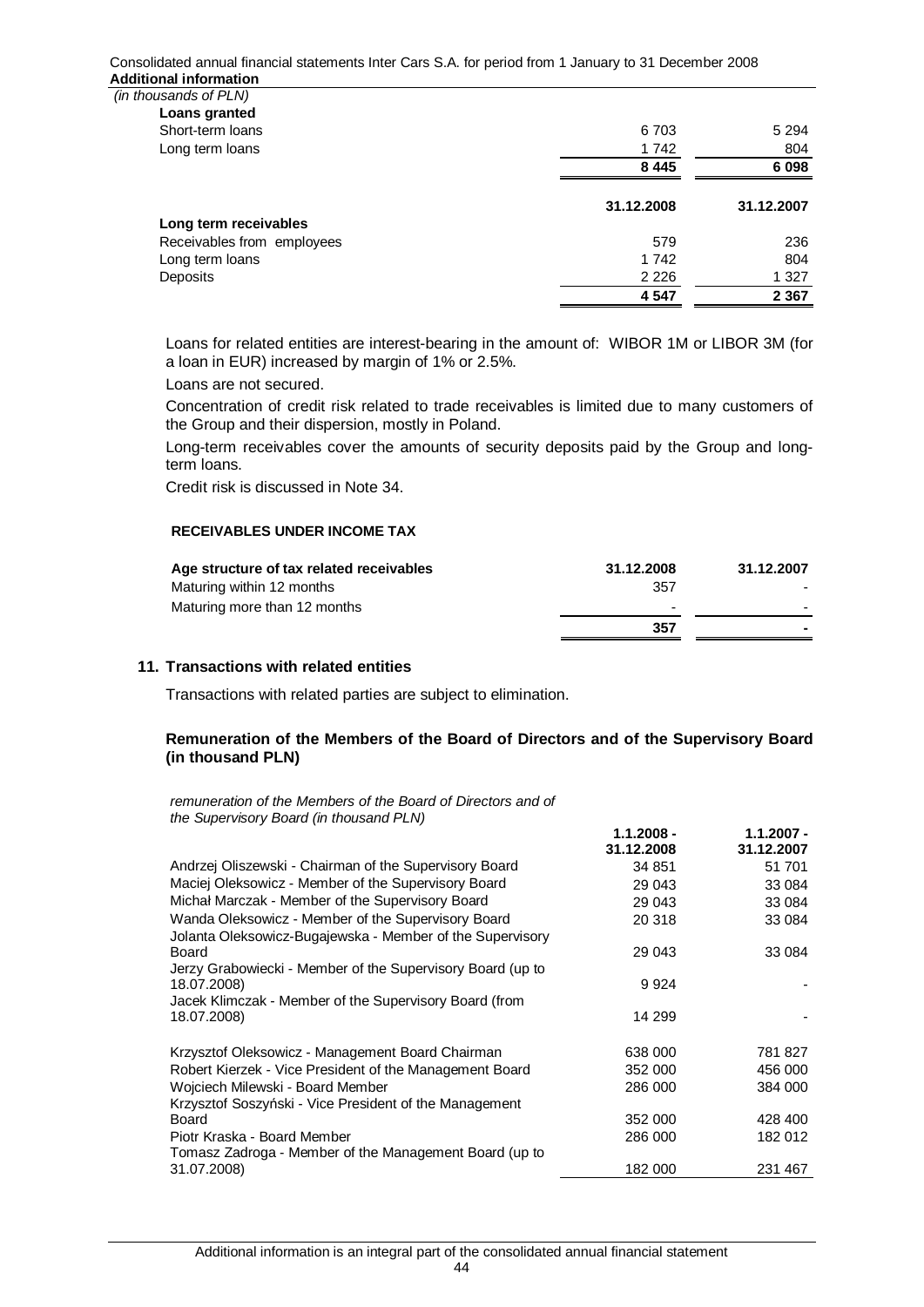**2 262 521 2 647 743**

Pursuant to §4 of the Motivation Program Regulations adopted by the Supervisory Board by resolution No. 20 of 20 December 2006, the List of Peoples Participating in the Program was drawn up, along with the specification of the number of shares of Inter Cars S.A., issued under conditional increase in the Share capital, whose taking up will be possible for particular peoples indicated therein and the terms of taking up these shares. Detailed information on the Motivation Program is presented in note 19.

|                     | number and type of shares for taking up (in pieces) |                          |              |         |
|---------------------|-----------------------------------------------------|--------------------------|--------------|---------|
|                     | shares of F1                                        | Shares of F <sub>2</sub> | shares of F3 |         |
|                     | series                                              | series                   | series       | total   |
| Kierzek Robert      | 38 667                                              | 33 666                   | 33 667       | 106 000 |
| Milewski Wojciech   | 35 000                                              | 30 000                   | 30 000       | 95 000  |
| Soszyński Krzysztof | 38 666                                              | 33 667                   | 33 667       | 106 000 |
| Kraska Piotr        | 35 000                                              | 30 000                   | 30 000       | 95 000  |
| Zadroga Tomasz      | 10 000                                              | 30 000                   | 30 000       | 70 000  |
|                     | 157 333                                             | 157 333                  | 157 334      | 472 000 |

Mr. Tomasz Zadroga exercised rights to take up shares resulting from the Motivation Program, from F1 series: 10,000 shares and F2 series: 30,000 shares.

In 2008, dividend was paid in the amount of PLN 0.69 per share while the dividend paid in the year 2007 was PLN 0.34 per share.

Board Member Piotr Kraska receives remuneration for performing functions in the bodies of Feber Sp. z o.o. in the amount of PLN 14,000 annually (2007: 14,000 PLN).

The following people seat in management of subsidiaries (remuneration considered earlier):

Krzysztof Oleksowicz - Board Member of Q-Service Sp. z o.o.; Member of the Supervisory Board in Inter Cars Ukraina

Robert Kierzek - Board Member of Q-Service Sp. z o.o.

Piotr Kraska - President of the Board of Feber Sp. z o.o., Armatus Sp. z o.o. IC Development & Finance

Proxies have no impact on management of the Company.

On 29 February 2008, the District Court for the Capital City of Warsaw in Warsaw, 13th Commercial Division of the National Court Register, registered into the register of entrepreneurs the merger of the Company with JC Auto S.A.

The merger took place following the procedure of Article 492 § 1 item 1 of the Code of Commercial Companies, by transfer of all assets of JC Auto to the Company in exchange for shares that the Company will issue to shareholders of JC Auto (merger by takeover).

After the merger date, pursuant to resolution of Supervisory Board, two new members were appointed to the Board of Directors of Inter Cars SA.: Mr. Jerzy Józefiak and Mr. Szymon Getka, about which the Company informed in the form of the current report No. 24/2008 on 28 February 2008. The term of office of the Board of Directors' new members began as at entering to the register of entrepreneurs the merger of the Company with the company JC Auto S.A. On 21 April 2008, about which the Company informed in the form of the current report No.58/2008 and No. 59/2008, Mr. Jerzy Józefiak and Mr. Szymon Getka resigned from performing functions of members of the Board of Directors.

On 31 July 2008, Mr. Tomasz Zadroga, Board Member, Finance Director, resigned from the position of Member of the Board of Directors in Inter Cars S.A. As of 31 July 2008, the responsibilities of the Finance Director were taken over by Piotr Kraska - Board Member in Inter Cars S.A.

As at 31 December 2008, the Board of Directors of Inter Cars consisted of 5 people.

The Group concludes transactions with entities that are related to members of the Supervisory Board and of the Board of Directors.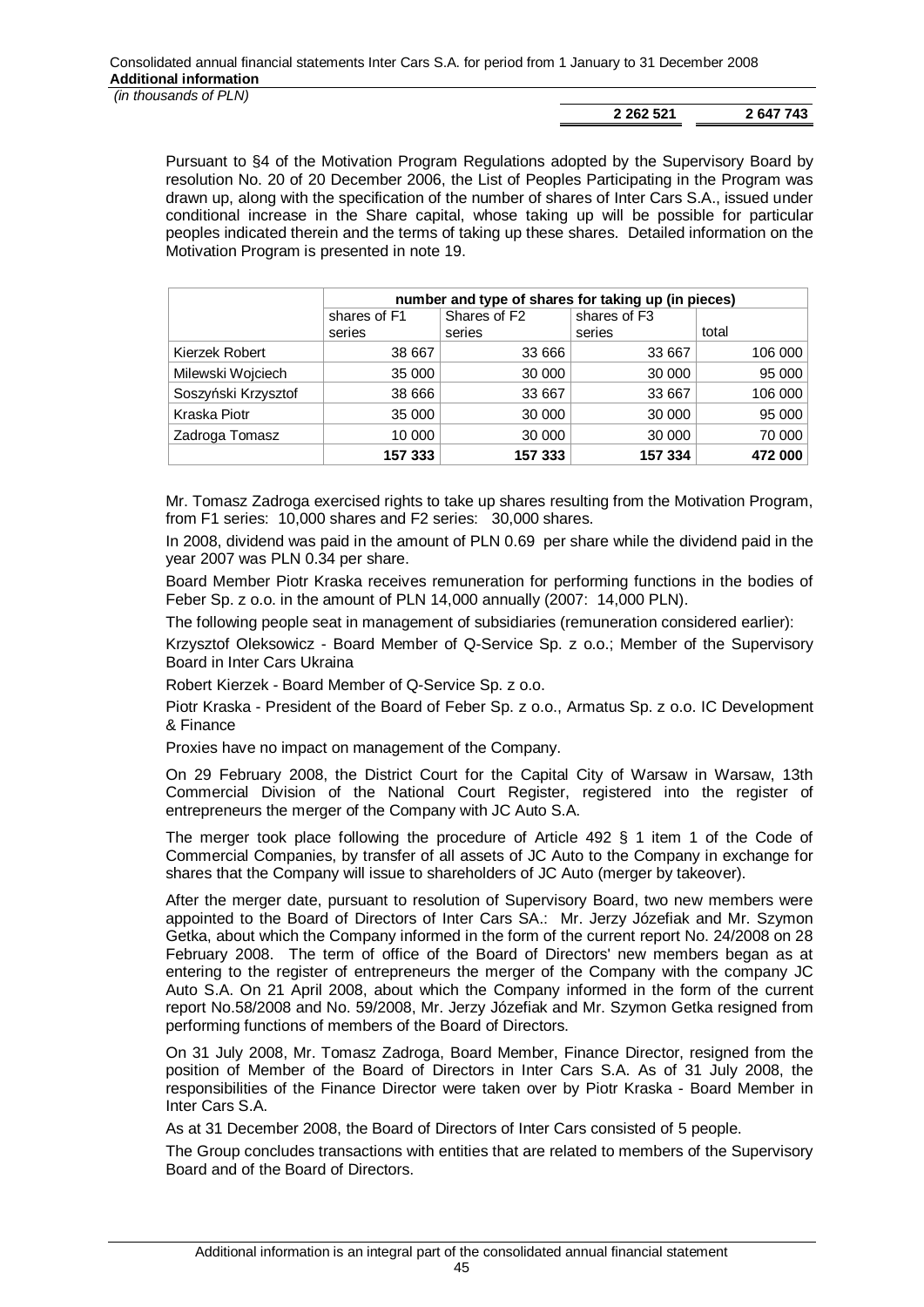The object of the transaction between Inter Cars and Inter Cars Sp. Jawna (Krzysztof Oleksowicz, Andrzej Oliszewski, Jolanta Oleksowicz-Bugajewska) and ANPO Andrzej Oliszewski is rental of real estate. Real estate being the object of agreements is then rented to non-related parties (apart from the agreement with Feber) and is used for conducting distribution operations by the entities operating branches. The whole of purchases of Inter Cars Sp. Jawna and ANPO Andrzej Oliszewski was re-invoiced to non-related entities.

The Group concludes transactions with entities that are related to members of the Supervisory Board and of the Board of Directors and their family members. Value of transactions is presented in the chart below:

| Sales revenues                       | $1.1.2008 -$<br>31.12.2008 | $1.1.2007 -$<br>31.12.2007 |
|--------------------------------------|----------------------------|----------------------------|
| Inter Cars s.j.                      | 37                         | 31                         |
| ANPO Andrzej Oliszewski              | 2                          |                            |
| FASTFORWARD Maciej Oleksowicz        | 110                        | 72                         |
| P.H. AUTO CZĘŚCI Krzysztof Pietrzak  | 70                         | 45                         |
| AK-CAR Agnieszka Soszyńska           | 691                        | 266                        |
| <b>BEST-CAR Justyna Pietrzak</b>     | 392                        | 94                         |
|                                      | 1 302                      | 509                        |
| purchase of goods and services       | $1.1.2008 -$<br>31.12.2008 | $1.1.2007 -$<br>31.12.2007 |
| Inter Cars s.j.                      | 227                        | 638                        |
| ANPO Andrzej Oliszewski              | 148                        | 154                        |
| <b>FASTFORWARD Maciej Oleksowicz</b> | 337                        | 283                        |

|                                     | 7 961 | 6493  |
|-------------------------------------|-------|-------|
| <b>BEST-CAR Justyna Pietrzak</b>    | 1 784 | 740   |
| AK-CAR Agnieszka Soszyńska          | 3697  | 2995  |
| P.H. AUTO CZEŚCI Krzysztof Pietrzak | 1 768 | 1 683 |
| FASTFORWARD Maciej Oleksowicz       | 337   | 283   |

| receivables                         | 31.12.2008 | 31.12.2007 |
|-------------------------------------|------------|------------|
| Inter Cars s.j.                     | 43         |            |
| FASTFORWARD Maciej Oleksowicz       | 9          | 3          |
| P.H. AUTO CZĘŚCI Krzysztof Pietrzak | 31         | 28         |
| AK-CAR Agnieszka Soszyńska          | 222        | 60         |
| <b>BEST-CAR Justyna Pietrzak</b>    | 115        | 31         |
|                                     | 420        | 122        |
| liabilities                         | 31.12.2008 | 31.12.2007 |

| <i>liabilities</i>                  | 31.IZ.ZUUO | 31.12.2007 |
|-------------------------------------|------------|------------|
| Inter Cars s.j.                     | 66         | 36         |
| ANPO Andrzej Oliszewski             | 2          |            |
| FASTFORWARD Maciej Oleksowicz       | -          | 6          |
| P.H. AUTO CZEŚCI Krzysztof Pietrzak | 108        | 35         |
| AK-CAR Agnieszka Soszyńska          | 194        | 130        |
| <b>BEST-CAR Justyna Pietrzak</b>    | 75         | 62         |
|                                     | 445        | 270        |

The object of the transaction between Inter Cars and FASTFORWARD Maciej Oleksowicz and between Q-Service and FASTFORWARD Maciej Oleksowicz is running Castrol Q-Service rally team headed by Maciej Oleksowicz, and provision of services of promotion of the Companies during car rallies, as well as provision of consulting services with regard to computer software.

The object of the transaction between Inter Cars and P.H. Auto CZEŚCI Krzysztof Pietrzak, Inter Cars and AK-CAR Agnieszka Soszyńska, and between Inter Cars and BEST-CAR Justyna Pietrzak is settlement under share in the mark-up on sales by the above mentioned companies operating branches in Warsaw and Wyszków.

46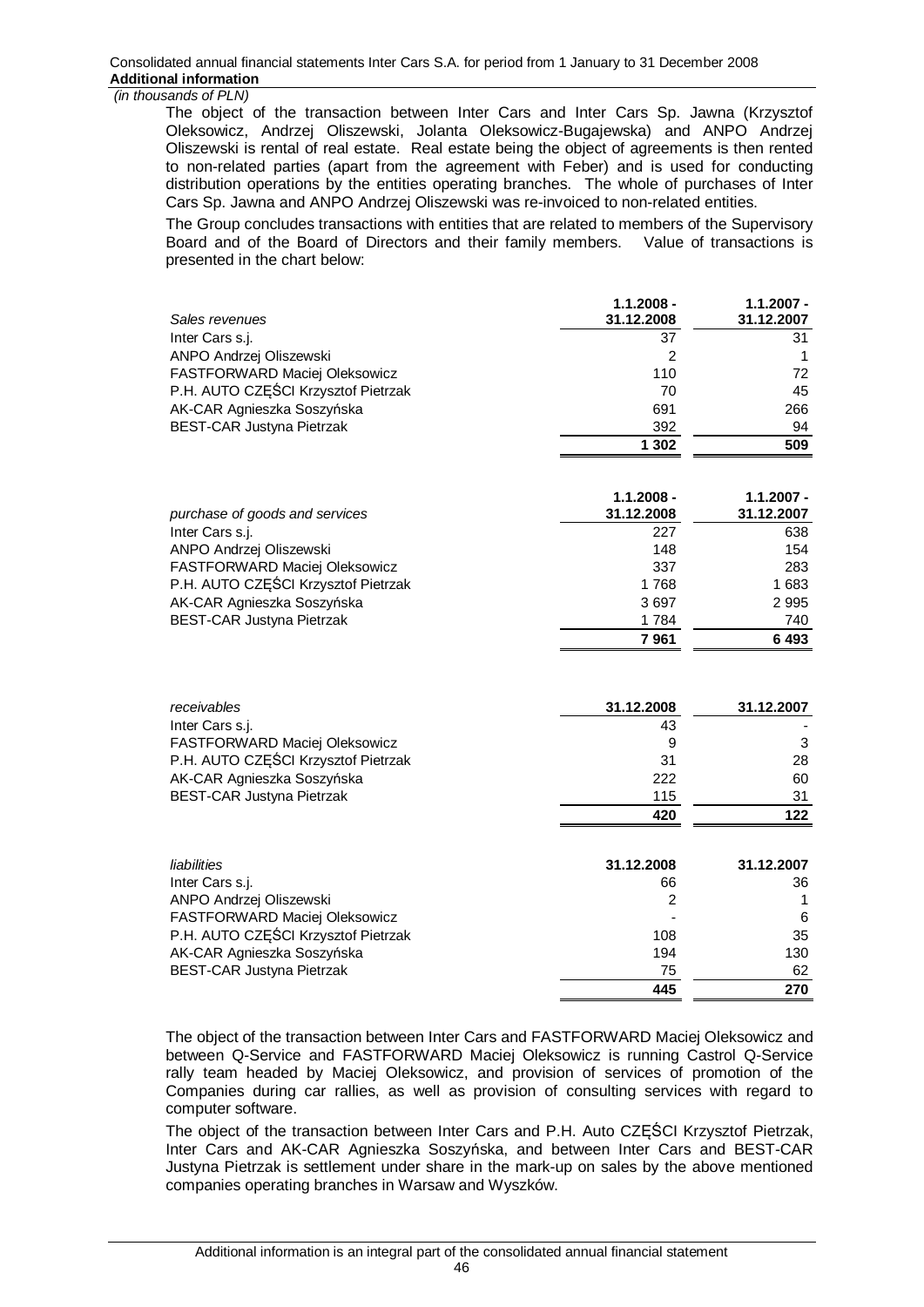# **12. Prepayments**

|                                | 31.12.2008 | 31.12.2007 |
|--------------------------------|------------|------------|
| Advertising costs              | 127        | 98         |
| Insurances                     | 470        | 251        |
| Licences                       | 243        | 8          |
| Debt Collection costs          | 348        | 295        |
| Telecommunications services    | 167        |            |
| Courier and transport services |            | 1426       |
| Perpetual usufruct of land     | 546        | 324        |
| Rent                           |            | 982        |
| Marketing and claim bonuses    | 1 0 3 0    |            |
| Corporate welfare benefit fund |            | 546        |
| Deduction under economic loss  | 926        |            |
| Other                          | 695        |            |
| <b>Total prepayments</b>       | 4 5 5 2    | 3930       |
| (minus) short-term part        | (3072)     | (2457)     |
| Long term part                 | 1480       | 1473       |

Long-term prepayments constitute: reduction in the corporate income tax of the Słupsk Economic Zone as well as perpetual lease in Feber.

### **Accruals**

|                                        | 31.12.2008 | 31.12.2007 |
|----------------------------------------|------------|------------|
| <b>Bonuses</b>                         | 671        |            |
| Charged cost of auditing balance sheet | 345        |            |
| Charged bonuses for customers          | 2 7 0 4    |            |
| Other                                  | 547        | 1 738      |
| Non-invoiced, charged costs            | 7974       | 5 0 4 3    |
| Deferred income                        | 583        | 1786       |
|                                        | 12824      | 8567       |
| Long-term part                         | (12817)    | (8567)     |
| Long term part                         |            |            |

# **13. Cash and cash equivalents**

|                                                 | 31.12.2008 | 31.12.2007 |
|-------------------------------------------------|------------|------------|
| In hand                                         | 4 9 0 6    | 5 0 3 5    |
| At bank                                         | 16 922     | 15 573     |
| In transit                                      | 3 0 4 2    | 2 0 4 7    |
| On ZFŚS (Company Social Benefits Fund) accounts | 52         | 224        |
| Cash                                            | 24 9 22    | 22 879     |
| In the Polish currency                          | 9 9 0 7    | 11 674     |
| In foreign currencies                           | 15 015     | 11 205     |
|                                                 | 24 9 22    | 22 879     |

Apart from the funds gathered on the accounts of the Company Social Benefit Fund (ZFŚS), the Group does not have cash whose disposal would be limited.

According to the Polish law, the companies registered in Poland administer ZFŚS on behalf of their employees. The premiums paid to ZFŚS are deposited on separate accounts.

Concentration of credit risk with regard to cash is limited because the Group deposits cash in several recognized financial institutions.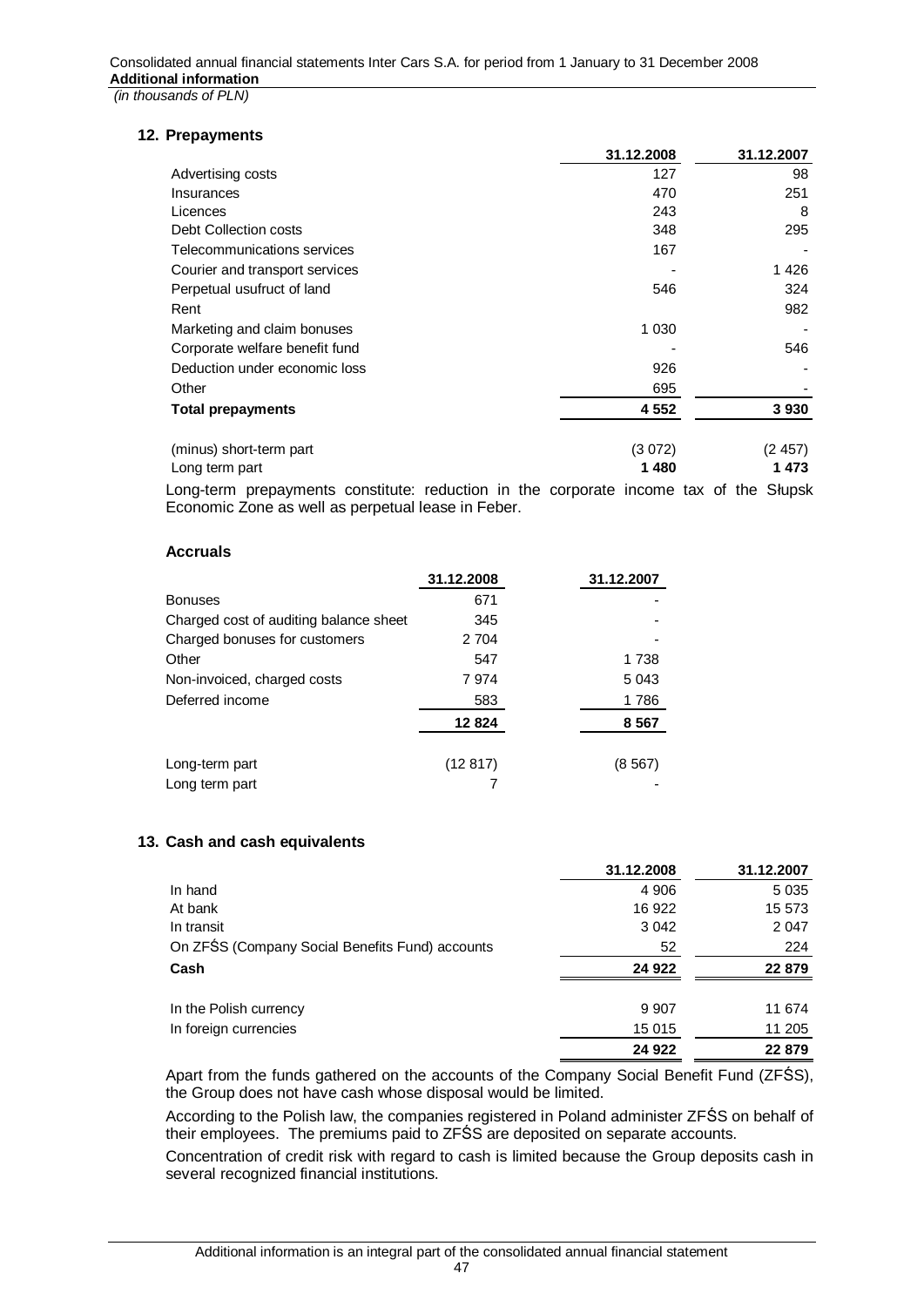# **14. Share capital and supplementary capital (agio)**

The Share capital of Inter Cars, as at 31 December 2008, was 13,736,100 ordinary bearer shares with non-limited rights, A to E series, of face value of PLN 2 each. All shares are approved for public trading by virtue of the decision of the Securities and Exchange Commission of 26 April 2004 and introduced into quotations on the Warsaw Stock Exchange. The first quotation of shares in Inter Cars S.A. was held at the trading session on 26 May 2004.

Nominal value of 1 share: 2 PLN

Agio: Difference on the issue price above the nominal value of shares.

On the basis of the resolution of the Extraordinary General Meeting of Inter Cars S.A. No. 1 of 17 February 2004, division of the Company's shares in the ratio of 1:50 was made (236,422 before the resolution  $x = 50 = 11,821,100$  shares after the resolution).

On 18 March 2008, 1,875,000 ordinary G series bearer shares with face value of PLN 2 each, issued in connection with the merger of the Company with JC Auto S.A., were floated on the main market

In August 2008, Mr. Tomasz Zadroga exercised rights to take up shares resulting from the Motivation Program, from F1 series: 10,000 shares and F2 series: 30,000 shares.

|                                    | Number of  | Date of    | <b>Right to</b><br>shares registration dividend (for<br>date) | <b>Nominal</b><br>value | The issue<br>price | Agio*       |
|------------------------------------|------------|------------|---------------------------------------------------------------|-------------------------|--------------------|-------------|
| shares of A                        |            |            |                                                               |                         |                    |             |
| series<br>shares of B              | 200 000    | 28.05.1999 | 28.05.1999                                                    | 400 000                 | 2,00               |             |
| series                             | 7 695 600  | 18.08.1999 | 28.05.1999                                                    | 15 391 200              | 2,00               |             |
| shares of C                        |            |            |                                                               |                         |                    |             |
| series<br>shares of D              | 104 400    | 28.09.1999 | 28.05.1999                                                    | 208 800                 | 2,00               |             |
| series                             | 2 153 850  | 28.08.2001 | 01.01.2001                                                    | 4 307 700               | 6,85               | 10 448 676  |
| shares of E                        |            |            |                                                               |                         |                    |             |
| series                             | 1 667 250  | 06.06.2002 | 01.01.2002                                                    | 3 3 3 4 5 0 0           | 8,58               | 10 966 504  |
| shares of G<br>series              | 1875000    | 18.03.2008 | 01.01.2007                                                    | 3750000                 | 122,00             | 225 000 000 |
| shares of F1                       |            |            |                                                               |                         |                    |             |
| series                             | 10 000     | 06.08.2008 | 01.01.2008                                                    | 20 000                  | 33,59              | 315 900     |
| shares of F <sub>2</sub><br>series | 30 000     | 06.08.2008 | 01.01.2008                                                    | 60 000                  | 37,13              | 1 053 900   |
|                                    | 13 736 100 |            |                                                               | 27 472 200              |                    | 247 784 980 |

### **15. Minority capital**

| As at 1 January 2007                                                              | 1795    |
|-----------------------------------------------------------------------------------|---------|
| The share of minority shareholders as a result of the period from 1 January to 31 |         |
| December 2007                                                                     | (644)   |
| As at 31 December 2007                                                            | 1 151   |
| The share of minority shareholders as a result of the period from 1 January to 31 |         |
| December 2008                                                                     | (1 151) |
| As at 31 December 2008                                                            |         |

The shares of minority groups constitute the shares possessed by Mr. Siergiej Ovsijenko in the share capital of Inter Cars Ukraina (30% of shares).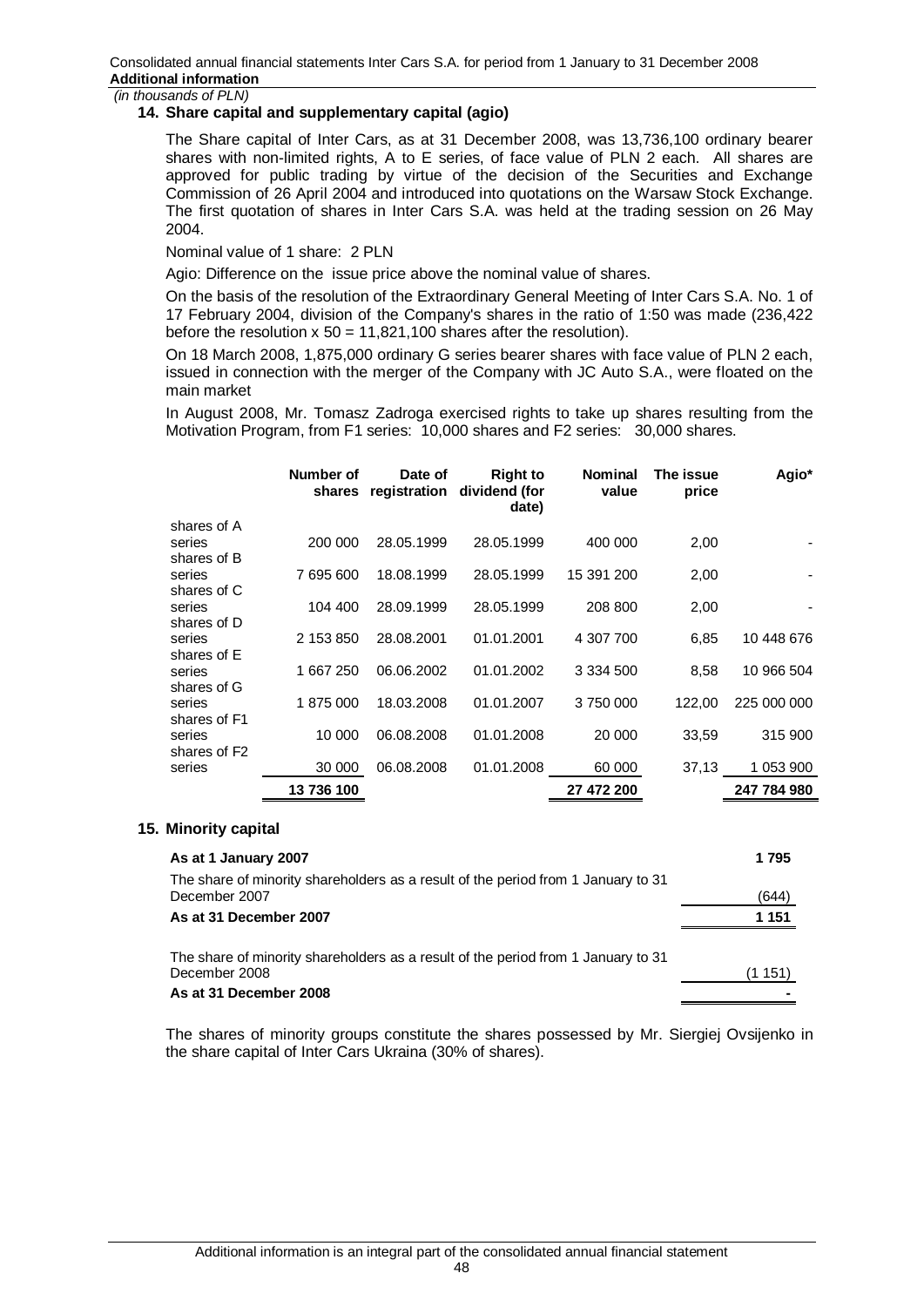# **16. Liabilities under credits, loans and other debt instruments**

| <b>Non-Current</b>                            |                     |            |            |
|-----------------------------------------------|---------------------|------------|------------|
|                                               |                     | 31.12.2008 | 31.12.2007 |
| <b>Bank credits</b>                           |                     | 81 817     | 33 037     |
| <b>Financial Leasing</b>                      |                     | 31 645     | 5757       |
|                                               |                     | 113 462    | 38 794     |
| <b>Short term</b>                             |                     |            |            |
| <b>Bank credits</b>                           |                     | 416 115    | 259 157    |
| <b>Bonds</b>                                  |                     |            | 54 832     |
| <b>Financial Leasing</b>                      |                     | 9 0 0 9    | 4585       |
|                                               |                     | 425 124    | 318 574    |
| Short-term credits and loans                  | amount by           | Used       | date of    |
|                                               | contract<br>(limit) |            | repayment  |
| Bank Pekao S.A. (Inter Cars)                  | 126 500             | 121 412    | 31-12-2009 |
| Kredyt Bank S.A. (Inter Cars)                 | 55 000              | 54 809     | 29-05-2009 |
| ABN AMRO Bank (Poland) S.A. (Inter Cars)      | 100 000             | 99 820     | 30-03-2009 |
| Bre Bank S.A. (Inter Cars)                    | 70 000              | 69836      | 30-09-2009 |
| Fortis Bank S.A. (Inter Cars)                 | 50 000              | 49 656     | 29-05-2009 |
| ABN AMRO Bank (Poland) S.A. (Feber)           | 16 000              | 15 937     | 31-03-2009 |
| ABN AMRO Bank (Poland) S.A. (Lauber)          | 4 0 0 0             | 4 0 1 0    | 31-03-2009 |
| Budapest Autofinanszirozasi Rt. (IC Hungaria) | 374                 | 100        | 30-07-2010 |
| Fortis Bank SA/NV Hangary (IC Hungaria)       | 3790                | 535        | 20-01-2016 |
|                                               | 425 664             | 416 115    |            |
| Long-term credits                             | amount by           | Used       | date of    |
|                                               | contract<br>(limit) |            | repayment  |
| ING Bank Śląski S.A. (Inter Cars)             | 80 000              | 78 493     | 31-01-2010 |
| Budapest Autofinanszirozasi Rt. (IC Hungaria) | 374                 | 124        | 30-07-2010 |
| Fortis Bank SA/NV Hangary (IC Hungaria)       | 3790                | 3 200      | 20-01-2016 |
|                                               | 84 164              | 81 817     |            |

# **Credits**

The following are securities of the credits granted by Bank Pekao S.A.: the court registration pledge on warehouse inventory in the amount of PLN 126.5 million along with assignment of rights under their insurance policy; blank promissory notes with declaration; statement on submission to enforcement of cash benefit and enforcement of property; power of attorney to the bank account.

The credit granted by Kredyt Bank S.A. is secured by: alienation of inventory (spare parts of mechanical vehicles) in the amount of . PLN 55 million along with assignment of rights under the insurance policy; assignment of receivables of the Borrower from the selected contractors for the minimum amount of PLN 8 million monthly.

The credit granted by BRE Bank S.A. is secured by: court registration pledge on inventory, in the form of car parts and car accessories in warehouses in the amount of PLN 66.8 million along with assignment of rights under their insurance policy, own blank promissory note, statement on submission to enforcement.

The credit granted by ABN AMRO Bank (Poland) S.A. (RBS) is secured by: court registration pledge on inventory, in the form of car parts and car accessories in warehouses in the amount of PLN 100 million along with assignment of rights under their insurance policy, statement on submission to enforcement up to the amount of PLN 120 million.

49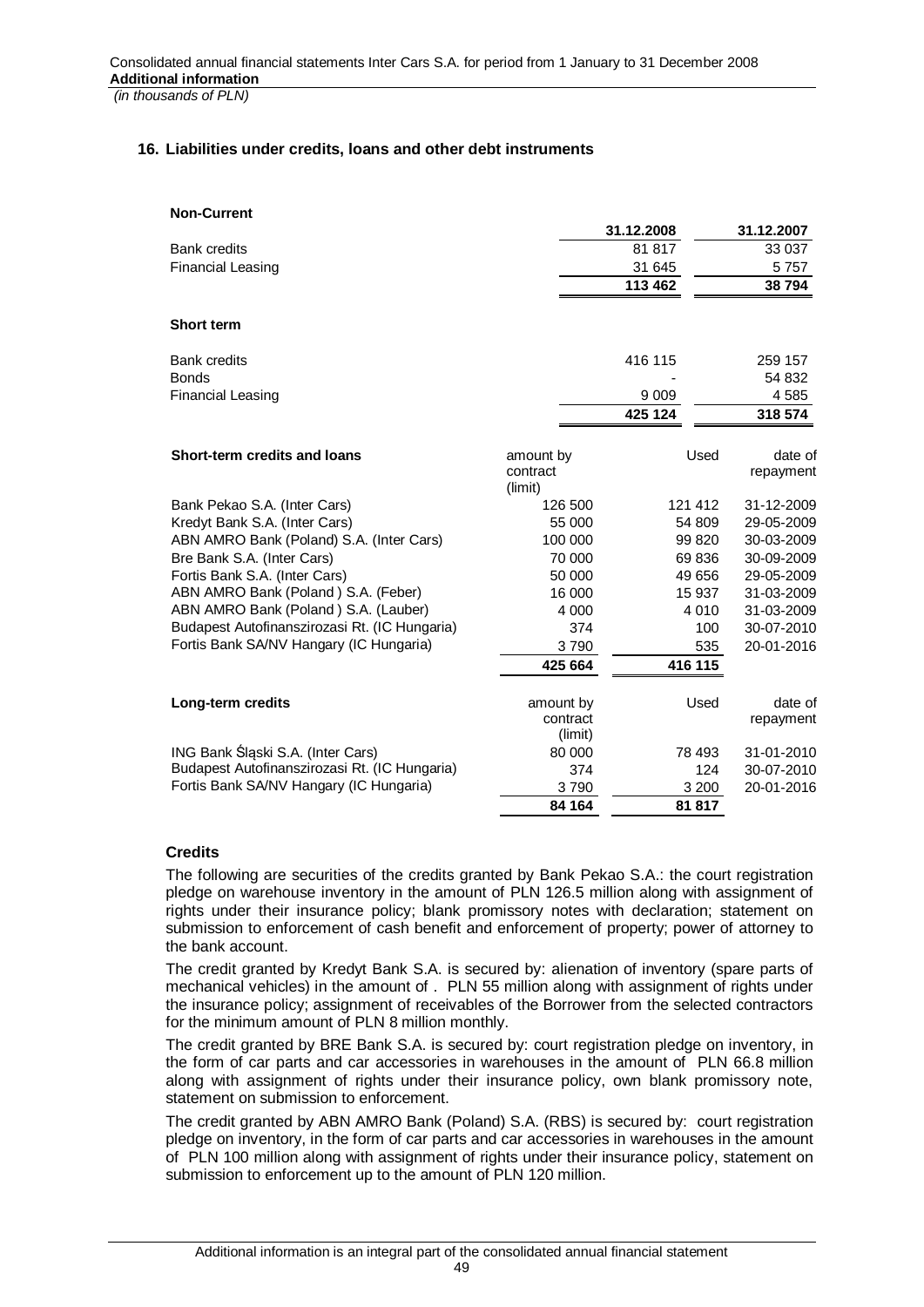Consolidated annual financial statements Inter Cars S.A. for period from 1 January to 31 December 2008 **Additional information** 

#### *(in thousands of PLN)*

The credit granted by ING Bank Ślaski S.A. is secured by: registration pledge on inventory, in the form of car parts and car accessories in the amount of PLN 40 million along with assignment of rights under their insurance policy; declaration of submission to enforcement;

The credit granted by Fortis Bank S.A. is secured by: alienation of warehouse inventory (in Kajetany) in the amount of PLN 50 million along with assignment of rights under the insurance policy.

The credit granted by the Budapest Autofinanszirozasi Rt. is secured by: is a court pledge on fixed assets.

The security of the credit granted by Fortis Bank SA/NV Hangary is the guarantee granted by Inter Cars S.A.

The security of the credit granted by ABN AMRO Bank (Poland) S.A. for Febera is the surety from Inter Cars in the form of registration pledge on the inventory of IC in the amount of PLN 16 million along with assignment of rights under the insurance policy concerning the mentioned inventory.

The security of the credit granted by ABN AMRO Bank (Poland) S.A. for Lauber is pledge on inventory of Inter Cars in the amount of PLN 4 million along with transfer of rights under their insurance policy as well as the surety of credit repayment issued by IC.

Credit bears interest at a variable interest rate based on reference rate WIBOR 1M, O/N WIBOR and LIBOR increased by the bank's margin.

Lease liabilities relate to lease of tangible fixed assets, intangible and legal assets. More information on this topic is presented in notes 3 and 5 Additional information.

**31.12.2008 31.12.2007**

### **Financial Leasing**

| JI.IZ.ZUUU | <u>JI.IZ.ZUVI</u> |
|------------|-------------------|
| 50 661     | 10 901            |
| (10 007)   | (559)             |
| 40 654     | 10 342            |
|            |                   |
| 11 059     | 4 802             |
| 21 047     | 6 0 9 9           |
| 18 555     |                   |
| 50 661     | 10 901            |
|            |                   |
| 9 0 0 9    | 4 5 8 5           |
| 14 055     | 5 7 5 7           |
| 17 590     |                   |
| 40 654     | 10 342            |
|            |                   |

In the presented period, the Group repaid capital, paid interests and purchased liabilities under loans.

### **Bonds**

In 2008, Inter Cars issued debt securities. The contract with ING Bank Śląski S.A. signed on 1 February 2007 by Inter Cars is related to the program of bonds issuance. Bonds are offered pursuant to Article 9 item 3 of the Act on Bonds of 29 June 1995 and will not be the object of a public offer as defined by the Act of 29 July 2005 on public offering and terms for introducing financial instruments into the organized trading system and on public companies (Journal of Laws number 184, Item 1539 with amendments) or substituting regulations. According to the above mentioned agreements the Company may issue short-term bonds with the maturity period from 7 days up to 1 year and mid-term bonds with the maturity period from 1 to 3 years. The duration and the maximum amount of the program are, respectively: 5 years and PLN 150,000,000 (say: one hundred fifty million Polish zlotys).

50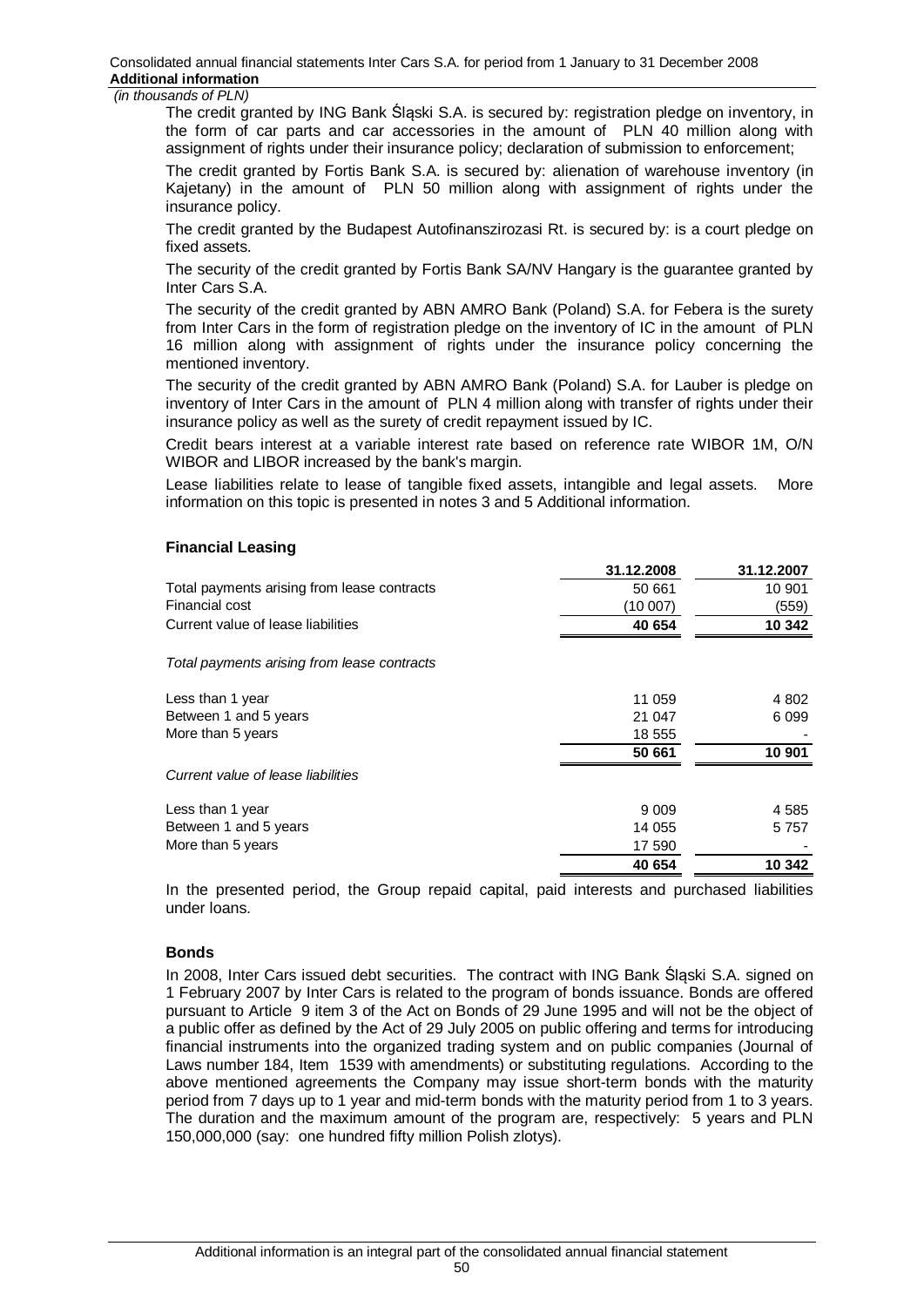The chart below presents specification of bonds issue until the balance sheet date.

| Tranche |                   |               | Value of   |
|---------|-------------------|---------------|------------|
| number  | Date of obtaining | Maturity date | redemption |
| 26      | 2008-01-02        | 2008-01-31    | 2 0 0 0    |
| 27      | 2008-01-03        | 2008-02-04    | 5 0 0 0    |
| 28      | 2008-01-08        | 2008-02-08    | 7 500      |
| 29      | 2008-01-11        | 2008-02-11    | 10 100     |
| 30      | 2008-01-18        | 2008-02-18    | 13 000     |
| 31      | 2008-01-21        | 2008-02-21    | 1 0 0 0    |
| 32      | 2008-01-21        | 2008-02-21    | 5 0 0 0    |
| 33      | 2008-01-28        | 2008-02-28    | 10 000     |
| 34      | 2008-01-31        | 2008-02-29    | 5 500      |
| 35      | 2008-02-04        | 2008-03-04    | 5 0 0 0    |
| 36      | 2008-02-08        | 2008-03-10    | 7700       |
| 37      | 2008-02-11        | 2008-03-11    | 5 0 0 0    |
| 38      | 2008-02-11        | 2008-05-12    | 5 100      |
| 39      | 2008-02-18        | 2008-03-18    | 6 0 0 0    |
| 40      | 2008-02-21        | 2008-03-21    | 10 000     |
| 41      | 2008-02-28        | 2008-03-28    | 10 000     |
| 42      | 2008-02-29        | 2008-03-31    | 5 500      |
| 43      | 2008-03-04        | 2008-04-04    | 5 0 0 0    |
| 44      | 2008-03-10        | 2008-04-10    | 7700       |
| 45      | 2008-03-11        | 2008-04-11    | 5 0 0 0    |
| 46      | 2008-03-18        | 2008-04-18    | 6 0 0 0    |
| 47      | 2008-03-21        | 2008-04-21    | 10 000     |
| 48      | 2008-03-28        | 2008-04-28    | 13 500     |
| 49      | 2008-03-31        | 2008-04-30    | 5 500      |
| 50      | 2008-04-04        | 2008-05-05    | 5 0 0 0    |
| 51      | 2008-04-10        | 2008-05-12    | 7700       |
| 52      | 2008-04-11        | 2008-05-13    | 5 0 0 0    |
| 53      | 2008-04-18        | 2008-05-19    | 6 0 0 0    |
| 54      | 2008-04-21        | 2008-05-21    | 13 500     |
| 55      | 2008-04-22        | 2008-05-21    | 2 0 0 0    |
| 56      | 2008-04-28        | 2008-05-28    | 13 500     |
| 57      | 2008-04-30        | 2008-05-30    | 7 100      |
| 58      | 2008-05-05        | 2008-06-05    | 5 0 0 0    |
| 59      | 2008-05-12        | 2008-06-12    | 12 800     |
| 60      | 2008-05-13        | 2008-06-13    | 5 0 0 0    |
| 61      | 2008-05-19        | 2008-06-19    | 6 0 0 0    |
| 62      | 2008-05-21        | 2008-06-23    | 15 500     |
| 63      | 2008-05-28        | 2008-06-30    | 13 500     |
| 64      | 2008-05-30        | 2008-07-02    | 15 100     |
| 65      | 2008-06-05        | 2008-07-07    | 3500       |
| 66      | 2008-06-12        | 2008-07-14    | 12 800     |
| 67      | 2008-06-13        | 2008-07-15    | 5 0 0 0    |
| 68      | 2008-06-19        | 2008-07-21    | 6 0 0 0    |
| 69      | 2008-06-23        | 2008-07-23    | 15 500     |
| 70      | 2008-06-30        | 2008-07-31    | 13 500     |
| 71      | 2008-07-02        | 2008-08-04    | 15 100     |
| 72      | 2008-07-07        | 2008-08-07    | 3500       |
| 73      | 2008-07-14        | 2008-08-14    | 12 800     |
| 74      | 2008-07-15        | 2008-08-18    | 5 0 0 0    |
| 75      | 2008-07-21        | 2008-08-21    | 6 0 0 0    |
| 76      | 2008-07-23        | 2008-10-23    | 9 0 0 0    |
| 77      | 2008-07-31        | 2008-08-29    | 10 000     |
| 78      | 2008-08-04        | 2008-09-04    | 15 100     |
| 79      | 2008-08-14        | 2008-09-15    | 6 0 0 0    |
| 80      | 2008-08-21        | 2008-09-22    | 6 0 0 0    |
| 81      | 2008-08-29        | 2008-10-29    | 5 100      |
| 82      | 2008-08-29        | 2008-09-29    | 10 000     |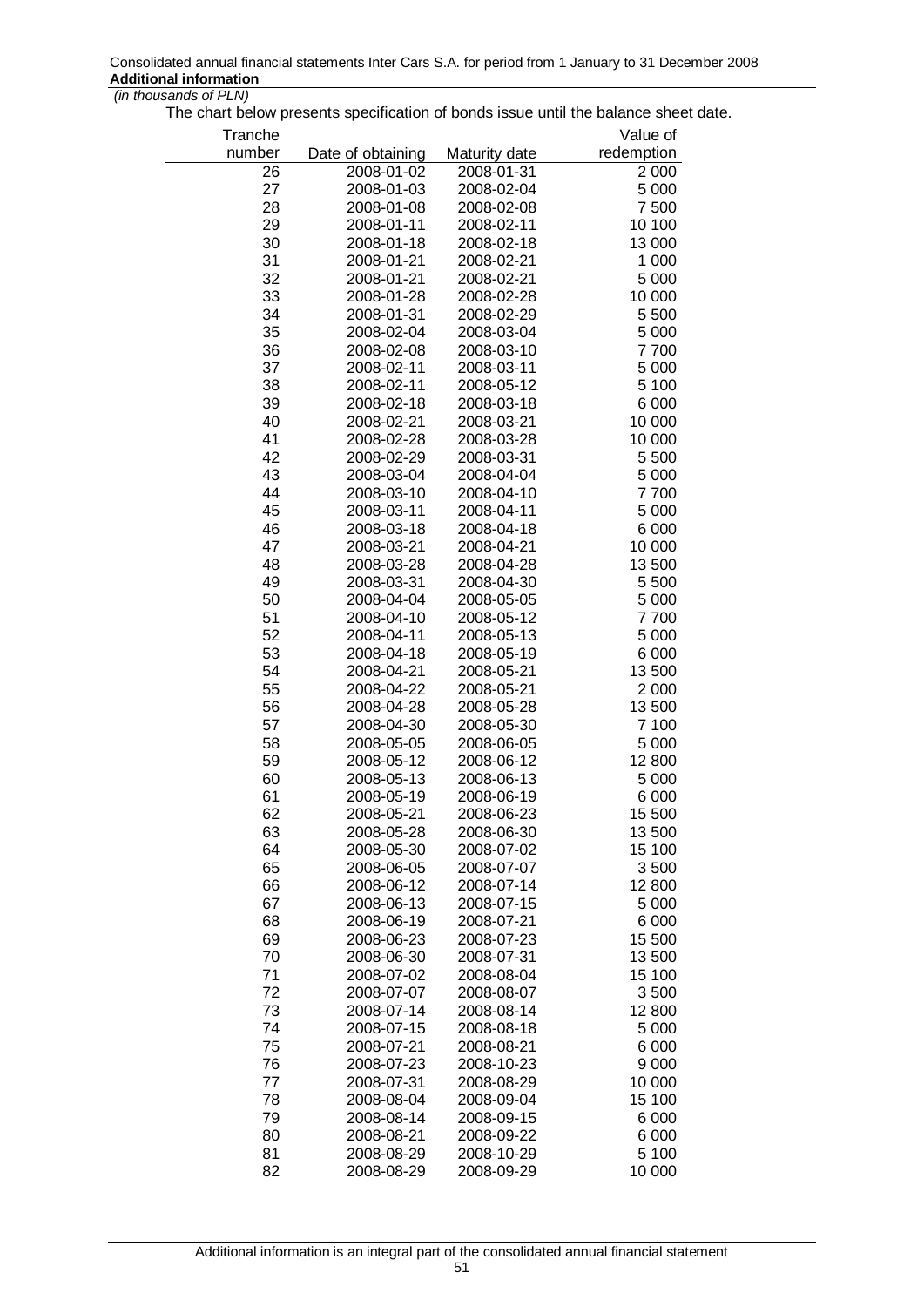Consolidated annual financial statements Inter Cars S.A. for period from 1 January to 31 December 2008 **Additional information** 

| (in thousands of PLN) |                   |               |            |
|-----------------------|-------------------|---------------|------------|
| Tranche               |                   |               | Value of   |
| number                | Date of obtaining | Maturity date | redemption |
| 83                    | 2008-09-04        | 2008-10-03    | 15 100     |
| 84                    | 2008-09-15        | 2008-10-15    | 2 0 0 0    |
| 85                    | 2008-09-16        | 2008-10-15    | 4 0 0 0    |
| 86                    | 2008-09-22        | 2008-10-22    | 6 0 0 0    |
| 87                    | 2008-09-29        | 2008-10-29    | 7 0 0 0    |
| 88                    | 2008-10-03        | 2008-11-03    | 10 100     |
| Total                 |                   |               | 502 900    |

The purpose of the issue of registered bonds was reduction of the costs of financing activities. Bonds were issued in Polish zloty as bearer securities, unsecured, dematerialized and discount (as bonds with zero coupon). Bonds will be redeemed according to the face value of bonds in the seat of issuance agent.

Until the balance sheet date, the Company redeemed all issued tranches and the balance of liabilities under the bonds is zero.

## **17. Provisions**

|                          | Provision for court<br>cases | Provision for<br>unused leaves | <b>Total</b> |
|--------------------------|------------------------------|--------------------------------|--------------|
|                          |                              |                                |              |
| As at 1 January 2008     | 78                           | 773                            | 851          |
| Increase<br>The solution |                              | 918                            | 918          |
| As at 31 December 2008   | 78                           | 1691                           | 1769         |
| 31 December 2008         |                              |                                |              |
| (minus) short-term part  | (78)                         | (1543)                         | (1621)       |
| long term part           |                              | 148                            | 148          |
|                          | Provision for court<br>cases | Provision for<br>unused leaves | <b>Total</b> |
| As at 1 January 2007     | 128                          | 689                            | 817          |
| Increase                 |                              | 276                            | 276          |
| The solution             | (50)                         | (192)                          | (242)        |
| As at 31 December 2007   | 78                           | 773                            | 851          |
| 31 December 2007         |                              |                                |              |
| (minus) short-term part  | (78)                         | (773)                          | (851)        |
| long term part           |                              |                                |              |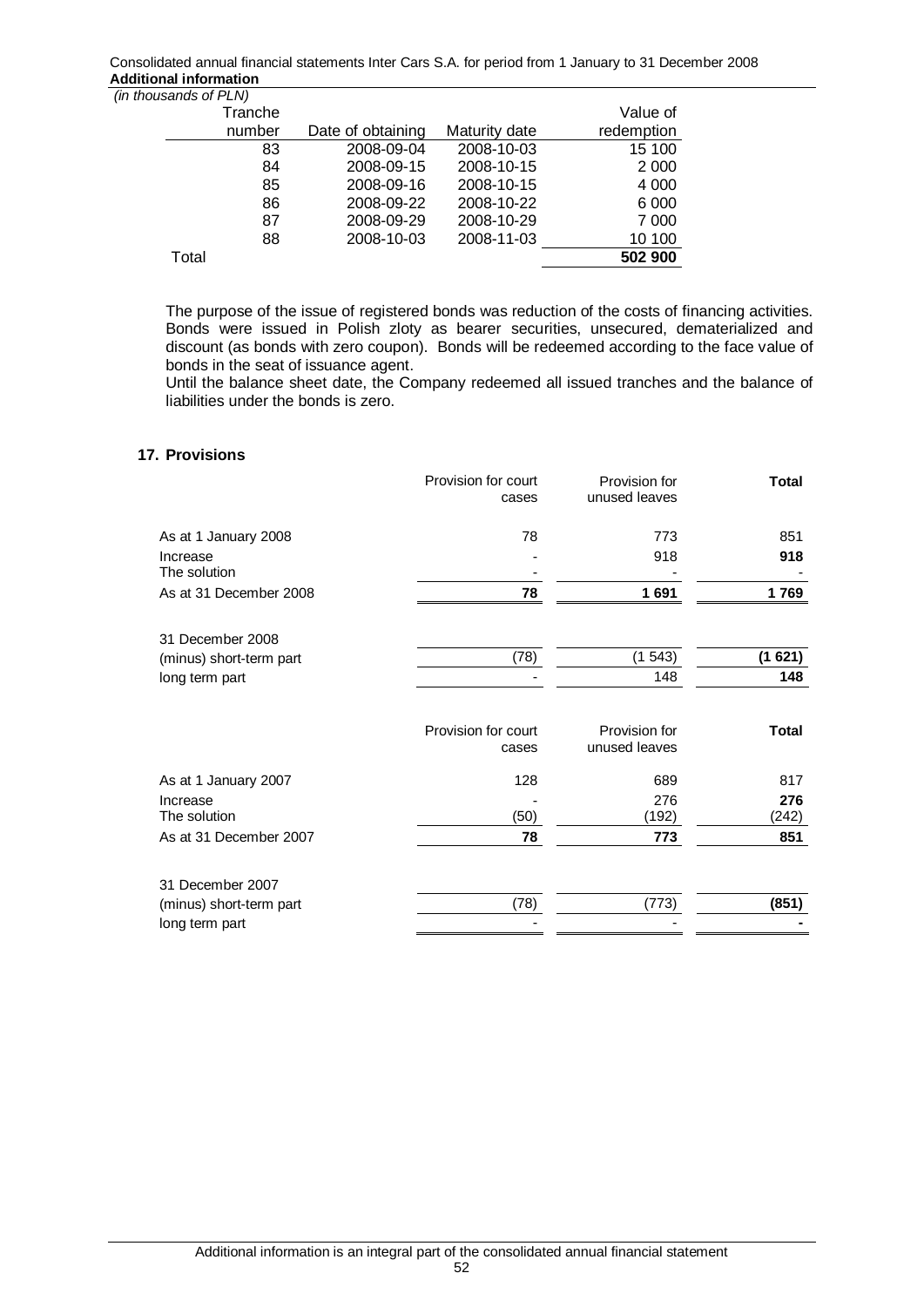### **18. Trade and other liabilities**

|                                                                     | 31.12.2008        | 31.12.2007 |
|---------------------------------------------------------------------|-------------------|------------|
| <b>Trade liabilities</b>                                            | 236 782           | 258 680    |
| Received advances on deliveries                                     | 93                | 61         |
| Due to taxes, duties, insurances and other benefits                 | 10 4 38           | 1 506      |
| Other liabilities                                                   | 371               | 1 1 6 5    |
|                                                                     | 247 684           | 261 412    |
| Trade liabilities before reduction by charged bonuses for the       |                   |            |
| period                                                              | 273 445           | 287 665    |
| Reduction in liabilities under discounts due for the period and     |                   |            |
| which are to be settled in the future period                        | (36663)           | (28985)    |
| <b>Balance sheet value of trade liabilities</b>                     | 236 782           | 258 680    |
|                                                                     |                   |            |
| Age structure of trade liabilities<br>Maturing within 12 months     | 236 782           | 258 449    |
| Maturing more than 12 months                                        |                   | 231        |
|                                                                     | 236 782           | 258 680    |
|                                                                     |                   |            |
| The currency structure of trade liabilities, under employee         | 31.12.2008        | 31.12.2007 |
| benefits and under income tax                                       | 116 981           | 204 086    |
| Liabilities in Polish currency<br>Liabilities in foreign currencies | 134 255           | 68 207     |
|                                                                     | 251 236           | 272 293    |
|                                                                     |                   |            |
| Equivalent in the domestic currency                                 |                   |            |
| <b>Liabilities in EUR</b>                                           | 110 724           | 57 398     |
| Liabilities in USD<br>Liabilities in other currencies               | 5875              | (1 004)    |
|                                                                     | 17 656<br>134 255 | 11 813     |
|                                                                     |                   | 68 207     |
| 19. Liabilities due to employee benefits                            |                   |            |
|                                                                     | 31.12.2008        | 31.12.2007 |
| Payroll liabilities                                                 | 1 6 3 4           | 393        |
| Corporate welfare benefit fund                                      | 939               | 425        |
|                                                                     | 2573              | 818        |

### **20. Payments in the form of own shares.**

On 6 February 2006, the Extraordinary General Meeting introduced the Motivation Program for members of executive bodies, members of management staff as well as employees crucial for realization of the Capital Group's strategy. On 8 December 2006, the Extraordinary General Meeting introduced changes to the Motivation Program, which were communicated to general public on 8 December 2006, in the form of current report No. 31/2006.

The people participating in the Program will be able to take up no more than 472,000 shares in the period from 1 January 2007 to 31 December 2009. Tranches vary in terms of period in which the options can be exercised. For particular tranches, the exercise period commences on 1 January 2007, 2008 and 2009. It ends, on the other hand, each time on 31 December 2009. According to the Regulations of the motivation program, a person participating in the program loses the right to exercise the option, upon leaving the Company.

The option exercise rate depends on the initial exercise rate, specified in the motivation program (PLN 24.81) and WIG index changes in relation to the initial value stated in the regulations (37,221.99 points). Exercise rate is increased /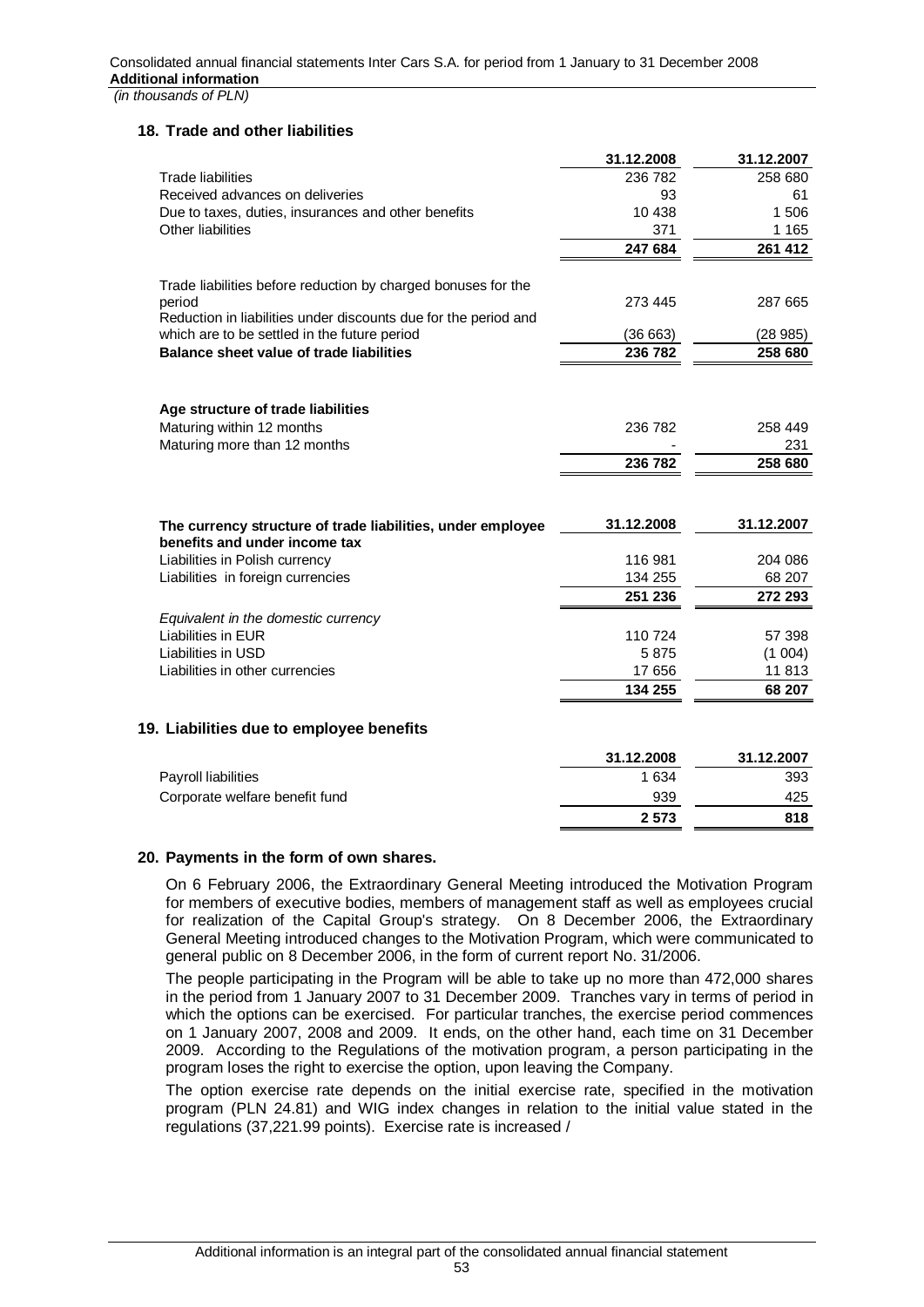decreased by percentage increase /decrease in the WIG index until the date of acquiring rights to exercise option (for particular tranches 1 January 2007, 2008 and 2009, respectively).

In the Motivation Program participate five people - five members of the Board of Directors. Jointly, the peoples covered by the 1st tranche obtained the right to take up 157 333 shares in Inter Cars at PLN 33.59 per share. In the 2nd tranche, they obtained the right to take up subsequent 157,333 shares at PLN 37.13 per share.

The fair value of management options is estimated with the use of 3-dimensional binomial trees. Input data is: the exercise rate and the value of WIG index specified in the motivation program regulations at the level of PLN 24.81 and 37,221.99 points, respectively, variability of the rates of return on shares and the WIG index at the level of 33.97% and 16.77%, respectively, interest rate for the period ending on 31 December 2007 at the level of 4.43%. Cost of execution of the motivation program in every year of the program was determined assuming that all authorized peoples would exercise options.

|                                     | Weighted<br>average<br>exercise<br>price<br>2008 | Number of<br>options<br>2008 | Weighted<br>average<br>exercise price<br>2007 | Number of<br>options<br>2007 |
|-------------------------------------|--------------------------------------------------|------------------------------|-----------------------------------------------|------------------------------|
| Options to be exercised as at 1     |                                                  |                              |                                               |                              |
| January                             | 25,74                                            | 472 000                      | 35.95                                         | 472 000                      |
| Options exercised during the period | 36,25                                            | (40 000)                     |                                               |                              |
| Non-exercised options               | 18,00                                            | (20 000)                     |                                               |                              |
| Options to be exercised as at 31    |                                                  |                              |                                               |                              |
| December                            | 29,49                                            | 412 000                      | 35,95                                         | 472 000                      |
| Options exercisable as at 31        | 38,00                                            |                              |                                               |                              |
| December                            |                                                  | 254 667                      | 33,39                                         | 157 334                      |

|                         |       | 1.1.2008-  | 1.1.2007-  | 1.1.2006-  |
|-------------------------|-------|------------|------------|------------|
|                         | Total | 31.12.2008 | 31.12.2007 | 31.12.2006 |
| Cost of granted options | 5935  | 743        | 3 3 3 0    | 1862       |

### **21. Sales revenue on sales of products, goods and materials**

|                                                | $1.01.2008 -$ | $1.01.2007 -$ |
|------------------------------------------------|---------------|---------------|
|                                                | 31.12.2008    | 31.12.2007    |
| Revenue on the sale of products                | 169 468       | 141 605       |
| Revenues on sales of commodities and materials | 1 562 167     | 1 182 305     |
| Revenue on the sale of services                | 6 3 2 1       | 2984          |
|                                                | 1 737 956     | 1 326 894     |

The information on the operating segments is presented in note 2.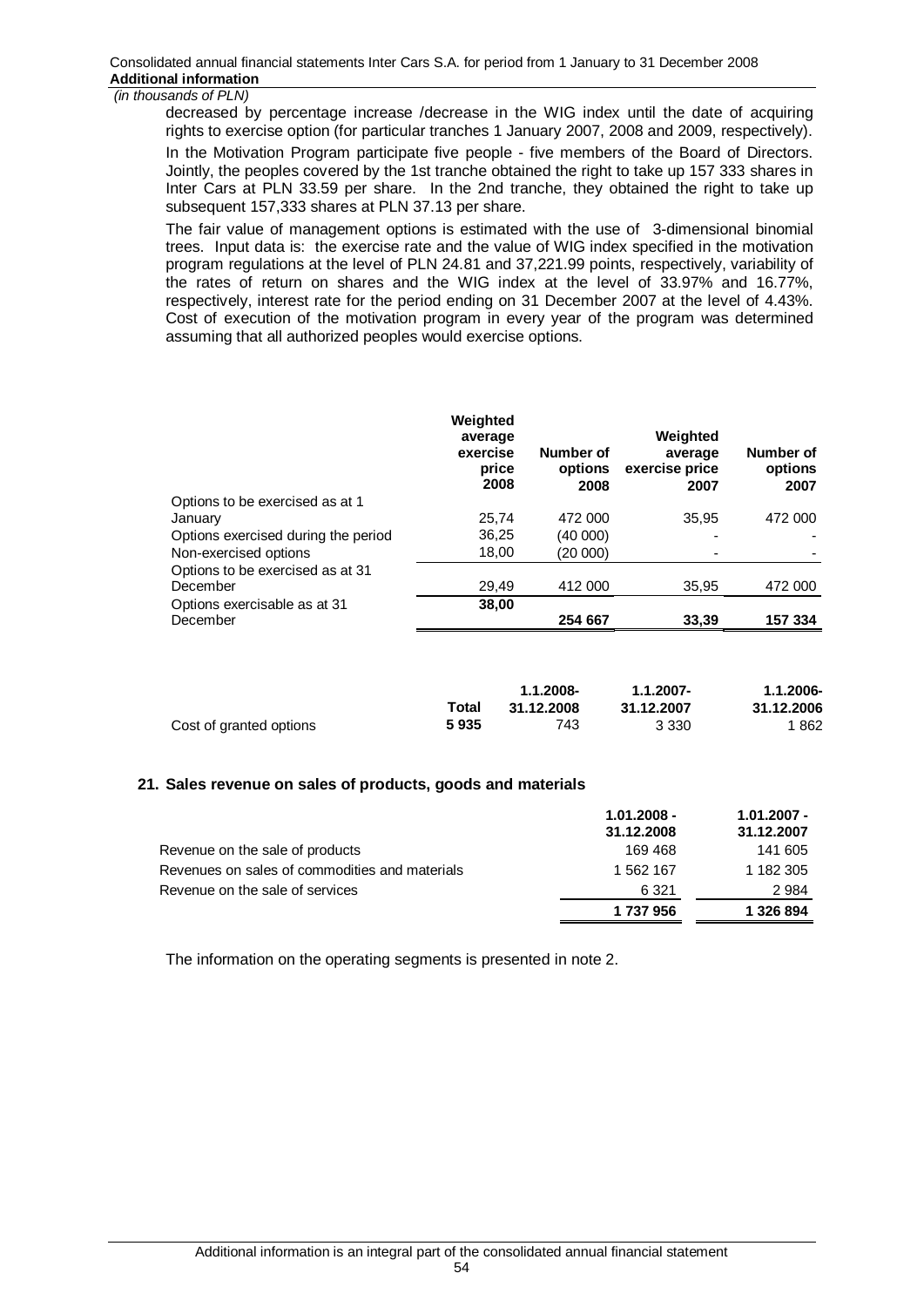# **22. Cost of sold products, commodities, and materials**

|                                                                                                                           | $1.01.2008 -$<br>31.12.2008 | $1.01.2007 -$<br>31.12.2007 |
|---------------------------------------------------------------------------------------------------------------------------|-----------------------------|-----------------------------|
| Value of sold products, commodities, and materials                                                                        | 1 244 244                   | 1 000 012                   |
| Reduction in the value of sold products, goods and materials by                                                           |                             |                             |
| rebates due for the period                                                                                                | (47862)                     | (41 250)                    |
| (positive)/negative exchange rate differences<br>Cost of sold products, commodities, and materials                        | 6 5 63                      | 2876                        |
| presented in the period                                                                                                   | 1 202 945                   | 961 638                     |
| Rebates due for the period<br>Entered into inventory (to be included in the result of future                              | 54 751                      | 42 109                      |
| periods)                                                                                                                  | (21 281)                    | (13 536)                    |
| Entered into reduction in the value of sold products, goods and<br>materials                                              | 33 470                      | 28 573                      |
| Discounts from the previous period reflected in value of products<br>and goods sold (increasing the value of inventories) | 13 285                      | 8645                        |
| Change in estimates concerning previous period discounts                                                                  | 1 107                       | 4 032                       |
| Surplus of discounts invoiced over the charged ones                                                                       |                             |                             |
| Liabilities value adjustment                                                                                              |                             |                             |
| Reduction in the value of sold products, goods and                                                                        |                             |                             |
| materials by rebates due for the period                                                                                   | 47 862                      | 41 250                      |
| Discounts charged in the period entered into inventory<br>Discounts to be settled                                         | 21 281                      | 13 536                      |
| Discounts charged in the period to be included in future                                                                  |                             |                             |
| periods result                                                                                                            | 21 281                      | 13 536                      |
| 23. General administrative and sales cost                                                                                 |                             |                             |
|                                                                                                                           | $1.01.2008 -$<br>31.12.2008 | $1.01.2007 -$<br>31.12.2007 |
| Depreciation                                                                                                              | 27 709                      | 14 786                      |
| Consumption of materials and energy                                                                                       | 105 942                     | 87 824                      |
| <b>External services</b>                                                                                                  | 310 119                     | 199 284                     |
| Taxes and fees                                                                                                            | 2 6 3 4                     | 1 283                       |
| Payroll                                                                                                                   | 88 110                      | 48 812                      |
| Social security and other benefits                                                                                        | 21 066                      | 10 311                      |
| other costs by type                                                                                                       | 16 768                      | 13 0 27                     |
| Total costs by type                                                                                                       | 572 348                     | 375 327                     |
| (minus) Cost of products sold                                                                                             | (112 480)                   | (83 886)                    |
| (minus) Change in the balance of finished products and work in                                                            |                             |                             |
| progress<br>(minus) Distribution service costs                                                                            | 10 023                      | (6210)                      |
| (minus) Motivation program costs                                                                                          | (195 566)                   | (127 292)                   |
|                                                                                                                           | (743)                       | (3330)                      |
| General administrative and sales cost                                                                                     | 273 582                     | 154 609                     |

Costs of distribution service are a component of costs of "external services" in costs by type.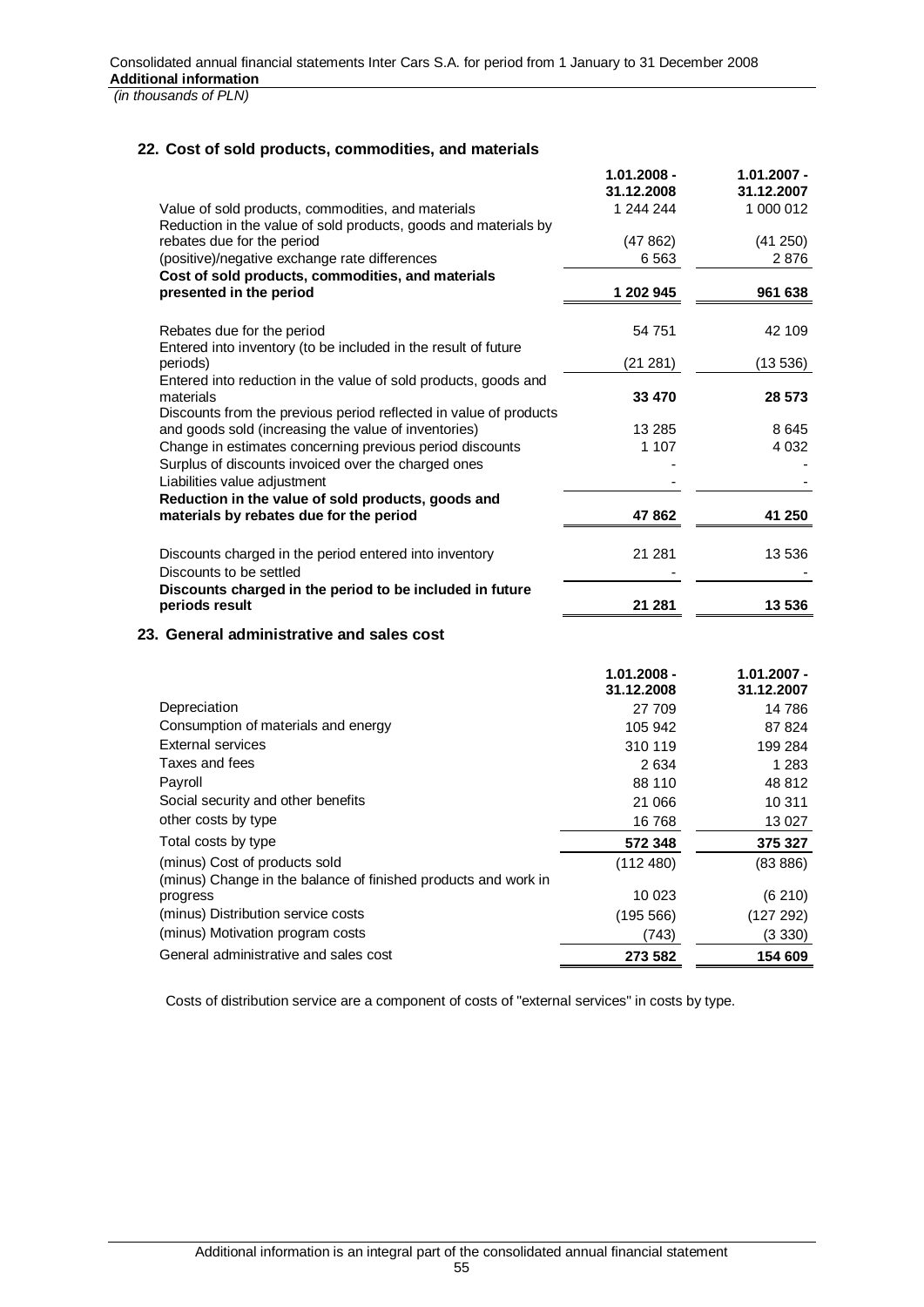# **24. Other operating revenue**

|                                                  | $1.01.2008 -$<br>31.12.2008 | 1.01.2007 -<br>31.12.2007 |
|--------------------------------------------------|-----------------------------|---------------------------|
| Claims accepted by suppliers                     | 9                           | 912                       |
| Profit on disposal of non-financial fixed assets | 4 4 5 5                     | 2 2 9 4                   |
| Received compensations, penalties and fines      | 246                         | 657                       |
| Grants                                           | 581                         | 926                       |
| Revenues from encumbering branches               | 1 006                       | 1803                      |
| Marketing discounts                              | 784                         | 675                       |
| <b>Discount</b>                                  | 5475                        | 5 5 7 9                   |
| Write-down of overdue liabilities                | 91                          |                           |
| Reimbursement of court fees                      |                             | 50                        |
| Deposit fees                                     | 55                          | 36                        |
| Payment of receivables overdue after write-down  | 23                          | 49                        |
| Dissolution of provisions                        | 2 5 4 8                     |                           |
| Reversal of the warehouse valuation              | 211                         | 1 0 7 5                   |
| Reversion of write-down of receivables           |                             | 253                       |
| Storage surpluses                                | 1659                        |                           |
| Revaluation of the investment real estate        | 7078                        | 4 6 5 0                   |
| Dissolution of the provision for IC Premia       |                             | 323                       |
| Other                                            | 962                         | 369                       |
|                                                  | 25 183                      | 19651                     |

# **25. Other operating costs**

|                                                    | $1.01.2008 -$<br>31.12.2008 | 1.01.2007 -<br>31.12.2007 |
|----------------------------------------------------|-----------------------------|---------------------------|
| Established write-downs of receivables             | 975                         | 7016                      |
| Loss on sale of non-financial fixed assets         | 69                          | 149                       |
| Warehouse shortages                                |                             | 290                       |
| Claims accepted by suppliers                       | 14                          | 211                       |
| Damages to goods                                   | 1 665                       | 819                       |
| Costs of complaints                                | 923                         | 723                       |
| Granted discounts                                  | 1 746                       | 1822                      |
| Write-down of receivables past the expiration date | 5 1 9 0                     | 2424                      |
| Write-down of inventory                            | 1 1 0 5                     | 1492                      |
| Compensations                                      | 276                         |                           |
| Donations                                          | 36                          | 18                        |
| Transport damages                                  | 60                          |                           |
| Scrapping                                          | 130                         |                           |
| Reinvoices                                         | 865                         |                           |
| Shortages in deliveries                            | 1 398                       |                           |
| Other                                              | 482                         | 384                       |
|                                                    | 14 934                      | 15 348                    |

# **26. Revenues, financial costs and exchange rate differences**

|                          | $1.01.2008 -$<br>31.12.2008 | $1.01.2007 -$<br>31.12.2007 |
|--------------------------|-----------------------------|-----------------------------|
| Financial revenue        |                             |                             |
| Interest                 | 1 605                       | 547                         |
| Other financial revenues | 53                          | 392                         |
|                          | 1658                        | 939                         |
|                          |                             |                             |
| Financial costs          |                             |                             |
| Interest                 | 29 0 98                     | 10 5 26                     |
| Other financial cost     | 4 3 7 9                     | 4 4 7 0                     |
|                          | 33 477                      | 14 996                      |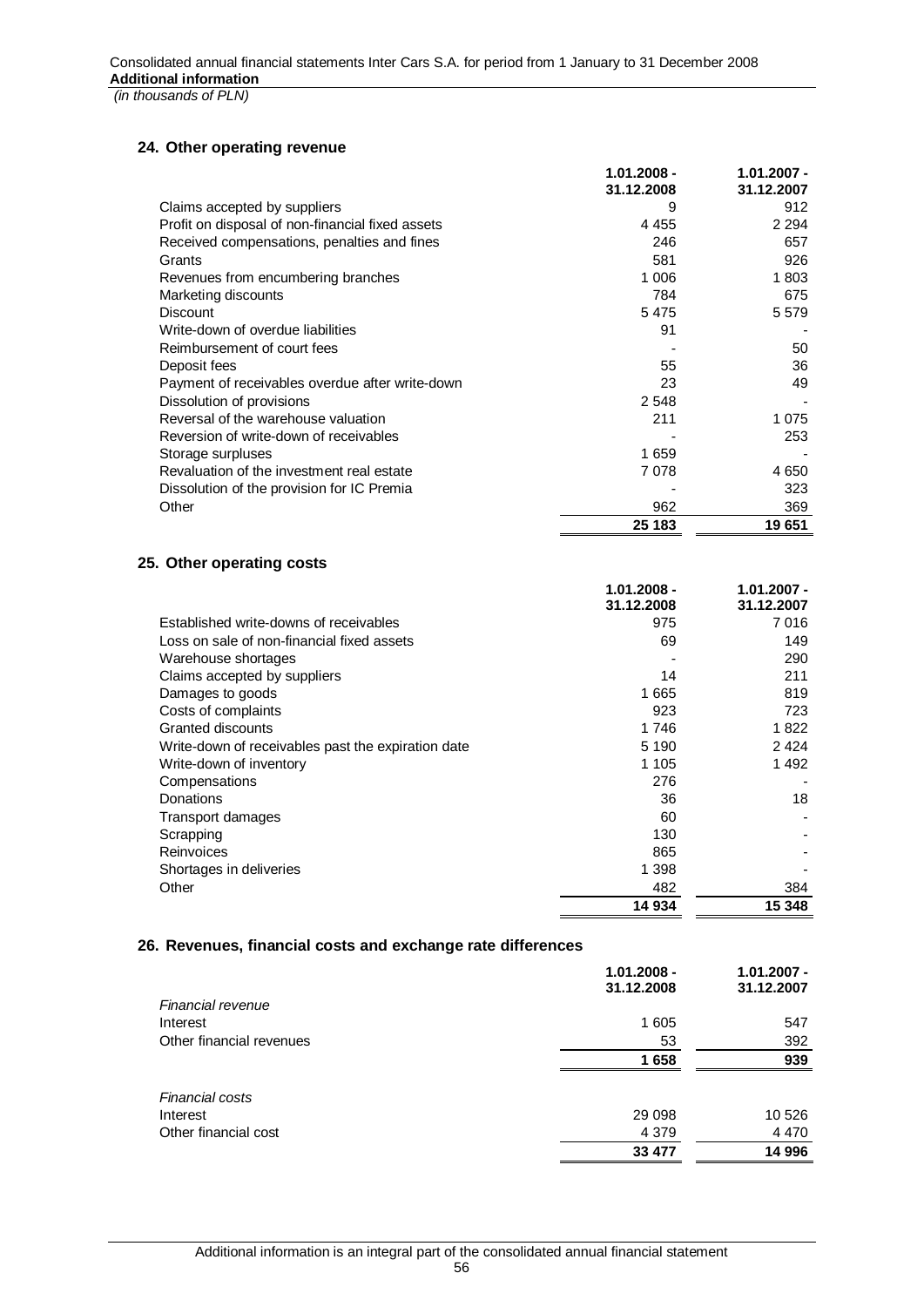**27.** 

Other financial revenues consist, first of all, of interest on bank deposits as well as interest under untimely repayment of receivables. Other financial costs include, first of all, fees under commission from the granted credit lines as well as mandatory charges related to purchase of currencies by Inter Cars Ukraine.

| Exchange rate differences in the period<br>from 01.01.08 to 31.12.08                                                                                                                                                                                           | <b>Entered into the</b><br>value of sold<br>products,<br>goods and<br>materials | <b>Presented as</b><br>a "exchange<br>rate<br>differences" | Total<br>exchange<br>rate<br>differences        |
|----------------------------------------------------------------------------------------------------------------------------------------------------------------------------------------------------------------------------------------------------------------|---------------------------------------------------------------------------------|------------------------------------------------------------|-------------------------------------------------|
| Created in connection with repayment of trade<br>liabilities and receivables<br>Created in connection with repayment of<br>liabilities under bank credits denominated in<br>foreign currencies                                                                 | (5625)                                                                          | 2 3 7 7                                                    | (5625)<br>2 3 7 7                               |
| <b>Effected exchange rate differences</b>                                                                                                                                                                                                                      | (5625)                                                                          | 2 3 7 7                                                    | (3248)                                          |
| Created in connection with the valuation of<br>trade liabilities and receivables as at the<br>balance sheet date<br>Created in connection with the valuation as at                                                                                             | (938)                                                                           |                                                            | (938)                                           |
| the balance sheet date of liabilities under bank<br>credits denominated in foreign currencies<br>Created in connection with the cash valuation                                                                                                                 |                                                                                 | (11672)<br>252                                             | (11672)<br>252                                  |
| Unrealised exchange rate differences                                                                                                                                                                                                                           | (938)                                                                           | (11 420)                                                   | (12358)                                         |
| Total exchange rate differences                                                                                                                                                                                                                                | (6563)                                                                          | (9043)                                                     | (15606)                                         |
| <b>Exchange rate differences in the period</b><br>from 1.01.2007 to 31.12.07                                                                                                                                                                                   | <b>Entered into the</b><br>value of sold<br>products,<br>goods and<br>materials | <b>Presented as</b><br>a "exchange<br>rate<br>differences" | <b>Total</b><br>exchange<br>rate<br>differences |
| Created in connection with repayment of trade<br>liabilities and receivables<br>Created in connection with repayment of<br>liabilities under bank credits denominated in<br>foreign currencies                                                                 | 475                                                                             | 3 1 3 8                                                    | 475<br>3 1 3 8                                  |
|                                                                                                                                                                                                                                                                |                                                                                 |                                                            |                                                 |
| <b>Effected exchange rate differences</b><br>Created in connection with the valuation of<br>trade liabilities and receivables as at the<br>balance sheet date<br>Created in connection with the valuation as at<br>the balance sheet date of receivables under | 475<br>(3351)                                                                   | 3 1 3 8                                                    | 3613<br>(3351)                                  |
| loans denominated in foreign currencies<br>Created in connection with the cash valuation                                                                                                                                                                       |                                                                                 | 288<br>(37)                                                | 288<br>(37)                                     |
| Unrealised exchange rate differences                                                                                                                                                                                                                           | (3351)                                                                          | 251                                                        | (3 100)                                         |
| Total exchange rate differences                                                                                                                                                                                                                                | (2876)                                                                          | 3 3 8 9                                                    | 513                                             |
| Income tax                                                                                                                                                                                                                                                     |                                                                                 |                                                            |                                                 |
|                                                                                                                                                                                                                                                                |                                                                                 | $1.01.2008 -$<br>31.12.2008                                | $1.01.2007 -$<br>31.12.2007                     |
| Income tax                                                                                                                                                                                                                                                     |                                                                                 | 9 1 3 4                                                    | 14 675                                          |
| Change in deferred income tax<br>Income tax recognised in the income statement                                                                                                                                                                                 |                                                                                 | (150)                                                      | 1 0 2 1                                         |
|                                                                                                                                                                                                                                                                |                                                                                 | 8984                                                       | 15 696                                          |

Agreeing tax cost to the value being a product of book profit and relevant tax rates is presented below: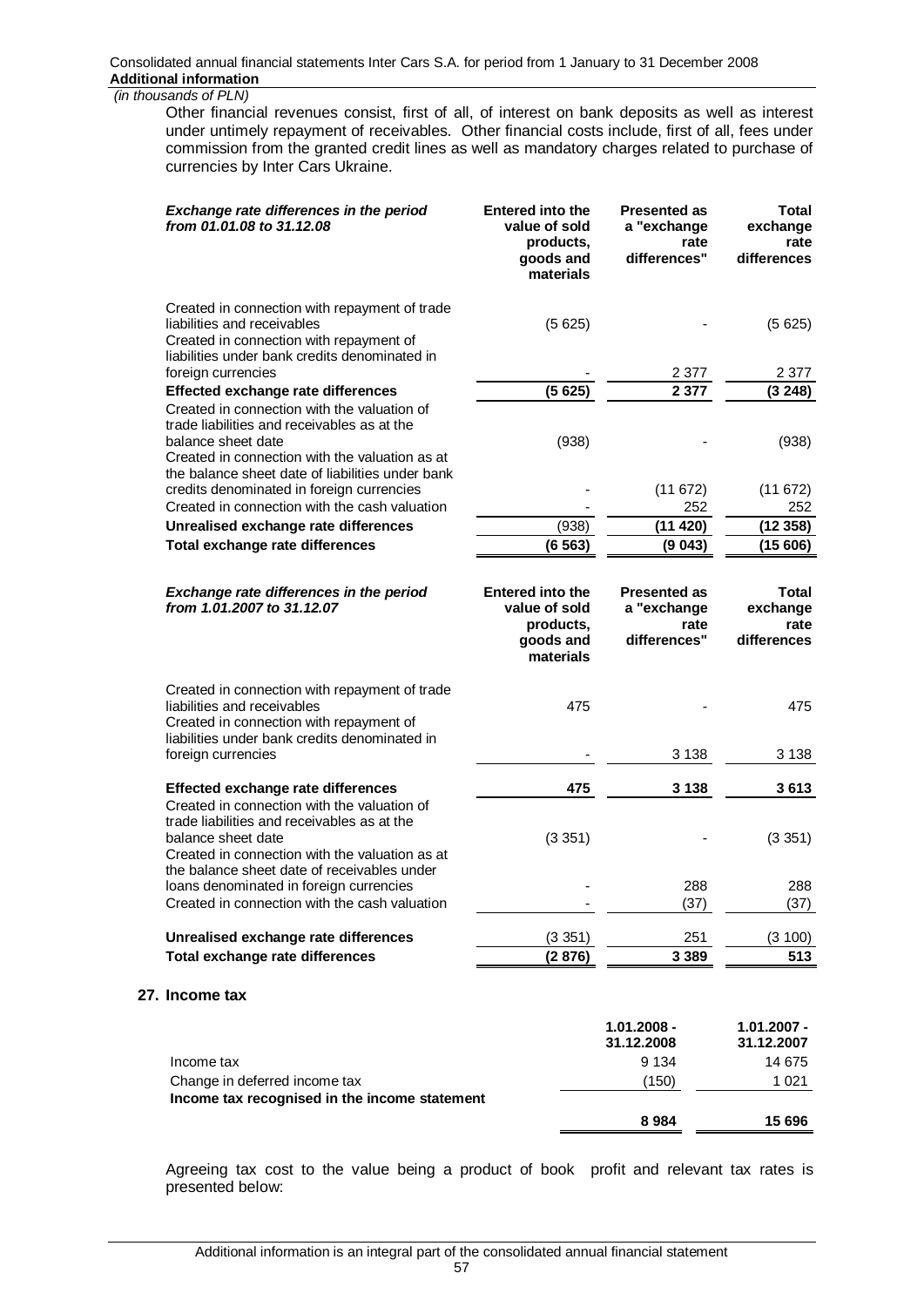Consolidated annual financial statements Inter Cars S.A. for period from 1 January to 31 December 2008 **Additional information** 

| (in thousands of PLN) |
|-----------------------|

| ,000 אום ווט פ                                              | $1.01.2008 -$ | $1.01.2007 -$ |
|-------------------------------------------------------------|---------------|---------------|
| <b>Effective tax rate</b>                                   | 31.12.2008    | 31.12.2007    |
| Gross profit (without share of the result of the affiliate) | 34 401        | 73 660        |
| Tax based on valid tax rates $(15\%/19\%/24\%/25\%)^*$      | (5 933)       | (13 830)      |
| Permanent differences                                       |               |               |
| Costs not being included in cost of obtaining a profit      | (3 227)       | (1 866)       |
| Tax releases on social help SSE                             | 176           |               |
| Income tax recognised in the income statement               | (8 984)       | 15 696        |

• Poland 19%, 19% Slovak Republic, Czech Republic 24%, Ukraine 25%, Lithuania 15%

Tax authorities have the right to control ledgers and keep accounting records. Within five years from the end of a year in which the tax return was submitted, may impose additional tax loads along with interest and other penalties. The Board of Directors is not aware of any circumstances that could lead to occurrence of significant liabilities on this account.

## **28. Liabilities due to income tax**

| Age structure of tax liabilities<br>Maturing within 12 months                   | 31.12.2008<br>979<br>979 | 31.12.2007<br>10 063<br>10 063 |
|---------------------------------------------------------------------------------|--------------------------|--------------------------------|
| Currency structure of liabilities under taxes<br>Liabilities in Polish currency | 87                       | 10 063                         |
| Liabilities in a foreign currency, denominated in PLN                           | 892<br>979               | 10 063                         |

# **29. Net earnings per 1 share**

### *Basic earnings 1 per share*

Net earnings per 1 share calculated on the basis of net profit in the period in the amount of PLN 25,417 thousand (2007: PLN 57,964 thousand) and weighted average number of shares 13,400 thousand (2007: 11,821 thousand shares) presented in the following calculation:

| Average weighted number of shares                | 2008       | 2007       |
|--------------------------------------------------|------------|------------|
| Shares issued as at 1 January                    | 11 821 100 | 11 821 100 |
| Shares issued in connection with merger          | 1 562 500  |            |
| Shares issued in connection with option exercise | 16 667     |            |
| Average weighted number of shares in a year      | 13 400 267 | 11 821 100 |
| Basic earnings per 1 share                       | 2008       | 2007       |
| Net profit in the period                         | 25 417     | 57 964     |
| Weighted average number of shares                | 13 400 267 | 11 821 100 |
| Net earnings per 1 share                         | 1,90       | 4,90       |

### *Diluted earnings per 1 share*

For the purpose of calculation of diluted earnings per share the Group accepted implementation of diluting effects of the motivation program. Net earnings per 1 share calculated on the basis of net profit in the period in the amount of PLN 25,417 thousand (2007: PLN 57,964 thousand) and weighted average number of shares (diluted) 13,668 thousand shares (2007: 12,051 thousand shares) presented in the following calculation:

**2008 2007**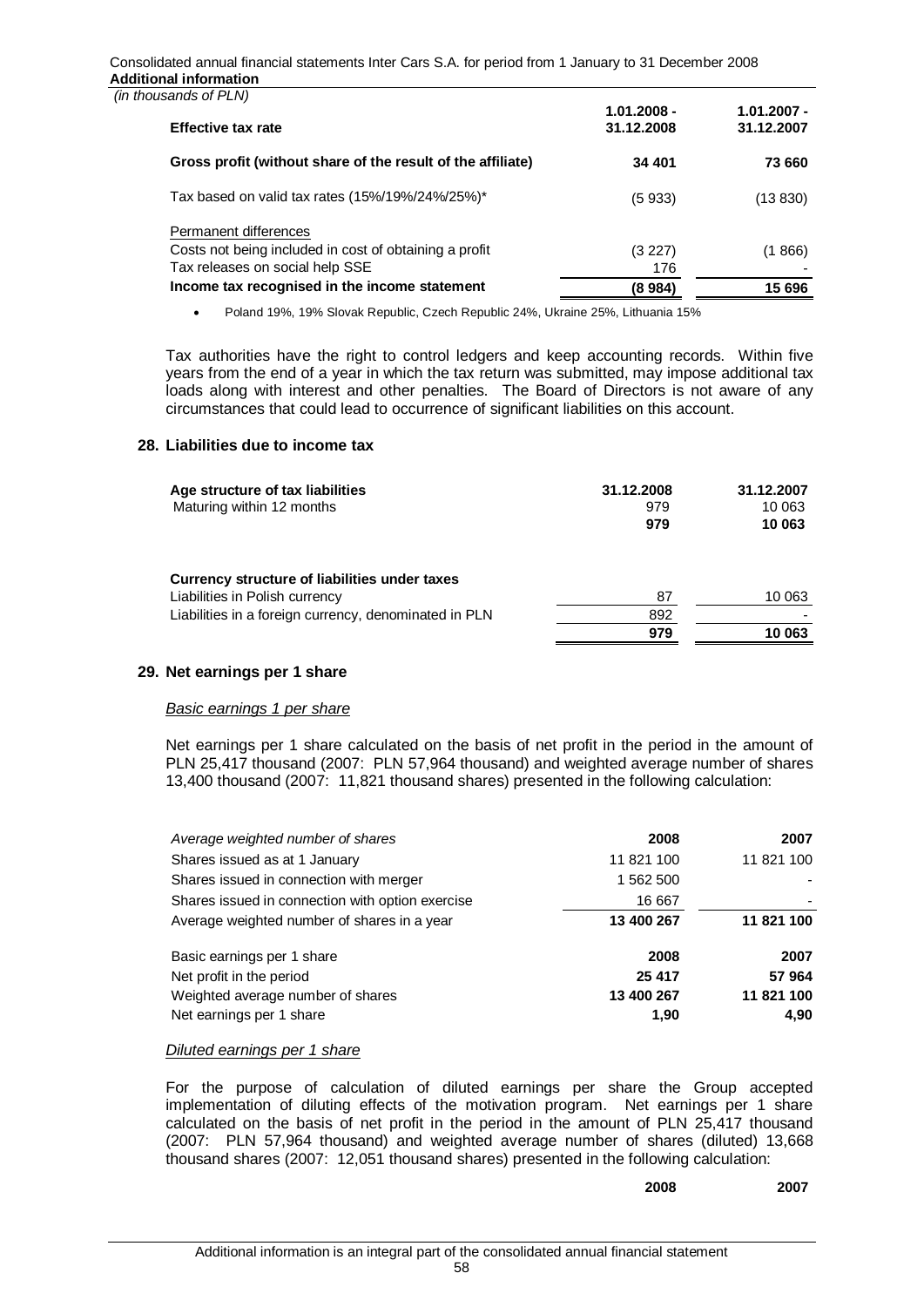| Average weighted number of shares in a year                          | 13 667 685 | 12 050 728 |
|----------------------------------------------------------------------|------------|------------|
| Shares issued in connection with option exercise                     | 16 667     | 0          |
| Shares issued in connection with merger                              | 1 562 500  | 0          |
| Shares issued as at 1 January                                        | 12 088 518 | 12 050 728 |
| (in thousands of PLN)<br>Average weighted number of shares (diluted) |            |            |

Average market price of shares used for calculation of the effect of diluting the ratio earnings per 1 share was calculated on the basis of price of the Company's shares quoted on the stock exchange.

| Diluted earnings per 1 share                                  | 2008          | 2007          |
|---------------------------------------------------------------|---------------|---------------|
| Net profit in the period                                      | 25 417        | 57 964        |
| Weighted average number of diluted shares                     | 13 667 685    | 12 050 728    |
| Net earnings per 1 share                                      | 1.86          | 4.81          |
| Dividend per 1 share                                          |               |               |
|                                                               | $1.01.2008 -$ | $1.01.2007 -$ |
|                                                               | 31.12.2008    | 31.12.2007    |
| Dividend adopted and paid until the balance sheet date        | 9450          | 4 0 1 9       |
| Number of shares with granted right to the dividend according |               |               |
| to a respective resolution of the General Meeting             | 13 696 100    | 11 821 100    |
| Dividend per 1 share (PLN)                                    | 0.69          | 0.34          |

On 18 July 2008, the Ordinary General Meeting of Inter Cars S.A. adopted a resolution on payment of dividend for 2007 in the amount of PLN 9,450,309.00, i.e. PLN 0.69 per one share. Day of granting the right to dividend is 5 August 2008, and the dividend payment day is 21 August 2008.

Dividend per 1 share (PLN) 0,34

## **31. Contingent liabilities and non-reported liabilities resulting from the concluded contracts**

Regulations concerning Value Added Tax, corporate income tax, personal income tax or social security premiums are subject to frequent changes, therefore there is often no reference to fixed regulations or legal precedents. Binding regulations contain also vagueness that cause differences in opinions on legal interpretation of tax regulations both among state bodies, and state bodies and companies. Tax settlements and other settlements (for example, customs or foreign exchange settlements) may be the object of control of bodies that are authorized to impose significant penalties, and additional amounts of liabilities, stated as a result of control, must be paid along with interest. These phenomena make tax risk in Poland higher than usually existing in the countries with more developed tax system.

Tax settlements may be subject to control for a period of five years. As a result, the amounts reported in the financial statement may change at a later date after the final determination of their amount by treasury bodies. The Group was subject to control of the tax bodies. Some of these controls were not completed until the date of the financial statement preparation. The Group created appropriate provisions with regard to probable and quantifiable risks.

As at 31 December 2008, the Company had a customs guarantee provided by TU Allianz Polska S.A. for the amount of PLN 500 thousand valid until 31 January 2009.

# **32. Operational Leasing**

**30. Dividend per 1 share** 

Inter Cars rents out warehouse space to entities operating subsidiaries, and they are not property of the Group (beyond the space in the central warehouse in Czosnów, facility in Kajetany, Gdańsk and Bielsko Biała) but are rented by the Group. Any costs of rental, covered by the Group, are entirely re-invoiced to final users (entities operating subsidiaries) throughout the whole period of use of this space (together with the notice period). As at 31 December 2008, the total value of rents under contracts for an indefinite period of time for the notice periods of these contracts was PLN 4,127 thousand. The total value of rents under contracts for a definite period of time - PLN 17,899 thousand. At the end of 2007, the value of these rents was PLN 2,807 thousand and PLN 9,971 thousand, respectively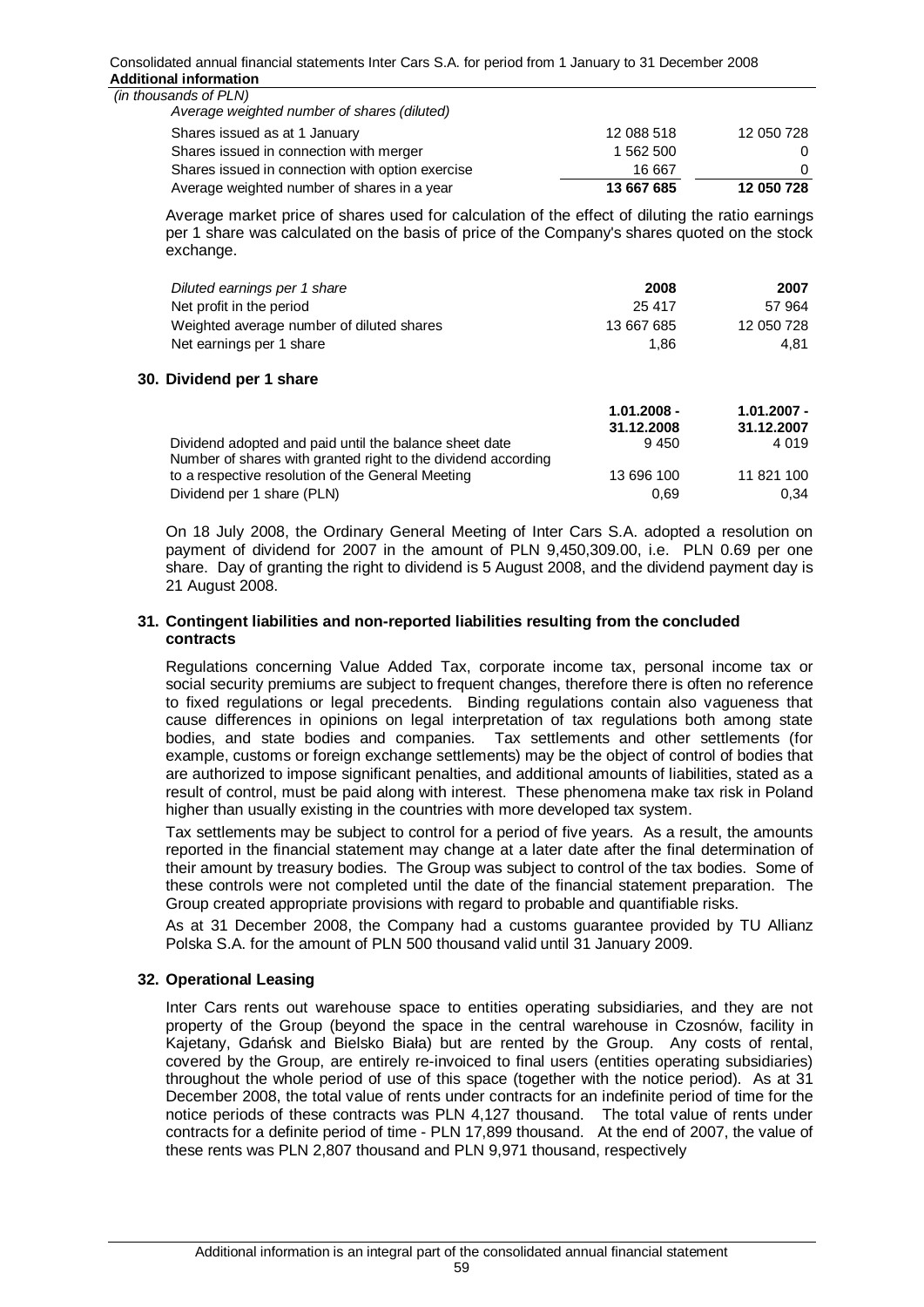The total value of future payments under operational lease up to one year is PLN 11,062 thousand, on the other hand, from one to five years is PLN 10,963 thousand. The Group does not have liabilities under operating lease of more than five years.

Group re-invoices the abovementioned rents to cooperating branch operators.

#### **33. Business combinations**

| Group        | Date of<br>purchase | Purchased share<br>in net assets | Purchase price<br>(thousands of<br>PLN) | Net fair value of<br>purchased<br>assets<br><i>(thousands of</i><br>PLN) | Goodwill<br><i>(thousands of</i><br>PLN) |
|--------------|---------------------|----------------------------------|-----------------------------------------|--------------------------------------------------------------------------|------------------------------------------|
| JC Auto S.A. | 29.02.2008          | 100%                             | 231 775                                 | 107 645                                                                  | 124 130                                  |

On 13 July 2007, the Boards of Directors of Inter Cars S.A. and JC Auto S.A. signed a plan of merger.

The result of the merger of Companies is: transfer to the Company of the entire rights and obligations of the Target Company by way of universal succession (according to Art. 494, § 1, of the Code of Commercial Companies), loss of legal subjectivity by the Target Company, which without liquidation proceedings is removed from the Register of Entrepreneurs (according to Art. 493 § 1, of the Code of Commercial Companies).

The merger of Inter Cars S.A. and JC Auto S.A. took place by increasing the Share capital of Inter Cars S.A. in order to grant shares to shareholders of the Target Company in exchange for shares owned by them, belonging to the target company, the Extraordinary General Meeting adopted on 14 November 2007, a resolution on merger, i.e. a resolution on increase in the Share capital of the Company by the amount no higher than PLN 3,750,000.00, with coverage in the target company's assets agreed for the needs of merger, by means of issue of up to 1,875,000 ordinary bearer shares, with face value of PLN 2 each (merger shares).

The day before the merger with JC Auto, namely on 28 February 2008, the following personal changes took place in executive bodies of the Parent Company Inter Cars S.A.:

- Mr. Jerzy Grabowiecki (major shareholder and Vice President of the Board of JC Auto) was appointed to the position of a member of the Supervisory Board at the place of Mrs. Wanda Oleksowicz,

- Mr. Jerzy Józefiak (President of JC Auto) and Mr. Szymon Getka (Board Member of JC Auto) were appointed to the position of members of the Board of Directors of Inter Cars.

Merger shares were issued to shareholders of JC Auto in proportion to the held by them shares in the Share capital of JC Auto S.A. using the following parity of exchange, i.e. in proportion of 1 merger share per 4 shares in JC Auto.

The number of merger shares received by each shareholder of the target company was agreed by multiplying the number of shares in JC Auto possessed by the shareholders as at the reference date (5 March 2008) by exchange parity and rounding up the product received in this way (if such a product is not an full number) down to the nearest full number.

Each shareholder of JC Auto who, as the result of above rounding up, was not given a fractional part of merger shares, was entitled to receive extra charge in cash.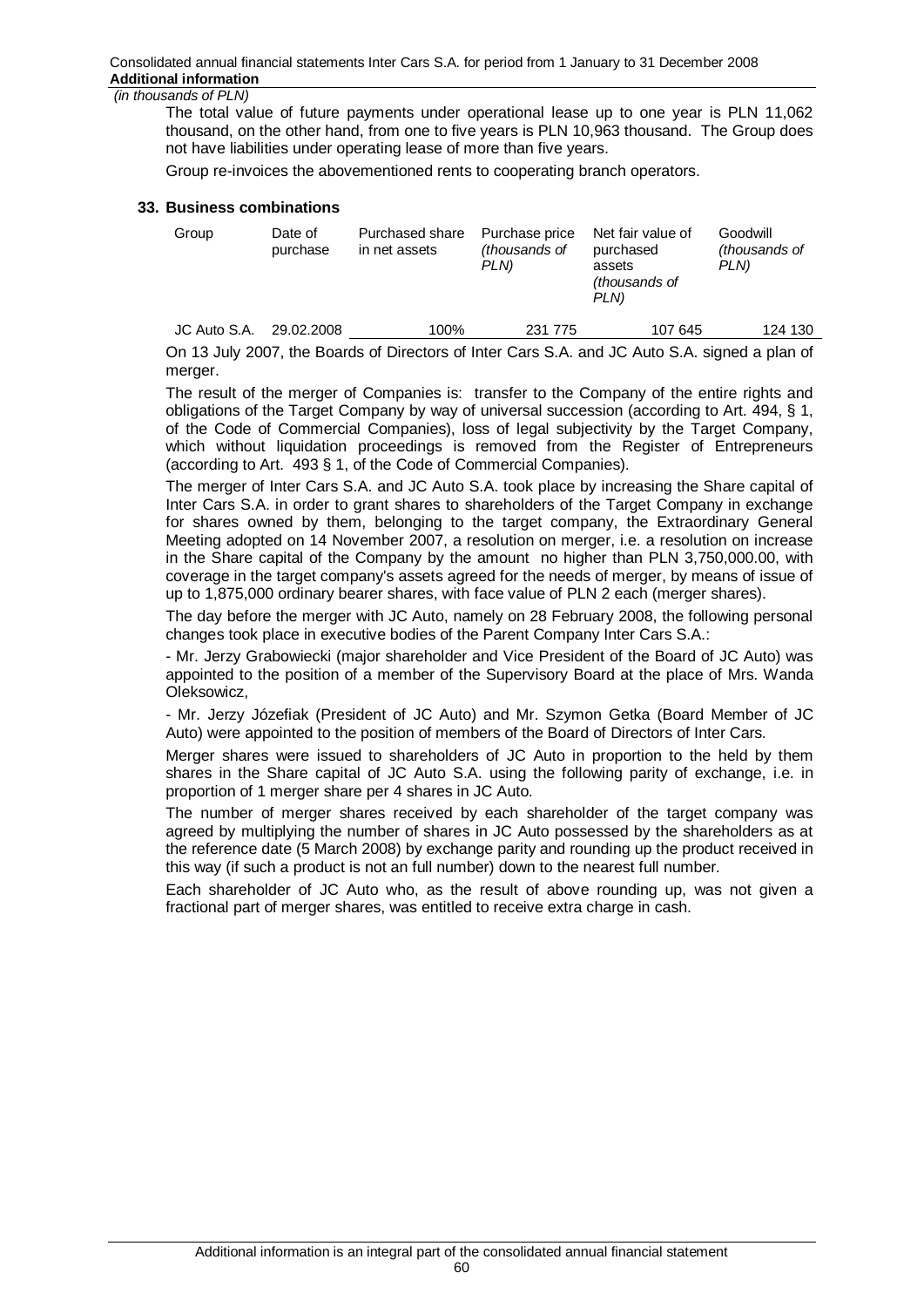Net sales revenues and the net financial result of JC Auto S.A. for the period from 1 January 2008 to 29 February 2008 are presented in the chart below:

| Group        | Net revenue | Net financial result until takeover<br>(thousand PLN) | Net revenues until<br>acquisition (PLN '000) |
|--------------|-------------|-------------------------------------------------------|----------------------------------------------|
| JC Auto S.A. | 29.02.2008  | (10, 560)                                             | 43 393                                       |

The Board of Directors estimates that if the merger with JC Auto took place as of 1 January 2008 then the cumulative aggregated revenues of the Company for the period from 1 January 2008 to 31 December 2008 would amount to PLN 1,781,349 thousand, while the aggregated net profit for the same period would amount to PLN 14,857 thousand. At the same time, in the opinion of the Board of Directors, the fair value of assets and liabilities of JC Auto as at 1 January 2008 would be similar to fair value of assets and liabilities as at the date of acquisition, namely 29 February 2008.

Within the execution of the merger plan, JC Auto S.A. sold in 2007 and 2008 to Inter Cars S.A. goods worth more than PLN 140 million.

The basis for determination of the exchange parity by the Boards of Directors of the companies covered:

- future expected market valuation of the merged company taking into consideration the effects of synergies resulting from the merger,
- estimation of synergy effects with regard to JC Auto S.A.,
- x valuation of JC Auto S.A. based on market values of the target company,
- x volume of shares of particular shareholders in the target company and the resulting volume of their shares in the merged company.

Goodwill identified at the merger is mostly due to anticipated synergies which are to be achieved as a result of merger with JC Auto S.A. It is expected in particular, to achieve the following, measurable benefits related to the merger:

- substantial enlargement of the product range offered after the merger,
- increase in sales in Poland and abroad,
- reduction in costs of advertising and marketing
- reduction in costs of deliveries of products from suppliers,
- higher bargaining power at suppliers,
- more effective use of storage area,
- optimization of the value of inventory and turnover,
- reduction in costs transport of goods to a customer.
- arowth in effectiveness of distribution points,
- x unification of IT infrastructure.

The merger was registered on 29 February 2008 by the District Court for the capital city of Warsaw 13th Commercial Division of the National Court Register.

Below there is a settlement of financial effects of merger with JC Auto SA Group, that took<br>place based on fair values. This allocation is final. place based on fair values. This allocation is final. In comparison with the initial allocation of purchase price as at 30 June 2008, intangible assets (trademarks), goodwill and deferred tax.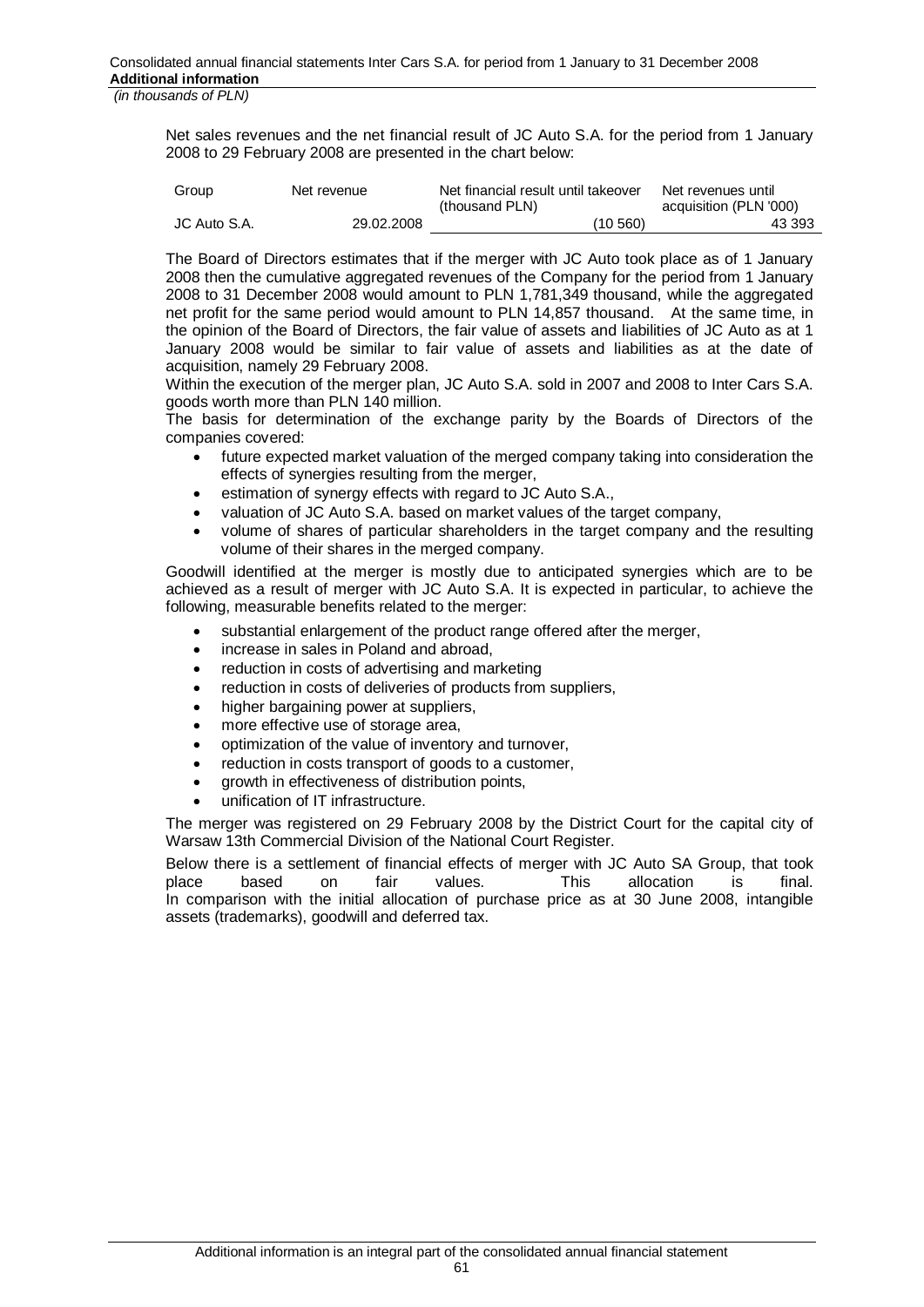Data of the JC Auto S.A. Group as at the day of the merger with Inter Cars S.A. (29 February 2008):

|                                                                     | Book value as at |             | Fair values          |
|---------------------------------------------------------------------|------------------|-------------|----------------------|
|                                                                     | the day of the   | Fair value  | recognized as a      |
| <b>ASSETS</b>                                                       | merger           | adjustments | result of the merger |
| <b>Fixed assets</b>                                                 | 74 669           | 13894       | 88 563               |
| Tangible fixed assets                                               | 68 112           | (2 105)     | 66 007               |
| Intangible Assets                                                   | 2710             | 16700       | 19410                |
| Investment properties                                               | 2662             | (3)         | 2659                 |
| Prepayments                                                         | 87               |             | 87                   |
| Deferred corporate income tax assets                                | 1 0 9 8          | (698)       | 400                  |
| <b>Current assets</b>                                               | 184 589          | (2332)      | 182 257              |
| Inventories                                                         | 14 114           |             | 14 114               |
| Receivables for services and other                                  |                  |             |                      |
| receivables                                                         | 164 715          | (2332)      | 162 383              |
| Income tax receivables                                              | 1 974            |             | 1974                 |
| Prepayments                                                         | 986              |             | 986                  |
| Other assets                                                        | 2800             |             | 2800                 |
|                                                                     |                  |             |                      |
| <b>TOTAL ASSETS</b>                                                 | 259 258          | 11 562      | 270 820              |
|                                                                     |                  |             |                      |
| <b>LIABILITIES</b>                                                  |                  |             |                      |
| Long-term liabilities due to credits, bonds<br>and finance lease    |                  |             |                      |
|                                                                     | (45587)          |             | (45587)              |
| Short-term liabilities due to credits, bonds<br>and financial lease | (95662)          |             | (95662)              |
| Provision due to under income tax                                   | (1774)           | (3 376)     | (5 150)              |
| Other short term liabilities                                        | (16776)          |             | (16 776)             |
| <b>Total liabilities</b>                                            | (159 799)        | (3376)      | (163 175)            |
| <b>Net assets</b>                                                   | 99 459           | 8 1 8 6     | 107 645              |
| Purchased share in net assets                                       |                  |             | 100%                 |
|                                                                     |                  |             | 107 645              |
| Net fair value of purchased assets                                  |                  |             |                      |
| Purchase price                                                      |                  |             | 231 775              |
| Goodwill                                                            |                  |             | 124 130              |

The purchase price of JC Auto S.A. was calculated as the result of multiplying 1,875,000 shares by the issue price of PLN 122 (the price of takeover is PLN 228,750,000) plus the additional cost born in connection with realization of the takeover – total PLN 3m. The issue price would be equal to the market price as at the issue date.

### **34. Financial Risk Management**

#### *Credit Risk*

Credit risk applies to other receivables, cash and equivalents and trade receivables. Cash and equivalents are deposited in reputable financial institutions.

The Group applies a credit policy, in accordance with which exposure to credit risk is monitored on a regular basis. The credit credibility assessment is performed in relation to all customers demanding crediting above a specified amount. The Group does not require property security from own customers in relation to financial assets.

As at the balance sheet date, there was no significant concentration of credit risk. The balance sheet value of each financial asset, presents maximum exposure to credit risk:

|                                | 31.12.2008 | 31.12.2007 |
|--------------------------------|------------|------------|
| Investments available for sale | 43         | 43         |
| Loans and receivables          | 215 309    | 156 870    |
| Cash and cash equivalents      | 24 922     | 22 879     |
|                                | 240 274    | 179 792    |

### *Interest rate risk*

Exposing the Group to the interest rate risk applies, first of all, to liabilities with variable interest rate.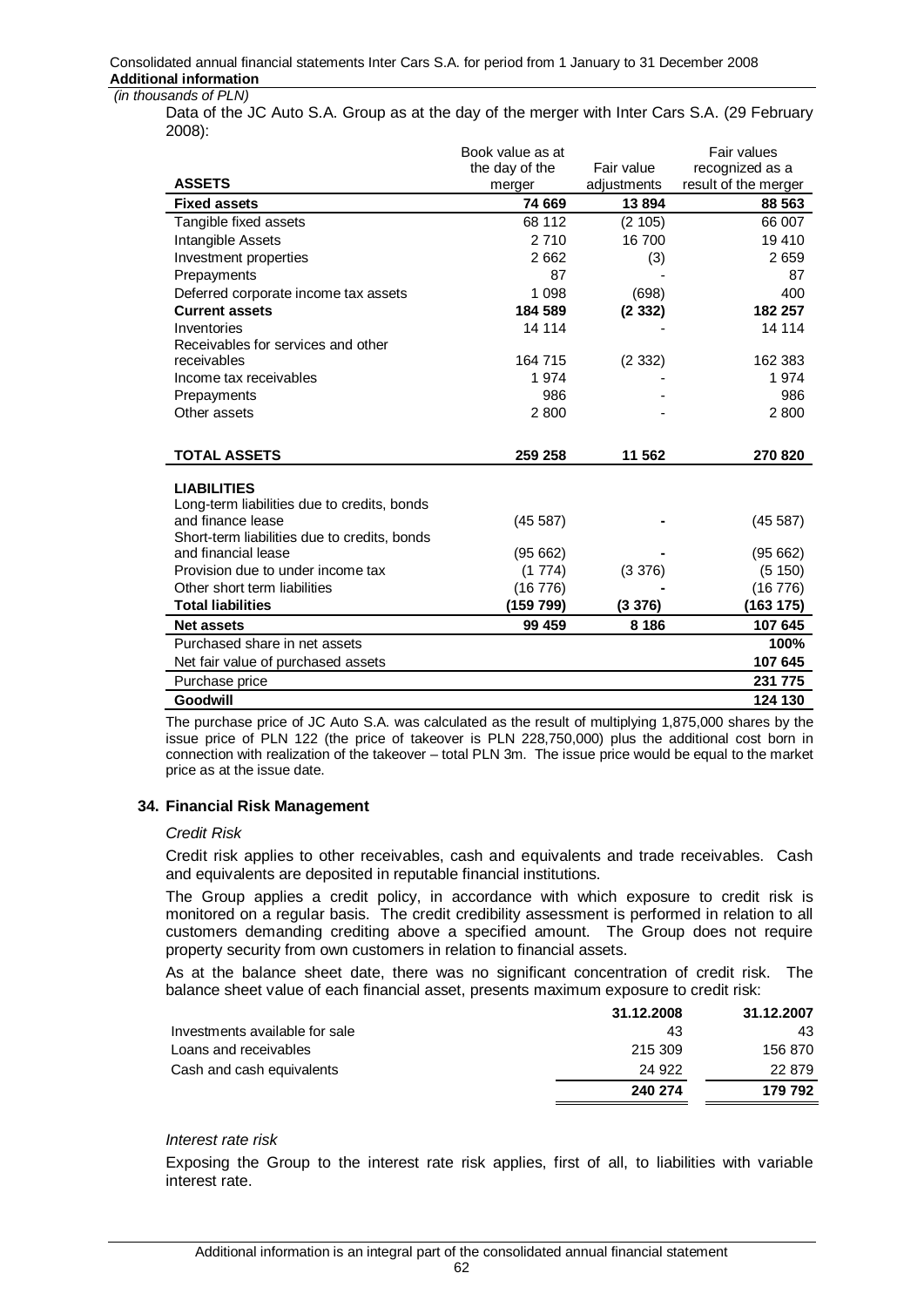The Group uses liabilities of variable interest rate. As at 31 December 2008, the Group did not use liabilities of fixed interest rate. The Group does not have interest rate swaps.

The table below presents sensitivity of the financial result on possible interest rate fluctuations, assuming invariability of other factors.

| (1675)/1675           |
|-----------------------|
|                       |
| (3 350) / 3 350       |
| impact on the net     |
| result and own equity |
| (2 811)/2 811         |
|                       |

The amount of incurred costs arising from interest was indicated in notes to the financial statements.

#### *Risk of exchange rate fluctuations*

Major part of trade liabilities are expressed in foreign currencies, in particular in EUR. Sale is conducted first of all in PLN and in UAH, EUR, CZK, SKK, HUF, HRK and RON. The Group did not conclude in the period from 1 January to 31 December 2008 currency purchase or sales futures.

The table below presents the sensitivity of the financial result to possible EUR exchange rate fluctuations, assuming invariability of other factors.

| As at 31.12.08 | increase/decrea<br>se in EUR<br>exchange rate | impact on the net<br>result and own equity |
|----------------|-----------------------------------------------|--------------------------------------------|
|                | $+5\%$ / - 5%                                 | (5930)/5930                                |
|                | $+10\%$ / - 10%                               | (11 860) / 11 860                          |
| As at 31.12.07 | increase/decrea<br>se in EUR<br>exchange rate | impact on the net<br>result and own equity |
|                | $+5\%$ / - 5%                                 | (2 116) / 2 116                            |
|                | $+10\%$ / - 10%                               | (4 232) / 4 232                            |
|                |                                               |                                            |

### *Liquidity Risk*

*Operating activities are conducted with the assumption of maintenance of constant surplus of liquid cash and open credit lines.* 

*The liquidity situation of the Company is regulated and stable. This can be stated based both on statements and the decisions of representatives of banks, on extended cooperation in the scope of the existing financing, about which the Company informed in current messages. At the same time, the Company conducts works on changing the structure of financing (it comes to reduction in the number of cooperating banks and extension of maturity periods of credits).* 

*The table below presents financial liabilities as at 31 December 2008 by the maturity date on the basis of non-discounted payments:* 

63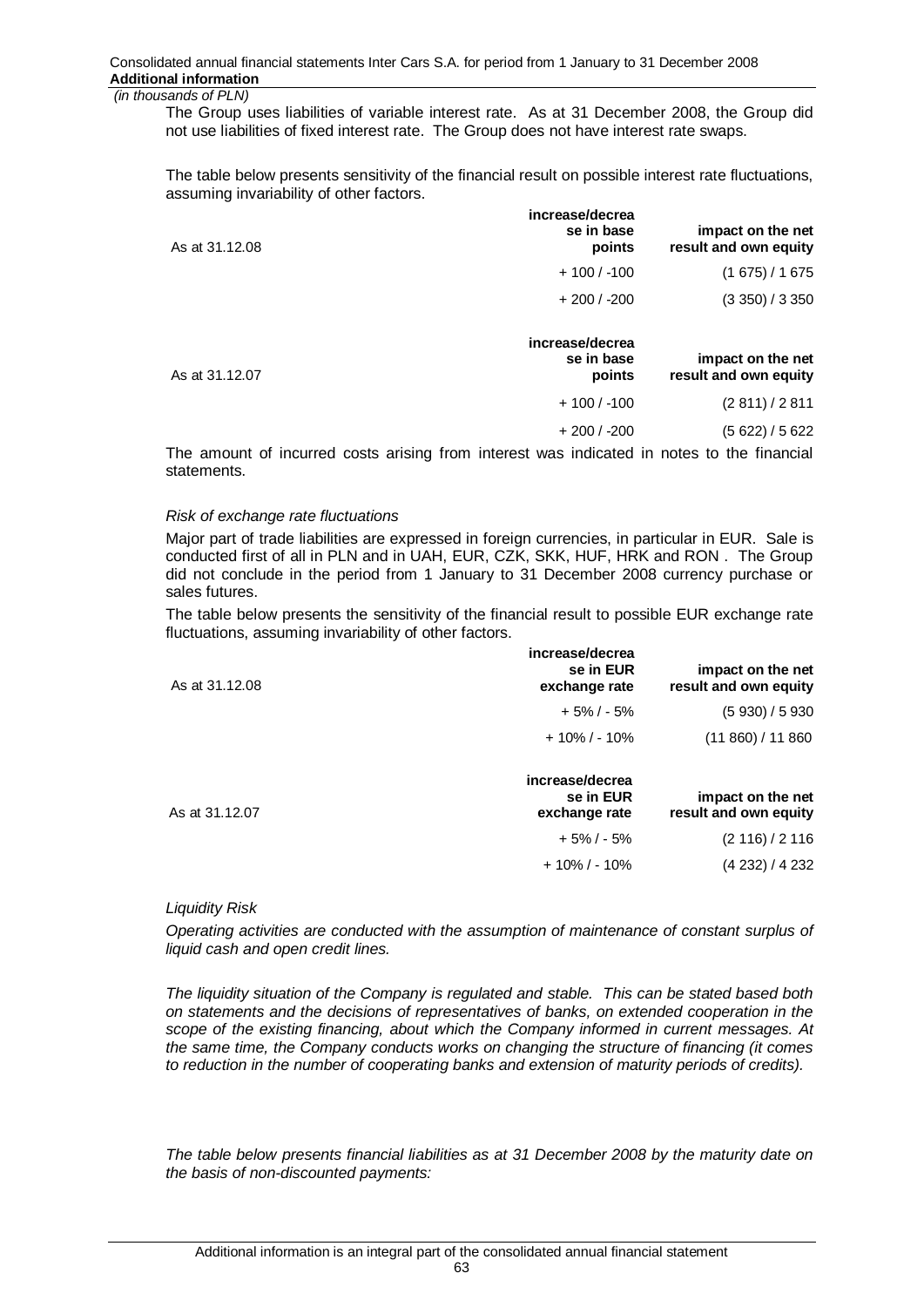#### Consolidated annual financial statements Inter Cars S.A. for period from 1 January to 31 December 2008 **Additional information**

|                                                         | 95 878                   | 316 114             | 251 807                   | 81 284                    | 533                      | 745 616 |
|---------------------------------------------------------|--------------------------|---------------------|---------------------------|---------------------------|--------------------------|---------|
| liabilities due to deliveries<br>and services and other | 95 878                   | 146 692             | 5 1 1 4                   |                           | $\overline{\phantom{a}}$ | 247 684 |
| <b>Bonds</b>                                            | $\overline{\phantom{0}}$ |                     | $\overline{\phantom{0}}$  |                           |                          |         |
| Interest-bearing bank<br>borrowings                     | ٠                        | 169 422             | 246 693                   | 81 284                    | 533                      | 497 932 |
|                                                         | Current                  | up to $3$<br>months | from 3 to<br>12<br>months | from 1<br>to $5$<br>vears | above 5<br>years         | total   |
| (in thousands of PLN)                                   |                          |                     |                           |                           |                          |         |

# *Capital management*

*The main objective of managing capital of the Group is maintenance of a good credit rating and equity ratios, supporting operating activities and increasing shareholders' value.* 

*Depending on changes in economic conditions, the Group may change capital structure by way of dividend payment, capital return or issue of new shares. In the presented period, no changes were introduced to purposes, principles and processes binding in this respect.* 

*The Group analyzes the amount of capitals using leverage ratio, calculated as ratio of net debt to total capitals increased by net debt. Net indebtedness includes interest liabilities under bank credits, bonds and financial lease, trade liabilities and other liabilities, less cash and cash equivalents. Capital includes equity attributable to the shareholders of the parent company's.* 

|                                                     | 31.12.2008 | 31.12.2007 |
|-----------------------------------------------------|------------|------------|
| Liabilities due to credits, loans and finance lease | 538 586    | 357 368    |
| Trade and other liabilities                         | 247 684    | 272 293    |
| (minus) cash and cash equivalents                   | (24 922)   | (22 879)   |
| Net debt                                            | 761 348    | 606 782    |
| Equity capital                                      | 418 125    | 166 912    |
| Capital and net indebtedness                        | 1 179 473  | 773 694    |

# *Fair value*

*The chart below contains specification of fair values of financial assets and liabilities with balance sheet values.* 

|                                                    | 31.12.2008 |            | 31.12.2007  |            |  |
|----------------------------------------------------|------------|------------|-------------|------------|--|
|                                                    | balance    |            |             |            |  |
|                                                    | sheet      |            | balance     |            |  |
|                                                    | value      | fair value | sheet value | fair value |  |
| Loans granted                                      | 8445       | 8445       | 6098        | 6098       |  |
| Available-for- sale financial assets               | 43         | $\star$    | 43          | $\star$    |  |
| Receivables on services and other                  | 214 952    | 214 952    | 156 870     | 156 870    |  |
| Cash and cash equivalents                          | 24 9 22    | 24 9 22    | 22 879      | 22 879     |  |
| Liabilities under bank loans                       | (497 932)  | (497932)   | (292194)    | (292 194)  |  |
| Trade and other liabilities                        | (247 684)  | (247684)   | (261 412)   | (261 412)  |  |
| Liabilities under bonds of variable interest rate. |            |            | (54832)     | (54 832)   |  |
| Liabilities due to finance lease                   | (40 654)   | (40 654)   | (10 342)    | (10 342)   |  |
| Net exposure                                       | (537 908)  | (537 951)  | (432 890)   | (432 933)  |  |

*\* Assets available for sale include shares in the company, which, due to the special character of activities of this company, cannot be valued as to the fair value.* 

*In the opinion of the Board of Directors, the sheet balance value of financial assets and liabilities reflects their fair value.*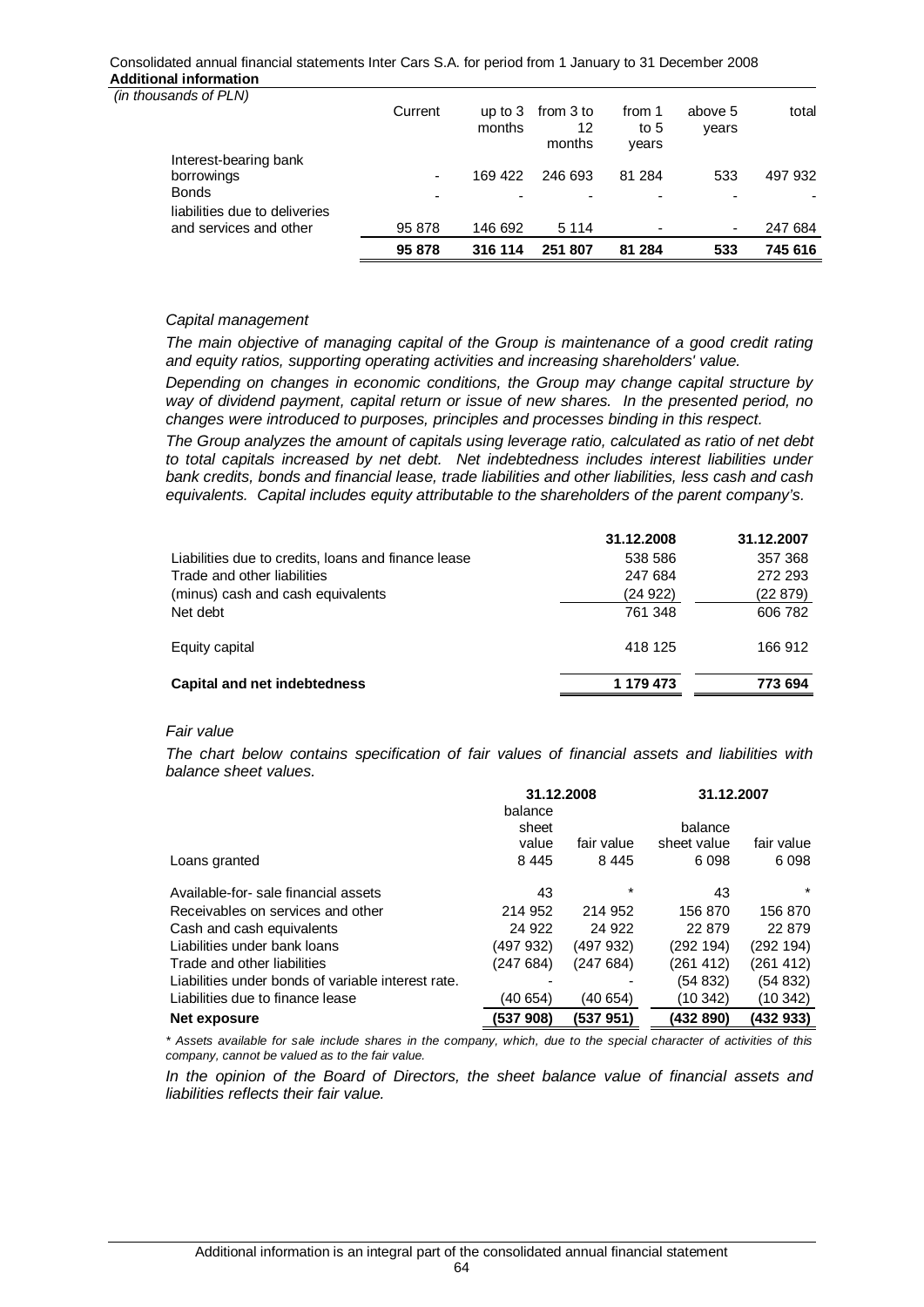### **35. Events occurring after the balance sheet date**

On 23 April 2009, an annex to the credit agreement was signed with ABN AMRO Bank (Polska) S.A. According to the annex, the expiry date of the credit agreement was extended to 30 June 2009.

On 17 April 2009, an annex was signed with Kredyt Bank S.A. According to the annex, the expiry date of the credit agreement was extended to 28 May 2009. the credit limit has been PLN 45 million.

On 8 April 2009, an annex to the credit agreement was signed with Fortis Bank Polska S.A. According to the annex, the expiry date of the credit agreement was extended to 29 May 2009.

### **36. Significant assessments and estimates**

Preparation of financial statements in accordance with IFRS EU requires the Board of Directors of the Company to use assessments and estimates which have impact on the applied accounting principles and reported assets, liabilities, revenues and costs. Assessments and estimates are verified on a regular basis. Changes in estimates are included in the result for the period when the change took place. Information on particularly significant areas subject to assessments and estimates, affecting the financial statement, is disclosed in notes:

- Note 4 Investment Properties,
- Note 8 Write-downs of inventory,
- Note 9 Write-downs of receivables.
- Note 16 Provisions for liabilities.
- Note 19 Payments in the form of own shares,
- Note 32 Business combinations.

### **37. Change in presentation of financial data**

In the financial statement prepared as at 31 December 2008, presentation of unrealized foreign exchange differences from liabilities and receivables was changed. These differences were presented as adjustment of prime cost instead of exchange rate differences. In connection with the above, the comparable data were also presented in the same manner as presented in note 26. Changes in presentation are shown in the chart below.

| Items on income statement                         | Approved<br>version of<br>statement | Change in<br>presentation | After<br>changing the<br>presentation |
|---------------------------------------------------|-------------------------------------|---------------------------|---------------------------------------|
| Cost of sold products, commodities, and materials | (958 287)                           | (3351)                    | (961638)                              |
| Foreign exchange differences                      | 38                                  | 3 3 5 1                   | 3 3 8 9                               |

### **38. Continuation of activities**

The purpose of the Group in capital risk management is to protect the capacity of the Group to continue activities so as to ensure that it is possible to execute return for shareholders and maintain optimal structure of capital in order to reduce its cost.

The financial statement was prepared given the assumption of continuation of business activities in the foreseeable future. In the opinion of the Company's Board of Directors there are no circumstances indicating any threat for continuation of activities by the Company.

Since the second half of 2008 it has been possible to observe significant fluctuations on global financial markets. The effect of the observed situation is, among others, reduction in the level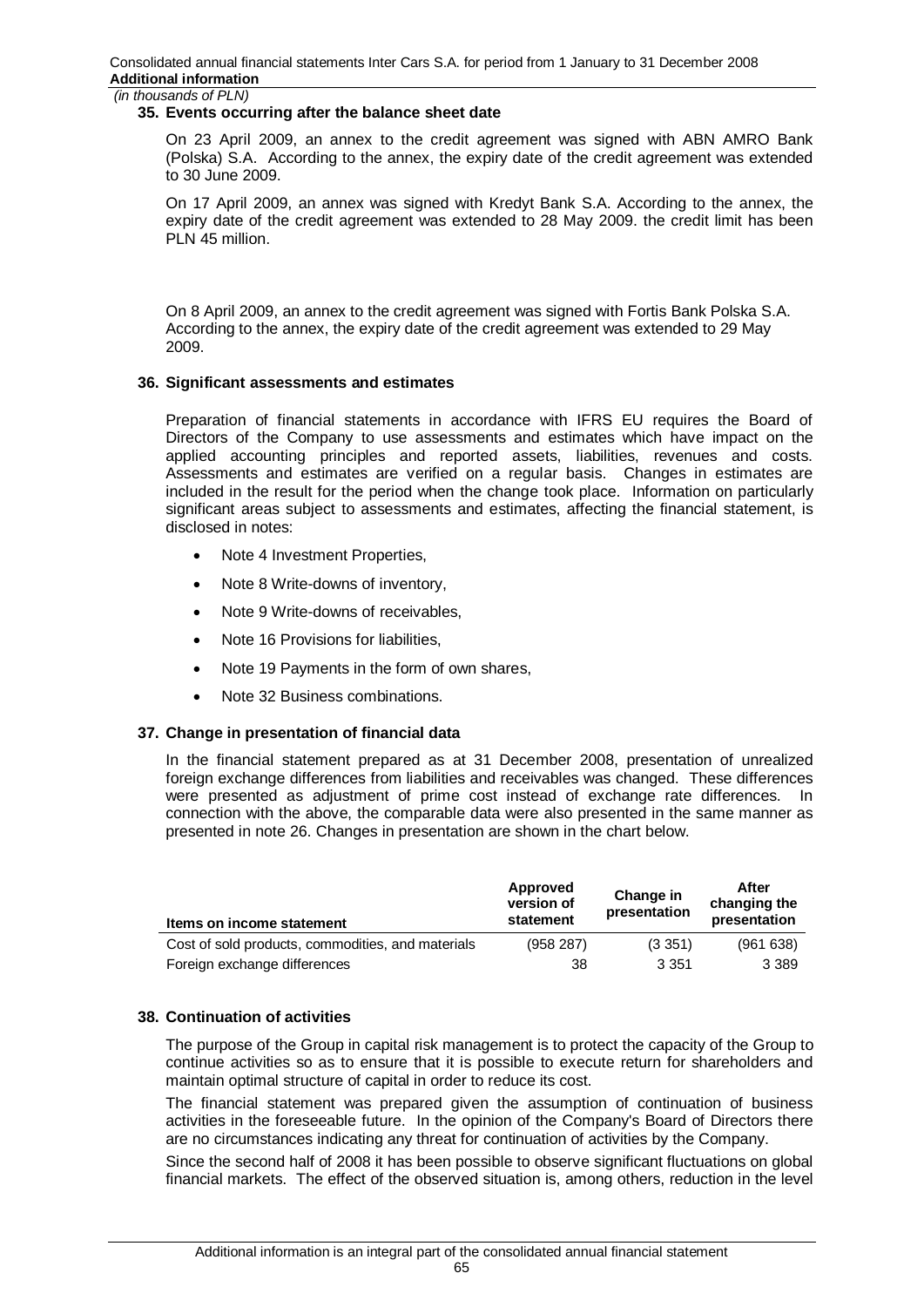of liquidity of financial markets decrease of financing via capital markets and, as a result, hindered access to capital experienced by Companies and capital groups.

Uncertainty on global financial markets led in some countries to falling banks, companies and other financial institutions as well as initiated numerous rescue programs introduced by state governments. Owing to instability and uncertainty, the Company's Board of Directors is unable to foresee all effects of the present financial crisis.

At the end of the financial year, the Company and the Inter Cars Group financed its activities (and activities of the Group Companies) mostly with bank credits and loans. Availability of credits for the Group, just like for other entities has been reduced recently. These circumstances may affect the possibility of obtaining new financing or refinancing on the terms similar to those binding in previous transactions. Despite these difficulties, in the opinion of the Company's Board of Directors, there is no risk of it losing financial liquidity.

Deterioration in the market situation may still influence the recipients of the Company. This can affect their capacity of payment of the receivables, and may have a significant impact on estimates concerning sales forecasts of the Company for the years to come.

All significant information available as at the date of preparation of the financial statement, including this that can be used for quantification of risk, was included by the Company in the attached financial statement.

#### **39. Consolidated statement**

Consolidation covers statements of the Inter Cars and subsidiaries. Consolidation is performed by using the full method, except for Fenoplast, which is being consolidated by using the equity method.

#### *(a) Consolidation for the period from 1 January to 30 December 2007*

The consolidation covered the following financial statements:

- Parent entity: INTER CARS S.A. with its registered office in Warsaw,
- Subsidiary companies:
	- 1. Inter Cars Ukraine, the Ukrainian legal entity, with registered seat in Khmelnytskyi in Ukraine (70% of share of Inter Cars S.A. in the company's share capital),
	- 2. Lauber Sp. Z.o.o with registered seat in Słupsk (100%),
	- 3. Q-Service Sp. Z.o.o with registered seat in Warsaw (100%),
	- 4. Inter Cars Ćeska Republika with registered seat in Prague (100)%,
	- 5. Feber Sp. z o.o with registered seat in Warsaw (100%),
	- 6. Inter Cars Slovenska Republika with registered seat in Bratislava (100%),
	- 7. Inter Cars Lietuva UAB with registered seat in Vilnius (100%),
	- 8. IC Development & Finance Sp. z o.o. with registered seat in Warsaw (100%).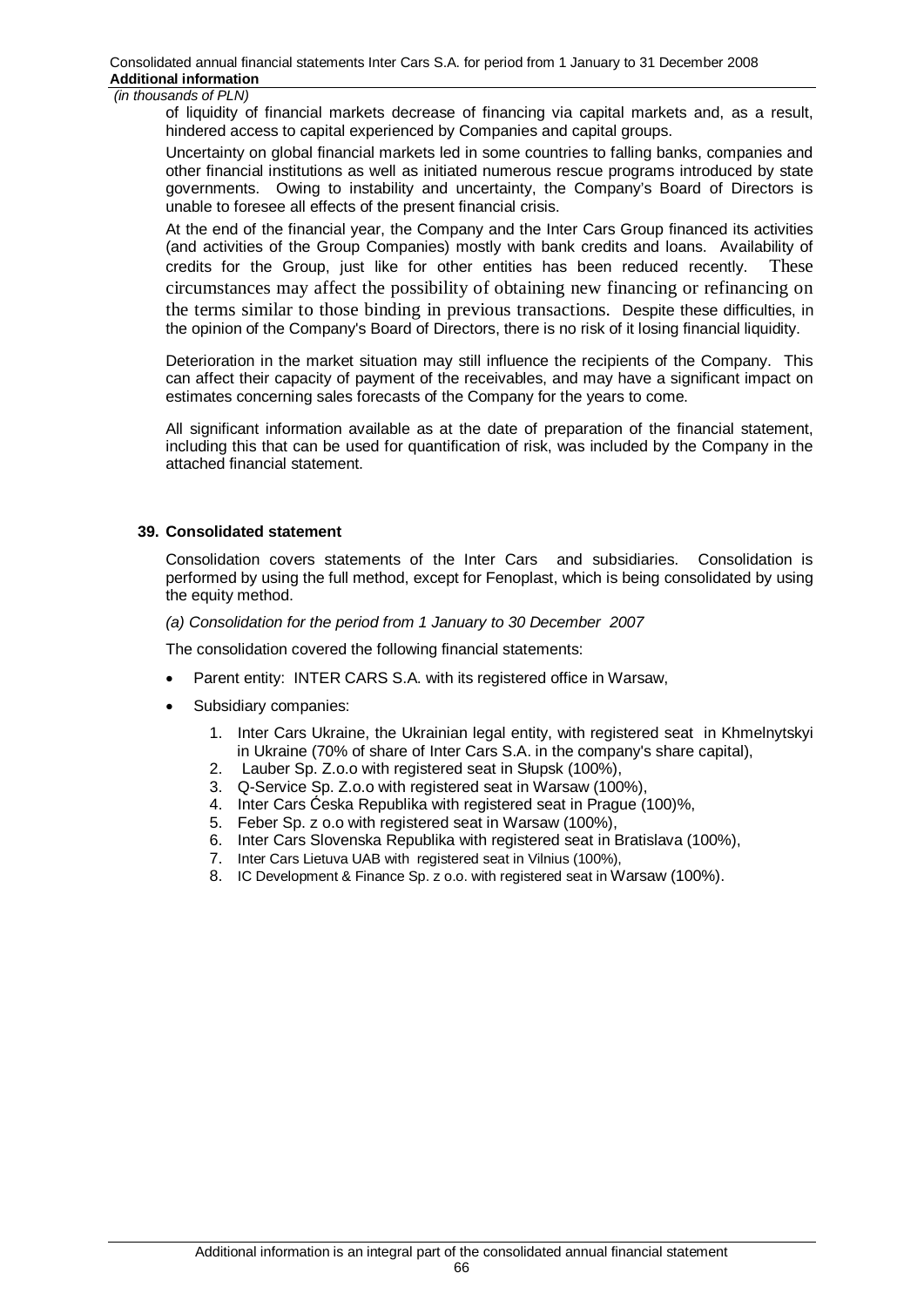*(b) Consolidation for the period from 1 January to 30 December 2008* 

The consolidation covered the following financial statements:

- Parent entity: INTER CARS S.A. with its registered office in Warsaw,
- Subsidiary companies:
	- 1. Inter Cars Ukraine, the Ukrainian legal entity, with registered seat in Khmelnytskyi in Ukraine (70% of share of Inter Cars S.A. in the company's share capital),
	- 2. Lauber Sp. Z.o.o with registered seat in Słupsk (100%),
	- 3. Q-Service Sp. Z.o.o with registered seat in Warsaw (100%),
	- 4. Inter Cars Ćeska Republika with registered seat in Prague (100)%,
	- 5. Feber Sp. z o.o with registered seat in Warsaw (100%),
	- 6. Inter Cars Slovenska Republika with registered seat in Bratislava (100%),
	- 7. Inter Cars Lietuva UAB with registered seat in Vilnius (100%),
	- 8. IC Development & Finance Sp. z o.o. with registered seat in Warsaw(100%),
	- 9. Armatus Sp. z o.o with registered seat in Warsaw (100%),
	- 10. JC Auto s.r.o. with registered seat in Karvina Darkow (100%),
	- 11. Inter Cars Hungária Kft with registered seat in Budapest (100%),
	- 12. JC Auto S.A. with registered seat in Brain-le-Chateau (100%),
	- 13. Inter Cars d.o.o. with registered seat in Zagreb (100%),
	- 14. JC Auto s.r.l. whose registered office in Milan (1% byJC Auto s.r.o.),
	- 15. Inter Cars Romania, whose registered office in Cluj Napoca (100%)

**Krzysztof Oleksowicz**  President of the Management Board

**Robert Kierzek** 

Vice President of the Management Board

**Wojciech Milewski** Member of the Management Board

 $Kr$ zvsztof Soszvński:

Vice President of the Management Board

**Piotr Kraska**  Member of the Management Board

#### **Julita Paáyska**

Person responsible for keeping the accounting books

Warsaw, 27 April 2009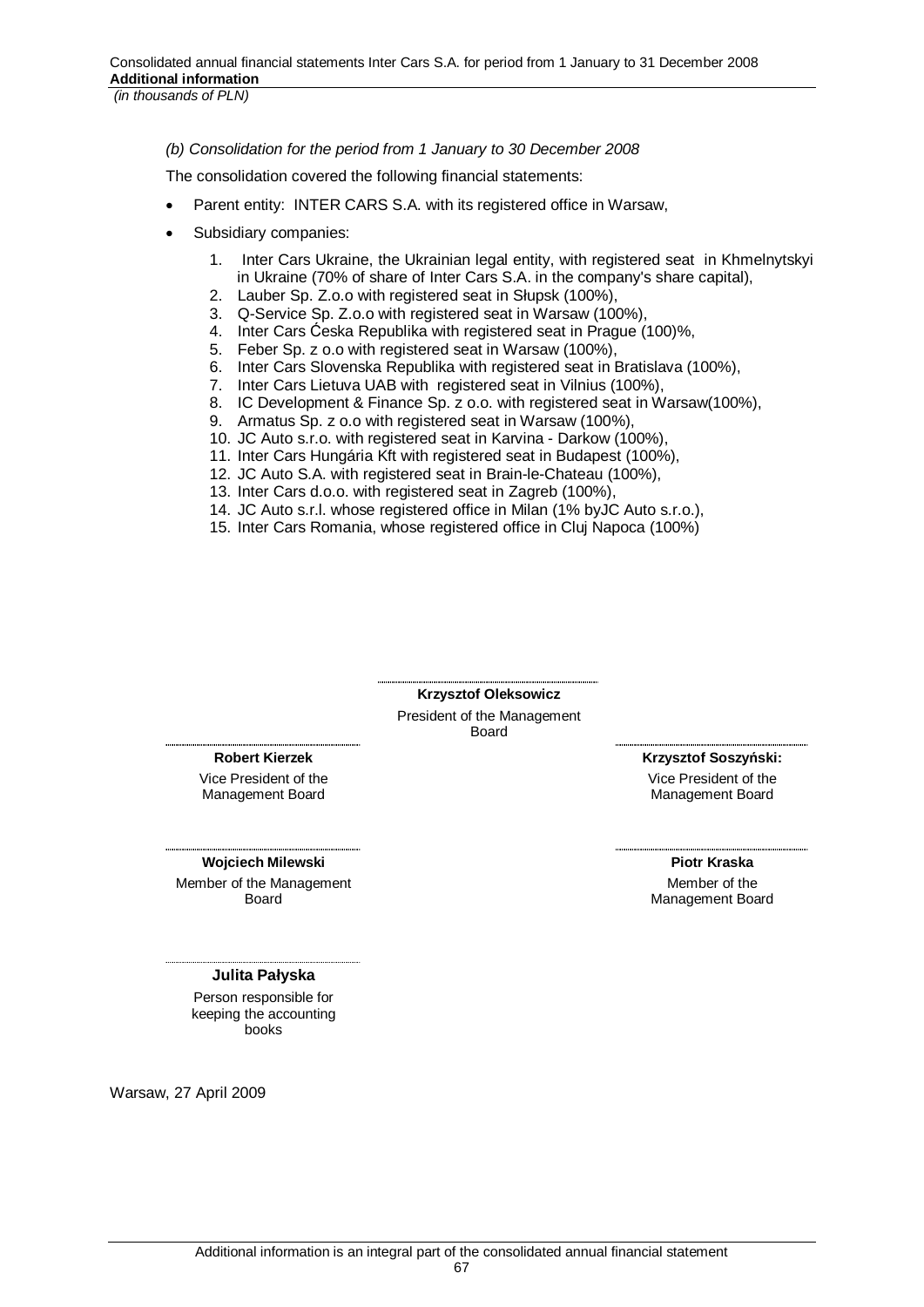# **PART III**

# **STATEMENT OF THE OPERATIONS**

| 1.  |                                                                                                             |  |
|-----|-------------------------------------------------------------------------------------------------------------|--|
|     |                                                                                                             |  |
|     |                                                                                                             |  |
|     |                                                                                                             |  |
|     |                                                                                                             |  |
|     |                                                                                                             |  |
|     |                                                                                                             |  |
|     |                                                                                                             |  |
|     |                                                                                                             |  |
|     |                                                                                                             |  |
|     |                                                                                                             |  |
|     |                                                                                                             |  |
|     |                                                                                                             |  |
|     |                                                                                                             |  |
|     |                                                                                                             |  |
|     |                                                                                                             |  |
|     |                                                                                                             |  |
|     |                                                                                                             |  |
|     |                                                                                                             |  |
| 2.  |                                                                                                             |  |
| 3.  |                                                                                                             |  |
| 4.  |                                                                                                             |  |
| 5.  |                                                                                                             |  |
| 6.  |                                                                                                             |  |
| 7.  |                                                                                                             |  |
| 8.  |                                                                                                             |  |
| 9.  |                                                                                                             |  |
|     |                                                                                                             |  |
|     |                                                                                                             |  |
|     |                                                                                                             |  |
|     |                                                                                                             |  |
|     |                                                                                                             |  |
|     | 15. Changes in the composition of executives and supervisors of the company throughout the last             |  |
|     | financial year, principles of appointment and dismissal of executives as well as rights of                  |  |
|     | executives, in particular the right to make decision on issue or redemption of shares103                    |  |
|     |                                                                                                             |  |
| 17. |                                                                                                             |  |
|     | 57. Value of remuneration, awards or benefits, including resulting from motivation or bonus programs based  |  |
|     | on the company's equity, separately for each executive and supervisor in the company, regardless whether or |  |
|     |                                                                                                             |  |
| 18. |                                                                                                             |  |
| 58. | Information on shares and stocks in a parent entity and subsidiaries and related rights  104                |  |
| 19. |                                                                                                             |  |
| 20. |                                                                                                             |  |
| 21. |                                                                                                             |  |
| 22. |                                                                                                             |  |
|     | 23. Stance of the Management Board concerning the possibility to realize earlier published forecasts of     |  |
|     |                                                                                                             |  |
| 24. |                                                                                                             |  |
| 25. |                                                                                                             |  |
| 26. |                                                                                                             |  |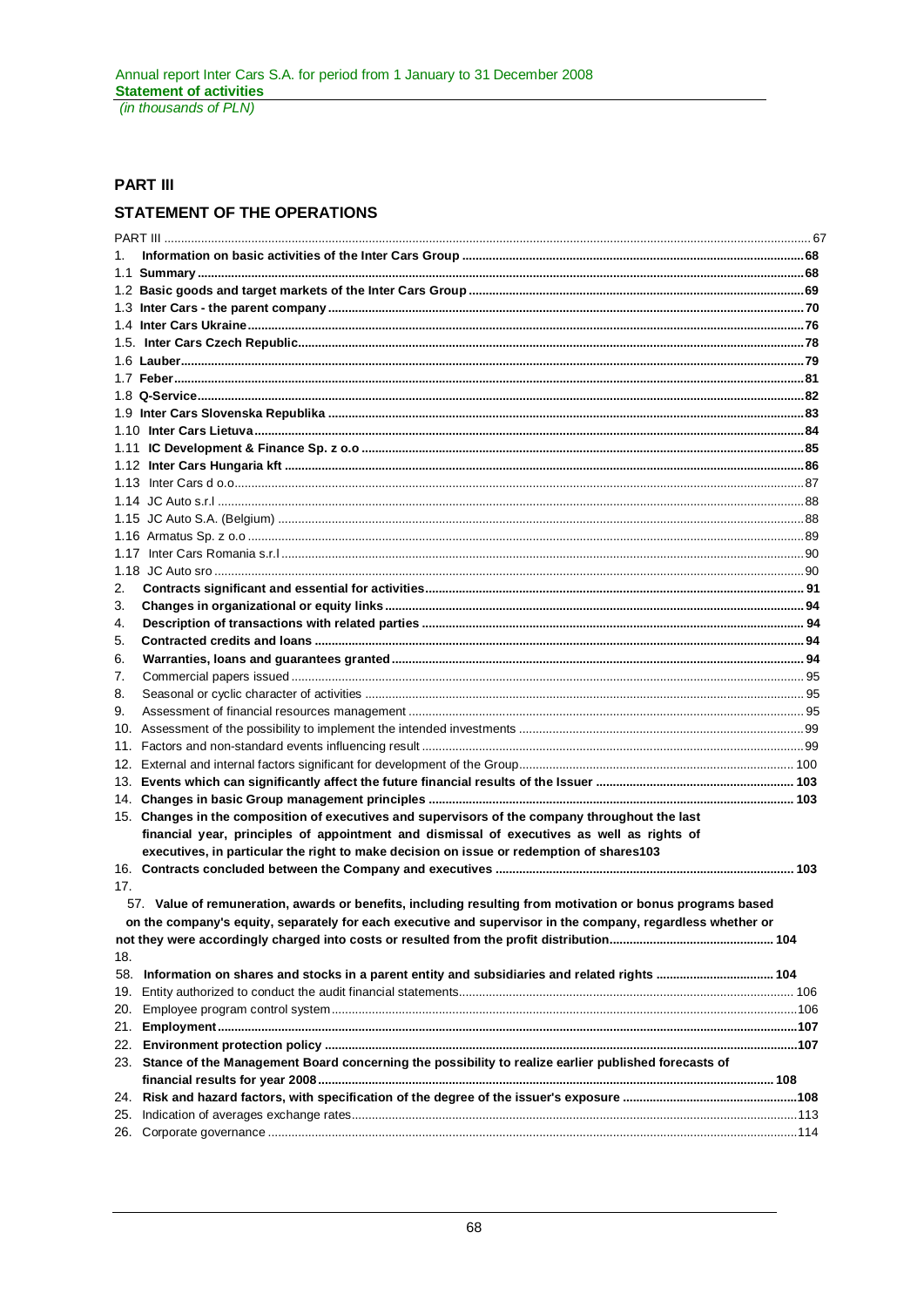# **1. Information on basic activities of the Inter Cars Group**

# **1.1 Summary**

**Inter Cars Group is an importer and distributor of spare parts** for passenger cars and commercial vehicles. The Group's offer includes also garage equipment and parts for motorcycles and tuning. The Inter Cars Capital Group is the largest in Poland independent aftermarket distributor of spare parts. The Group conducts business activities in Poland, Ukraine, the Czech Republic, the Republic of Slovakia, Lithuania, and, as a result of the merger with the JC Auto Group from 29 February 2008 also in Hungary, Italy, Croatia and Belgium, on the other hand, in July, the Group extended its activities to Romania.

**The Group recorded more than 31% increase in sales revenues** as compared to the same period of 2007, which resulted from the merger of the JC Auto S.A. Group, from growth in the scale of operating activities and geographic development of sales chain.

In 2008, the Group opened 14 new branches, which means that as at 31 December 2008 the sales network consisted of total 166 branches; 115 Polish branches and 51 foreign branches.

**Gross profit on sales** increased by 46% in 2008 as compared to the same period of the previous year. Higher growth rate of profit as compared to the pace of increase in sales revenues resulted from growth in the amount of **profit margin on sales** from 27.8% in 2007 up to 30.8% in 2008.

**Basic consolidated financial data** are presented in the chart below.

| (1000)                                                       | 2008       | 2007       | 2008    |
|--------------------------------------------------------------|------------|------------|---------|
|                                                              | <b>PLN</b> | <b>PLN</b> | Euro    |
| Profit and loss statement (for period)                       |            |            |         |
| Sales revenues                                               | 1737956    | 1 326 894  | 492 046 |
| Gross Profit (Loss) on sales                                 | 535 011    | 368 607    | 151 471 |
| Costs of management option program                           | (743)      | (3330)     | (210)   |
| Financial revenue and cost, net                              | (40862)    | (10668)    | (11569) |
| Profit (loss) on operating activities                        | 75 369     | 87 679     | 21 338  |
| Net Profit (loss)                                            | 25 417     | 57 964     | 7 196   |
|                                                              |            |            |         |
| <b>Balance</b> (at the end of period)                        |            |            |         |
| Cash and cash equivalents                                    | 24 922     | 22 879     | 5973    |
| Balance sheet total                                          | 1 227 722  | 815710     | 294 248 |
| Loans, borrowings, financial Leasing                         | 538 586    | 357 368    | 129 083 |
| Equity attributable to the shareholders of the parent entity | 418 125    | 166 912    | 100 212 |
| Minority capital                                             |            | 1 151      |         |
| <b>Other financial information</b>                           |            |            |         |
| Cash flow on operating activities                            | 69 871     | (52348)    | 19 782  |
| Cash flow on investment activities                           |            |            |         |
|                                                              | (55 627)   | (69979)    | (15749) |
| Cash flow on financial activities                            | (12201)    | 130 829    | (3454)  |
| Basic earnings per 1 share                                   | 1,90       | 4,90       | 0,54    |
| Sales margin (1)                                             | 30,8%      | 27,8%      |         |
| EBITDA margin (2)                                            | 5,9%       | 7,7%       |         |

(1) Sales margin was defined as the quotient of gross profit on sales and revenues.

(2) EBITDA was defined as net profit (loss) before depreciation, net financial revenues (costs), exchange rate differences and income tax.

The revenues of Inter Cars were approx. 87% of the Capital Group's revenues (before consolidation exclusions). **Poland is the main market** of sales for the Capital Group.

Inter Cars conducted **issuance of short-term bonds**, of which revenues were used to finance the Company's current activities. Beneficial terms on which the Company issued bonds allowed obtaining cost savings as compared to the costs of bank credits.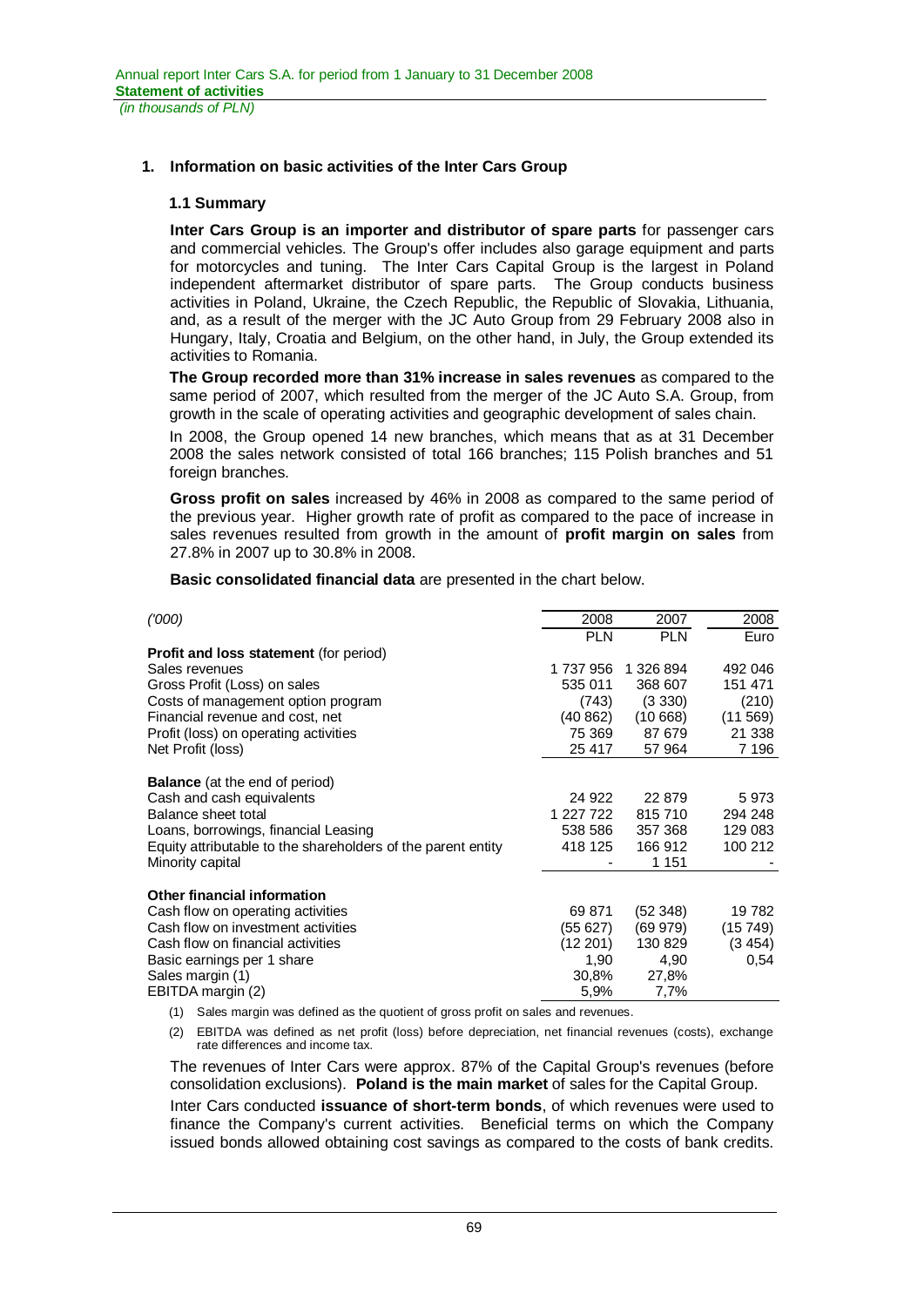Additionally, the program of issue of bonds allowed the Company to strengthen the image of a reliable and stable issuer of debt securities in the eyes of the investors.

As at the balance sheet date, the Company did not have any liabilities under the issued bonds.

**The market of distribution of spare parts** is characterized by a significant growth potential. The main factors determining market growth are constant growth in the number of vehicles registered and moving on roads, liberalization of regulations opening access to independent distributors of spare parts to authorized workshops, elimination of barriers import of second-hand cars, growing complication of repairs related to more and more common use of advanced technologies for production of vehicles and a constant increase in intensity of operation of the car fleet, in particular growth in average age of registered vehicles and average mileage. Most important **trends on an independent market of distribution** of spare parts cover intensive sales network development, development of assortment, development of sales support programs, own lines of goods and improvements of computer systems.

The structure of the Inter Cars S.A. Capital Group results from the geographic expansion strategy for the distribution of spare parts (Inter Cars Ukraina, Inter Cars Ceska Republika, Inter Cars Slovenska Republika, Inter Cars Lietuva, JC Auto s.r.o., Inter Cars Hungaria Kft, Inter Cars d.o.o., JC Auto s.r.l., JC Auto S.A, Inter Cars Romania s.r.l) and the development of projects supporting basic activities (Lauber Sp. z .o.o., Feber Sp. z o.o., Q-Service Sp. z o.o., Armatus Sp. z o.o., IC Development & Finance Sp. z o.o.).

**The main purpose of the Group** is to improve constantly goods flow management quality as well as to achieve leading share in the markets of Central and Eastern Europe. It will be carried out by way of supplementing the existing distribution model with additional elements (subsidiaries, regional warehouses, subsidiaries dealing with distribution outside the borders of Poland). It will result in strengthening the position of Group as the most effective and efficient channel of distribution of spare parts from their manufacturers to final recipients - garages.

**Development strategy** of Inter Cars has been based on three basic elements: (1) development of distribution chain in Poland and abroad; (2) development of product range; (3) development of partner programmes.

**A strategic purpose of the Group** is building a distribution system of spare parts for vehicles prevalent in Poland, at the same time with strong representation on the new European markets. The Group intends to achieve share in the Polish market of 25- 30%.

# **1.2 Basic goods and target markets of the Inter Cars Group**

Sales revenues of Inter Cars Capital Group with division into **basic categories of goods** are presented in the chart below.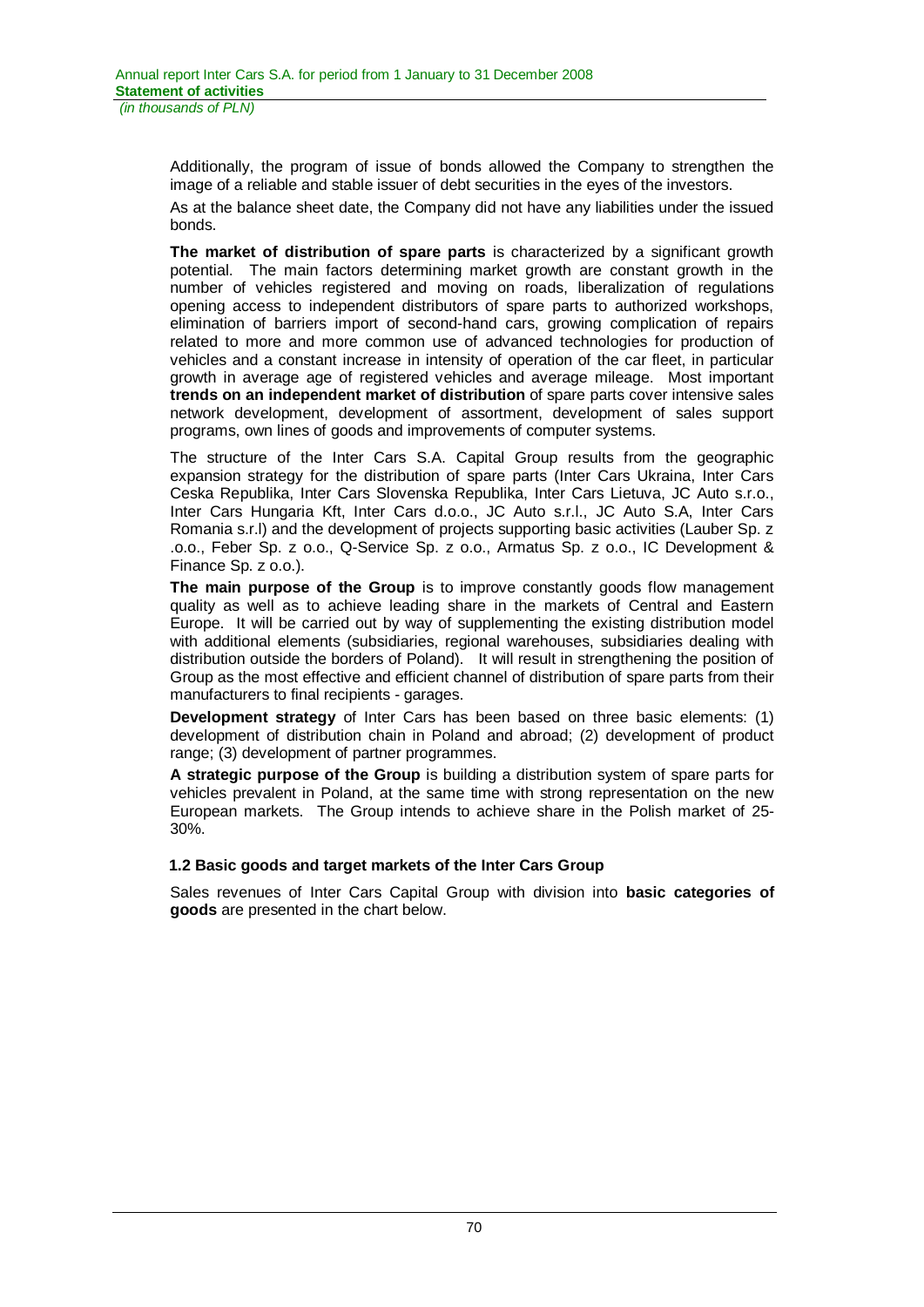|                                           | 2008<br>2007           |        |                        |       |
|-------------------------------------------|------------------------|--------|------------------------|-------|
|                                           | (thousand<br>s of PLN) | %      | (thousand<br>s of PLN) | %     |
| Sales of spare parts and garage equipment | 1 556 557              | 89.56  | 1 265 973              | 95.41 |
| For passenger cars                        | 1 192 663              | 68.62  | 854 544                | 64.40 |
| for trucks                                | 206 658                | 11.89  | 294 712                | 22.21 |
| for motorcycles                           | 20 837                 | 1.20   | 15 602                 | 1.18  |
| other                                     | 136 399                | 7.85   | 101 115                | 7.62  |
| Other revenue                             | 181 399                | 10.44  | 60.921                 | 4.59  |
| Net revenues from sales                   | 1 737 956              | 100.00 | 1 3 2 6 8 9 4          |       |

Subsidiaries, like the parent company, offer both parts for passenger cars and trucks, with addition that the total structure of the Group's sales is dominated by parts for passenger cars.

About 78% of the sales revenues of the Group in 2008 came from the **sales in Poland**.

## **1.3 Inter Cars - the parent company**

### *Information on basic activities*

**Inter Cars is an importer and distributor of spare parts for passenger cars and commercial vehicles.** The Company's offer includes also garage workshop, in particular devices for service and repairs of cars and parts for motorcycles and tuning. The offer of goods includes mainly parts to cars produced in Europe and in Japan and South Korea. Inter Cars offers the widest range of automotive parts in Eastern Europe. Its offer includes both original parts (in accordance with the definition BER 1400/2001) as well as parts of comparable quality.

Constant growth in the number of vehicles in Poland, including import of second-hand cars, liberalization of regulations resulting in opening access of independent distribution networks of spare parts to authorized car repair networks and changes in cars production technologies open to the spare parts distribution industry exceptional possibilities of growth. **Thanks to adjustment of the offer of goods to the structures of sales of new and second-hand cars and structure of car fleet, the Board of Directors anticipates constant growth in the Company's revenues.**

**Strategy of the Company is sales of brand spare parts and constant expansion of the offer** of spare parts to cover high quality goods by reputable, world manufacturers, delivering their goods to manufacturers of vehicles for the first installation and to authorized car sales networks.

**The purpose of the Company** is to build dominant in Poland distribution network of spare parts to cars, with strong representation on new European markets, bringing stable profits and enabling expanding operations by taking over market shares of other entities operating in the industry of distribution and logistics. **The Company intends to achieve share in the Polish market of 25-30% in the years 2012 -2014.** 

Total distribution of goods operates on the basis of a logistics centre, chain of 115 own branches in Poland, regional warehouses in Poznań, Tychy and Łódź, and foreign subsidiaries in Ukraine, the Czech Republic, Slovakia, Lithuania, Hungary, Croatia, Italy and Belgium. The central warehouse houses all product groups, branches house only quickly rotating products, however, to the extent to maintain width of the assortment, its quality and availability adequate to the local needs.

## *Basic goods*

Basic **structure of distribution channels** is presented in the chart below.

| 2008              |     | 2007                   |     | 2006              |         |
|-------------------|-----|------------------------|-----|-------------------|---------|
| (thousan<br>ds of | (%) | (thousand<br>s of PLN) | (%) | thousa)<br>nds of | $(\% )$ |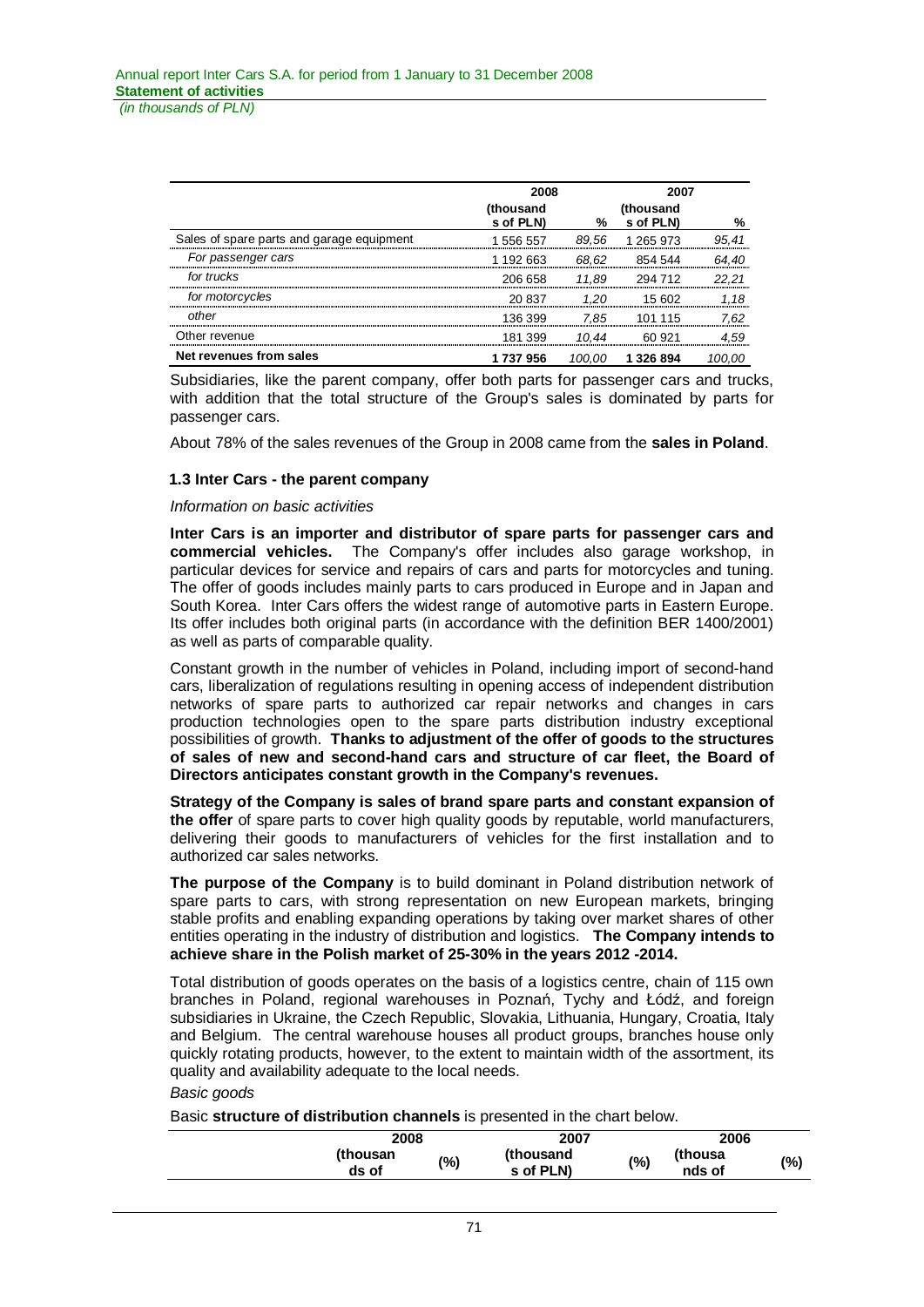|                                          | <b>PLN</b> |          |         |        | <b>PLN</b>     |        |
|------------------------------------------|------------|----------|---------|--------|----------------|--------|
| Sales in the country                     | 1 206 003  | 80.00%   | 905 344 | 78.67% | 705 830        | 77,3%  |
| Export sales,<br>including:              | 301 413    | 20.00%   | 245 530 |        | 21.33% 207 273 | 22.7%  |
| <b>Inter Cars Ukraine</b>                | 15 425     | 1.02%    | 189     | 0.97%  | 9 7 8 5        | 1.1%   |
| <b>Inter Cars Ceska</b><br>Republika     | 21 673     | 1.44%    | 18 345  |        | 1.59% 14 766   | 1.6%   |
| <b>Inter Cars Slovenska</b><br>Republika | 26 812     | 1.79%    | 17467   | 1.52%  | 7822           | 0.9%   |
| <b>Inter Cars Lietuva</b>                | 9 3 7 6    | $0.62\%$ | 5 2 7 3 | 0.46%  | 189            | 0.0%   |
| Inter Cars Croatia                       | 9 208      | 0.61%    |         |        |                |        |
| Inter Cars Hungaria                      | 4 349      | 0.29%    |         |        |                |        |
| Inter Cars Romania                       | 667        | 0.04%    |         |        |                |        |
| JC Auto Italia                           | 1 757      | 0.12%    |         |        |                |        |
| JC Auto Belgium                          | 958        | 0.06%    |         |        |                |        |
| Total                                    | 507 416    | 100%     | 150 874 | 100%   | 913 103        | 100.0% |

**Dominant sales market** of Inter Cars is the domestic market. The share of export sale in the total sales of the Company decreased to 20.00% in 2008 from 21.33% in 2007. Sales in Poland was characterized by higher dynamics of growth than export sales for several basic reasons. Firstly, the sales network on the domestic market developed faster than the sales network outside Poland, among others, by the merger with JC Auto S.A., secondly, subsidiaries operating outside the borders of Poland increased the scale of direct purchases and thirdly, there was a decrease in individual import to Ukraine in connection with exacerbation of the customs regulations and more strict control of the Polish-Ukrainian border. The share of sales to subsidiaries with the total values of export sales was 29.96% in 2008. In 2007, this share reached the level of 21%.

Sales revenues of Inter Cars with breakdown into basic **categories of goods** are presented in the chart below.

|                                                   | 2008                  |        | 2007                   |        | 2006                  |         |
|---------------------------------------------------|-----------------------|--------|------------------------|--------|-----------------------|---------|
|                                                   | (thousands<br>of PLN) | (%)    | (thousands)<br>of PLN) | (%)    | (thousands<br>of PLN) | (%)     |
| Sales of automotive parts and garage<br>equipment | 1 442 124 95.67%      |        | 1 092 229              | 94.9%  | 881 521               | 96.5%   |
| Domestic                                          | 1 147 768             | 76.14% | 840 174                | 73.0%  | 678 118               | 74.3%   |
| Export                                            | 294 356               | 19.53% | 252 055                | 21.9%  | 203 403               | 22.3%   |
| Other                                             | 65 292                | 4.33%  | 58 645                 | 5.1%   | 31 582                | 3.5%    |
| Domestic                                          | 58 235                | 3.86%  | 54 028                 | 4.7%   | 27 712                | $3.0\%$ |
| Export                                            | 7057                  | 0.47%  | 4617                   | 0.4%   | 3870                  | 0.4%    |
| Net revenue                                       | 1 507 416             | 100%   | 1 150 874              | 100.0% | 913 103               | 100.0%  |

Other sales include revenues under re-invoices of costs and sales of marketing services related to basic activities.

Sales of automotive parts and garage equipment in 2009 was nearly higher by 32% than in 2007.

**Sales of spare parts** for cars and motorcycles and garage equipment with division into different types of vehicles is presented in the chart below.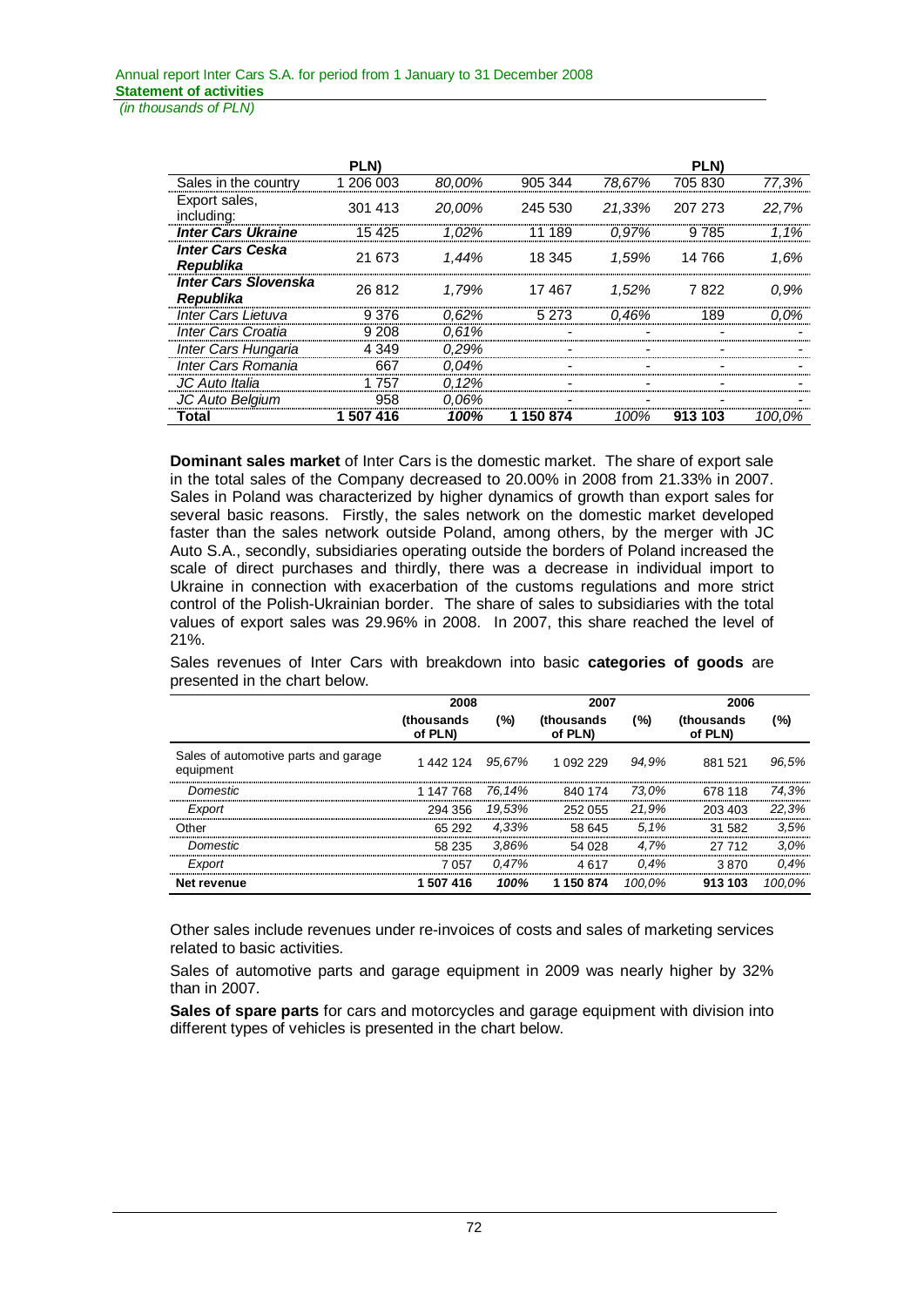*(in thousands of PLN)*

|                                            | 2008                  |        | 2007                      |         |                                 | 2006    |  |  |
|--------------------------------------------|-----------------------|--------|---------------------------|---------|---------------------------------|---------|--|--|
|                                            | (thousands of<br>PLN) | (%)    | (thousan<br>ds of<br>PLN) | $(\% )$ | (thousan<br>ds of<br><b>PLN</b> | (%)     |  |  |
| parts for passenger cars                   | 1 0 9 7 5 4 9         |        | 76.1% 797 209             | 73.0%   | 682 913                         | 77.5%   |  |  |
| parts for commercial<br>vehicles and buses | 186 756               | 12.9%  | 180 767                   |         | 16.6% 155 126                   | 17.6%   |  |  |
| parts for motorcycles                      | 19 866                | 1.4%   | 13.887                    | $1.3\%$ | 9.633                           | $1.1\%$ |  |  |
| Other                                      | 137 953               | 9.6%   | 100 366                   | $9.2\%$ | 33849                           | 3.8%    |  |  |
| Total                                      | 1442124               | 100.0% | 1 092 229                 | 100.0%  | 881 521                         | 100.0%  |  |  |

The highest dynamics of growth (approximately 43%) and, at the same time, the lowest volume characterized **sales of parts for motorcycles**. In 2005, the Company started selling Triumph motorcycles and started organizing sales of motorcycle parts under the InterMotors brand. Www.intermotors.pl was launched, dedicated to the sales of motorcycles and spare parts and accessories to those vehicles. Currently, sales of motorcycle parts is performed in 20 points of sale.

Sales of spare parts for passenger cars increased by approximately 38%, which is caused by extending the catalogue offer to cover assortment of car parts sold by JC Auto S.A.

Sales of parts for commercial vehicles increased in 2008 by 3% as compared to 2007 and was approximately 13% of total sales of spare parts by the Company.

|                                            | 2008                          |           | 2007                          |         | 2006                          |        |
|--------------------------------------------|-------------------------------|-----------|-------------------------------|---------|-------------------------------|--------|
|                                            | <i>(thousands)</i><br>of PLN) | (%)       | <i>(thousands)</i><br>of PLN) | (%)     | <i>(thousands)</i><br>of PLN) | (%)    |
| Domestic sales                             | 1 147 768                     | 79.6%     | 840 175                       | 76.9%   | 678 118                       | 76,9%  |
| parts for passenger cars                   | 854 143                       | 59.2%     | 600 502                       | 55.0%   | 520 848                       | 59.1%  |
| parts for commercial vehicles and<br>buses | 142 226                       | $9.9\%$ % | 129 546                       | 11.9%   | 116 605                       | 13.2%  |
| other, parts for motorcycles               | 151 399                       | 10.5%     | 110 127                       | 10.1%   | 40.665                        | 4.6%   |
| <b>Export sales</b>                        | 294 356                       | 20.4%     | 252054                        | 23.1%   | 203 403                       | 23,1%  |
| parts for passenger cars                   | 243 406                       | 16.9%     | 196 707                       | 18.0%   | 162 065                       | 18.4%  |
| parts for commercial vehicles and<br>buses | 44 530                        | 3.1%      | 51 221                        | 4.7%    | 38.521                        | 4.4%   |
| other, parts for motorcycles               | 6.420                         | 0.4%      | 4 1 2 6                       | $0.4\%$ | 2817                          | 0.3%   |
| Total                                      | 1442124                       | 100%      | 1 092 229                     | 100.0%  | 881 521                       | 100.0% |

**The structure of sales of parts** including export sales is presented in the chart below.

The Company does not depend on any of their recipients - no recipient exceeds 10% of share in total sales revenues.

**Inter Cars operates in the segment of distribution of new spare parts**, delivered, first of all, to garages independent on car manufacturers. As it appears from data of the Association of Automotive Parts Distributors, an independent distribution segment constitutes approximately 51% of the value of the whole market of spare parts in Poland. **The Company is the largest entity in its industry in Poland.** 

### *Basic factors determining market development*

The aftermarket of automotive parts is a natural derivative of the car market, since the necessity for repairs and replacement of wearing consumables leads to a continuous demand for spare parts. In connection with the crisis, sales of new vehicles recorded either stagnation or small growth , and, at the same time, the period of operation of second-hand vehicles is prolonged.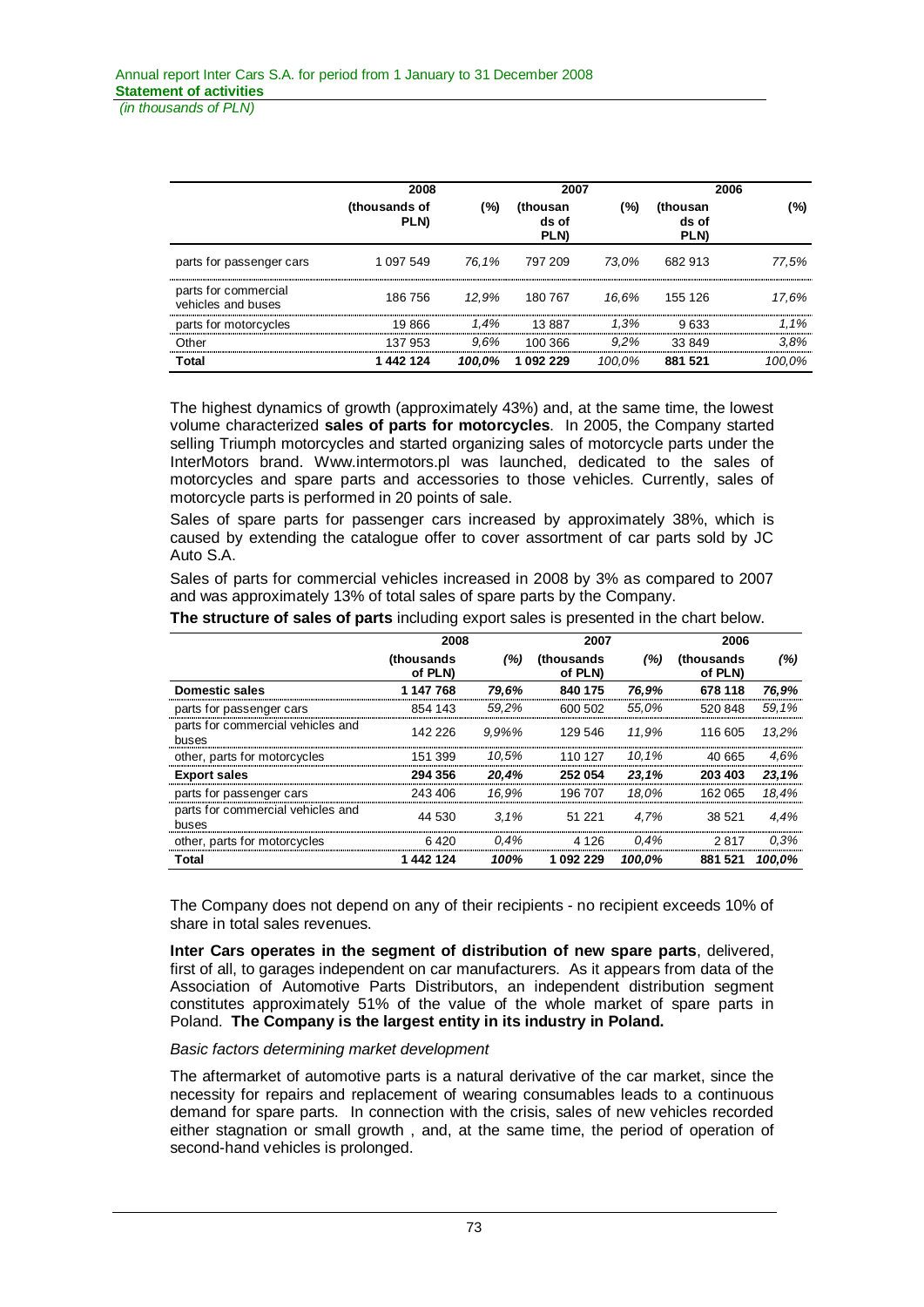Main factors determining **the market growth** are:

- constant growth in the number of vehicles registered in Poland and moving on roads,
- **liberalization of regulations** opening access to independent distributors of spare parts to authorized workshops (Regulation on excluding specified vertical agreements in the sector of automotive vehicles from the ban on agreements restricting competition - effective since 1 November 2003),
- x **elimination of barriers** in import resulting in growth in demand for spare parts, owing to higher failure rate of used cars as compared to new vehicles, growth in demand for services of independent car workshops, being the main category of the Company's customers and increase in value of the Company's market by accelerated elimination of the segment of market of spare parts to vehicles from the former Eastern Bloc,
- x **growing complication of repairs** related to more and more common use of advanced technologies for production of cars,
- x **constant growth in the intensity of operation of the car fleet**, in particular growth in the average age of registered cards and average mileages.

### *Distributors of spare parts in Poland*

The market of distribution of spare parts in Poland remains relatively dispersed, and consolidation trends are noticeable. As it appears from data of Moto Focus, the largest distributors of spare parts (segment of passenger cars) in Poland is:

- 1. Inter Cars
- 2. Fota
- 3. AD Polska
- 4. Group Auto Union Polska

In the segment of distribution of spare parts for trucks the first four distributors are:

- 1. Opoltrans
- 2. Suder&Suder
- 3. Autos
- 4. Inter Cars

Most important trends on independent market of distribution of spare parts in 2008 are as follows:

- intensive sales chain development together the largest distribution companies in Poland have approximately 410 points of sale in Poland and outside the borders of Poland,
- development of product range mostly through enrichment of the offer with new lines of goods, as: Garage equipment and after crash parts,
- x **development of sales support programs** as, first of all, development of fleet programs and loyalty programs ("Premium Clubs"),
- **own product lines**, i.e. expanding the offer of goods sold under its own brand,
- **improving computer systems** being the condition of efficient goods logistics management and fast generation of data necessary for the customer.

The above trends indicate distinctly that the competitive position of distributors are influenced by more and more factors. In particular; these are traditional factors associated with reaching the customer (location of points of sale) and availability (namely as a result order execution time) and also factors associated with development of qualitative characteristics in reaching the customer. In practice, improvement in the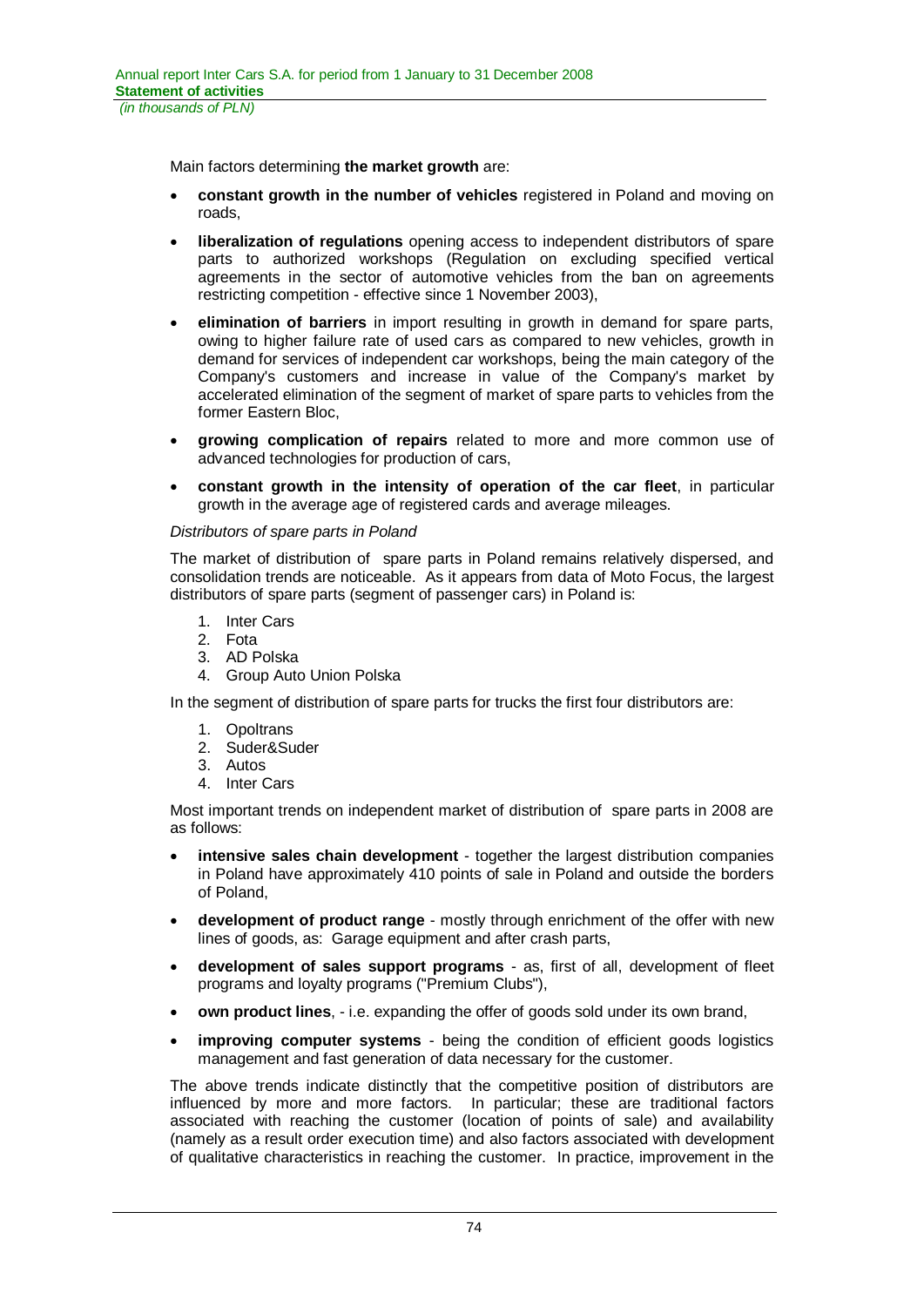service quality means expansion of the offer of goods to cover new lines enabling the customer to do shopping "under one roof" and ensuring on-line access to any necessary information on goods from the determination of their availability to technical information concerning their assembly. It means for distributors, on the one hand, growth in loyalty and scale of customers' purchases, and, on the other hand, is a huge challenge as it requires expansion of logistic facilities and entry to new market segments often characterized by significantly different "sales philosophy" and competition of specialized entities.

### *Number and structure of vehicles used*

**The number of vehicles is constantly growing** - in the European Union in the period from 1990 to 2004 by 59 million pieces, that is about 38%. In the same period in Poland - by ca.6.7 million pieces, namely approximately by 128%.

Data on the number of vehicles and basic parameters typical of the car market in Poland are presented in the chart below.

| '000                           | 1990  | 2000   | 2005   | 2006   | 2007   |
|--------------------------------|-------|--------|--------|--------|--------|
| registered vehicles            | 7 755 | 12 755 | 16.818 | 18 035 | 19 472 |
| passenger                      | 5 261 | 9.991  | 12.339 | 13.384 | 14 589 |
| cars per 1000 people           | 68    | 309    | 441    |        | 510    |
| passenger cars per 1000 people | 138   | 259.   | 323    | 350    |        |

source: own estimates on the basis of the Central Statistical Office (GUS)

**The number of vehicles registered** in Poland increased in 2007 by 8% as compared to 2006, reaching the average of 510 vehicles for 1000 of the population.

According to the data presented in the study of the Central Statistical Office (GUS) "Transport - Results of operations in 2007" the number of registered passenger cars in Poland at the end 2007 reached 14,589 thousand pieces, which gives approximately 9 percent increase as compared to the previous year. In 2007 in Poland for one passenger car there were on average 2.6 people. To compare with in Germany – 1.8 person, Spain – 2.1 – France 2, Greece – 2.5. This means that we should expect further growth in Poland.

# *Sales of cars in Poland*

In 2008, the sales of both new and second-hand vehicles developed very dynamically. The total of sales of new passenger cars and trucks in Poland in 2007 was approximately 22.6% higher than in 2006. Data relating to volume of sales of new cars in Poland with breakdown into different categories are presented in the chart below.

| Sales of new cars ('000)         | 2001 | 2002 | 2003 | 2004 | 2005 | 2006 | 2007 | 2008 |
|----------------------------------|------|------|------|------|------|------|------|------|
| passenger                        | 327  | 308  | 354  | 318  | 236  | 239  | 293  | 320  |
| including domestic<br>production | 43%  | 25%  | 15%  | 15%  | 13%  | 9%   | 6%   | 6%   |
| trucks                           | 35   | 32   | 39   | 49   |      | 56   | 79   |      |

source: Automotive Market Research Institute Samar

Increase in sales of new passenger cars was accompanied, at the same time, by increase in import of used cars. In 2008, 10% more passenger cars were imported to Poland than in 2006. The chart below presents detailed data.

| passenger cars in Poland ('000)    | 2001 | 2002 2003 |      | 2004 | 2005              | 2006 |         | 2008 |
|------------------------------------|------|-----------|------|------|-------------------|------|---------|------|
| sales of new cars                  | 327  | 308.      | 354  | 318. | 236               | 239  | 293     |      |
| import of second-hand cars         |      | 179       | 33   | 828. | 871               | 817  | 995     |      |
| Total                              |      |           | 387  |      | 1 146 1 107 1 056 |      | $-1288$ |      |
| import of second-hand/sales of new | 0.66 | 0.58      | 0.09 | 2.60 |                   |      |         |      |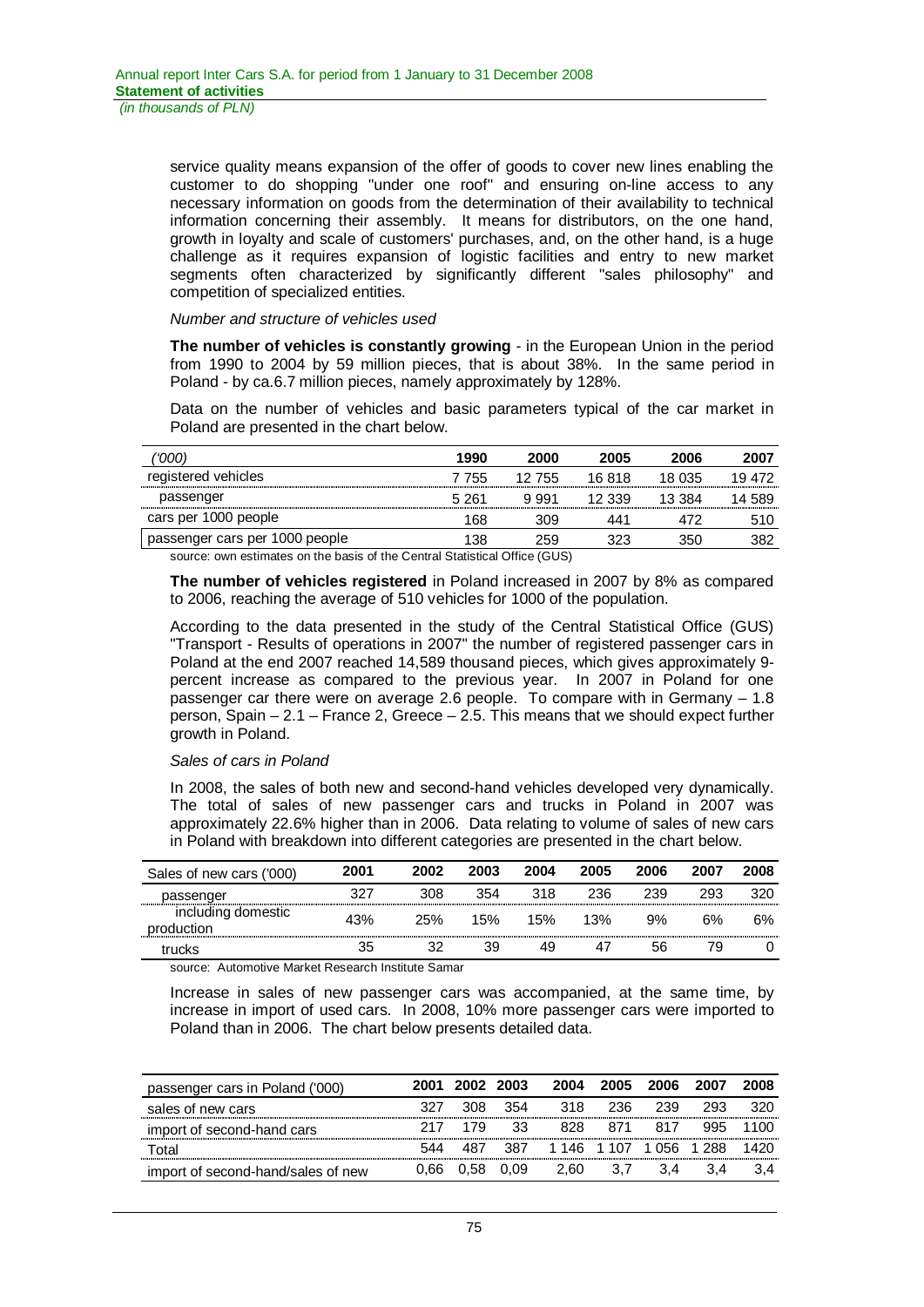source: Automotive Market Research Institute Samar

Total passenger car supply in 2008 was approximately 10% higher than in 2007. At the same time, however, nearly 77% of this supply covered second-hand cars, namely such that fail relatively more often as well as are a traditional target group of the Company's customers.

The structure of second-hand cars that are imported to Poland are dominated by cars manufactured in the Western European countries. According to the Institute of Automotive Market Research Samar preferably imported cars in 2008 were Volkswagen, Opel, Ford, Renault and Audi.

### *Structure of the car fleet*

**Offer of goods of the Company is adjusted to the market demand.** The detailed data are presented below.

#### *(a) structure of passenger cars sale*

Sale of new passenger cars in Poland is dominated by cars produced outside the borders of Poland, mainly in Western Europe. The structure of sales with breakdown into different motor concerns is presented in the chart below.

|                     | 2004 | 2005 | 2006 | 2007  |
|---------------------|------|------|------|-------|
| Western             | 77%  | 72%  | 72%  | 72%   |
| Japanese and Korean | 21%  | 24%  | 25%  | 27%   |
| Other               | 2%   | 4%   | 3%   | $1\%$ |

Western: **Skoda, Volkswagen, Seat, Audi, Fiat, Alfa Romeo, Lancia, Peugeot, Citroen,** Renault, Dacia, **Opel, Saab,** Ford**, Volvo, Land Rover, Jaguar, Mercedes, BMW, Porsche, Mini, Smart; Japanese and Korean: Toyota, Nissan, Honda, Suzuki, Mitsubishi, Mazda, Daewoo, Hyundai, Kia,** 

**Subaru, Ssangyong, Lexus.**

source: Automotive Market Research Institute Samar

#### *(b) structure of passenger cars fleet*

**The structure of sales of spare parts by the Company corresponds to the structure of the registered car fleet.** The specification of parts sales structure with the car fleet structure registered in Poland is presented below.

| Passenger cars          | Structure of sale of a part of the Company |      |      |  |
|-------------------------|--------------------------------------------|------|------|--|
|                         | 2006                                       | 2007 | 2008 |  |
| (a) Western European    | 76%                                        | 75%  | 58%  |  |
| (b) Eastern European    | 4%                                         | 5%   | 3%   |  |
| (c) Japanese and Korean | 4%                                         | 2%   | 10%  |  |
| (d) Other               | 16%                                        | 18%  | 29%  |  |

source: Company

The category "other" includes also significant in terms of value and quantity group of parts which are universal, i.e. are used for different types and brands of cars, including Western European, Japanese and Korean cars. The category includes such goods as tires and oils and lubricants, with systematically growing share in sales of the Company.

### *(c) the basic characteristics of passenger vehicle fleet*

As it appears from data of GIPA currently an average passenger car in Poland has over 10 years. The average mileage of a passenger car in Poland is currently over 124 thousand km. Details presented in below charts (GIPA).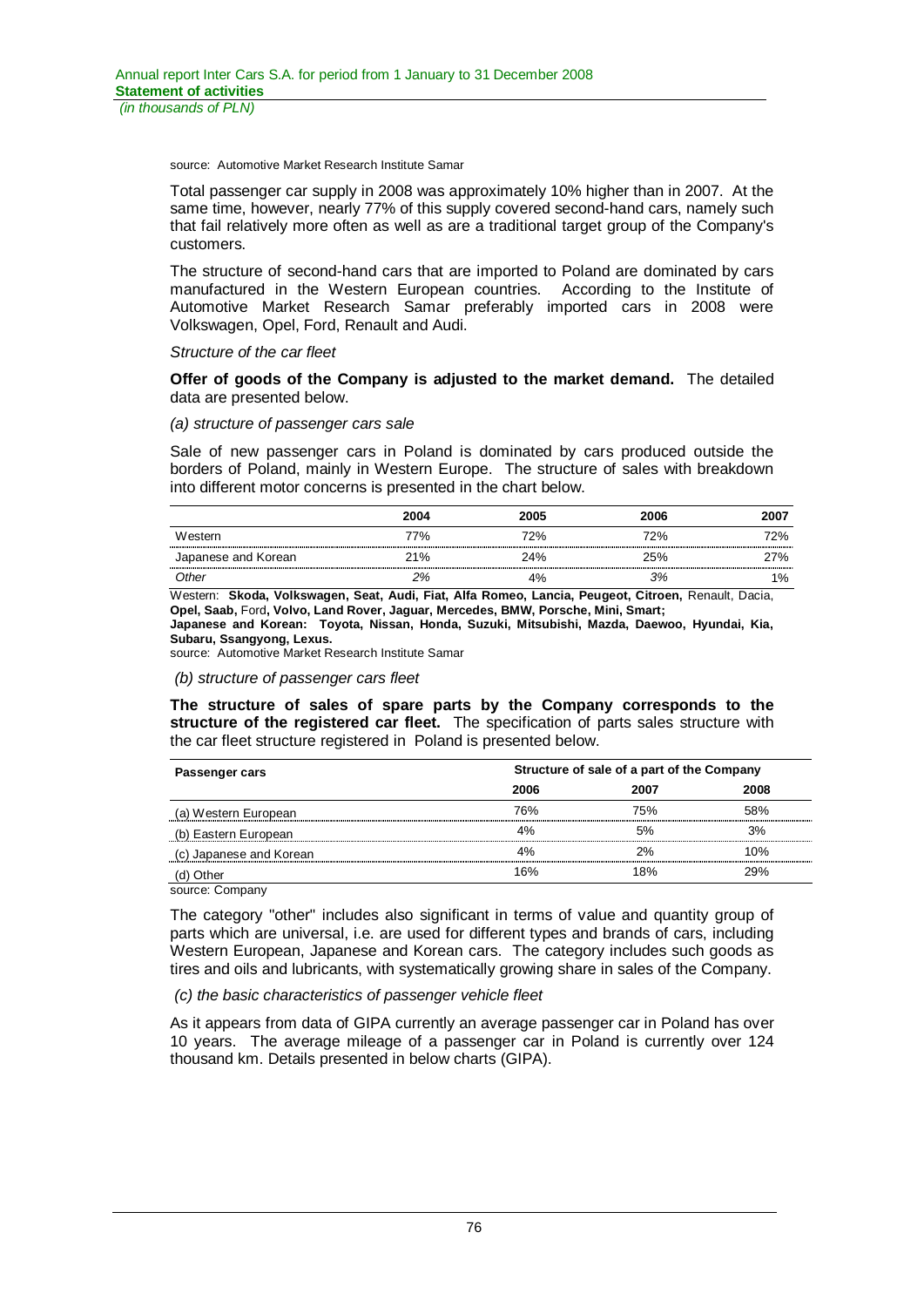*(in thousands of PLN)*



*Average age of passenger cars in Poland (in the years)* 

*Average mileage of passenger cars in Poland (in thousand km)* 

### *Technologies of cars production*

An extremely significant factor for further market development is a systematic growth in share of electronics in the costs of production and repair of vehicles. Technical innovations are more and more rapidly commonly used in mass production. According to the data of GIPA approximately 31% passenger cars registered in Poland are professionally equipped with ABS. In 2002, this share reached the level of 16%. A noticeable issue is also a tendency to mount a large number of devices controlling operation of individual subassemblies that are managed in a network. The consequence of these changes is departure from diagnostics of particular devices in favour of system diagnostics of the whole vehicle (integrated systems). The scope of repairs in the future will be completely different from the present one - the market switches systematically from "work with parts" to "work with systems". At the same time, the diversity of parts also increases. Technological development is done mainly with regard to the following systems: alternative drives, safety systems, navigation systems, active suspension control systems, night control systems, clearance radars, automatic gearboxes, multimedia direct fuel injection systems, variable valve control systems, braking and control systems based on electric systems.

The Company's offer includes goods from a few hundred suppliers. Goods are delivered from the area of the entire world, however, mostly from suppliers from EU countries. A dominant category of suppliers of goods are international concerns for which the Company is one of the largest and the main customers in Central and Eastern Europe. Due to large diversification of suppliers the activities of the company are not particularly dependent on one or several suppliers.

### **1.4 Inter Cars Ukraine**

#### *www.intercars.com.ua*

The Company was established in April 2000 - it began its operations in September 2000. The principles of functioning of the company are such as in Inter Cars S.A. Inter Cars Ukraine operates in the field of distribution of parts and accessories on the Ukrainian market. Assortment of goods is no different than that offered by the Inter Cars S.A. The Company offer brand goods, of quality identical as delivered for the first assembly during production of cars, and significantly cheaper, although qualitatively good, by manufacturers delivering their products only for the purpose of the secondary market. The Company buys from Inter Cars as well as directly from the manufacturers.

As at the balance sheet date, Inter Cars Ukraine had sixteen branches, namely two branches more than as at 30 December 2007.

Basic financial data of Company are presented in the chart below.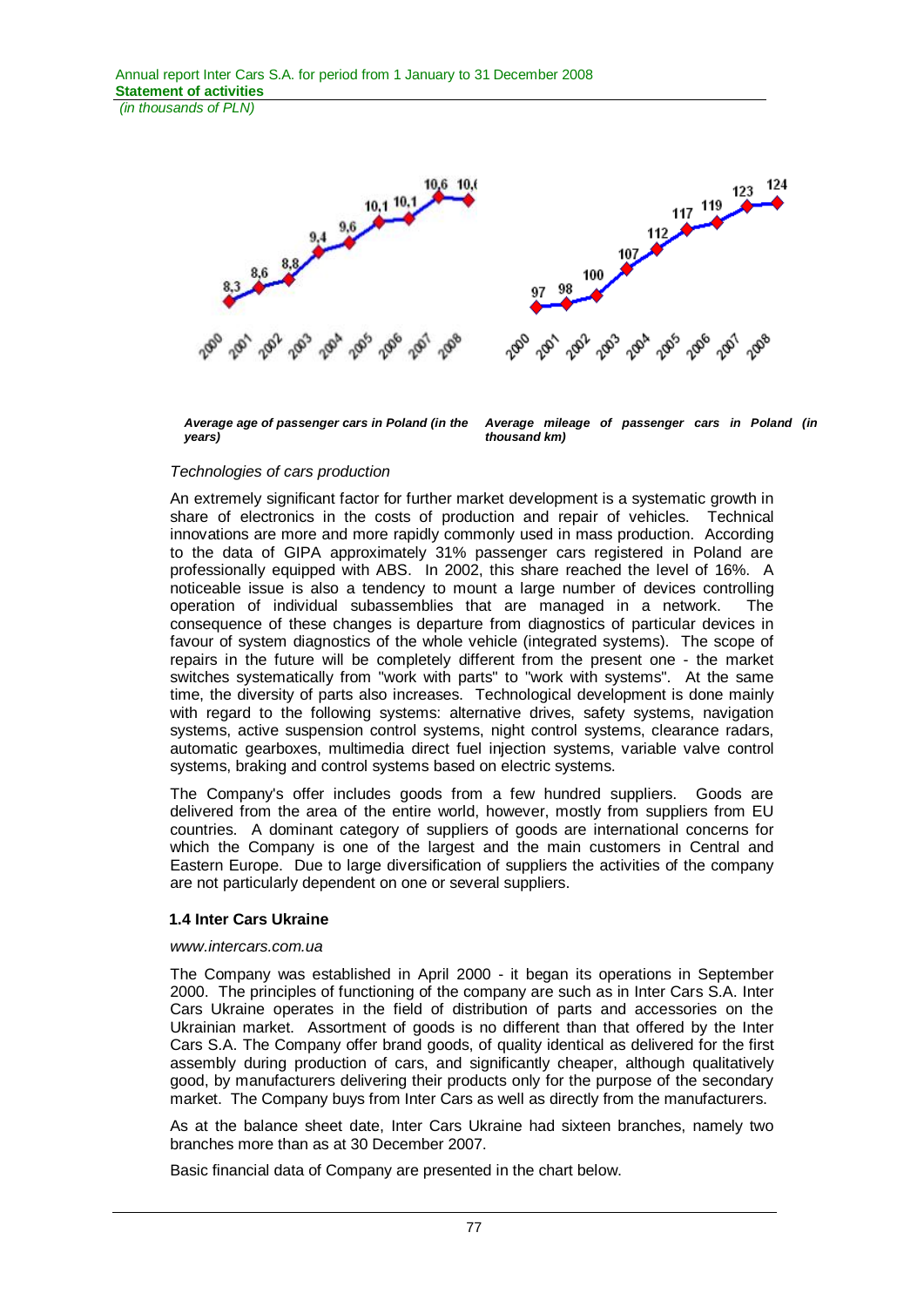| (thousands of PLN) | 2008    | 2007   |
|--------------------|---------|--------|
| Sales revenues     | 68 827  | 54 361 |
| Operating profit   | 1691    | 1 593  |
| Net profit         | (11351) | 130)   |

The offer of the company consists of parts for passenger and utility cars. The chart below presents the structure of sales.

|                                         | 2008              |     | 2007              |     |
|-----------------------------------------|-------------------|-----|-------------------|-----|
|                                         | (thousand<br>UAH) | (%) | (thousand<br>UAH) | (%) |
| parts for passenger cars                | 83 809            | 63  | 74 720            | 75  |
| parts for commercial vehicles and buses | 49 738            | 37  | 24 907            | 25  |
| Total                                   | 133 547           | 100 | 99.627            | 100 |

The main supplier of the company is the parent company - Inter Cars. In 2008, about 27% of purchases of Inter Cars Ukraine consisted of purchases in Inter Cars.

Inter Cars Ukraine is the second largest importer of spare parts in Ukraine. Share in the market is estimated to approximately 7%.

The basic recipients of the company are forwarding companies, workshops, shops with spare parts as well as large automotive wholesalers. None of the recipients exceeds 10% of share in total sales of the company.

In the 2008 organizational or equity links were not changed. Inter Cars with registered office in Warsaw has 70% of shares in the company's equity. The remaining 30% is owned by Mr. Siergiey Ovsijenko performing the function of the General Director.

The Company did not grant sureties or guarantees in 2008.

In 2008, the company did not issue any securities.

The phenomenon of seasonality has moderate impact on the value of sales of the company. The Company observes relatively lower sale in the first quarter.

The company did not witness any material changes in the basic principles of managing.

As at 31 December 2008, no contracts were binding between the issuer and executives, providing for compensation in the event of their resignation or dismissal from their position without a valid cause or when their dismissal proceeds for a reason of merging the Issuer by takeover.

As at 31 December 2008, the Company employed 187 workers. As at 31 December 2007 - 184 people.

The Company meets local requirements concerning environmental protection. According to the Ukrainian regulations, it pays quarterly fees for environment contamination caused by vehicle fleet being at the disposal of the company.

The Company did not pay dividend in 2008.

In 2008, its Board of Directors was established. The management board is comprised of:

Siergiej Ovsijenko - General Director

Vasyl Holovach,

Stanislav Lukyanenko,

Vladislav Bugra

The Supervisory Board is comprised of:

Marcin Pawłowski – Chairman of Supervisory Board

Krzysztof Oleksowicz - Member of Supervisory Board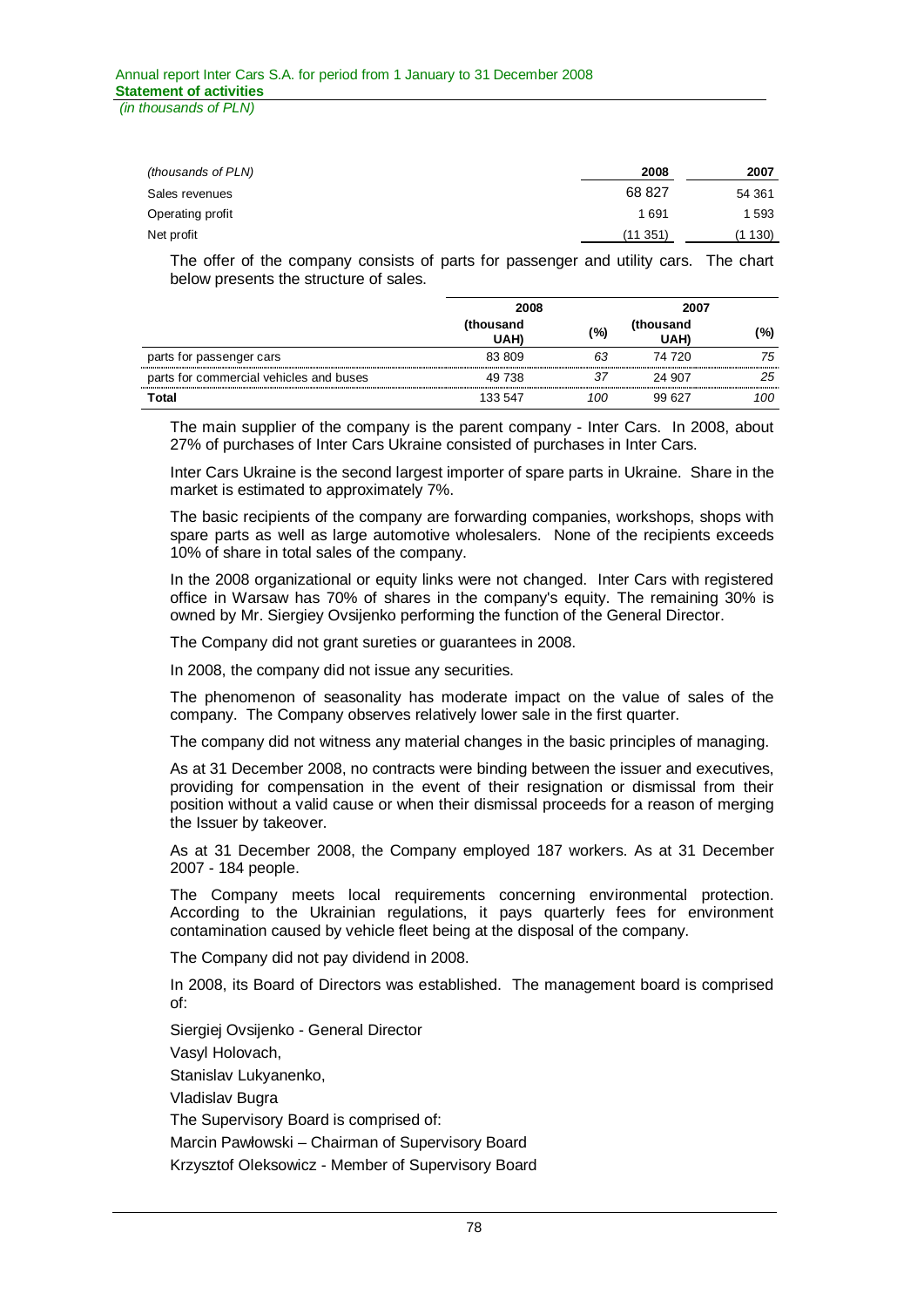Natella Wvsijenko – Member of Supervisory Board

 On 15 July 2008, changes in the articles of association were introduced and the Board of Directors was appointed.

# **1.5. Inter Cars Ceska Republika**

#### *www.intercars.cz*

The Company was acquired in July 2004 and started operational activities with regard to distribution of replacement parts in November 2004. It conducts distribution of spare parts on the Czech market. The product offer is similar to the offer of Inter Cars. The majority of sales constitutes parts for passenger cars.

In 2008, Inter Cars Ceska Republika successfully conducted a campaign supporting sales of specified brands of products of reputable manufacturers. As at the balance sheet date, the company had ten branches, with addition that the company conducts works on start-up of subsequent ones.

The Company has implemented a modern, integrated IT system, operating on-line in all branch offices. The Company offers to its customers IC-Catalogue in the Czech language version. This program allows current view of the Company's full offer.

The Company has also successfully started several projects constituting additional activities to the classic sales. The most successful was implementation of the AutoCrew service system. Their contribution to the whole of business activities has been growing gradually.

Basic financial data of Company are presented in the chart below.

| (thousands of PLN) | 2008    | 2007    |
|--------------------|---------|---------|
| Sales revenues     | 71 066  | 59 101  |
| Operating profit   | 2850    | 2486    |
| Net profit         | 1 5 3 5 | 2 1 3 3 |

The offer of the company consists of parts for passenger and utility cars. The chart below presents the structure of sales.

|                                         | 2008              |     | 2007              |     |
|-----------------------------------------|-------------------|-----|-------------------|-----|
|                                         | (thousand<br>CZK) | (%) | (thousand<br>CZK) | (%) |
| parts for passenger cars                | 402 170           | 80  | 337 241           | 78  |
| parts for commercial vehicles and buses | 55 320            |     | 65 334            | 15  |
| Other                                   | 46 167            |     | 31 591            |     |
| Total                                   | 503 657           | '00 | 434 166           | '00 |

The largest supplier of the company in 2008 was Inter Cars. Deliveries from Inter Cars accounted for approximately 41% of total deliveries. Other purchases were executed directly from the manufacturers of parts, mainly from the European Union. Deliveries from Inter Cars are implemented through the regional warehouses in Tychy and Wrocław, which at the same time serve as basic warehouse facilities of the company.

Garages prevail within the structure of recipients of the company. A numerous group also constitute warehouses of spare parts.

The organizational or equity links were not changed. Inter Cars with registered office in Warsaw has 100% of shares in the company's equity.

The Company did not grant sureties or guarantees in the presented period.

In 2008, the company did not issue any securities.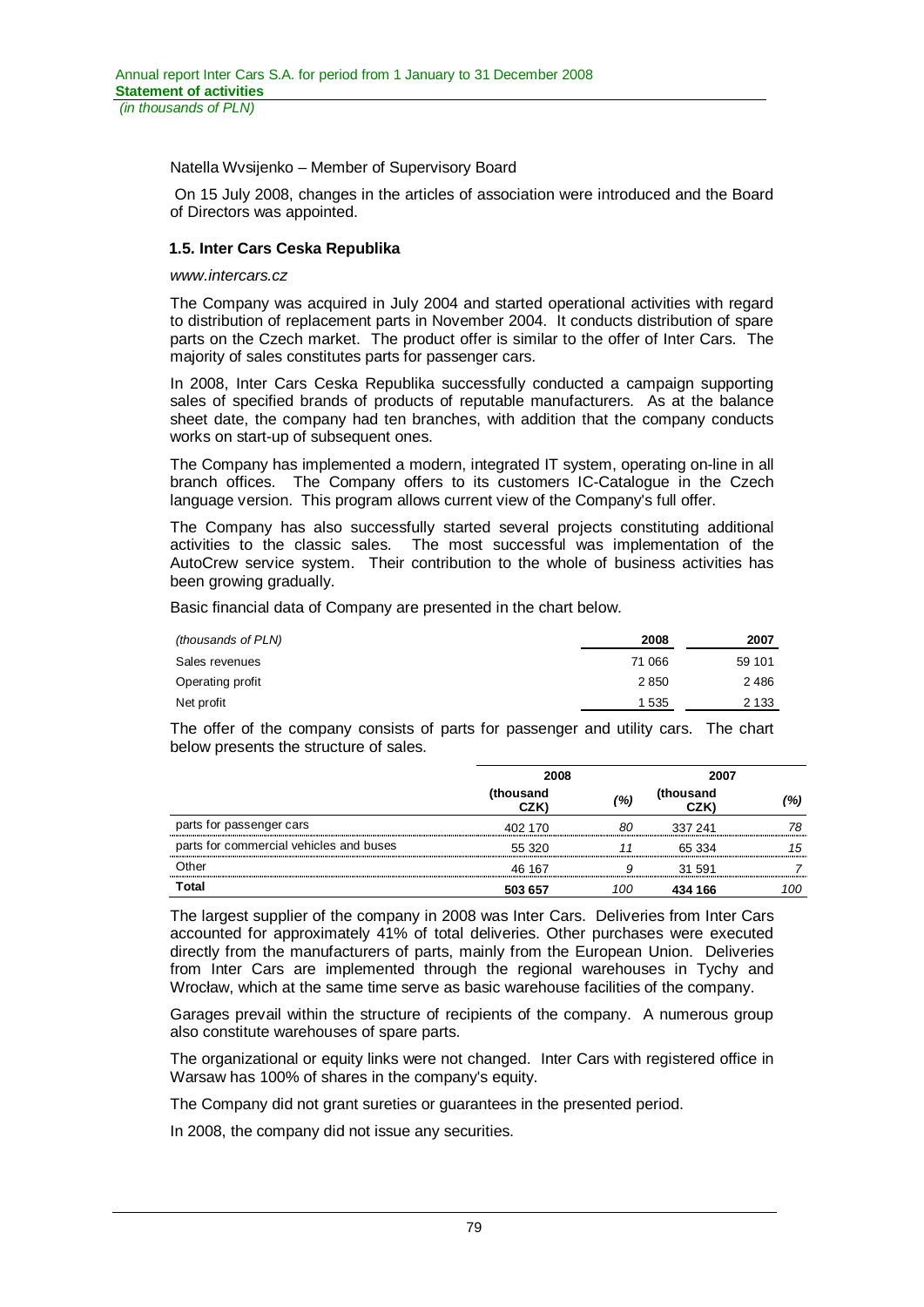During the year, the following two basic periods can be characterized with higher seasonal sales: spring and winter. In the spring, particular growth in sale of mechanical parts, particularly including shock absorbers and elements of brakes, is noticeable. In the winter, growth can be observed in sales of subassemblies for ignition systems - batteries, spark plugs, cables, etc. in particular

The company did not witness any material changes in the basic principles of managing.

As at 31 December 2008, no contracts were binding between the issuer and executives, providing for compensation in the event of their resignation or dismissal from their position without a valid cause or when their dismissal proceeds for a reason of merging the Issuer by takeover.

The Company did not conduct transactions related to derivative financial instruments.

As at 31 December 2008, the company employed 92 peoples, while as at 31 December 2007, the company employed 52 peoples.

The Company does not conduct operations posing threat to the natural environment. Any generated waste is collected by an external company specialized in waste management.

The Company did not pay dividend in 2008.

In the opinion of the Board of Directors of the company, there are currently no events, which could significantly affect its future financial results.

After the balance sheet date, there were no events of material effect on assessment of the presented financial statements as well as financial position of the company.

The board of directors of the company consists of:

Martin Havlik – Managing Director Martin Havlicek - Sales Director Emil Elner – CFO

On 25 June 2008, the General Meeting of the company was held. The object of the sessions was approval of the financial statement for 2007 and increase in supplementary capital.

In 2007, no court proceedings, arbitration or administrative procedure were pending, the party to which would be the company.

# **1.6 Lauber**

### *www.lauber.pl*

The Company was acquired in July 2003. The object of activities of Lauber is remanufacturing of automotive parts, including: alternators, starters, steering gears as well as power steering pumps. In 2006, the two basic groups of product were remanufactured starters as well as power steering gears. The third commodity group, in terms of share in sale of the company, were power steering pumps. In July in 2007, a change was made in the business name from "Eltek" to "Lauber".

Remanufacturing consists in reconstruction of mechanical assemblies using technologically advanced devices so as to a rebuilt product had the same operational properties as a new one. Remanufacturing of parts allows avoiding costly purchase of a new part as well as scrapping the old one - the quality of the remanufactured part does not differ from the factory-new part.

The business activities of the Company are conducted in the production plant located in the Sáupsk Economic Zone, it is based on knowledge, experience and advisory support obtained as part of the cooperation with other regenerative companies from the Western Europe.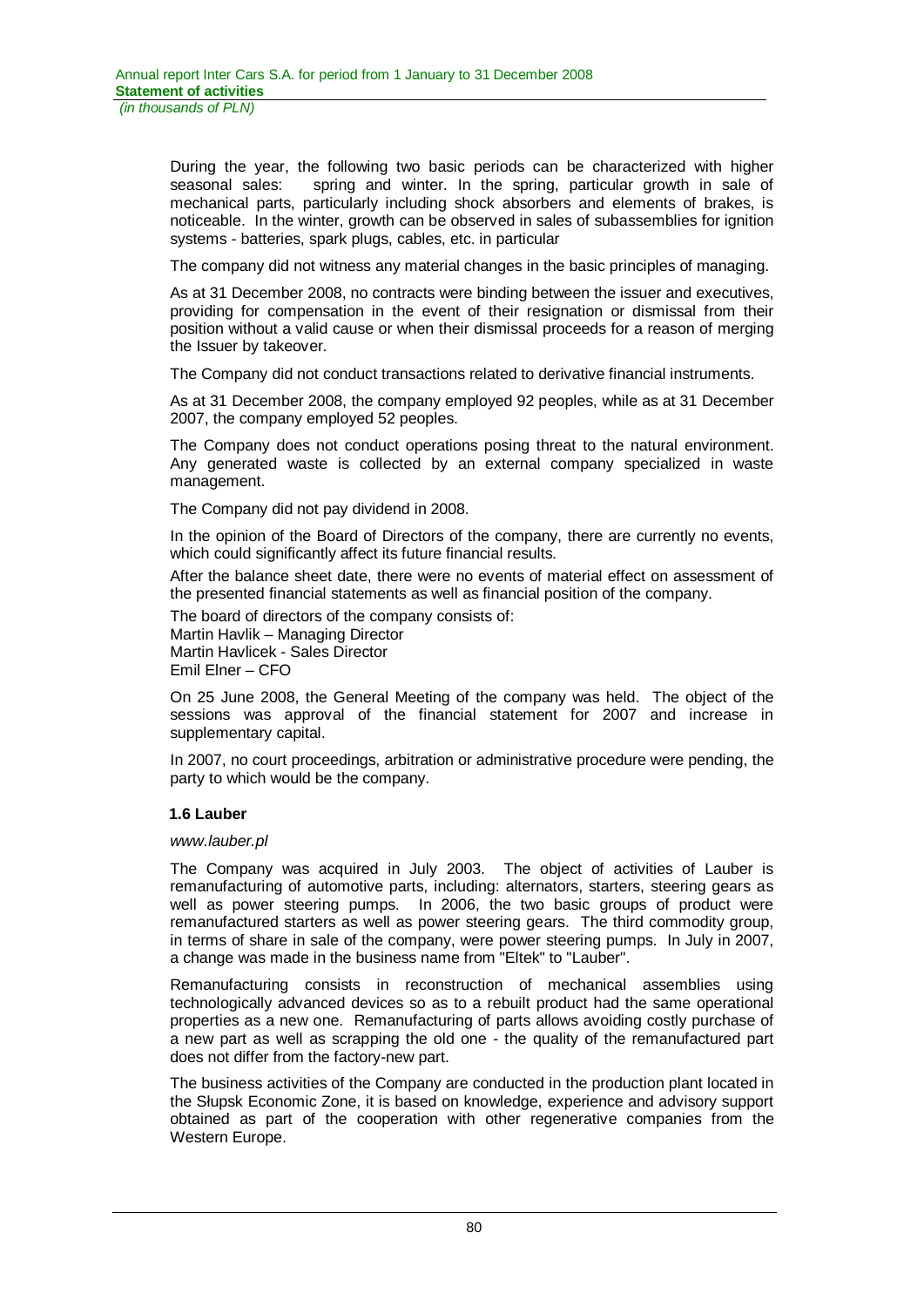To maintain a strong market position as well as possibilities of offering products with a two-year period guarantee, the Company applies strict systems of quality control compliant with certification of the Quality Management System ISO 9001:2000.

Basic financial data of Company are presented in the chart below.

| (thousands of PLN) | 2008    | 2007    |
|--------------------|---------|---------|
| Sales revenues     | 12 063  | 7 619   |
| Operating profit   | 1 7 4 1 | 1597    |
| Net profit         | 1 3 2 0 | 1 2 9 0 |
|                    |         |         |

The Company is in constant cooperation with several suppliers. The main supplier of the company is Inter Cars. Its share in purchases of materials is 30%.

In 2008, the sales of the company was performed both on the domestic and on foreign markets. The domestic market is of fundamental importance for the amount of revenue generated by Lauber. According to the development strategy adopted by the Company, distribution of products of the company on the domestic market takes place only through the Inter Cars network. The share of this contractor in the company's revenues amounts in total to 92% sales.

In 2008, export sales was conducted primarily to France, Italy and Germany.

As at 31 December 2008, the Company had a signed contract for working capital credit of 24 December 2007 with ABN AMRO Bank for the amount of PLN 4,000 thousand. Payment date is 31 March 2009.

In the 2008 organizational or equity links were not changed. Inter Cars with registered office in Warsaw has 100% of shares in the company's equity.

The Company did not grant sureties or guarantees in 2008.

Until the balance sheet date, the company did not issue any securities.

The company's sales cannot clearly show the impact of seasonality on the sale in particular periods.

The Company operates on a growing, prospective market. The upward trends result from three basic factors - significant growth in the number of second-hand vehicles, optimization of use of vehicles as well as growing environmental protection requirements.

The company did not witness any material changes in the basic principles of managing.

As at 31 December 2007, no contracts were binding between the issuer and executives, providing for compensation in the event of their resignation or dismissal from their position without a valid cause or when their dismissal proceeds for a reason of merging the Issuer by takeover.

The Company did not conduct transactions related to derivative financial instruments.

As at 31 December 2008, the Company employed 68 workers.

Lauber, as a production plant, is obliged to record the generated post-production waste, including hazardous waste. The Company fulfils this obligation. In addition, as a manufacturer introducing products in packages to the market, Lauber pays respective fees from weight of the packaging introduced to the market.

The Company did not pay dividend in 2008.

In 2008, no material changes were introduced in the structure of the business entity. The changes in the company's strategy sale, introduced now, aim at optimizing the use of potential of the whole Group, in particular the sales network of the parent company.

The management board is comprised of: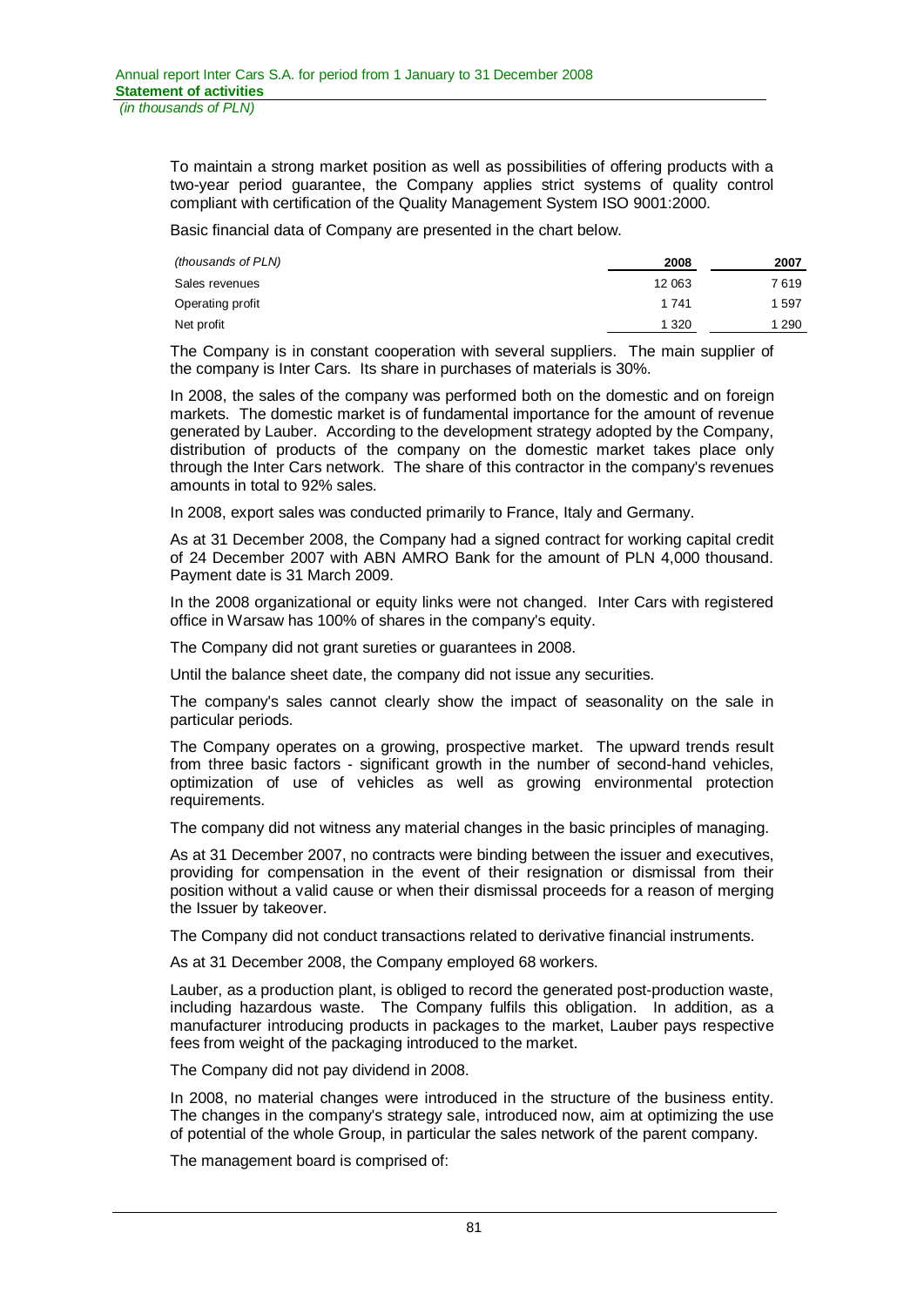Wojciech Kilianek - President of the Board

Przemysław Wołosewicz - Member of the Management Board

The General Meeting was held on 30 June 2008. The subject of the meeting was examination and approval of the statement of the Board of Directors on the company's operations, the financial statement as well as granting the vote of approval to the members of the Board of Directors for performing their obligations and adopting a resolution concerning distribution of profit for 2007.

In 2008, no court proceedings, arbitration or administrative procedure were pending, the party to which would be the company.

### **1.7 Feber**

The Company was established in September 2004. It conducts production of semitrailers, trailers and structures on trucks.

The table below presents the basic financial data of the company (before consolidation exclusions):

| (thousands of PLN) | 2008   | 2007    |
|--------------------|--------|---------|
| Sales revenues     | 112868 | 92 092  |
| Operating profit   | 5630   | 4 4 8 5 |
| Net profit         | 3468   | 3 755   |

The main product of the Company is a tipper semitrailer. It is offered in particular with an aluminium structure (body) as well as with a steel body. They are available practically in all sizes stipulated in the Polish regulations on road traffic.

The majority of sales has been assigned to the domestic market. The vehicles manufactured by the Company found buyers also on the following markets: Russian, German, Scandinavian, French and Czech.

The Company cooperates with many suppliers regarding materials delivered for production. There is no risk of dependence on particular subcontractors, as this market is characterized by great competitiveness. None of the suppliers is formally directly nor indirectly associated with the Company.

The Company has a credit line in ABN Amro Bank (Polska) S.A. in the amount of PLN 15,937 thousand.

In the 2008 organizational or equity links were not changed. Inter Cars with registered office in Warsaw has 100% of shares in the company's equity.

The Company did not grant sureties or guarantees until the balance sheet date of 2008.

Seasonality has no significant impact on the company's activities.

The company did not witness any material changes in the basic principles of managing.

As at 31 December 2007, no contracts were binding between the issuer and executives, providing for compensation in the event of their resignation or dismissal from their position without a valid cause or when their dismissal proceeds for a reason of merging the Issuer by takeover.

The Company did not conduct transactions related to derivative financial instruments.

As at 31 December 2008, the Company employed 234 workers.

The Company meets the requirements associated with environmental protection.

The Company did not pay dividend in 2008.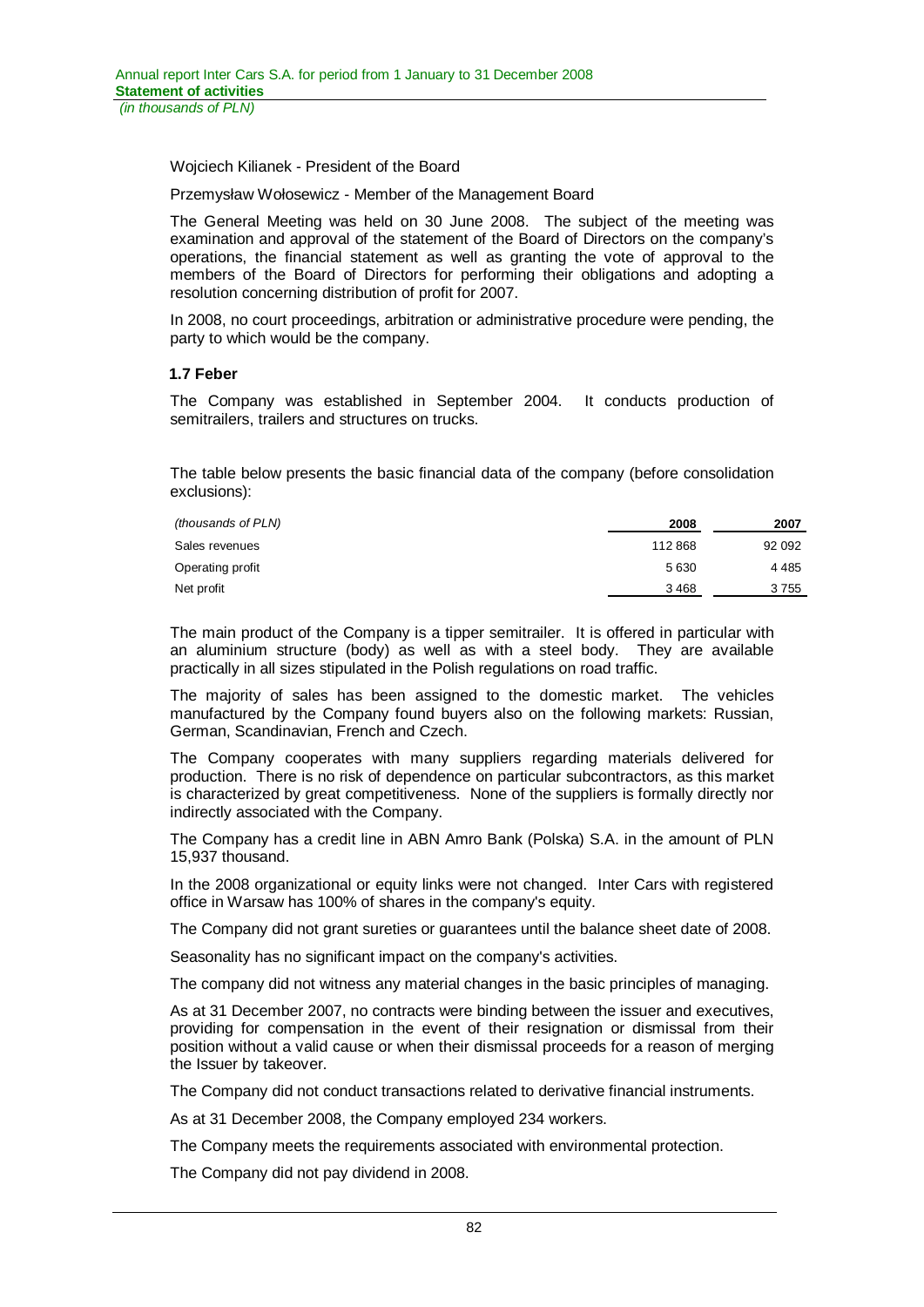The board of directors of the company consists of:

Piotr Kraska – President of the Board Paweá Pietrzak - Vice President of the Management Board

The General Meeting was held on 30 June 2008. The subject of the meeting was examination and approval of the statement of the Board of Directors on the company's operations, the financial statement as well as granting the vote of approval to the members of the Board of Directors for performing their obligations and adopting a resolution concerning distribution of profit/coverage of losses for 2007.

In 2008, no court, arbitration or administrative proceedings were pending, the party to which would be the company.

# **1.8 Q-Service**

### *www.q-service.com.pl*

The main activities of the Company in 2008 covered consulting as well as organization of trainings and seminars with regard to automotive services and automotive market. Good results of the Company were obtained as a result of using the new form of consulting. It consisted in use of experts to search attractive purchase offers of goods and automotive parts. Purchase of goods in 2008 was conducted both in Poland and outside the borders of Poland. The exclusive recipient of the Company was Inter Cars S.A.

Basic financial data of Company are presented in the chart below.

| (thousands of PLN) | 2008   | 2007    |
|--------------------|--------|---------|
| Sales revenues     | 34 570 | 26 743  |
| Operating profit   | 4614   | 3686    |
| Net profit         | 3458   | 3 1 0 2 |

In the 2008 organizational or equity links were not changed. Inter Cars with registered office in Warsaw has 100% of shares in the company's equity.

The Company did not grant sureties or guarantees in 2008.

Seasonality has no significant impact on the company's activities.

The company did not witness any material changes in the basic principles of managing.

As at 31 December 2007, no contracts were binding between the issuer and executives, providing for compensation in the event of their resignation or dismissal from their position without a valid cause or when their dismissal proceeds for a reason of merging the Issuer by takeover.

The Company did not conduct transactions related to derivative financial instruments.

The Company meets the requirements associated with environmental protection.

The company employed 2 employees in 2008.

The Company did not pay dividend in 2008.

Management Board

The management board is comprised of:

Kazimierz Neyman - President of the Board

Krzysztof Oleksowicz – Member of the Management Board

Robert Kierzek - Board Member

The General Meeting of the Company was held on 7 July 2008, with the following agenda: examination and approval of the statement of the Board of Directors of the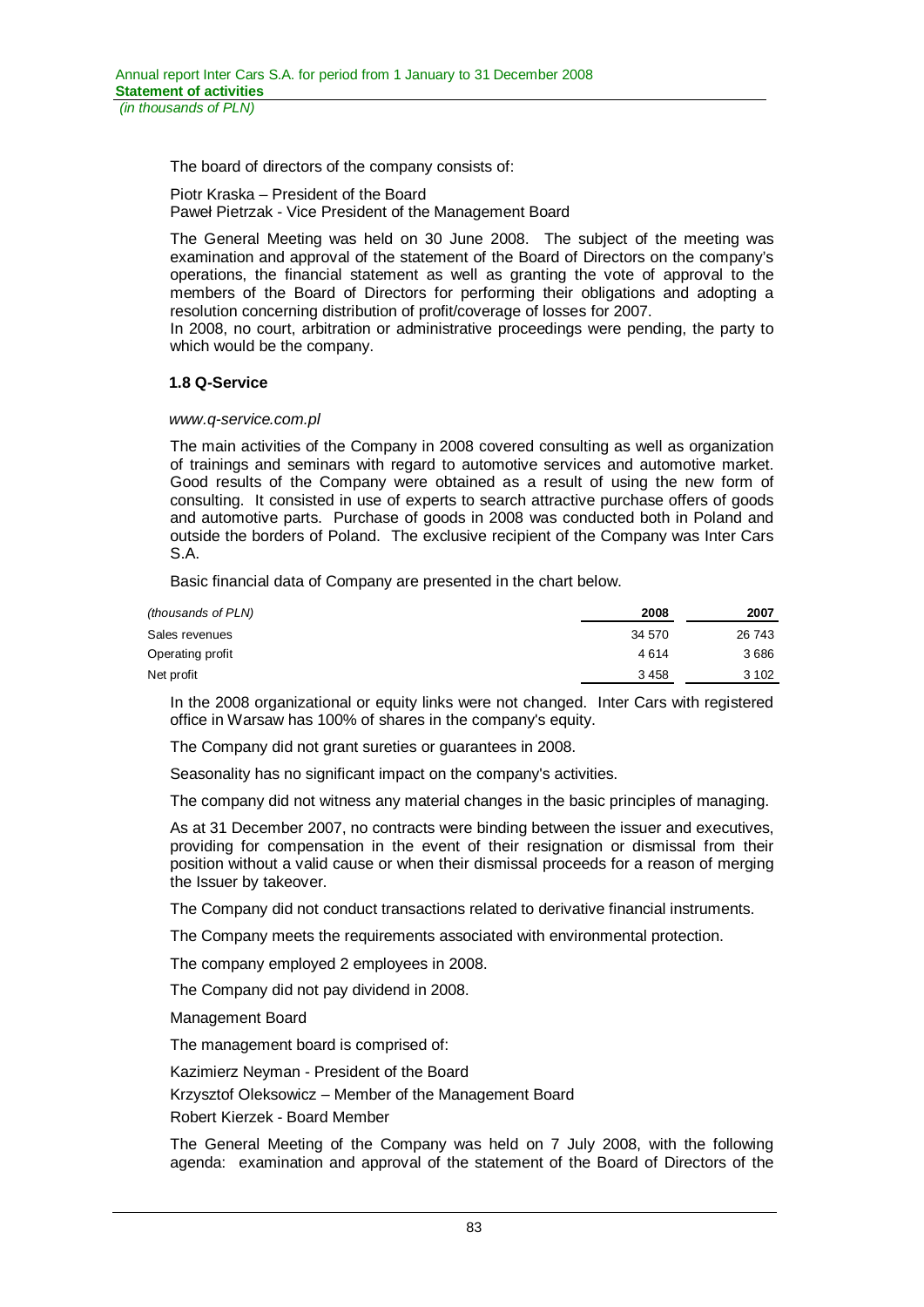company's operations in 2007, examination and approval of the financial statement for financial year of 2007, granting the vote of approval to the members of the Board of Directors of the company for fulfilment of their obligations in 2007 and adopting a resolution concerning distribution of profit for 2007.

In 2008, no court, arbitration or administrative proceedings were pending, the party to which would be the company.

### **1.9 Inter Cars Slovenska Republika**

### *www.intercars.sk*

The Company started operating activities in the field of spare parts in July 2005. It conducts distribution of spare parts on the Slovakian market. The Company was founded in June 2005.

As at the balance sheet date, the company had 10 offices, 4 of which were opened in 2008.

Thanks to development and growth in sales, the Company became one of the largest companies selling spare parts for vehicles on the Slovakian market. The growth in sales was caused by a significant increase of the import of used cars, which resulted in growth in demand for spare parts.

Until the balance sheet date, 9 independent garages were established operating under the brand "Auto-Crew".

The chart below presents the basic financial data of the company (before consolidation exclusions).

| 2008   | 2007   |
|--------|--------|
| 52 357 | 33 617 |
| 3597   | 1 975  |
| 3427   | 1 664  |
|        |        |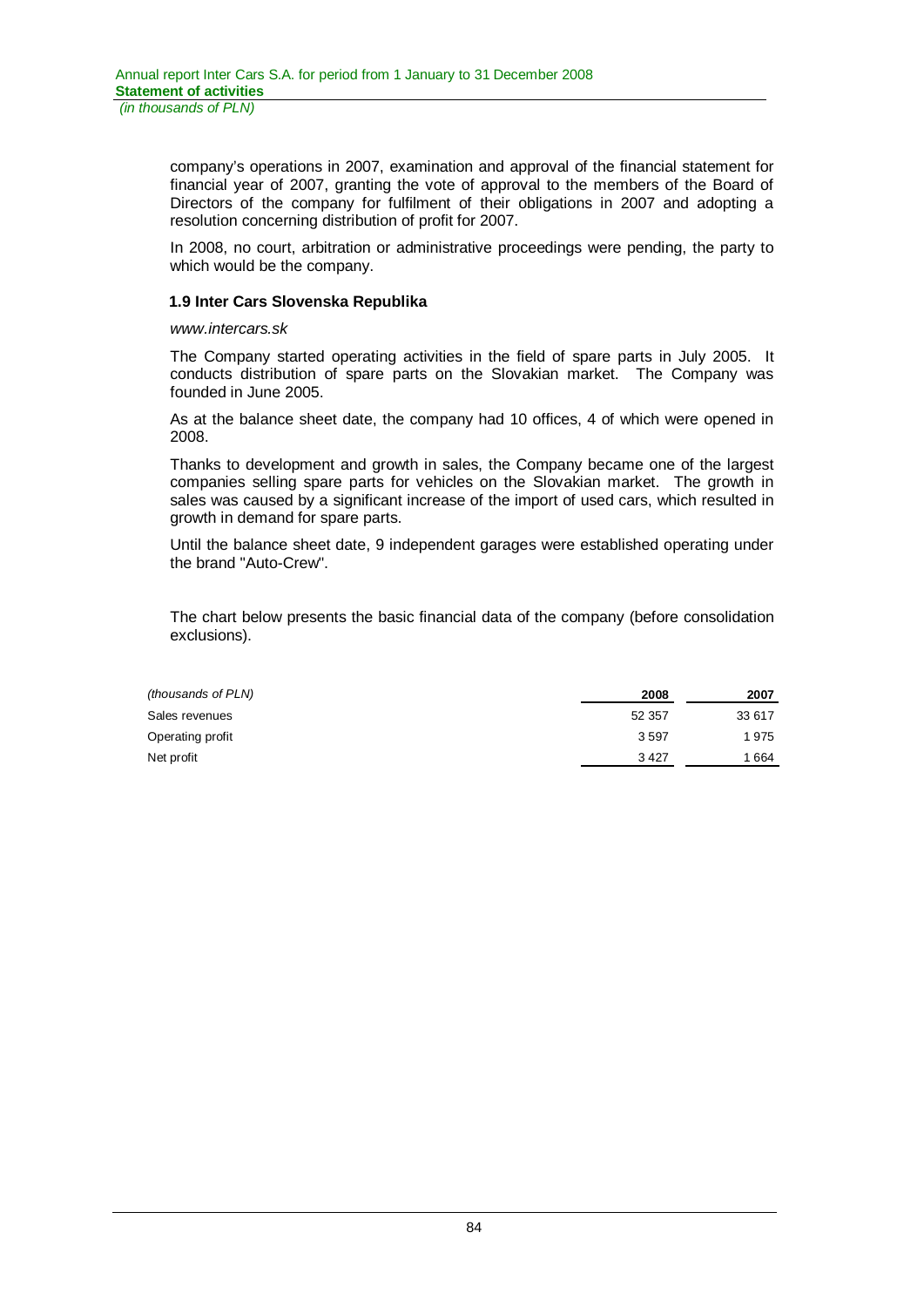The offer of the company consists of parts for passenger and utility cars. The chart below presents the structure of sales.

|                                         | 2008              |     |                   |     | 2007 |  |
|-----------------------------------------|-------------------|-----|-------------------|-----|------|--|
|                                         | (thousand<br>SKK) | (%) | (thousand<br>SKK) | (%) |      |  |
| parts for passenger cars                | 410 124           | 88  | 246 791           | 82  |      |  |
| parts for commercial vehicles and buses | 25 389            |     | 30 076            | 10  |      |  |
| Other                                   | 25 378            |     | 24 087            |     |      |  |
| Total                                   | 460891            | 100 | 300 954           | 100 |      |  |

The main supplier of Inter Cars Slovenska Republika is Inter Cars. Deliveries from Inter Cars accounted for approximately 76% of total deliveries. Other purchases were executed directly from the manufacturers of parts, mainly from the European Union. Deliveries from Inter Cars are implemented through a regional warehouse in Tychy, which at the same time serves as basic warehouse facilities of the company.

Car workshops prevail within the structure of recipients. Warehouses of spare parts is the second group in terms of importance.

The goods of the company are covered by insurance contracts, apart from this, the Company has an insurance contract on its property.

The Company did not grant sureties or guarantees in the current year.

Seasonality does not have a large effect on the sales of the company insignificant decrease in sales was observed in the first quarter.

The company did not witness any material changes in the basic principles of managing. As at 31 December 2008 in the seat of the company 10 people were employed. On the other hand, as at 31 December 2007, the company employed 21 people.

The Company does not conduct operations posing threat to the natural environment. Any generated waste is collected by an external company specialized in waste management.

In the current year, no material changes were introduced in the structure of the business entity. Similarly, no restructuring works were conducted nor any considerable long-term investments pursued.

The management board is comprised of:

Tomas Kastil - The Managing Director

Martin Havlik - Sales Director

Mr. Branislav Bucko is a proxy of Inter Cars Slovenska Republika

On 25 June 2008, the General Meeting of the company was held. The subject of the sessions was approval of the financial statement for 2007 and the result distribution.

In 2008, no court proceedings, arbitration or administrative procedure were pending, the party to which would be the company.

### **1.10 Inter Cars Lietuva**

### *www.intercars.lt*

Inter Cars Lithuania, created in September 2006. Operating activities started in December. Currently, the company has three branches. The Company offers parts for passenger cars.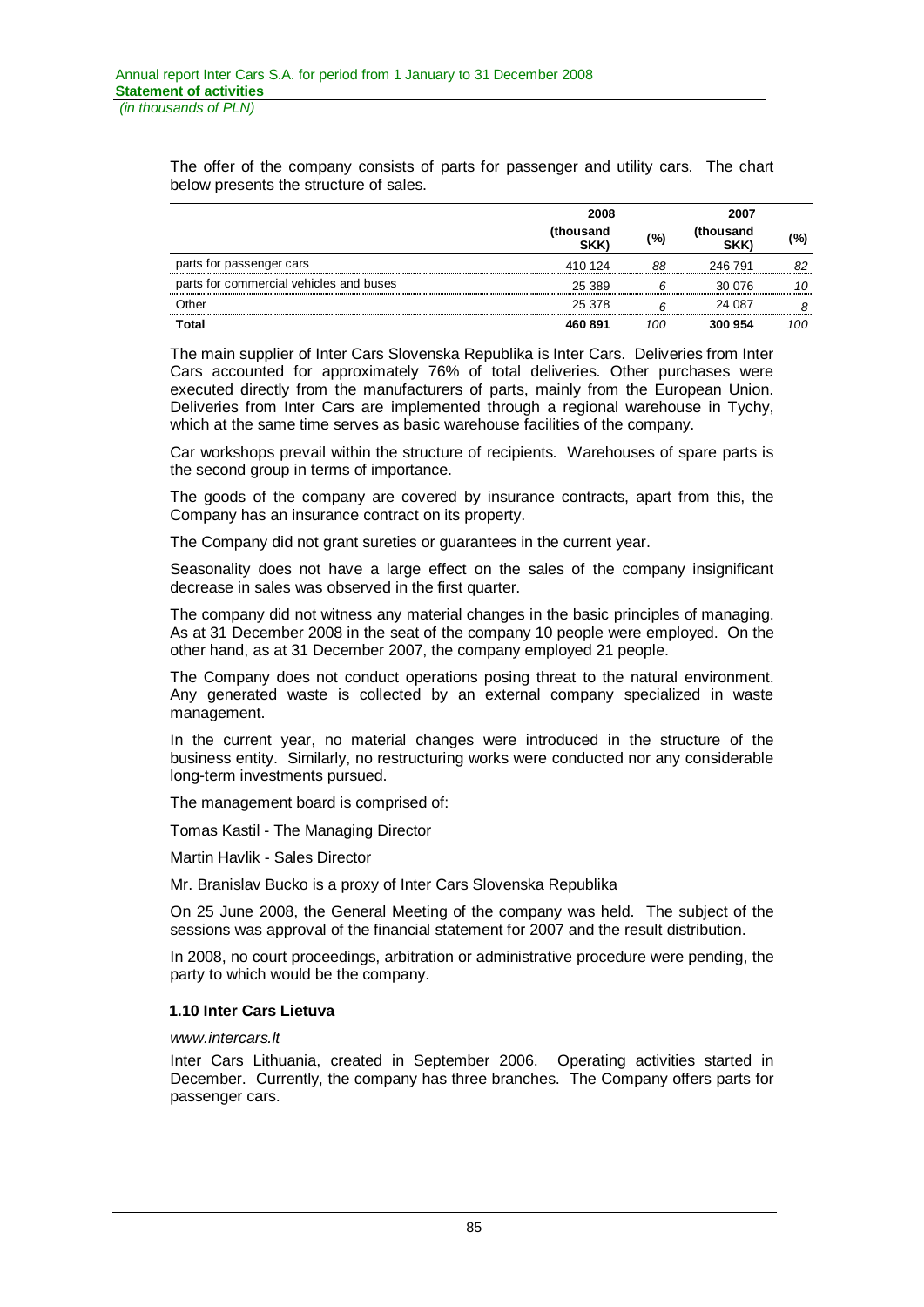Basic financial data of Company are presented in the chart below.

| (thousands of PLN) | 2008   | 2007    |
|--------------------|--------|---------|
| Sales revenues     | 14 699 | 5 7 5 4 |
| Operating profit   | (560)  | (536)   |
| Net profit         | (559)  | (538)   |

As at 31 December 2008, the company did not have loans granted by the parent company.

The Company did not grant sureties or guarantees in 2008.

In April 2008, the share capital was increased by the amount of PLN 493.5 thousand.

The phenomenon of seasonality did not have any significant effect on the company's level of sales.

As at 31 December 2008, no contracts were binding between the issuer and executives, providing for compensation in the event of their resignation or dismissal from their position without a valid cause or when their dismissal proceeds for a reason of merging the Issuer by takeover.

The Company did not conduct transactions related to derivative financial instruments.

As at 31 December 2008, the Company employed 11 workers.

The Company meets the requirements associated with environmental protection.

The Company did not pay dividend in 2008.

The board of directors of the company consists of: Arturas Vansevicius - The Managing **Director** 

In December 2008, Mr. Arturas Vansevicius was dismissed from the position of the Director and Mr. Tomasz Piluch was appointed in his place.

On 23 April 2008, the General Meeting of the company was held, at which the financial statement for 2007 as well as increase in the share capital were approved.

In 2008, no legal, arbitration or administrative proceedings were pending, the party to which would be the company.

# **1.11 IC Development & Finance Sp. z o.o.**

The shares in the Company were purchased on 2 October 2006. IC Development & Finance z .o.o. is presently running activities consisting in rental of the real estate. The following real estate was purchased in 2008:

- styczeń 2008 - nabycie nieruchomości zlokalizowana w Rzeszowie (1.168 tys. zł.)

- lipiec 2008 - nabycie nieruchomości Wyspa Róż (2.096 tys. zł.)

Basic financial data of Company are presented in the chart below.

| (thousands of PLN)            | 2008  | 2007 |
|-------------------------------|-------|------|
| Sales revenues                | 450   | 148  |
| Profit / loss from operations | 66    | (26) |
| Net profit / loss             | (120) | (75) |

The facility in Warsaw is rented by the Company to two entities, including the parent company (warehouse surface).

As at 31 December 2008, the Company had loans granted by the parent company with the total value of PLN 40,300 thousand. The loans were granted in order to purchase new real estate.

As at 31 December 2008, the company did not have any sureties or guarantees.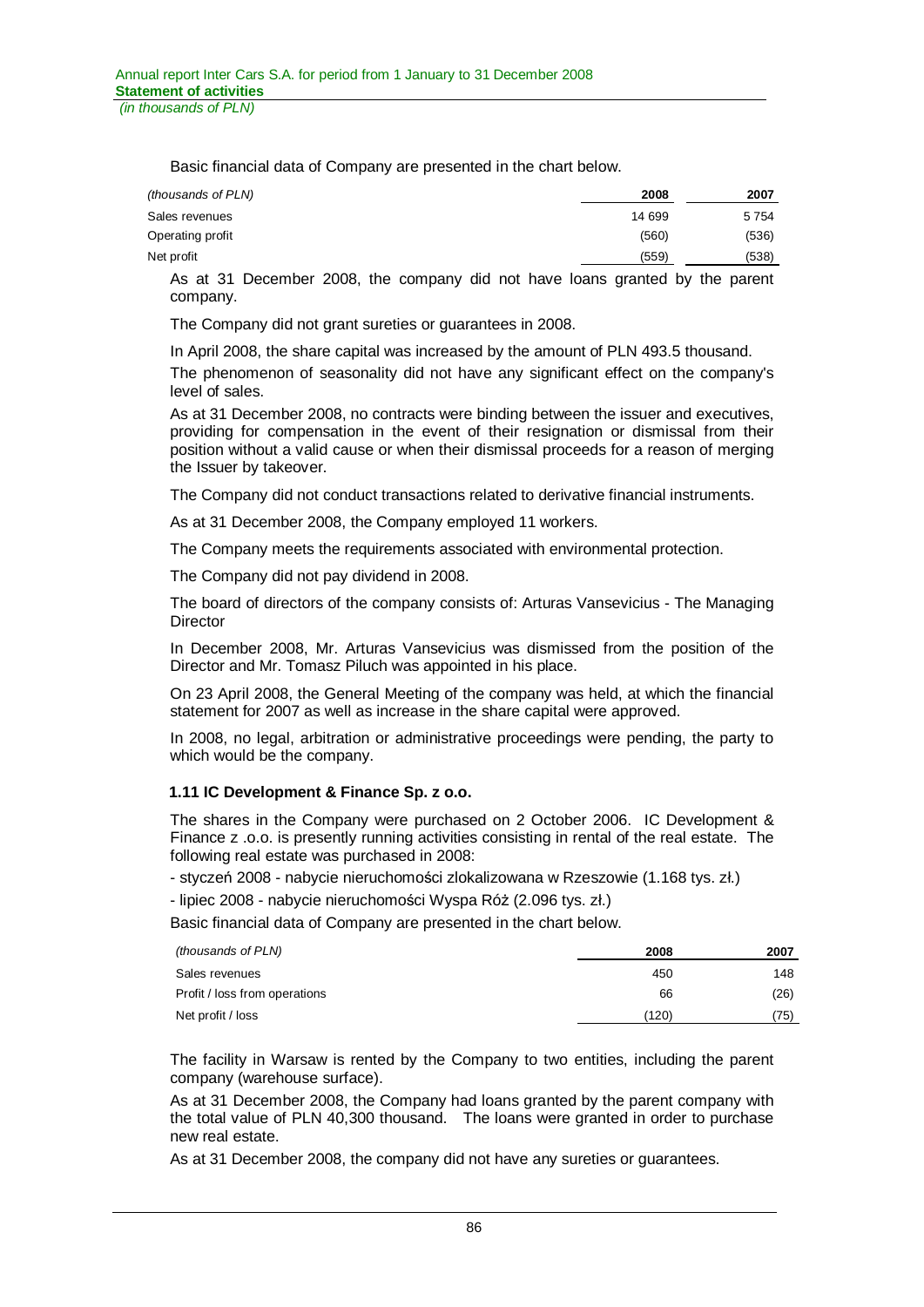Seasonality has no significant impact on the company's activities.

The basic managing principles of the company did not witness any material changes, except for the actual takeover of control over the operations by the parent company.

As at 31 December 2007, no contracts were binding between the issuer and executives, providing for compensation in the event of their resignation or dismissal from their position without a valid cause or when their dismissal proceeds for a reason of merging the Issuer by takeover.

The Company did not conduct transactions related to derivative financial instruments.

As at 31 December 2008, the Company employed 1 worker.

The Company meets the requirements associated with environmental protection.

The Company did not pay dividend in 2008.

The board of directors of the company consists of:

Tomasz Zadroga - President of the Board (to July 2008)

Piotr Kraska - President of the Board (since August 2008)

Mr. Piotr Kraska has performed the function of the Member of the Board of Directors of Inter Cars.

The General Meeting was held on 7 July 2008. The subject of the meeting was examination and approval of the statement of the Board of Directors of the company's operations, the financial statement as well as granting the vote of approval to the members of the Board of Directors for performing obligations and adopting a resolution on coverage of losses for 2007.

In 2008, no court, arbitration or administrative proceedings were pending, the party to which would be the company.

### **1.12 Inter Cars Hungaria kft**

This is a company, which was acquired as a result of the merger of Inter Cars S.A. with the JC Auto S.A. Group of 29 February 2008. The Company has two subsidiaries and plans opening five new branches by the end of the year.

Basic financial data of Company are presented in the chart below.

| (thousands of PLN) | 1.03.2008-<br>31.12.2008 |
|--------------------|--------------------------|
| Sales revenues     | 8 2 9 0                  |
| Operating profit   | 222                      |
| Net profit         | (275)                    |

The main supplier of Inter Cars Hungaria kft. Is Inter Cars. Deliveries from Inter Cars accounted for approximately 92% of total deliveries.

In 2008, the Company introduced a new operating system, Navision, which is operated by the majority of companies in the Group.

The Company, as the leader on the Hungarian market in sales of spare parts for Japanese vehicles, also introduced a new one broad assortment offered by the Group for sale. Introduction of IC\_Catalogue in the Hungarian language version was also a success. This program offers current view of the Company's full offer.

In 2008, the company started daily deliveries from Poland, from the warehouses in Tychy, Kajetany and Czosnów, which enabled the customers to purchase broader assortment on the second day from the placed order.

As at 31 December 2008, the company obtained surety for a long-term credit for construction of a warehouse.

Seasonality has no significant impact on the company's activities.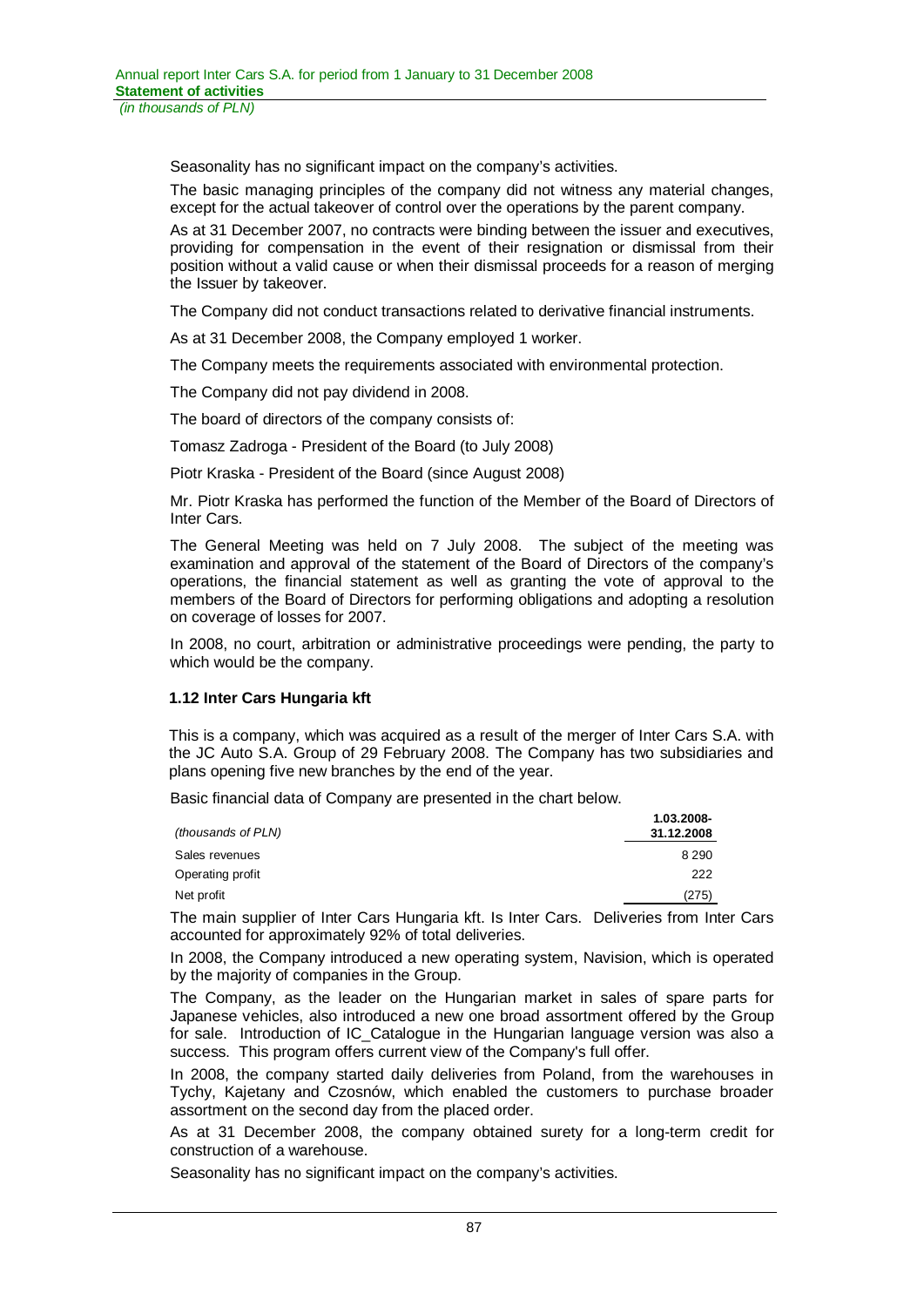The basic managing principles of the company did not witness any material changes, except for the actual takeover of control over the operations by the parent company.

As at 31 December 2008, no contracts were binding between the issuer and executives, providing for compensation in the event of their resignation or dismissal from their position without a valid cause or when their dismissal proceeds for a reason of merging the Issuer by takeover.

The Company did not conduct transactions related to derivative financial instruments.

As at 31 December 2008, the Company employed 45 workers.

The Company meets the requirements associated with environmental protection.

The Company did not pay dividend in 2008.

The board of directors of the company consists of: Zsolt Bereczki - Managing Director

In 2008, no court proceedings, arbitration or administrative procedure were pending, the party to which would be the company.

### **1.13 Inter Cars d o.o.**

This is a company, which was acquired as a result of the merger of Inter Cars S.A. with the JC Auto S.A. Group of 29 February 2008.

As at 31 December 2008, the Company had four own branches and one agency branch since September.

Basic financial data of Company are presented in the chart below.

|                    | 1.03.2008- |
|--------------------|------------|
| (thousands of PLN) | 31.12.2008 |
| Sales revenues     | 15 891     |
| Operating profit   | (679)      |
| Net profit         | (821)      |
|                    |            |

As at 31 December 2008, the company did not grant any sureties or guarantees. Seasonality has no significant impact on the company's activities.

The Company occupies the fifth place among the companies selling spare parts on the Croatian market. At the same time, the agency branch in Rijeka is the first distributor, offering, within its area, a broad assortment of spare parts for passenger vehicles and truck, oils, or workshop equipment in one place.

The Company was the most rapidly developing company on the Croatian market over the past two years. In 2009, the Company plans relocation to a new main seat in Zagreb, situated in the heart of the industrial district, which should contribute to future sales.

The basic managing principles of the company did not witness any material changes, except for the actual takeover of control over the operations by the parent company.

As at 31 December 2008, no contracts were binding between the issuer and executives, providing for compensation in the event of their resignation or dismissal from their position without a valid cause or when their dismissal proceeds for a reason of merging the Issuer by takeover.

The Company did not conduct transactions related to derivative financial instruments.

As at 31 December 2008, the Company employed 64 workers.

The Company meets the requirements associated with environmental protection.

The Company did not pay dividend in 2008.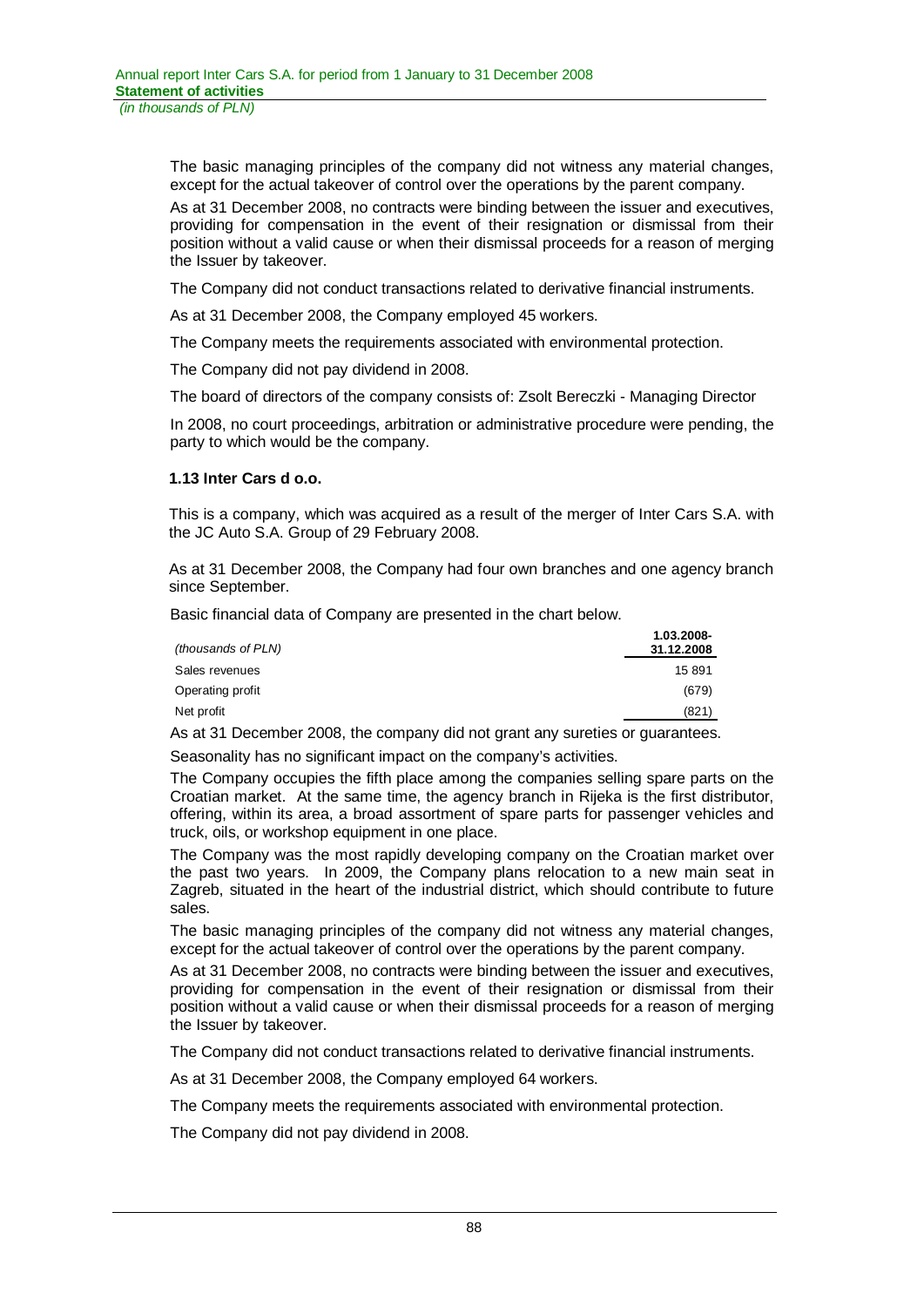The board of directors of the company consists of: Robert Antoncic - The Managing **Director** 

In 2008, no court proceedings, arbitration or administrative procedure were pending, the party to which would be the company.

### **1.14 JC Auto s.r.l.**

This is a company, which was acquired as a result of the merger of Inter Cars S.A. with the JC Auto S.A. Group of 29 February 2008.

Basic financial data of Company are presented in the chart below.

| (thousands of PLN) | 1.03.2008-<br>31.12.2008 |
|--------------------|--------------------------|
| Sales revenues     | 4552                     |
| Operating profit   | (297)                    |
| Net profit         | (305)                    |

On 2 June 2008, the company paid off credit contracted in JC Auto S.A.

On 20 March 2008, the receivables of Inter Cars S.A were converted to supplementary capital of JC Auto srl. amounting to PLN 1,414.8 thousand.

Seasonality has no significant impact on the company's activities.

The basic managing principles of the company did not witness any material changes, except for the actual takeover of control over the operations by the parent company.

As at 31 December 2008, no contracts were binding between the issuer and executives, providing for compensation in the event of their resignation or dismissal from their position without a valid cause or when their dismissal proceeds for a reason of merging the Issuer by takeover.

The Company did not conduct transactions related to derivative financial instruments.

As at 31 December 2008, the Company employed 5 workers.

The Company meets the requirements associated with environmental protection.

The Company did not pay dividend in 2008.

The board of directors of the company consists of: Carlo Scovenna - The Managing **Director** 

In 2008, no court proceedings, arbitration or administrative procedure were pending, the party to which would be the company.

### **1.15 JC Auto S.A. (Belgium)**

*www.jcauto.be* 

This is a company, which was acquired as a result of the merger of Inter Cars S.A. with the JC Auto S.A. Group of 29 February 2008.

Basic financial data of Company are presented in the chart below.

| (thousands of PLN) | 1.03.2008-<br>31.12.2008 |
|--------------------|--------------------------|
| Sales revenues     | 7 7 3 4                  |
| Operating profit   | 846                      |
| Net profit         | 809                      |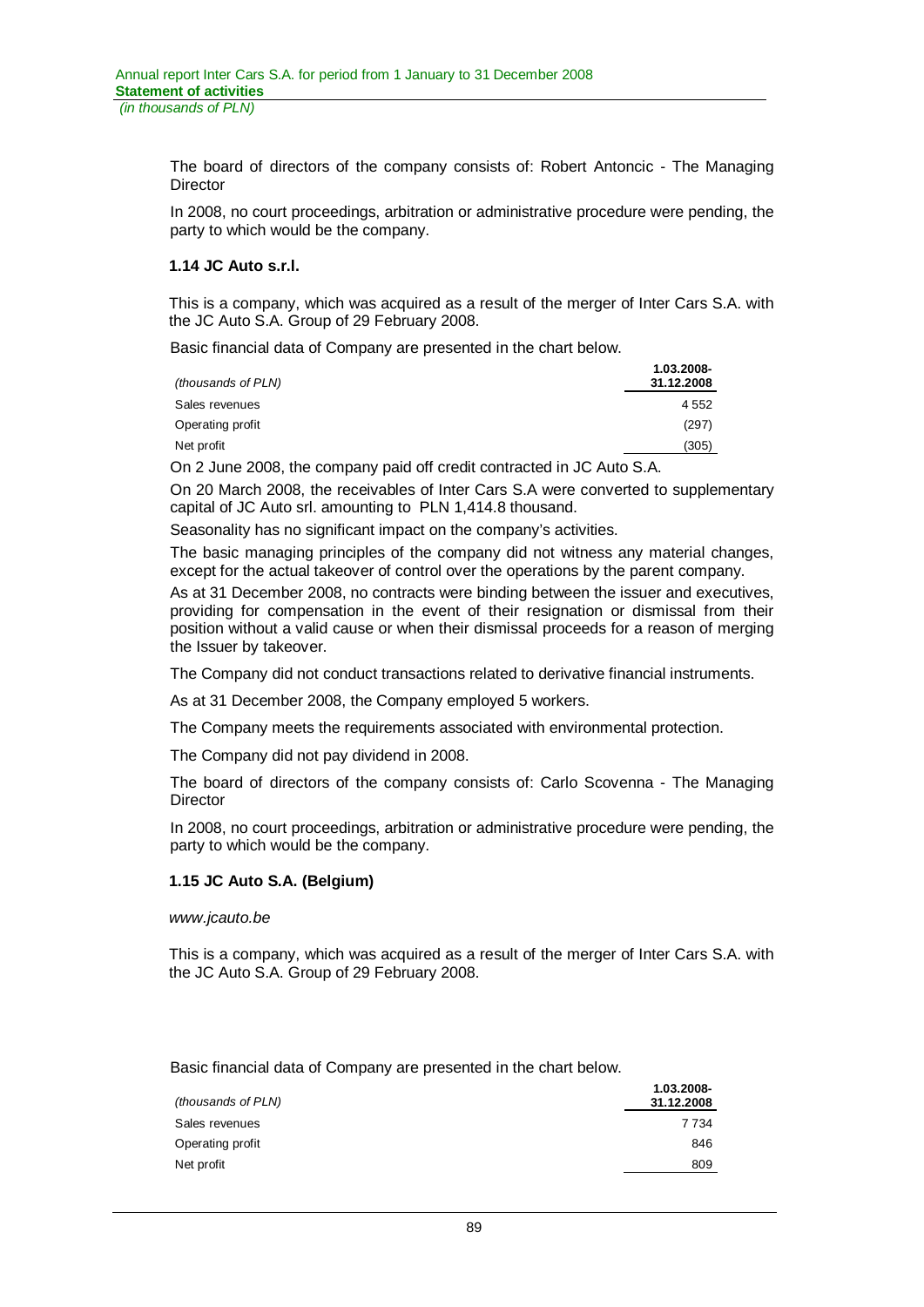Seasonality has no significant impact on the company's activities.

The basic managing principles of the company did not witness any material changes, except for the actual takeover of control over the operations by the parent company.

As at 30 December 2008, no contracts were binding between the issuer and executives, providing for compensation in the event of their resignation or dismissal from their position without a valid cause or when their dismissal proceeds for a reason of merging the Issuer by takeover.

The Company did not conduct transactions related to derivative financial instruments.

As at 31 December 2008, the Company employed 7 workers.

The Company meets the requirements associated with environmental protection.

The Company did not pay dividend in 2008.

The board of directors of the company consists of: Karim Cheriha - The Managing **Director** 

In 2008, no court proceedings, arbitration or administrative procedure were pending, the party to which would be the company.

### **1.16 Armatus Sp. z o.o.**

This is a company, which was taken over as a result of merger of Inter Cars S.A. with the JC Auto S.A. Group of 29 February 2008

Basic financial data of Company are presented in the chart below.

| (thousands of PLN) | 1.03.2008-<br>31.12.2008 |
|--------------------|--------------------------|
| Sales revenues     |                          |
| Operating profit   | (46)                     |
| Net profit         | 9                        |

The Company is a party to the loan contract for Inter Cars. The details of the contract were presented in the annual report of Inter Cars.

As at 31 December 2008, the company did not have any sureties or guarantees.

Seasonality has no significant impact on the company's activities.

The basic managing principles of the company did not witness any material changes, except for the actual takeover of control over the operations by the parent company.

As at 31 December 2008, no contracts were binding between the issuer and executives, providing for compensation in the event of their resignation or dismissal from their position without a valid cause or when their dismissal proceeds for a reason of merging the Issuer by takeover.

The Company did not conduct transactions related to derivative financial instruments.

The Company did not pay dividend in 2008.

The board of directors of the company consists of: Piotr Kraska – President of the Board

In 2008, no court proceedings, arbitration or administrative procedure were pending, the party to which would be the company.

On 07 June 2008, the General Meeting was held. The subject of the meeting was examination and approval of the statement of the Board of Directors of the company's operations, the financial statement as well as granting the vote of approval to the members of the Board of Directors for performing obligations and adopting a resolution on coverage of losses for 2007.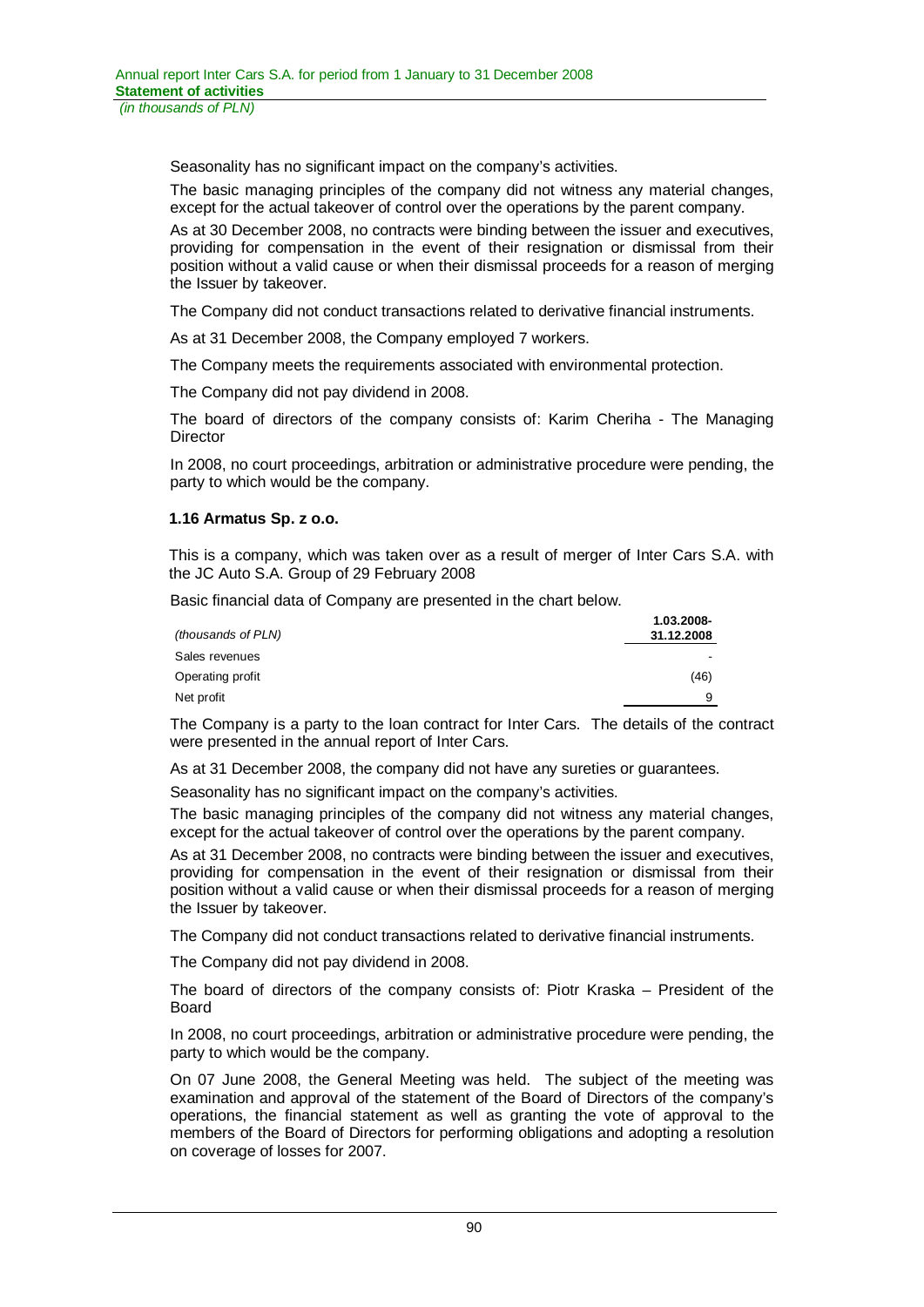### **1.17 Inter Cars Romania s.r.l.**

Inter Cars Romania was established in July 2008 with sales beginning in August 2008. The Company offers parts for passenger cars. In 2009, the Company plans to open four branches.

Basic financial data of Company are presented in the chart below.

| 2008  |
|-------|
| 366   |
| (322) |
| (472) |
|       |

As at 31 December 2008, the Company had a loan granted by the parent company in the amount of PLN 728 thousand.

The Company did not grant sureties or guarantees in 2008.

Owing to the company's short length of activities, it is not possible to speak about the effect of seasonality on the level of the company's sales.

As at 31 December 2008, no contracts were binding between the issuer and executives, providing for compensation in the event of their resignation or dismissal from their position without a valid cause or when their dismissal proceeds for a reason of merging the Issuer by takeover.

The Company did not conduct transactions related to derivative financial instruments.

As at 31 December 2008, the Company employed 12 workers.

The Company meets the requirements associated with environmental protection.

The Company did not pay dividend in 2008.

The board of directors of the company consists of:

Marius Mujdei – CEO

Alexandru Abahnencei – CEO

In 2008, no legal, arbitration or administrative proceedings were pending, the party to which would be the company.

# **1.18 JC Auto sro.**

The Company started operating activities in the field of distribution of spare parts in 2003. As a result of merger of Capital Groups of Inter Cars and JC Auto a decision was made to suspend activities of the Company and transfer the distribution chain, fixed assets and operating assets, together with employees to Inter Cars Ceska Republika.

Basic financial data of Company are presented in the chart below.

| (thousands of PLN) | 1.03.2008-<br>31.12.2008 |
|--------------------|--------------------------|
| Sales revenues     | 71                       |
| Operating profit   | (467)                    |
| Net profit         | (470)                    |

**2. Contracts significant and essential for activities** 

# **Significant agreements**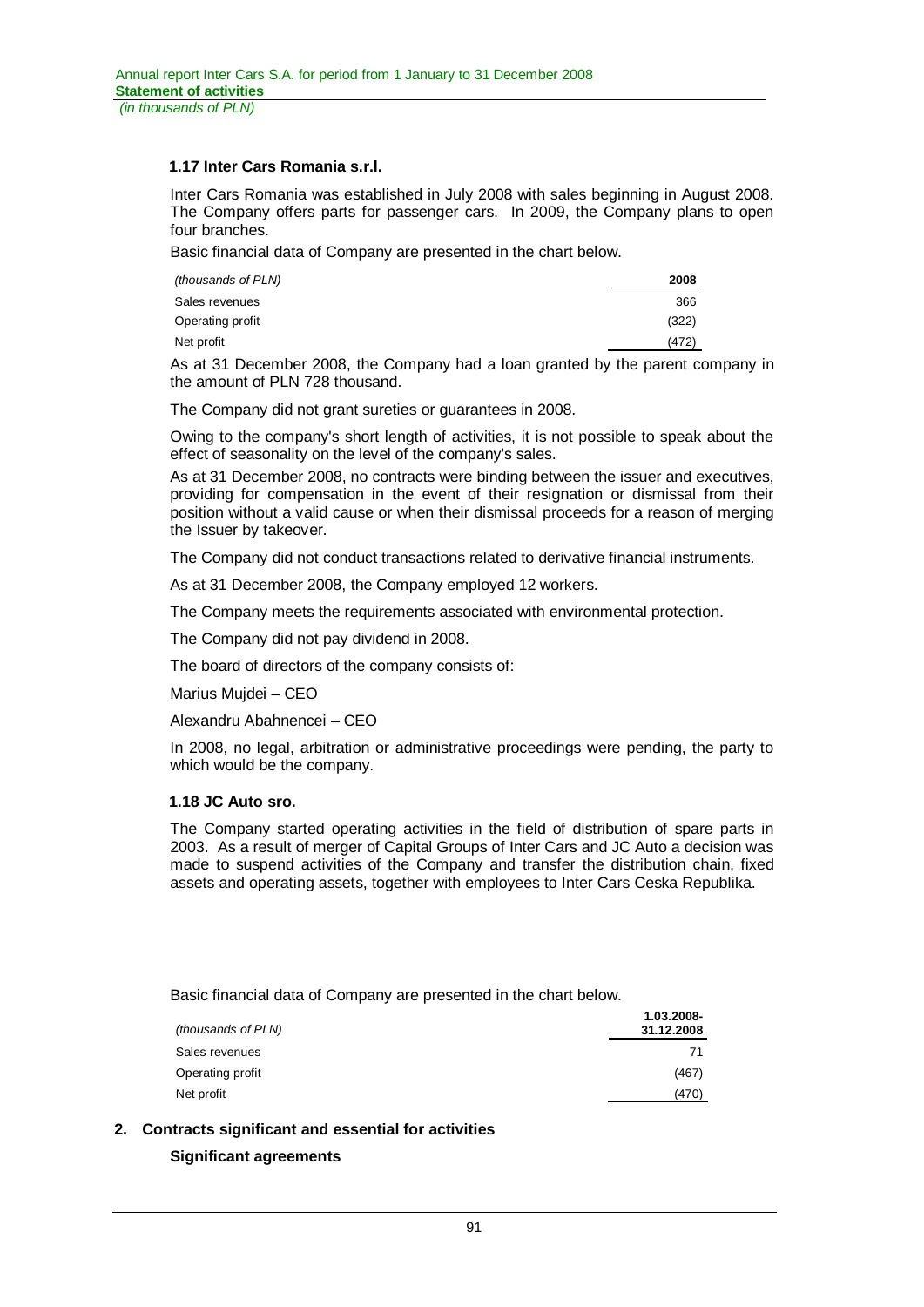Commercial relations with suppliers of Inter Cars are regulated in the form of a written contract only in the case of some suppliers of the Company. In particular, these are agreements determining terms of granting additional discounts by suppliers of the Company. Contracts concluded with suppliers do not impose on the Company obligations to execute turnover of specified value.

Inter Cars is a party to contracts significant for the implementation of the development strategy of the Company. They include, in particular contracts with suppliers of spare parts determining terms of granting discounts. They are usually concluded for a period of one year. In the period until the balance sheet the following contracts were binding:

| <b>No</b>      | Date of agreement | Party to the contract          |
|----------------|-------------------|--------------------------------|
| 1              | 12-01-2008        | Contitech Antriebssysteme GmgH |
| 2              | 31-01-2008        | Delphi Poland S.A.             |
| 3              | 12-02-2008        | Egon von Ruville               |
| 4              | 02-06-2008        | <b>Federal Mogul</b>           |
| 6              | 23-01-2008        | Robert Bosch                   |
| $\overline{7}$ | 01-03-2008        | <b>SKF</b>                     |
| 8              | 27-02-2008        | Valeo                          |
| 9              | 02-01-2008        | Wix-Filtron                    |
|                | 01-01-2008        | <b>ZF Trading</b>              |

Among contracts significant concerning deliveries of spare parts for an indefinite period of time:

| No. | Date of agreement | Page                    |
|-----|-------------------|-------------------------|
|     | 26-01-2005        | Triumph Motorcycles LTD |

### **Insurance contract**

| No | Date of<br>agreement | Party to the<br>contract                    | Subject of the<br>contract                                       | <b>Essential terms</b>                                                                                     | Term       | Criterion being the<br>basis for<br>considering that a<br>contract is<br>significant/essential |
|----|----------------------|---------------------------------------------|------------------------------------------------------------------|------------------------------------------------------------------------------------------------------------|------------|------------------------------------------------------------------------------------------------|
|    | 09-08-2008           | Powszechny<br>Zakład<br>Ubezpieczeń<br>S.A. | insurance of<br>property and<br>current assets of<br>the Company | insurance<br>against fire and<br>other natural<br>disasters, from<br>theft with<br>robbery and<br>burglary | 08-08-2009 | Total sum insured<br>is PLN 623,274<br>thousand.                                               |

### **Loan and credit agreements**

| Contract no. Bank                                                                  | Date of<br>conclusion | The expiry<br>date | Limit/credit<br>amount | Protection of the contract                                                                                                                                                                                       |
|------------------------------------------------------------------------------------|-----------------------|--------------------|------------------------|------------------------------------------------------------------------------------------------------------------------------------------------------------------------------------------------------------------|
| 1999/20036<br>Pekao S.A. IV<br>O/Warszawa.<br>ul.Grójecka 1/3; 02-<br>019 Warszawa | 30-09-1999            | 31-12-2009         | 27 000 000,00          | court registration pledge on warehouse<br>inventory in the amount of PLN 27 million<br>along with assignment of rights under<br>their insurance policy; jointly four blank<br>promissory notes with declaration; |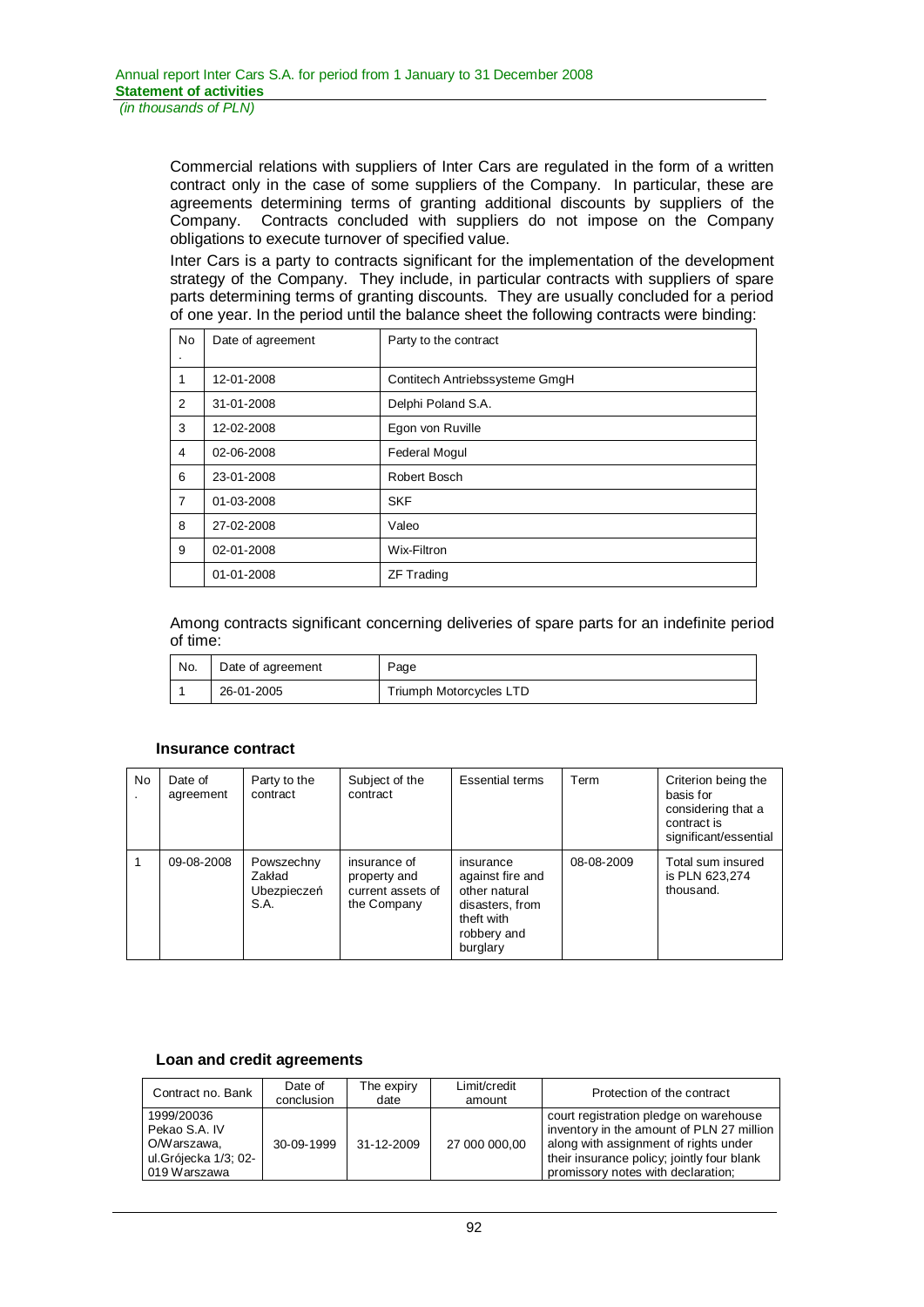*(in thousands of PLN)*

|                                                                                                                       |                |                |                | statement on submission to enforcement<br>of cash benefit and enforcement of<br>property; power of attorney to the bank<br>account                                                                                                                                                                    |
|-----------------------------------------------------------------------------------------------------------------------|----------------|----------------|----------------|-------------------------------------------------------------------------------------------------------------------------------------------------------------------------------------------------------------------------------------------------------------------------------------------------------|
| 2008/1019601583<br>Pekao S.A. IV<br>O/Warszawa,<br>ul.Grójecka 1/3; 02-<br>019 Warszawa                               | 23-06-2008     | 31-12-2009     | 25 000 000,00  | court registration pledge on warehouse<br>inventory in the amount of PLN 25 million<br>along with assignment of rights under<br>their insurance policy; declaration of<br>submission to enforcement; own blank<br>promissory note with declaration; power<br>of attorney to the bank account          |
| 2006/1008742132<br>Pekao S.A. IV<br>O/Warszawa,<br>ul.Grójecka 1/3; 02-<br>019 Warszawa                               | 27-07-2006     | 31-12-2009     | 74 500 000,00  | court registration pledge on warehouse<br>inventory in the amount of PLN 74.5<br>million along with assignment of rights<br>under their insurance policy; declaration<br>of submission to enforcement; own blank<br>promissory note with declaration; power<br>of attorney to the bank account        |
| 721380004076<br>Kredyt Bank S.A.<br>ul. Kasprzaka 2/8,<br>01-211 Warszawa                                             | 06-04-2006     | 05-04-2009     | 55 000 000,00  | alienation of inventory (spare parts of<br>mechanical vehicles) in the amount of.<br>PLN 55 million along with assignment of<br>rights under the insurance policy;<br>assignment of receivables of the<br>Borrower from the selected contractors<br>in the minimum amount of PLN 8 million<br>a month |
| Agreement of<br>07.03.2007<br>ING Bank Śląski<br>S.A., ul. Sokolska<br>34, 40-086<br>Katowice                         | 07-03-2007     | 31-01-2010     | 80 000 000,00  | registration pledge on inventory, in the<br>form of car parts and car accessories in<br>the amount of million PLN 40 along with<br>assignment of rights under their<br>insurance policy<br>statement on submission to enforcement                                                                     |
| 02/188/08/Z/VW.<br>Bre Bank S.A.,<br>Oddział<br>Korporacyjny w<br>Warszawie, ul.<br>Królewska 14, 00-<br>950 Warszawa | 29-07-2008     | 30-07-2009     | 20 000 000,00  | blank promissory note; registration<br>pledge on inventory (in Kajetany)                                                                                                                                                                                                                              |
| 02/379/07/Z/OB.<br>Bre Bank S.A<br>Oddział<br>Korporacyjny w<br>Warszawie, ul.<br>Królewska 14, 00-<br>950 Warszawa   | 25-09-2007     | 30-09-2009     | 50 000 000,00  | court registration pledge on inventory, in<br>the form of car parts and car accessories<br>in warehouses in the amount of million<br>PLN 55 along with assignment of rights<br>under their insurance policy<br>own blank promissory note<br>statement on submission to enforcement                    |
| WAR/3012/4/433/C<br>В<br>Fortis Bank S.A.<br>ul. Suwak 3<br>Warsaw                                                    | 22-12-2004     | 30-03-2009     | 50 000 000,00  | alienation of warehouse inventory (in<br>Kajetany) in the amount of 50 million<br>PLN along with assignment of rights<br>under the insurance policy;                                                                                                                                                  |
| 60/2007<br>ABN AMRO Bank<br>(Polska) S.A., ul. 1-<br>go Sierpnia 8A, 02-<br>134 Warszawa                              | 20-12-2007     | 30-06-2009     | 100 000 000,00 | court registration pledge on inventory, in<br>the form of car parts and car accessories<br>in warehouses in the amount of million<br>PLN 100 along with assignment of rights<br>under their insurance policy<br>statement on submission to enforcement<br>up to the amount of PLN 120 million         |
| Fortis Bank<br>SA/NV Hungary<br>H-1052 Budapest,<br>Deák Ferenc<br>Street 15.                                         | 2006-01-<br>18 | 2016-01-<br>20 | 3790 000,00    | the surety of credit repayment by the<br>parent company                                                                                                                                                                                                                                               |
| <b>Budapest</b><br>Autófinanszírozás<br>i Rt                                                                          |                | 2010-07-<br>30 | 374 000,00     | lien on the object of the credit                                                                                                                                                                                                                                                                      |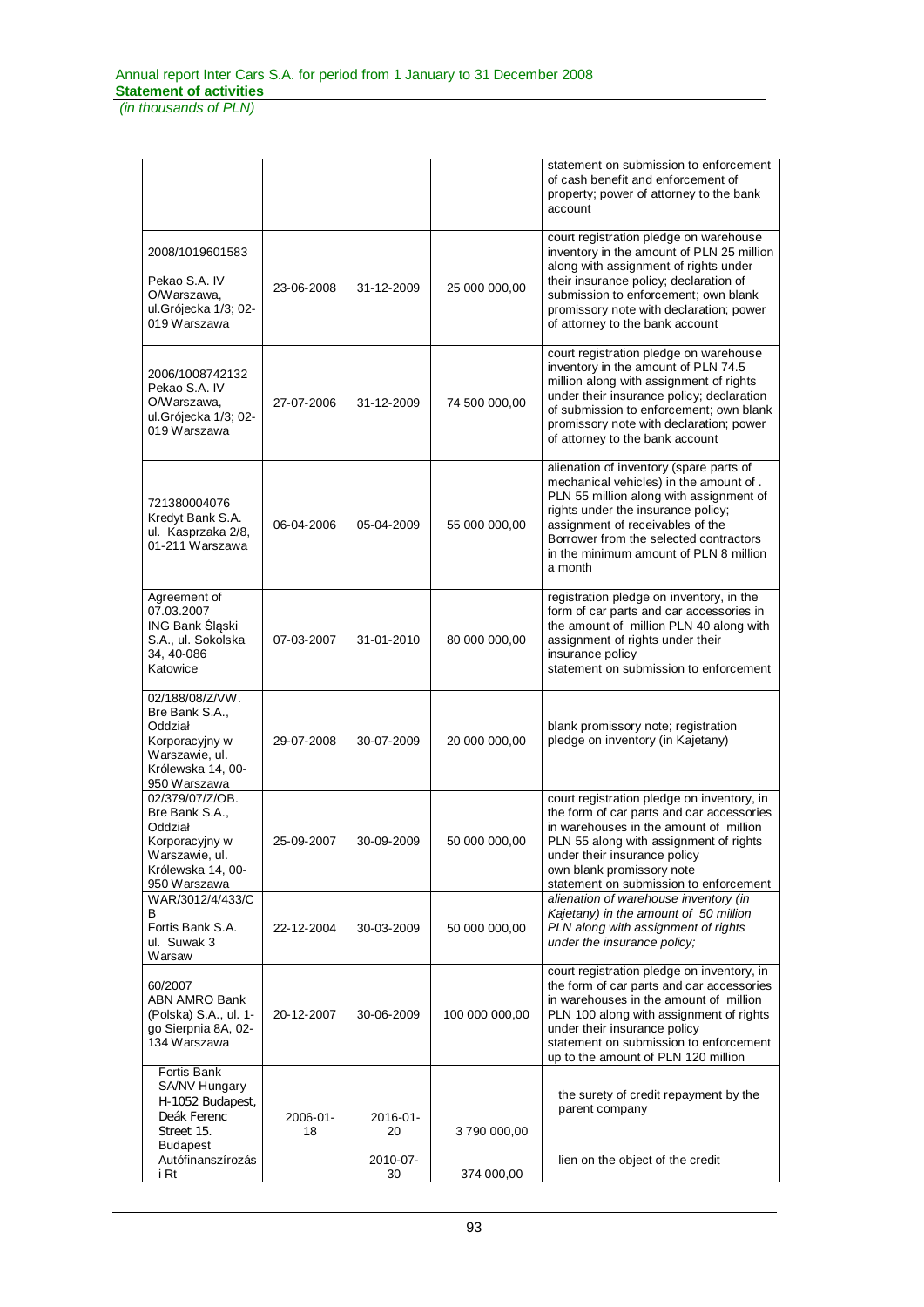| H-1138 Budapest, |  |  |  |
|------------------|--|--|--|
| Váci Way 188.    |  |  |  |
|                  |  |  |  |

### **Loan agreements**

| Date of conclusion of<br>loan contract | Amount of Ioan | <b>Significant terms of agreement</b>                                                                                         |
|----------------------------------------|----------------|-------------------------------------------------------------------------------------------------------------------------------|
| 29-12-2005                             | 5,050,000 PLN  | Loan contract from Inter Cars intended for running and expanding<br>business activities of Feber Sp. z o.o.                   |
| 05-10-2006                             | 500,000 PLN    | Loan contract from Inter Cars intended for running and expanding<br>business activities of IC Development&Finance Sp. z o.o.  |
| 12-12-2006                             | 500,000 PLN    | Loan contract from Inter Cars intended for running and expanding<br>business activities of IC Development&Finance Sp. z o.o.  |
| 13-04-2007                             | 600,000 PLN    | Loan contract from Inter Cars intended for running and expanding<br>business activities of IC Development&Finance Sp. z o.o.  |
| 21-05-2007                             | 2,500,000 PLN  | Loan contract from Inter Cars intended for running and expanding<br>business activities of IC Development&Finance Sp. z o.o.  |
| 09-07-2007                             | 250,000 PLN    | Loan contract from Inter Cars intended for running and expanding<br>business activities of Lauber Sp. z o.o.                  |
| 22-10-2007                             | 3,900,000 PLN  | Loan contract from Inter Cars intended for running and expanding<br>business activities of IC Development& Finance Sp. z o.o. |
| 19-11-2007                             | 3,100,000 PLN  | Loan contract from Inter Cars intended for running and expanding<br>business activities of IC Development&Finance Sp. z o.o.  |
| 03-12-2007                             | 17,800,000 PLN | Loan contract from Inter Cars intended for running and expanding<br>business activities of IC Development&Finance Sp. z o.o.  |
| 08-01-2008                             | 1,200,000 PLN  | Loan contract from Inter Cars intended for running and expanding<br>business activities of IC Development& Finance Sp. z o.o. |
| 27-02-2008                             | 1,200,000 PLN  | Loan contract from Inter Cars intended for running and expanding<br>business activities of IC Development&Finance Sp. z o.o.  |
| 01-08-2008                             | 9,000,000 PLN  | Loan contract from Inter Cars intended for running and expanding<br>business activities of IC Development&Finance Sp. z o.o.  |
| 26-03-2008                             | 15,500,000 PLN | Loan contract from Inter Cars intended for running and expanding<br>business activities of Feber Sp. z o.o.                   |
| 20-02-2006                             | 30 000 EUR     | Loan contract from Inter Cars intended for running and expanding<br>business activities of JC Auto S.A. Belgium               |
| 23-07-2008                             | 170 000 EUR    | Loan contract from Inter Cars intended for running and expanding<br>business activities of IC Rumunia                         |
| 29-10-2008                             | 1,150,000 PLN  | Loan contract from Inter Cars intended for running and expanding<br>business activities of Frenoplast S.A.                    |

Balance of loans for related parties as at 31 December 2008 was PLN 66,652,871.81. On the other hand, the total value of loans granted to 9 non-related parties reached the value of PLN 7,276,420.43.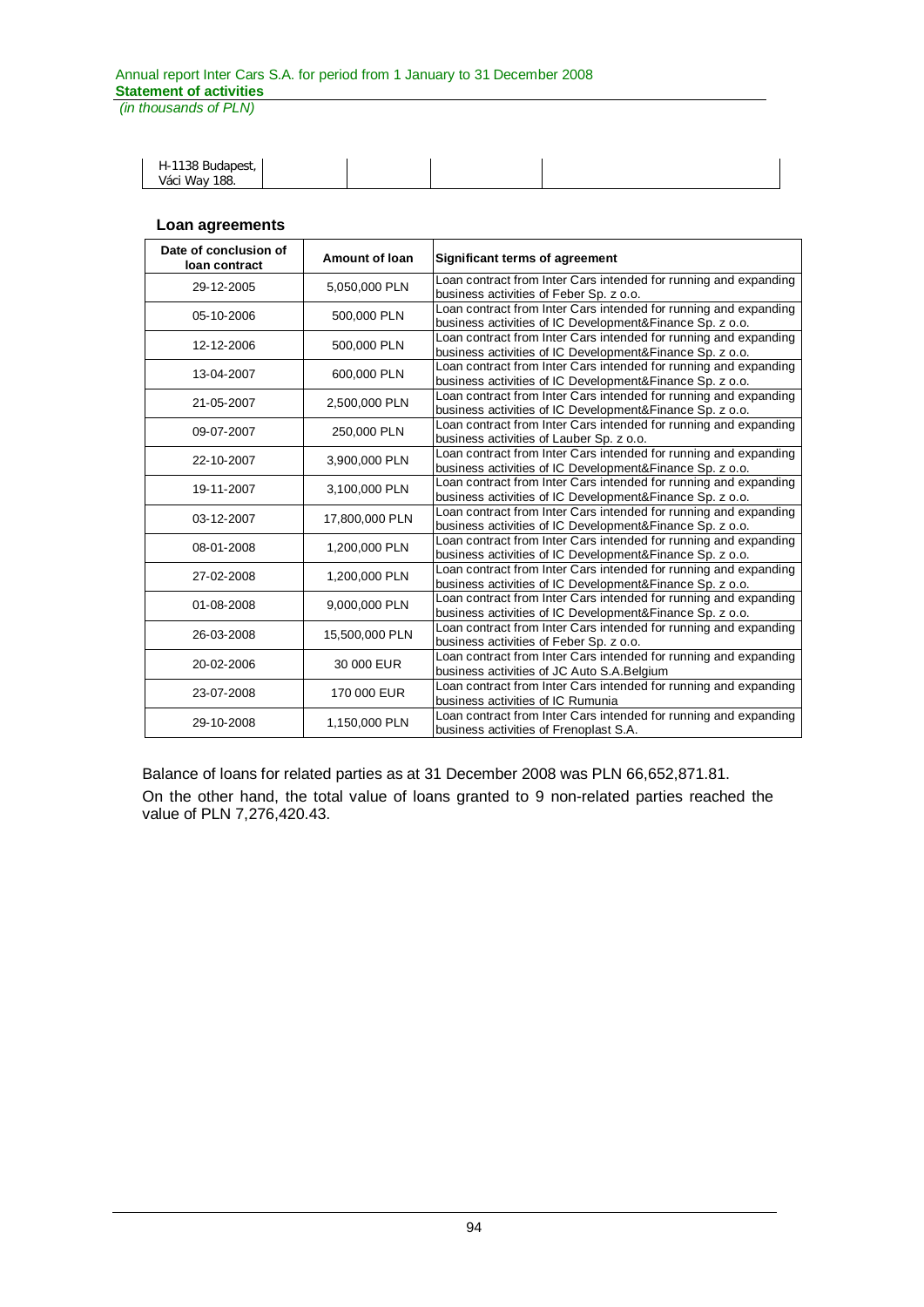*(in thousands of PLN)*

# **Contracts between shareholders**

The Company has no knowledge about any contracts between shareholders.

### **3. Changes in organizational or equity links**

Structure changes which took place in 2008 included:

- increase in capital in Inter Cars Lietuva- PLN 494 thousand
- increase in reserve capital in JC Auto s.r.l.  $-$  PLN 1,414 thousand
- payment for the Share capital in Inter Cars Romania PLN 179.64.

### **4. Description of transactions with related parties**

Transactions in the Group is presented in Note 11 in the Additional Information.

### *5.* **Contracted credits and loans**

|                                         | 31.12.2008       |         |            |
|-----------------------------------------|------------------|---------|------------|
| Short-term credits and loans (currency) | amount by        | Used    | date of    |
|                                         | contract (limit) |         | repayment  |
| BANK PEKAO S.A.                         | 126 500          | 121 412 | 2009-12-31 |
| Kredyt Bank S.A.                        | 55 000           | 54 809  | 2009-04-05 |
| BRE Bank S.A.                           | 70 000           | 69 836  | 2009-09-30 |
| ABN AMRO Bank (Poland) S.A.             | 100 000          | 99 820  | 2009-06-30 |
| Fortis Bank S.A.                        | 50 000           | 49 656  | 2009-05-29 |
| ABN AMRO Bank (Poland) S.A. (Feber)     | 16 000           | 15 937  | 31-03-2009 |
| ABN AMRO Bank (Poland) S.A. (Lauber)    | 4 0 0 0          | 4 0 1 0 | 31-03-2009 |
| Budapest Autofinanszirozasi Rt. (IC     |                  |         |            |
| Hungaria)                               | 374              | 100     | 30-07-2010 |
| Fortis Bank SA/NV Hangary (IC Hungaria) | 3790             | 535     | 20-01-2016 |
|                                         | 425 664          | 416 115 |            |
| Long-term credits and loans (currency)  | amount by        | Used    | date of    |
|                                         | contract (limit) |         | repayment  |
| ING Bank Śląski S.A.                    | 80 000           | 78 493  | 2010-01-31 |
| Budapest Autofinanszirozasi Rt. (IC     |                  |         |            |
| Hungaria)                               | 374              | 124     | 30-07-2010 |
| Fortis Bank SA/NV Hangary (IC Hungaria) | 3790             | 3 200   | 20-01-2016 |
|                                         | 84 164           | 81 817  |            |

### **6. Warranties, loans and guarantees granted**

### **Loan agreements**

### *Related parties*

The information on the loan contracts for the related parties is presented in item 2 of the statement of operations.

### **Guarantees and sureties**

As at 31 December 2008, the total value of contingent liabilities reached the value of PLN 37,515 thousand and consist of lease contract sureties for Inter Cars d o.o. and Lauber Sp. z o.o., sureties for the benefit of suppliers of Inter Cars Ukraina as well as Inter Cars Ceska Republika and Inter Cars Slovenska Republika and the surety of credit repayment for Inter Cars Hungaria kft, Lauber Sp. zo.o. and Feber Sp. z o.o.

|                         |              | amount (thousands of |
|-------------------------|--------------|----------------------|
| Towards                 | the duration | PLN)                 |
| Inter Cars Hungaria kft | 20-02-2016   | 4 2 2 3              |
| Inter Cars d.o.o.       | 02-02-2009   | 82                   |
| Inter Cars d.o.o.       | 12-07-2009   | 49                   |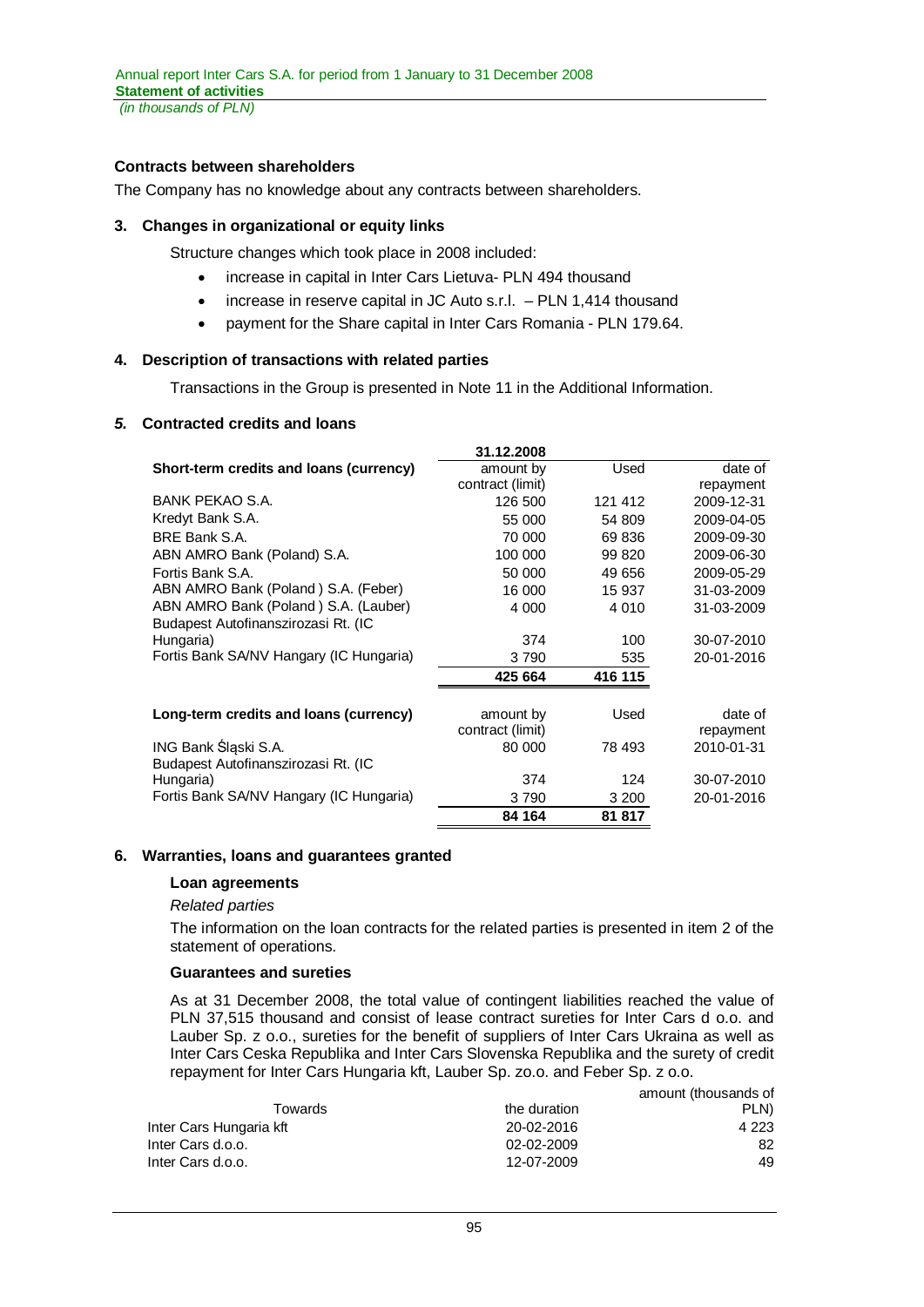| Inter Cars Ceska Republika and Inter Cars |                             |         |
|-------------------------------------------|-----------------------------|---------|
| Slovenska Republika                       | 31-12-2008                  | 3 3 3 8 |
| Inter Cars Czech Republic                 | 31-12-2008                  | 4 1 7 2 |
| Lauber                                    | 31-03-2009                  | 4 0 1 0 |
| Lauber                                    | 26-09-2011                  | 197     |
| Feber                                     | 31-03-2009                  | 15 937  |
| Inter Cars Ukraine                        | 17-11-2009                  | 4 1 7 2 |
| Inter Cars Ukraine                        | 31-12-2008                  | 1 2 5 2 |
|                                           | for an indefinite period of |         |
| Inter Cars Ukraine                        | time                        | 83      |
|                                           |                             | 37 515  |

### **7. Commercial papers issued**

Detailed information is included in Note 16 of the information additional to the annual consolidated financial statement.

### **8. Seasonal or cyclic character of activities**

Total revenues of the Group are not significantly susceptible to the phenomenon of seasonality. The wide range of parts includes goods whose sales depends on season, especially winter. They cover , among others, winter tires, batteries, glow plugs, steel rims, fuel filters and antifreeze and window washer fluids. Goods most susceptible to seasonal, short-term sales such as e.g. winter tires are ordered from suppliers a few months before the planned period of more intense sales (provided that previous purchases are awarded by suppliers with longer payment terms and higher discounts).

The observed regularity is that relatively the bottom sales is recorded in the first quarter of the year.

### **9. Assessment of financial resources management**

The chart below presents the basic financial data of the **Inter Cars S.A. Group** for 2008:

| (000)                                                        | 2008       | 2007       | 2008    |
|--------------------------------------------------------------|------------|------------|---------|
|                                                              | <b>PLN</b> | <b>PLN</b> | Euro    |
| <b>Profit and loss statement (for period)</b>                |            |            |         |
| Sales revenues                                               | 1 737 956  | 1 326 894  | 492 046 |
| Gross Profit (Loss) on sales                                 | 535 011    | 365 256    | 151 471 |
| Costs of management option program                           | (743)      | (3330)     | (210)   |
| Financial revenue and cost, net                              | (40 862)   | (10668)    | (11569) |
| Profit (loss) on operating activities                        | 75 369     | 84 328     | 21 338  |
| Net Profit (loss)                                            | 25 417     | 57 964     | 7 196   |
|                                                              |            |            |         |
| <b>Balance</b> (at the end of period)                        |            |            |         |
| Cash and cash equivalents                                    | 24 922     | 22 879     | 5973    |
| Balance sheet total                                          | 1 227 722  | 815710     | 294 248 |
| Loans, borrowings, financial Leasing                         | 538 586    | 357 368    | 129 083 |
| Equity attributable to the shareholders of the parent entity | 418 125    | 166 912    | 100 212 |
| Minority capital                                             |            | 1 151      |         |
|                                                              |            |            |         |
| <b>Other financial information</b>                           |            |            |         |
| Cash flow on operating activities                            | 69 871     | (52 348)   | 19782   |
| Cash flow on investment activities                           | (55 627)   | (69 979)   | (15749) |
| Cash flow on financial activities                            | (12 201)   | 130 829    | (3454)  |
| Basic earnings per 1 share                                   | 1,90       | 4,90       | 0.54    |
| Sales margin (1)                                             | 30,8%      | 27,5%      |         |
| EBITDA margin (2)                                            | 5,9%       | 7,5%       |         |

(1) Sales margin was defined as the quotient of gross profit on sales and revenues.

(2) EBITDA was defined as net profit (loss) before depreciation, net financial revenues (costs), exchange rate differences and income tax.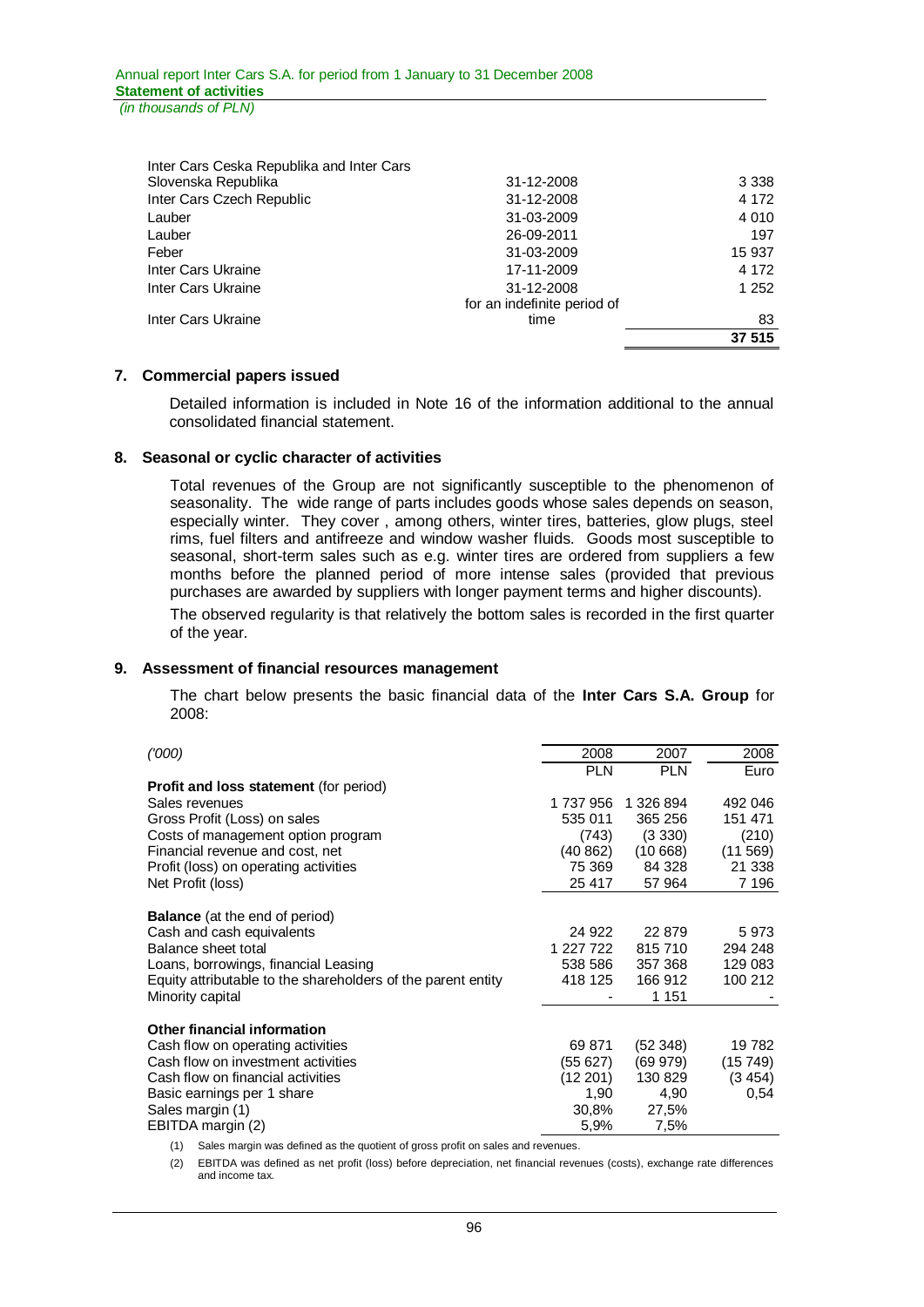**The Group recorded more than 31% increase in sales revenues** as compared to the same period of 2007, which resulted from the merger of the JC Auto S.A. Group, from growth in the scale of operating activities and geographic development of sales chain.

**Gross profit on sales** increased by 46% in 2008 as compared to the same period of the previous year. Higher growth rate of profit as compared to the pace of increase in sales revenues resulted from growth in the amount of **profit margin on sales** from 27.5% in 2007 up to 30.8% in 2008.

The chart below presents the structure of costs **by type**:

|                                     | 2008    | 2007    |
|-------------------------------------|---------|---------|
| depreciation                        | 27 709  | 14 786  |
| consumption of materials and energy | 105 942 | 87824   |
| external services                   | 310 119 | 199 284 |
| Including: usługa dystrybucji       | 195 566 | 127292  |
| taxes and fees                      | 2634    | 1 283   |
| payroll                             | 88 110  | 48 812  |
| Including: opcje menedżerskie       | 743     | 3 3 3 0 |
| social security and other benefits  | 21 066  | 10 311  |
| other costs by type                 | 16 768  | 13 0 27 |
| Total costs by type                 | 572 348 | 375 327 |

**Distribution service costs** - the share of the entity managing a branch in the realized margin. The margin generated on the sale by the branch is divided (50/50) between the branch entity and Inter Cars. The system of branches is based on the principle of delegating management of distribution point (branch) to external entities. The sales is performed on behalf of Inter Cars. External entities (branch entities) employ employees and cover current costs of functioning from revenue, which is share in completed margin on sales of goods. Settlement of share in margin is made in monthly periods. The Company provides organizational and logistic knowledge, capital, suppliers of parts, full assortment and its availability, company sign. Branch entity contributes the knowledge of local market and experienced employees to Inter Cars. Risk of activities of a given entity (branch) is borne by the entrepreneur that, by running own business, optimizes the resources that remain at their disposal.

Total **costs by type** in 2008 increased by 52% as compared to 2007. The greatest impact on increase in costs had a growth in costs of external services by 56%.

Another item of costs, whose growth had impact on total increase in costs were the costs of remuneration that were higher than in 2007 by almost 81%. After excluding the costs of distribution as well as the costs of management options (remuneration costs) costs by type in 2008 were **higher by 54%** as compared to the same period of 2007.

**Financial revenues and costs** include, first of all, costs and revenues under interest. In 2008 in particular, the Group sustained costs on this account in the amount of PLN 29,098 thousand **Liabilities under credits, loans, debt securities as well as financial lease** as at 31 December 2008, reached the total value of PLN 538,586 thousand. From 1 January to 31 December 2008, the Company carried out issue of 63 tranches of short-term debt securities with the total value of PLN 502,900 thousand. Substantial influence on the result have exchange rate differences. In 2008, total PLN 15 606 thousand was charged to the result on account of negative exchange rate differences.

**Charges on account of income tax** include input income tax amounting to PLN 9,134 thousand and changes in the value of deferred income tax assets and provisions, reducing tax charges in the period by PLN 150 thousand. The growth in income tax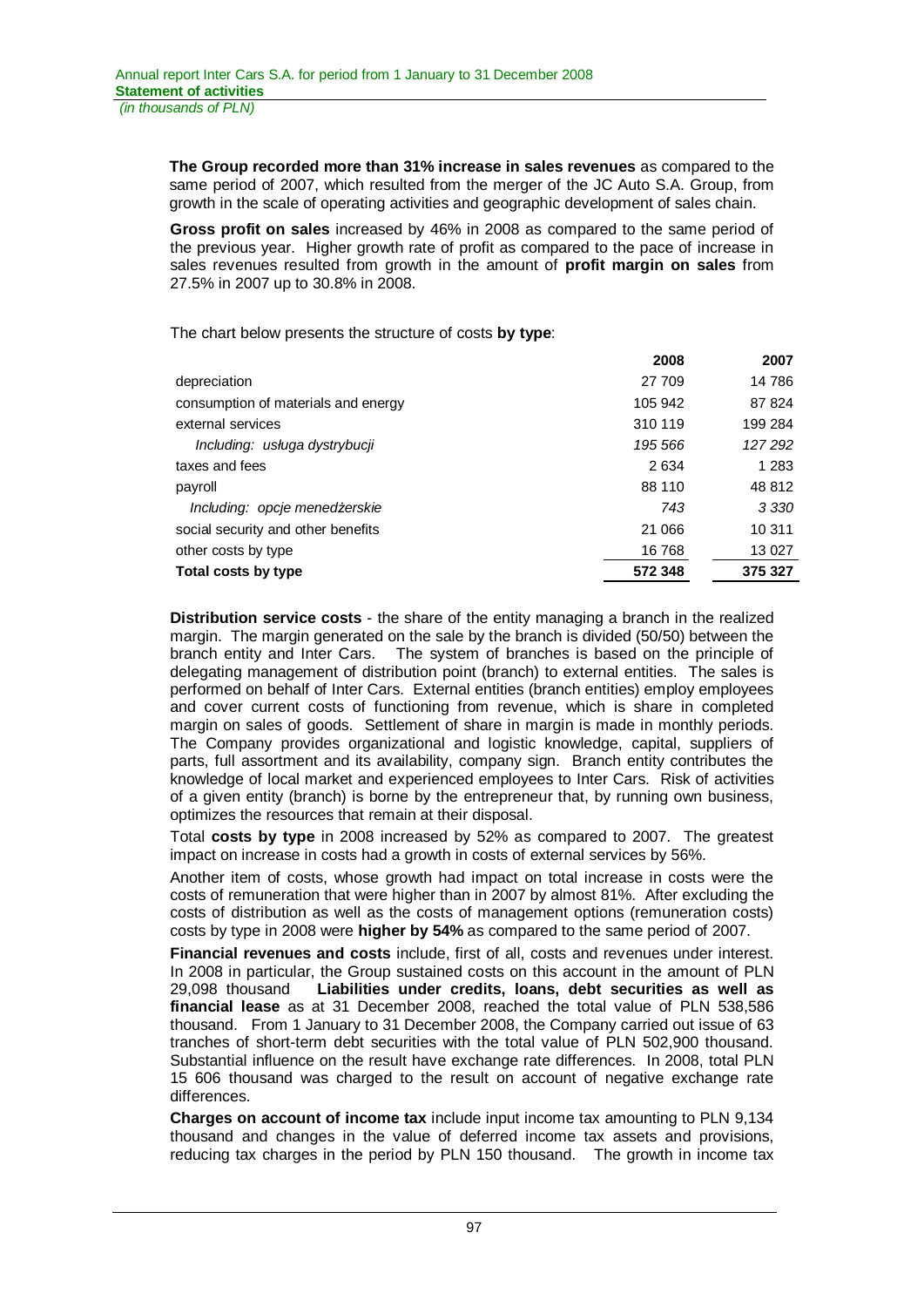liabilities results from the fact that the Company applies the possibility of a lump settlement of income tax.

|                                                              | 2008      | 2007      |
|--------------------------------------------------------------|-----------|-----------|
| Net revenues on sales of commodities and materials           | 1737956   | 1 326 894 |
| Profit gross on sales                                        | 535 011   | 365 256   |
| Gross sales profitability                                    | 30,78%    | 27,53%    |
| Operating profit                                             | 75 369    | 84 328    |
| operating return                                             | 4,34%     | 6.36%     |
| <b>EBITDA</b>                                                | 103 078   | 99 114    |
| Gross profit                                                 | 34 401    | 73 660    |
| Net profit                                                   | 25 417    | 57 964    |
| net return                                                   | 1,46%     | 4,37%     |
| Balance sheet total                                          | 1 227 722 | 815 709   |
| <b>ROA</b>                                                   | 2.07%     | 7.11%     |
| <b>Fixed assets</b>                                          | 401 066   | 153 178   |
| Equity attributable to the shareholders of the parent entity | 418 125   | 166 912   |
| ROE                                                          | 6.08%     | 34.73%    |

**Sales revenues** in 2008 were **31% higher** than in 2007. The following were of **particular importance for sales** results in 2008: (a) further development of the regional sales support system (sales representatives), the result of which was increase in the quantity of active customers, (b) opening new branches and intensification of operations of the already existing ones, (d) important growth in sales of seasonal goods thanks to high availability of the selected assortment groups ("Winter Campaign"), (d) optimization of the inventory management system including both optimization of balances in particular product groups and optimization of supply chain, consisting in, first of all, growth in importance of regional distribution centres and the degree of direct deliveries from manufacturers.

Other factors which have had a significant, positive impact are: significant extension of offer of parts for Asian cars and development of the loyalty program for customers of Inter Cars called "IC-Premia" (www.icpremia.pl).

**Gross profit on sales** increased by 46% as compared to 2007. Higher growth rate, as compared to the growth rate in sales revenues, resulted from increase in **sales margin** in 2008.

Total **sales costs and overheads** increased by 77% as compared to 2007. This increase resulted, first of all, from the increase in costs of external services – total by 56%. The growth resulted mostly from a higher level of costs incurred for service and development of the data communications system and logistics of goods (transport, warehouse facilities). Then, the costs of remuneration increased - by approx. 81%. The largest item of costs incurred by the Company is a service of distribution, namely share of a branch in worked out margin. Together costs of distribution in 2008 reached PLN 195,566 thousand, i.e.43% of total costs by type.

Discounts received by the Company from suppliers have significant impact on return. In 2008, the Company included in the result total PLN 33,470 on this account. Discounts due the Group are agreed at the end of the financial year in relation to purchases made in the period and reported in the result, depending on turnover. Total PLN 21,281 thousand were entered into inventory and this amount will affect in 2009 reduction in the value of sold goods (first of all, in the 1st quarter).

**Operating profit** in 2008 was nearly by ca. 11% less than in 2007. **EBITDA** in 2008 was running at the level of around 5,9%.

**Financial revenues** include, first of all, revenues under interest (under funds on bank accounts, under loans and receivables past the expiration date). **Financial costs**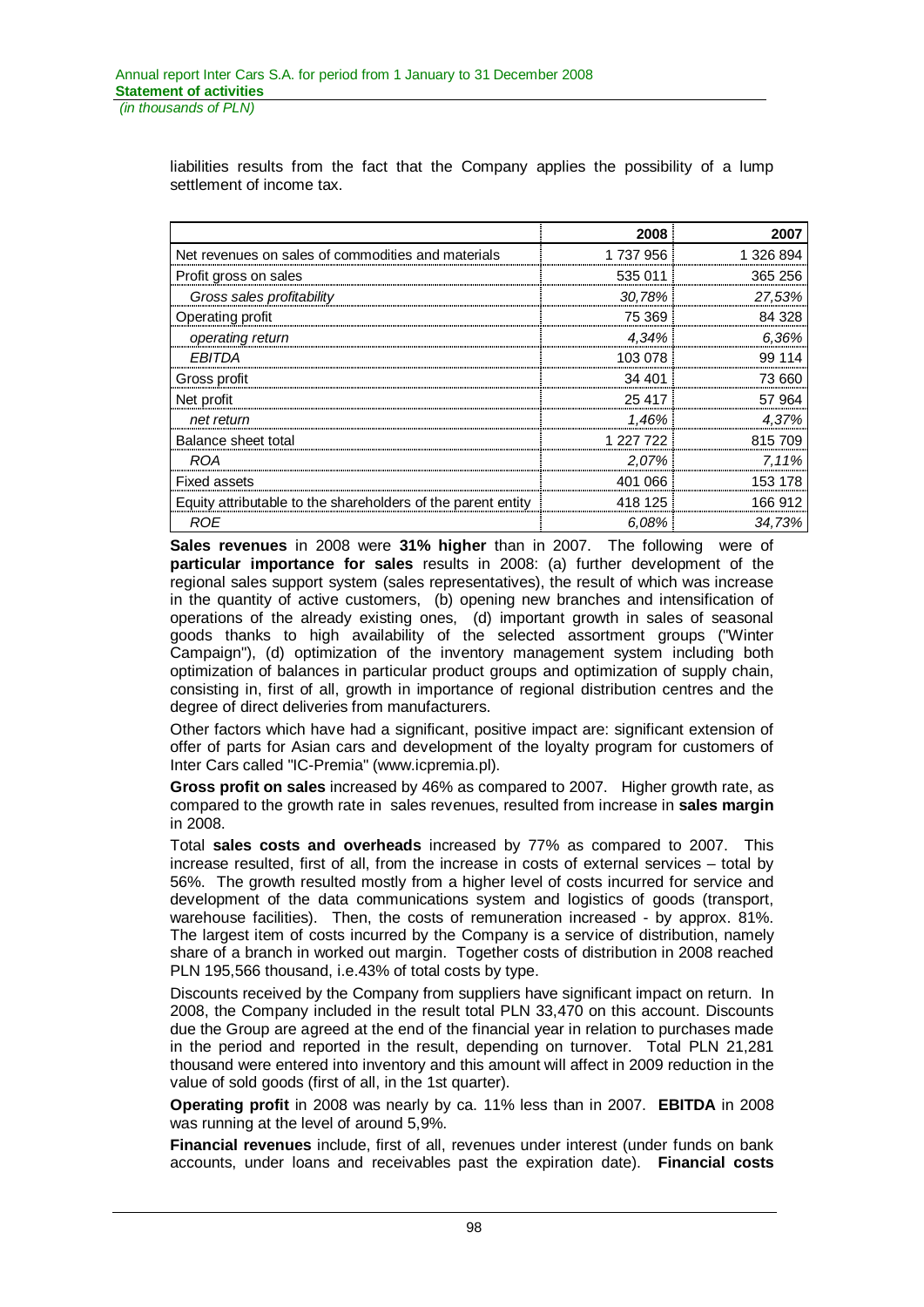include mainly costs under credits and loans and issue of bonds. **Exchange rate differences** are presented in two items of the income statement. As the adjustment of the value of sold goods, in the part corresponding to realized exchange rate differences related to settlement of trade receivables and liabilities in foreign currencies and other as a separate component of the statement.

Demand for working capital and investments in other tangible assets are financed only by investing the worked out profit and bank credits and financial lease.

Size, structure of working capital and demand for working funds can be found in the chart below.

|                                 | 2008    |         |
|---------------------------------|---------|---------|
| Current assets                  | 826 656 | 662.532 |
| Cash and securities             | 24.922  | 22.879  |
| Short-term liabilities          | 690 798 | 600 285 |
| Short-term interest liabilities | 425 124 | 318.574 |
| Adjusted current assets         | 801 734 | 639 653 |
| Adjusted current liabilities    | 265 674 | 281 711 |
| Net working capital             | 536.060 |         |

Value of invested net working capital increased by approximately 50%.

|                                          | 2008 |  |
|------------------------------------------|------|--|
| Inventory rotation in days               |      |  |
| Trade receivables turnover cycle in days |      |  |
| Operating cycle in days                  |      |  |
| Trade liabilities turnover cycle in days |      |  |
| Cash conversion cycle in days            |      |  |
| Current ratio                            |      |  |
| uick ratio                               | በ 35 |  |
| Cash ratio                               |      |  |

Company's debt ratios are presented in the chart below.

|                                         | 2008 |        |
|-----------------------------------------|------|--------|
| Debt<br>ratio                           | 0.66 | v. 1 J |
| debt to<br>otal<br>ea<br>ratio<br>.uitv | 1,94 | 3.88   |

The Company finances development of activities from own funds and bank credits. In total, at the end of 2008, liabilities on account credits, loans, debt securities and financial lease reached the total value of PLN 538 586 thousand, and **debt ratio** decreased from 0.79 in 2007 to 0.66 in 2008.

Inter Cars pays its liabilities on a regular basis and, in the opinion of the Board of Directors, there are no premises or factors which would constitute any threat to payment of liabilities on time.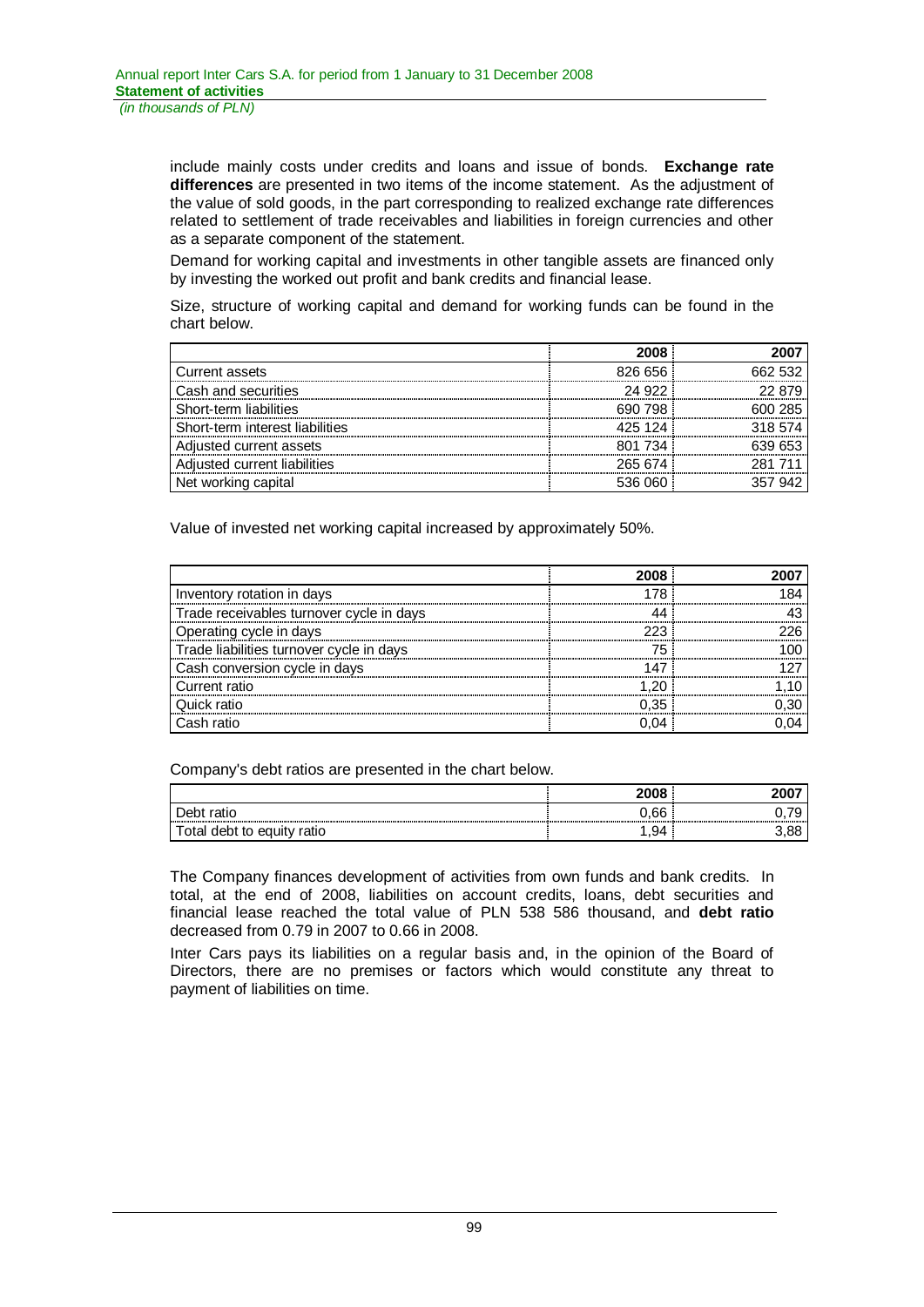|                                                    | 2008    | 2007     |
|----------------------------------------------------|---------|----------|
| Net cash flow on operating activities              | 69 871  | (52349)  |
| Net cash on investment activities                  | (55 627 | (69 979) |
| Net cash on financial activities                   | 12 201  | 130829   |
| Cash and cash equivalents at the end of the period | 24.922  | 22.878   |

The value of funds employed in investment activities is at a high level, mainly due to loans granted to subsidiaries and investments in investment real estate.

# **10. Assessment of the possibility to implement the intended investments**

Expenditures on purchases and modernization of tangible fixed assets amounted to PLN 70,825 thousand in 2008. Expenditures were incurred primarily on purchase of replacement fixed assets.

The Group's investments in 2008 were financed in total using own funds.

The investment plan for 2009 envisages investment expenditures in tangible fixed assets, such as replacement and modernization of means of transport and modernization of management support computer system.

### **11. Factors and non-standard events influencing result**

In the fourth quarter of 2008 and in the period until publication of this report the situation in financial markets of the world gave particular importance to the issue of stability of debt financing. The financial situation of the Company is regulated and stable. This can be stated on the basis of both statements and decisions of representatives of banks, on extended cooperation in the scope of the existing financing, about which the Company informed in current messages during the year 2008.

Decrease in the consolidated net result of the 4th quarter in comparison to the results for 3 first quarters is mostly due to a strong depreciation of Polish zloty during the fourth quarter, which was reflected in recognition of negative exchange rate differences from balance sheet valuation of liabilities denominated in foreign currencies.

As a result of the balance sheet valuation of those liabilities the consolidated net result in the 4th quarter was reduced by the total amount of PLN 17 million, which means that the consolidated gross profit in the 4th quarter would exceed PLN 10 million and PLN 51 million respectively throughout the year 2008.

An extremely significant factor for correct assessment of the impact of depreciation of Polish zloty at the end of the year on the present and the future results of the Company is consideration of the potential of generating higher gross margin on sales. As at 31 December 2008 we estimate it at PLN 37 million. The Company does not revaluate the owned inventory. In the case of impairment of Polish zloty market prices of goods purchased in currencies are growing in proportion to the foreign exchange rate changes. Thus, we are dealing with the fact that the negative impact of depreciation of PLN is noticeable immediately, while the positive one is spread in time for the next several months (which results from inventory turnover).

The maintained good business situation in the industry of distribution of spare parts in the whole 2008 as well as in the 4th quarter confirms that the crisis in the automotive industry does not affect this industry, and it applies to manufacturers of vehicles and production components. The Company has in its offer the greatest range of suppliers, which is a means of protection against possible problems of particular suppliers.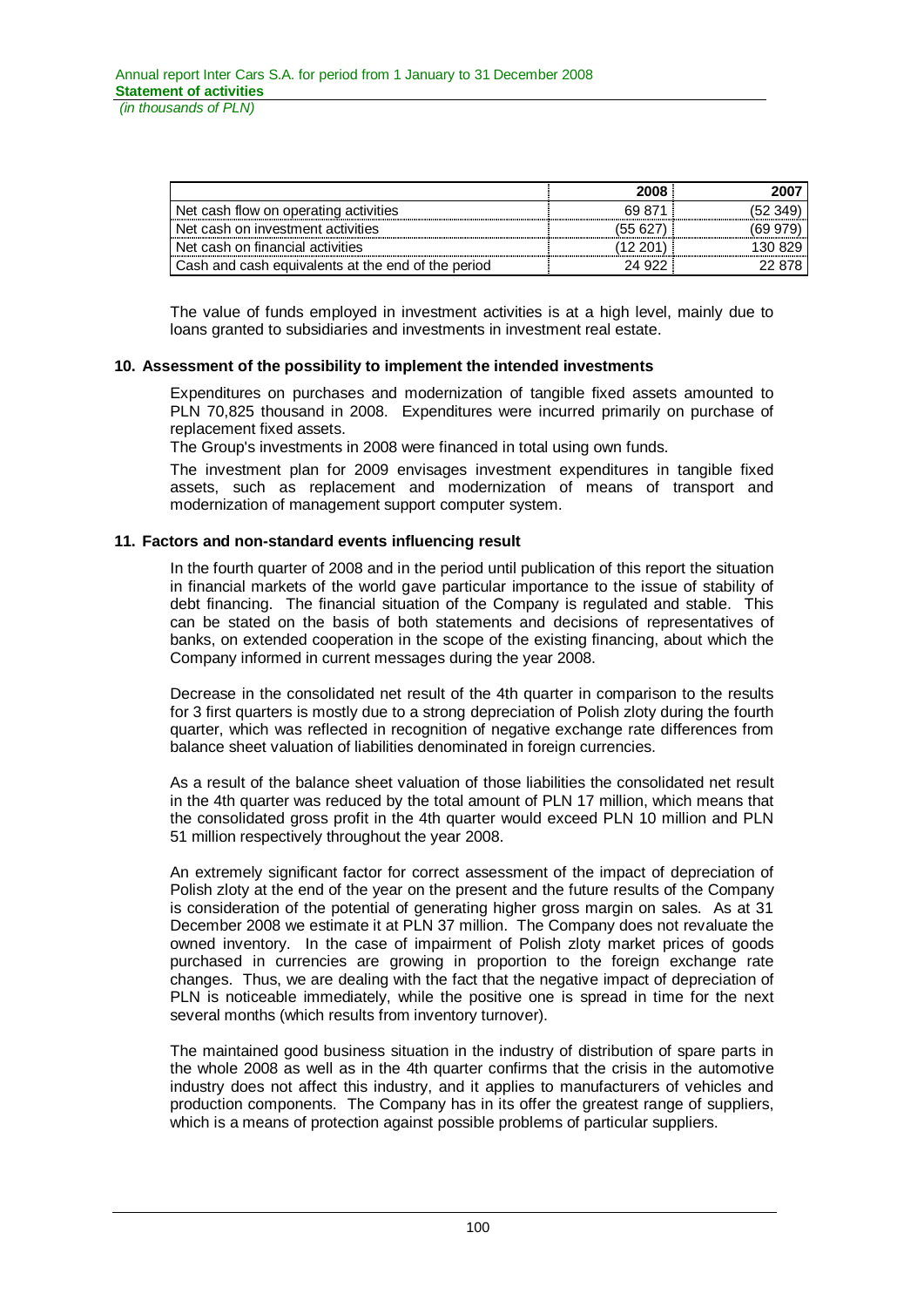The consolidated EBITDA for the period of 12 months of 2008 amounted to PLN 103 million , however, after eliminating from it the impact of negative exchange rate differences from balance sheet valuation of liabilities, the EBITDA adjusted in such a way would amount to PLN 108.6 million.

The Company conducts multi-dimensional actions designed to optimize the costs. As a result of establishment of reserves of storage area in facilities in Kajetany and Blonie in order to use more effectively the logistic potential available there, the project was launched for provision of logistic services for external entities. At the same time, it will be possible to obtain the announced effects of synergies resulting from connection with JC Auto in the area of logistic cost reduction.

The Group conducts optimization of inventory, as a result of which it was possible to reduce inventory at growing sales. It is possible without deterioration in the availability, which is fostered by increase in of warehouse inventory of key suppliers of the Company.

Further decrease in the economic situation on the market of trucks, like in the 3rd quarter, results from thwarting the investments of transport companies and poor economic situation in transport as a whole. As a result, there has been a decrease in dynamics of sale of parts for trucks. There was also a significant decrease in demand for semitrailers and truck bodies produced by Feber Sp. z o.o. Improvement in the economic situation is expected by the Board of Directors of Feber in the second quarter of 2009, along with launching construction projects with regard to road infrastructure. The signs of stimulation are already visible.

In the 4th quarter the Company managed to improve the turnover of receivables. No formation of payment gridlocks was observed. It results from the fact that customers of the Company - vehicle repair garages - hardly use the deferred payment for their services.

When assessing the dynamics of sales revenues of the Group, account should be taken of the fact that average exchange rate of EUR in 2008 is over 7% lower than in 2007.

In 2008, the Company opened subsequent branches - together 7, which means that as at 31 December 2008 it had 115 branches. The Capital Group has a sales network of total 166 branches.

The company has been consistently implementing the policy of territorial expansion within the area of Central and Eastern Europe. These markets show large growth potential and higher net profitability for the industry than the domestic market. A high pace of sales growth in the four quarters of 2008 as compared to the same period in 2007 was recorded by the companies Inter Cars Slovakia, Inter Cars Czech Republic and Inter Cars Ukraine.

Sales to export markets constitutes 31.2% of the Group's sales revenues. The share of export for many years has remained at constant level, while within export the share of Ukraine is decreasing mainly in favour or Slovakia and the Czech Republic.

In addition, according to the Board of Directors, an event in 2008 which affected the financial result was the merger with JC Auto S.A., which is described in more detail in note 33 of Additional Information.

# **12. External and internal factors significant for development of the Group**

### *Internal factors*

According to the Board of Directors, the most important internal factors affecting current and future financial results include: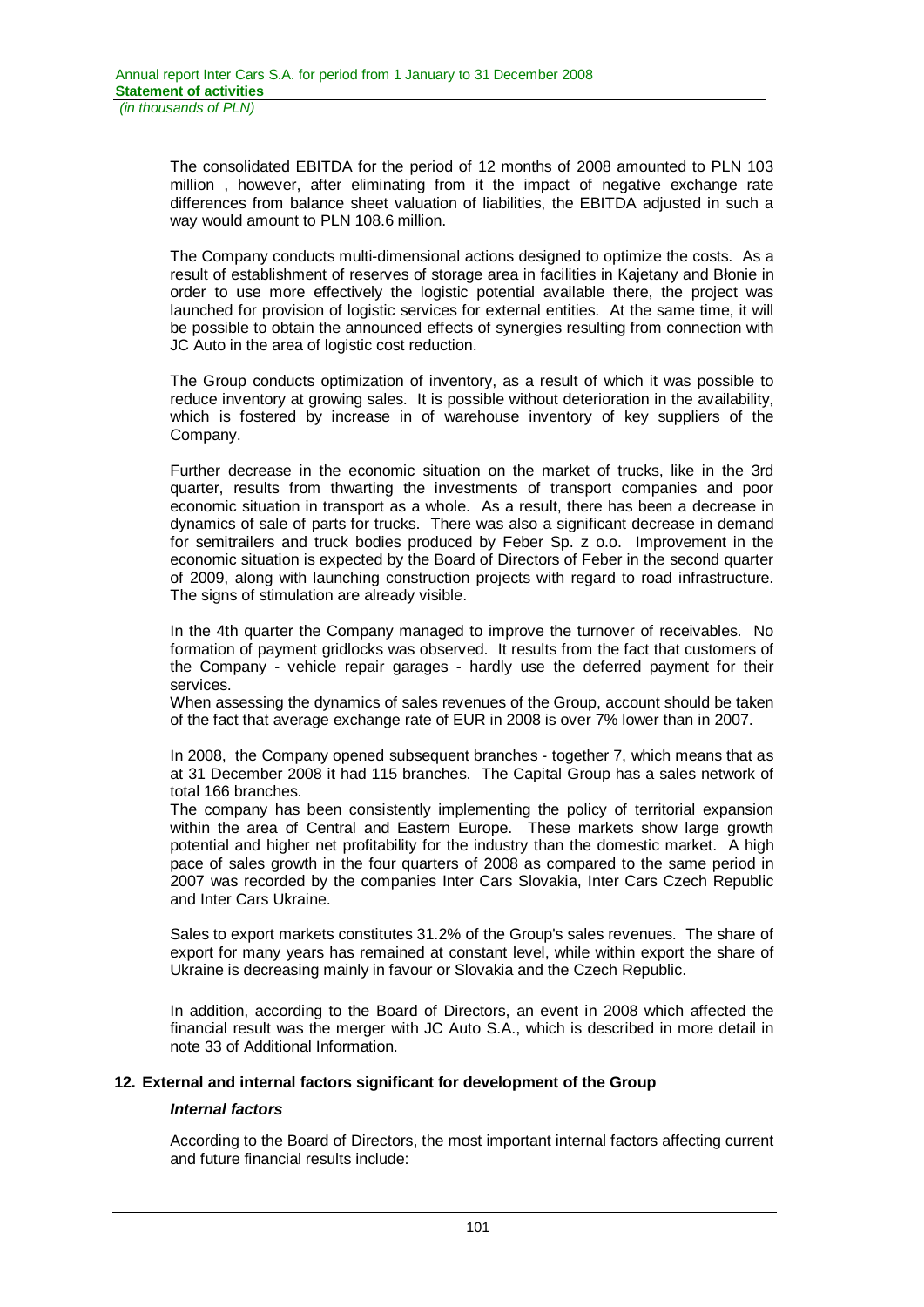- (i) the merger of Inter Cars and JC Auto On 13 July 2007, Inter Cars S.A. and JC Auto signed an agreement on the merger of both Companies. The long-term objective of the merger is creation of a company which would be a leader on the market of distribution of spare parts to vehicles in Europe. The Boards of Directors of both Companies indicate effects of synergy related to the merger, which will bring substantial reduction in operating costs of the merged entity and simultaneous increase in total sales and profits. Both Inter Cars and JC Auto are entities conducting activities related to distribution of parts to of vehicles and repair services of automotive vehicles;
- (ii) development of sales network as a result of increase in the number of branches and development of commercial contacts with final recipients - garages;
- (iii) ability to select proper development strategy on competitive and changing market determining growth capacities of the Company in the long run on the market characterized by a high degree of competition and changes in the model of distribution of spare parts in consequence of the EU introducing new regulations and automotive concerns and manufacturers of spare parts changing strategy of activities ;
- (iv) development of loyalty programs introduction of new and development of past ones, determining the Company's capacity to increase loyalty of recipients and, as a result, volume of the Group's sales on these markets;
- (v) strictly determined group of products and the area of activity precisely determined development strategy fully making use of the potential of the Company and allowing its full employment in the spheres where the organization has most competences;
- (vi) knowledge of the market which consists of the capacity to communicate effectively the offer to final recipients and which, as a result of experience in this respect and modern sales support methods, enables Inter Cars to achieve a significant competitive advantage;
- (vii) development of sales support tools fixed introduction of tools and solutions raising quality of customer service, in particular introduction in the Czech Republic, Slovakia and Hungary of a well-known program in Poland, IC-Katalog, in local language versions;
- (viii) qualified personnel being one of the most important factors determining the possibility to maintain and increase competitive position of the Group's entities;
- (ix) efficiency of goods logistics system meaning the ability to optimize continuously the existing processes and introduce new solutions which enable, on the one hand, controlling and reducing effectively costs of trade in goods in the growing network, and, on the other hand, raising effectiveness of supply of the growing sales network, in the conditions of a very broad offer of goods;
- (x) computer system efficiency determining the possibility of maintaining continuously full capacity of the system to both trade in goods and provision of information necessary for management of the Group and performance of any imposed information obligations.

# *External factors*

According to the Board of Directors, the most important external factors affecting current and future financial results include:

(i) macroeconomic situation - which, by the level of economic activities of entities and, as a result, the level of employment level in the national economy, the level of income of the population, determines current and future capacities of prospective customers to purchase cars and sustain costs of their operation and repairs;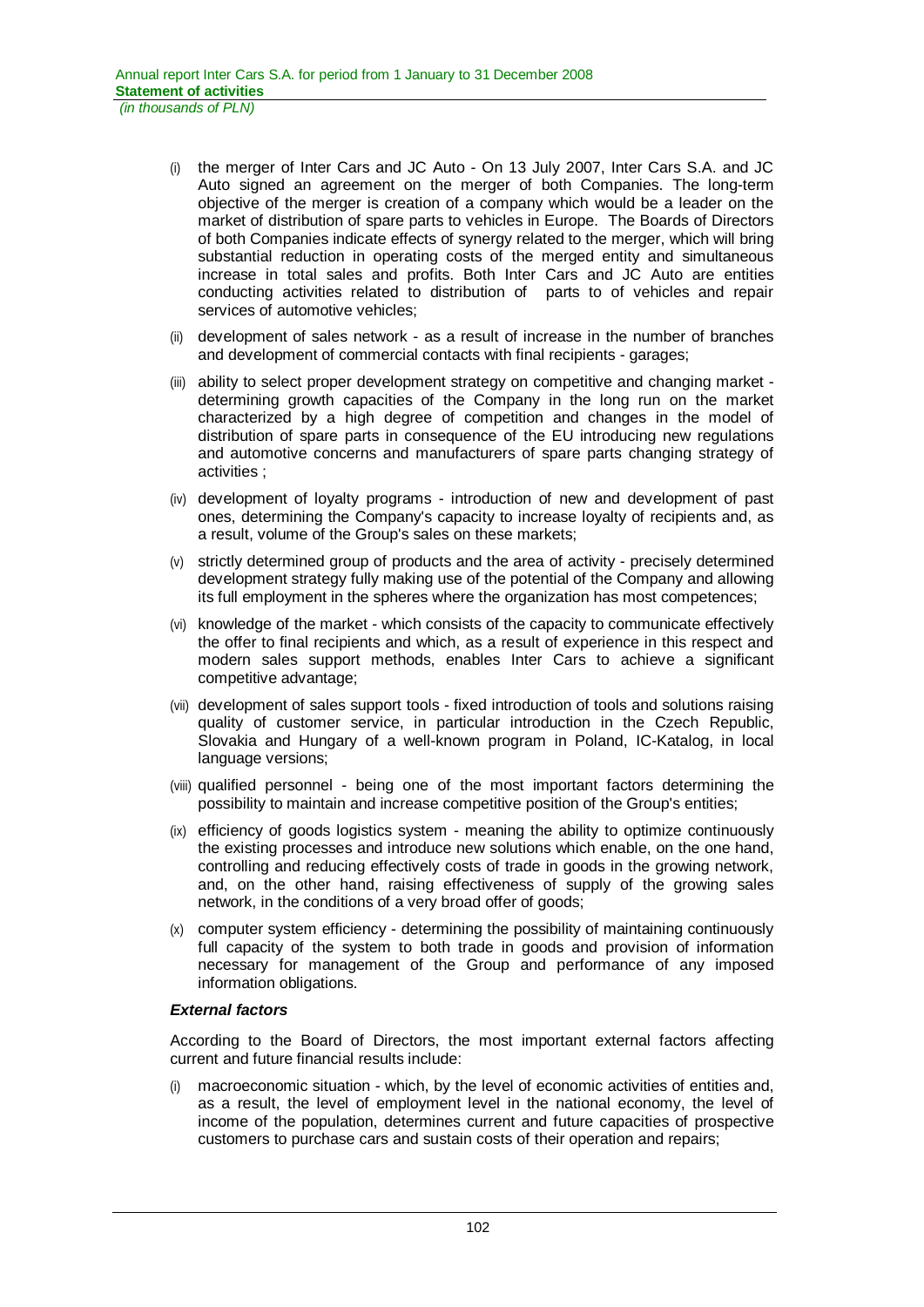- (ii) macroeconomic situation in Ukraine, in the Czech Republic, Slovakia and Lithuania - which, by the level of expenditures on cars, depending on the amounts of income of the population and business entities, will affect the value of the market of spare parts in those countries and, at the same time, value of sales of the Group in those countries;
- (iii) changes in EUR and USD exchange rates affecting the level of prices of goods offered y the Company and indirectly its financial results;
- (iv) growth in loyalty of recipients as a result of reduction in the degree of diversification of sources of supply by workshops, resulting in growth in the number and value of orders submitted by particular recipients and reduction in the risk of sudden sales fall;
- (v) development of independent workshops constituting the basic group of the Group's recipients, which are to face important challenges concerning the need to adjust to growing market requirements as a result of growth in the degree of complication of repairs;
- (vi) changes in the structure of distribution as a result of changes in legislation of the European Union - making the Group face important challenges and opportunities in the scope of access to the group of recipients being of exclusive customers of car manufacturers with regard to supply with spare parts works as well as through access of independent workshops to technical information of car manufacturers on equal rights as authorized workshops and, as a result, removal of significant barriers in the development of independent workshops, which will increase possibilities of development of the sector of independent repair services - the main customer of goods of the Group;
- (vii) changes in the structure of demand for spare parts arising from changes in car production technologies - resulting in the expected growth in demand for relatively more expensive elements and growth in demand for equipment used as workshop equipment;
- (viii) car sales volume determining demand for spare parts in average and long term, through impact on the number of cars used in the countries where the Group conducts operating activities;
- (ix) volume of imports of second-hand cars which together with sales of new cars has a decisive impact on growth in the number of registered vehicles and, as a consequence, on the demand for repair services and spare parts, and the scale of import of second-hand cars, due to their age and mileage, will contribute faster to a higher demand for parts but will affect also the structure of the global demand by a larger demand for relatively cheaper parts and, in the case of a significant replacing of new cars with second-hand cars from import in sales, lower growth in demand of workshop for equipment used for fitting work posts;
- (x) industry competitiveness requiring constant improvement in competences of the organization with regard to sales organization, sales support mechanisms, scope of the offer of goods and location of branches;
- (xi) economic situation in the construction industry the most important market factor affecting the development of Feber is the economic situation on the construction market, in particular with regard to the infrastructure construction industry. The motorway construction program which has been expected to enter the implementation phase for years will result in a significant growth in the demand for the Group's products.

The development of the Company will be also affected significantly by factors determining development of subsidiaries being significant recipients of the Company. Factors important for development of these entities are presented in the consolidated statement of operations of the Group.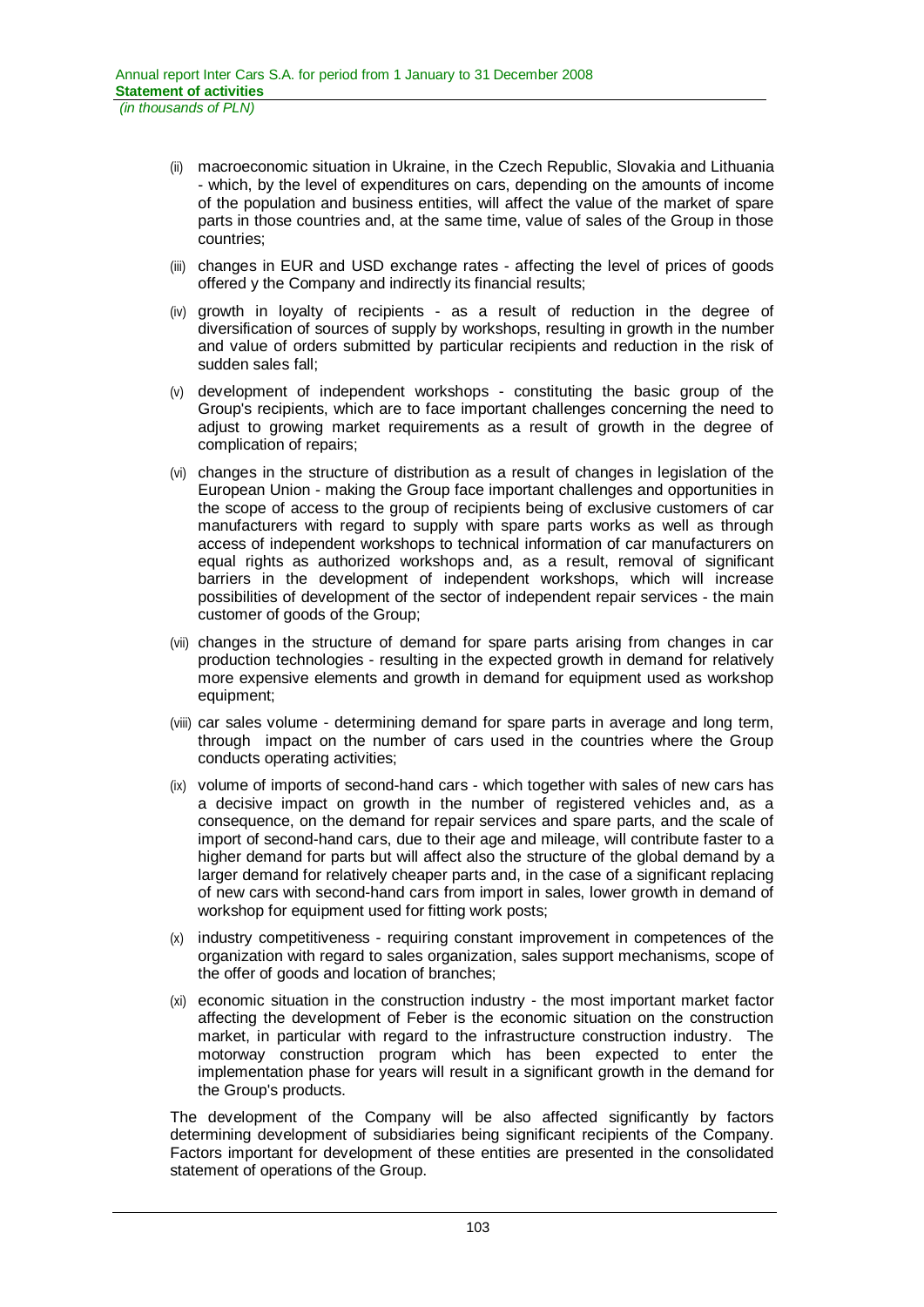*(in thousands of PLN)*

### **13. Events which can significantly affect the future financial results of the Issuer**

See note 11

### **14. Changes in basic Group management principles**

In 2008, there were no significant changes in the basic principles of managing the Group.

Changes in the Group's structure, related to its expansion by new entities, have been presented in the statement of operations.

In 2008, the Supervisory Board of Inter Cars changed the composition of the Board of Directors. Detailed data are presented in item 15.

### **15. Changes in the composition of executives and supervisors of the company throughout the last financial year, principles of appointment and dismissal of executives as well as rights of executives, in particular the right to make decision on issue or redemption of shares**

According to the Company's Articles of Association, the Board of Directors is appointed and dismissed by a resolution of the Supervisory Board, except for the first Board of Directors which has been appointed when the Company was founded. The right to make decisions on issue or redemption of shares is vested in the Annual General Meeting.

The composition of the Company's Supervisory Board changed because of the merger of Inter Cars with JC Auto. The change is related to resolution No. 4 of 14 November 2007 of the Extraordinary General Meeting of Inter Cars S.A. On 28 February 2008, Wanda Oleksowicz resigned from membership in the Supervisory Board, while on 29 February 2008 Jerzy Grabowiecki was appointed to the body. The number of peoples in the Company's body remained unchanged.

On 18 July 2008 the Ordinary General Shareholders Meeting dismissed Jerzy Grabowiecki from membership in the Company's Supervisory Board, and Jacek Klimczak was appointed as a new member.

Pursuant to resolution of Supervisory Board, two new members were appointed to the Board of Directors of Inter Cars SA.: Mr. Jerzy Józefiak and Mr. Szymon Getka, about which the Company informed in the form of the current report No. 24/2008 on 28 February 2008. Terms of office of new members of the Board of Directors began on the date of making the entry into the register of entrepreneurs on the merger of the Company with JC Auto S.A. On 21 April 2008, Mr. Jerzy Józefiak and Mr.Szymon Getka submitted resignation from performing the functions of members of the Board of Directors.

Tomasz Zadroga resigned from membership in the Board of Directors, Finance Director on 31 July 2008. As at that day, Piotr Kraska - Member of the Board of Directors of Inter Cars S.A., took over the responsibilities of Finance Director.

### **16. Contracts concluded between the Company and executives**

As at 31 December 2008, no contracts were binding between the Group's Companies and executives, providing for compensation in the event of their resignation or dismissal from their position without a valid cause or when their dismissal proceeds for a reason of merging the Issuer by takeover. Members of the Board of Directors of the parent entities are entitled to 6 month notice period of contracts of employment.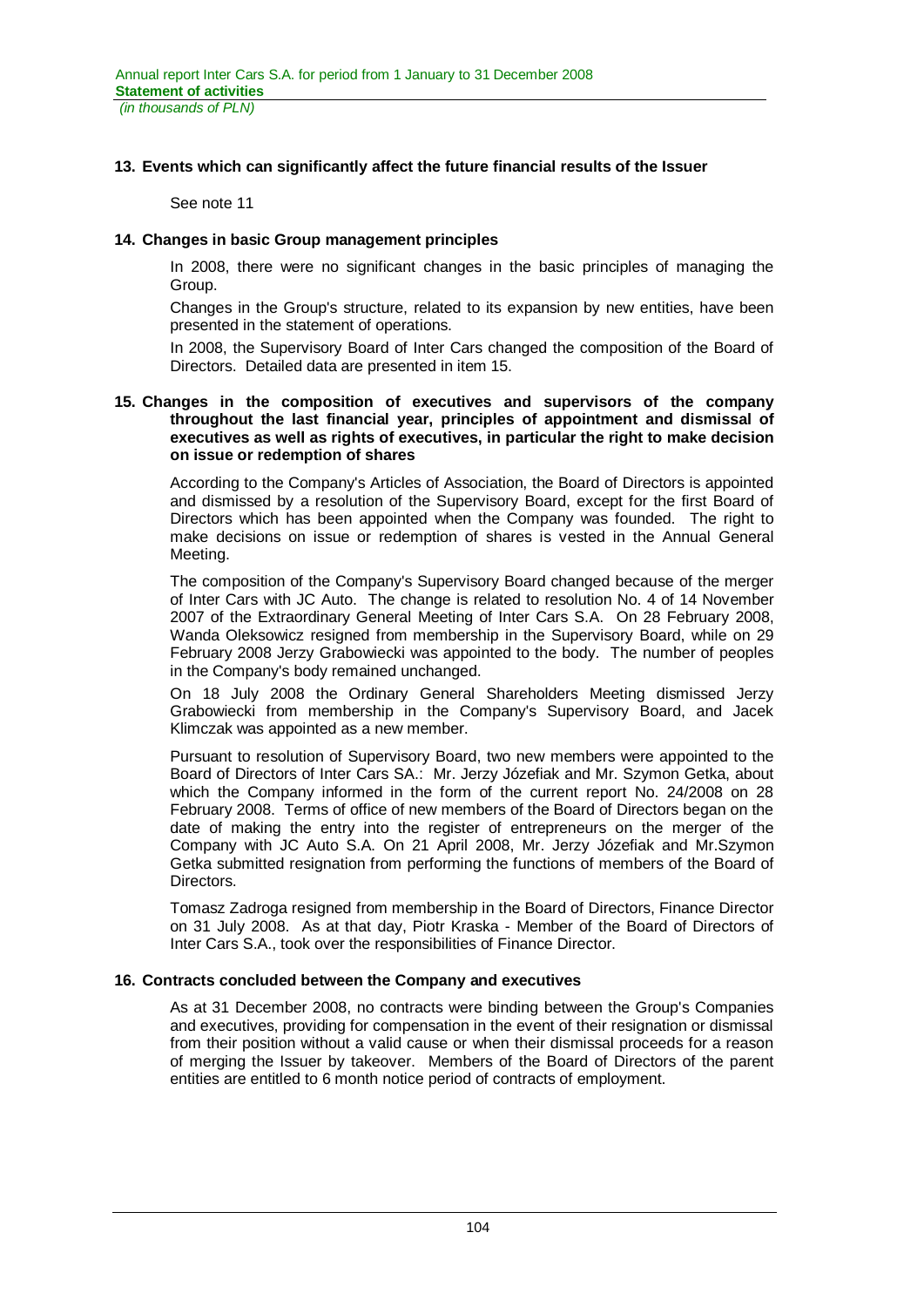### **17. Value of remuneration, awards or benefits, including resulting from motivation or bonus programs based on the company's equity, separately for each executive and supervisor in the company, regardless whether or not they were accordingly charged into costs or resulted from the profit distribution**

On 6 February 2006, the Extraordinary General Meeting introduced the Motivation Program for members of executive bodies, members of management staff as well as employees crucial for execution of the strategy of the Capital Group, which is referred to below. Detailed data are presented in Note 19 of Additional Information.

The amount of the members of executive bodies and supervisory bodies of the Group entities was presented in Note 11 to the additional information to the consolidated financial statement.

### **18. Information on shares and stocks in a parent entity and subsidiaries and related rights**

*Shares of the Issuer and shares in related parties owned by executives and supervisors* 

Supervisors and executives have total 7,145,013 shares, being 52% of votes at the General Meeting of Inter Cars.

Executives and supervisors do not have any shares or stock in subsidiaries of Inter Cars.

On 8 February 2008, the Board of Directors of Inter Cars S.A. received a notification of a block extra-session sales transaction in shares in Inter Cars S.A. conducted on 6 February 2008 by a member of the Company's Supervisory Board in the quantity of 50 000 pcs. The full notification was published in the current report No. 15/2008 of 28 February 2008.

On 20 March 2008, the Board of Directors of Inter Cars S.A. received a notification of a release of 950 000 G series shares in Inter Cars S.A. made on 18 March 2008 to a Member of the Supervisory Board in exchange for held shares in JC Auto in connection with the merger of Inter Cars S.A. with JC Auto S.A. The full notification was published in the current report No. 38/2008 of 20 March 2008.

On 31 March 2008, the Board of Directors of Inter Cars S.A. received a notification of an in-kind contribution to the company under the business name Aurantia Sp. z o.o. sp. k. on 18 March 2008 of the Company's shares by a Member of the Supervisory Board in the quantity of 950 000 pcs. The full notification was published in the current report No. 46/2008 of 31 March 2008.

On 2 April 2008, the Board of Directors of Inter Cars S.A. received a notification from Aurantia sp.z o.o. sp. k. that the sales transaction for 950 000 G series shares in Inter Cars S.A. held by the Company was settled on 31 March 2008. As a result of the event above, the Company currently does not have shares in Inter Cars S.A. The full notification was published in the current report No. 50/2008 of 2 April 2008.

On 14 July 2008, the Board of Directors of Inter Cars S.A. received two notifications of sales of the company's shares by Member of the Board of Directors on 3 July 2008 and 9 July 2008 in the quantity of 17 530 pcs. The full notification was published in the current report No. 93/2008 of 14 July 2008.

On 2 September 2008, the Board of Directors of Inter Cars S.A. received a notification of the purchase of shares in the company by a Member of the Supervisory Board on 29 August 2008 in the quantity of 20,000 pcs. The full notification was published in the current report No. 113/2008 of 2 September 2008.

On 17 October 2008, the Board of Directors of Inter Cars S.A. received a notification of the purchase of shares in the company by a Member of the Supervisory Board on 14 October 2008 in the quantity of 11,553 pcs and on 15 October 2008 in the quantity of 1,027 pcs. The full notification was published in the current report No. 121/2008 of 17 October 2008.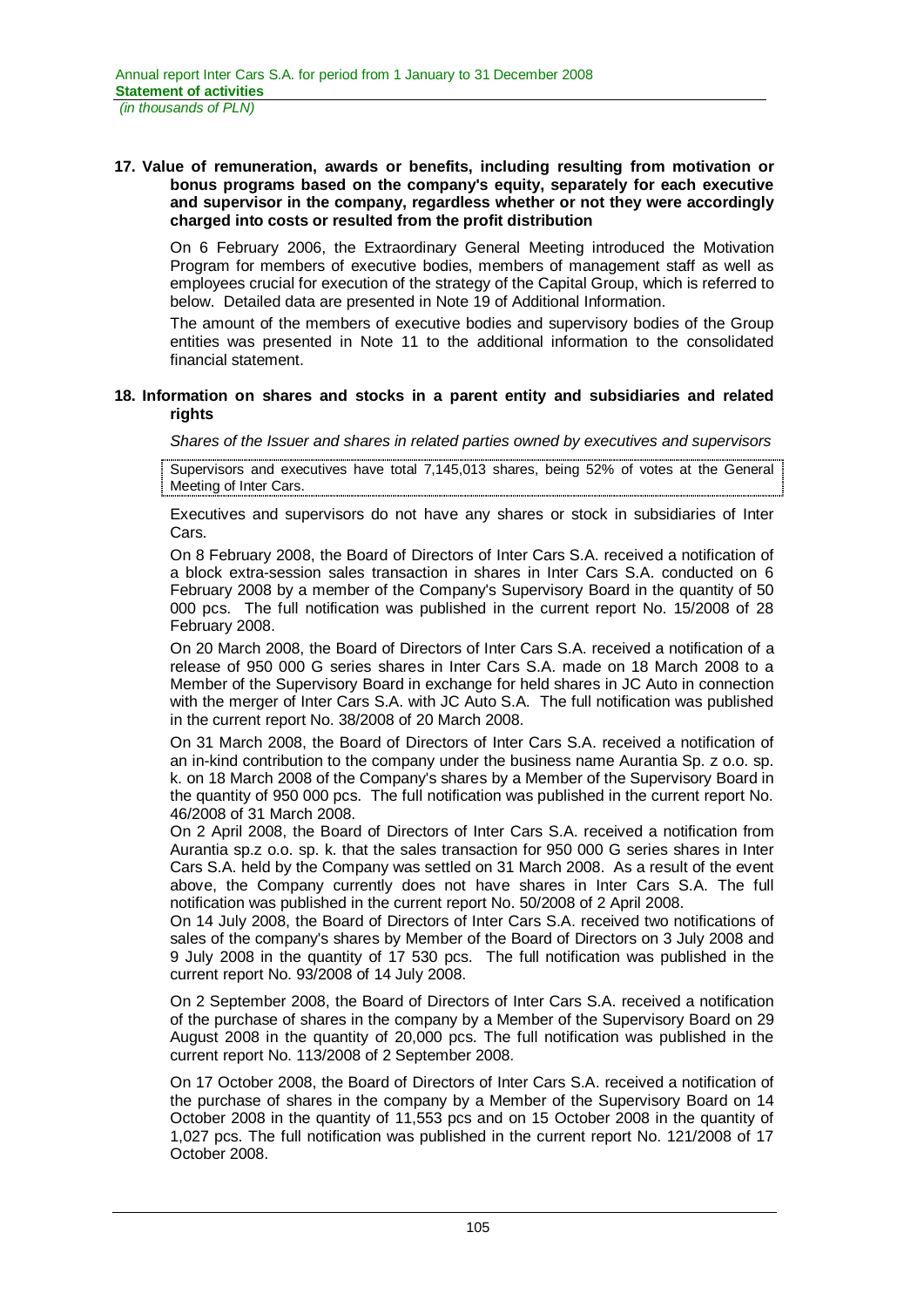On 22 October 2008, the Board of Directors of Inter Cars S.A. received a notification of the purchase of shares in the company by the Chairman of the Company's Supervisory Board on 20 October 2008 in the quantity of 3 290 pcs. The full notification was published in the current report No. 122/2008 of 22 October 2008.

After the balance sheet date, 17 March 2009, the Board of Directors of Inter Cars S.A. received a notification of the sale of the company's shares by a Member of the Company's Supervisory Board on 17 2009 March, in the quantity of 28 500 pcs. The full notification was published in the current report No. 6/2009 of 19 March 2009.

After the balance sheet date, 19 March 2009, the Board of Directors of Inter Cars S.A. received a notification of the purchase of shares in the company by the Chairman of the Company's Supervisory Board on 17 March 2009 in the quantity of 28 500 pcs. The full notification was published in the current report No. 5/2009 of 19 March 2009.

### *Changes in proportions of held shares under contracts known to the issuer*

The Motivation Program introduced by resolution of the Extraordinary General Meeting assumes signing with the program participants, from the group of executives, members of management staff as well as employees crucial for execution of strategy of the Capital Group, participation contracts. As at the publication of the report, contracts have been signed with five people - five members of the Board of Directors. In total peoples covered by the first tranche obtained the right to take up 157,333 shares of Inter Cars at the price PLN 33.59 per share and covered by the second tranche obtained the right to take up 157,333 shares of Inter Cars at the price 37.13 per share.

The Company is not familiar with contracts concluded between shareholders having impact on activities of the Company.

*Special control rights in relation to the Issuer* 

The Company did not issue any securities giving their holders any particular control rights.

### *Restrictions in transfer of ownership rights to securities*

Securities issued by the Company (shares) are not covered by restrictions in their transfer. All the shares in the Company were approved for public trading by decision of the Securities and Exchange Commission of 26 April 2004.

The Board of Directors of the National Depository for Securities, by Resolution No. 186/04 of 11 May 2004, decided to grant Inter Cars S.A. status of a participant in the National Deposit for Securities, ISSUER type, and approve to the National Deposit for Securities 11,821,100 shares in Inter Cars S.A. and mark them with code PL INTCS00010.

### *Dividend*

On 18 July 2008, the Ordinary General Meeting of Inter Cars S.A. adopted a resolution on payment of dividend for 2007 in the amount of PLN 9,450,309.00, i.e. PLN 0.69 per one share. Day of granting the right to dividend is 5 August 2008, and the dividend payment day is 21 August 2008.

On 7 August 2007, the General Meeting of Inter Cars adopted a resolution on the payment of dividend for 2006 amounting to PLN 0.34 per share. The day of granting the right to dividend was 24 August 2007 and the payment took place on 10 September 2007.

List of shareholders holding at least 5% of the total number of votes as at the day of *publishing of this financial statement:* 

| <b>Shareholder</b> | Number of<br>shares | The total<br>nominal<br>value | Share in<br>share capital | Share in the<br>overall<br>number of<br>votes |
|--------------------|---------------------|-------------------------------|---------------------------|-----------------------------------------------|
|                    |                     |                               |                           |                                               |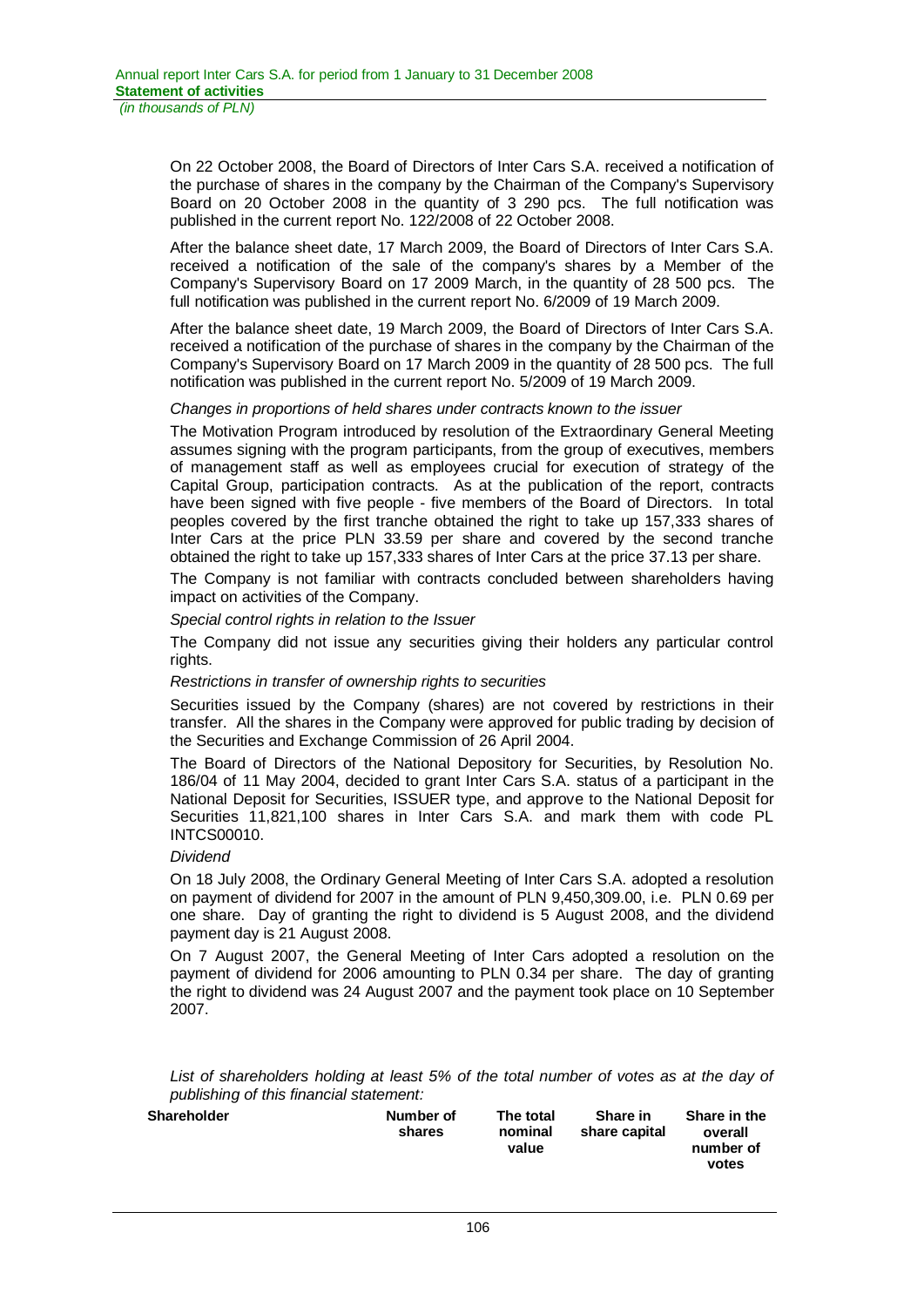*(in thousands of PLN)*

|                                |           | (PLN)     | (%)    | $(\% )$ |
|--------------------------------|-----------|-----------|--------|---------|
| Krzysztof Oleksowicz           | 4 972 271 | 9 944 542 | 36.20% | 36.20%  |
| Andrzej Oliszewski             | 1 544 370 | 3 088 740 | 11.24% | 11.24%  |
| AIG Public Pension Fund        | 1 062 770 | 2 125 540 | 7.74%  | 7.74%   |
| <b>ING Public Pension Fund</b> | 745 342   | 1 490 684 | 5.43%  | 5.43%   |

#### **19. Entity authorized to conduct the audit financial statements**

On 30 June 2008, the Company signed a contract with KPMG Audyt Sp. z o.o. for audit and review of the semi-annual financial statement for 2008. Total remuneration under the contract is PLN 450 thousand.

In the year 2007, the Company entrusted auditing the annual and review of the semiannual financial statement to KPMG Audyt Sp. z o.o.; total remuneration amounted to PLN 305 thousand.

### **20. Employee program control system**

On 6 February 2006, the Extraordinary General Meeting introduced the Motivation Program for members of executive bodies, members of management staff as well as employees crucial for realization of the Capital Group's strategy. On 8 December 2006, the Extraordinary General Meeting introduced changes to the Motivation Program, which were communicated to general public on 8 December 2006, in the form of current report No. 31/2006.

The people participating in the Program will be able to take up no more than 472,000 shares in the period from 1 January 2007 to 31 December 2009. Tranches vary in terms of period in which the options can be exercised. For particular tranches, the exercise period commences on 1 January 2007, 2008 and 2009. It ends, on the other hand, each time on 31 December 2009. According to the Regulations of the motivation program, a person participating in the program loses the right to exercise the option, upon leaving the Company.

The option exercise rate depends on the initial exercise rate, specified in the motivation program (PLN 24.81) and WIG index changes in relation to the initial value stated in the regulations (37,221.99 points). The exercise rate is increased / decreased by the percentage increase /decrease in the WIG index until the date of acquiring rights to exercise the option (for particular tranches,1 January 2007, 2008 and 2009, respectively).

So far, peoples participating in the Motivation Program acquired the right to take up 157 333 shares in Inter Cars at PLN 33.59 (1st tranche) and 157 333 shares at PLN 37.13 (2nd tranche) per share. In August, the rights to take up 10,000 F1 series shares (1st tranche) as well as 30,000 F2 series shares (2nd tranche) were exercised, which was announced to the public on 6 August 2008, in the form of the current report No. 106/2008.

The cost execution of the Motivation Program in 2008 amounted to PLN 743 thousand. The Program's total costs as at 31 December 2008 are estimated at PLN 5,935 thousand.

*Executive and supervisory bodies* 

As at 31 December 2008, the Parent Company's executive and supervisory bodies consisted of:

### **Supervisory Board**

Andrzej Oliszewski, the Chairman Jolanta Oleksowicz-Bugajewska Maciej Oleksowicz Michał Marczak Jacek Klimczak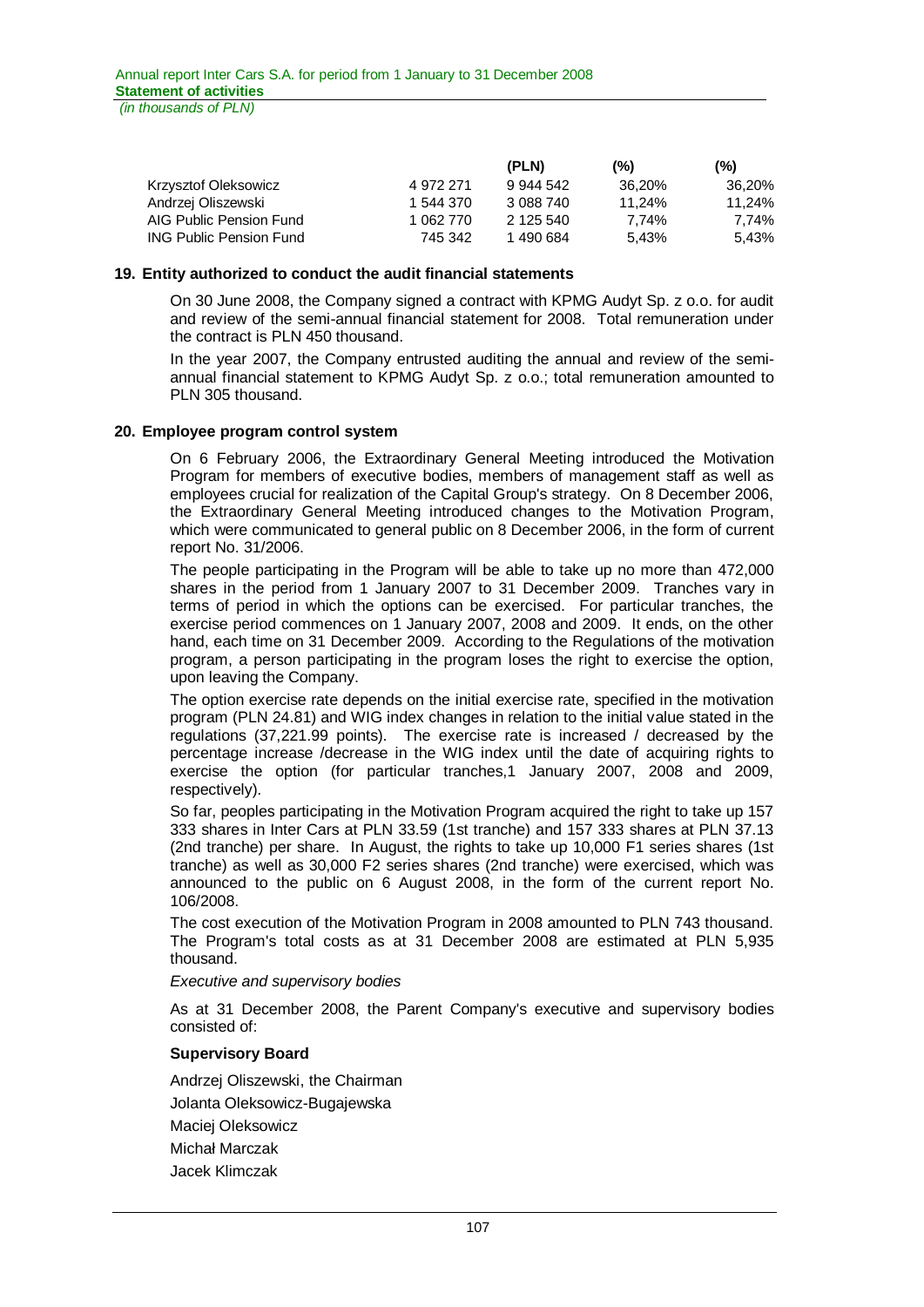The composition of the Company's Supervisory Board changed because of the merger of Inter Cars with JC Auto. The change is related to resolution No. 4 of 14 November 2007 of the Extraordinary General Meeting of Inter Cars S.A. On 28 February 2008, Wanda Oleksowicz resigned from membership in the Supervisory Board, while on 29 February 2008 Jerzy Grabowiecki was appointed to the body. The number of peoples in the Company's body remained unchanged.

On 18 July 2008, the Ordinary General Meeting dismissed Jerzy Grabowiecki from membership in the Company's Supervisory Board, and Jacek Klimczak was appointed as a new member, and the Company informed about the above in the current report No. 98/2008.

### **Management Board**

Krzysztof Oleksowicz, the President

Robert Kierzek, Deputy President

Krzysztof Soszyński, Deputy President

Wojciech Milewski – Member of the Management Board

Piotr Kraska Member of the Management Board

Pursuant to resolution of Supervisory Board, two new members were appointed to the Board of Directors of Inter Cars SA.: Mr. Jerzy Józefiak and Mr. Szymon Getka, about which the Company informed in the form of the current report No. 24/2008 on 28 February 2008. The term of office of the Board of Directors' new members began as at entering to the register of entrepreneurs the merger of the Company with the company JC Auto S.A. On 21 April 2008, about which the Company informed in the form of the current report No.58/2008 and No. 59/2008, Mr. Jerzy Józefiak and Mr. Szymon Getka resigned from performing functions of members of the Board of Directors.

Tomasz Zadroga resigned from membership in the Board of Directors, Finance Director on 31 July 2008. As at that day, Piotr Kraska - Member of the Board of Directors of Inter Cars S.A., took over the responsibilities of Finance Director.

# **21. Employment**

As at 31 December 2008, the Inter Cars employed 1.303 workers. The Group employed 2,041 people.

As at 31 December 2007, the Inter Cars employed 747 workers. The Group employed 1,304 people.

# **22. Environment protection policy**

Inter Cars does not run any activities whose effects would pose a threat to the natural environment. In connection with the above, the Company is not encumbered with any obligations concerning expenditure on the natural environmental protection.

As at 31 December 2008 the Company has permits related to the environmental protection - administrative decisions - whose description is included in the chart below: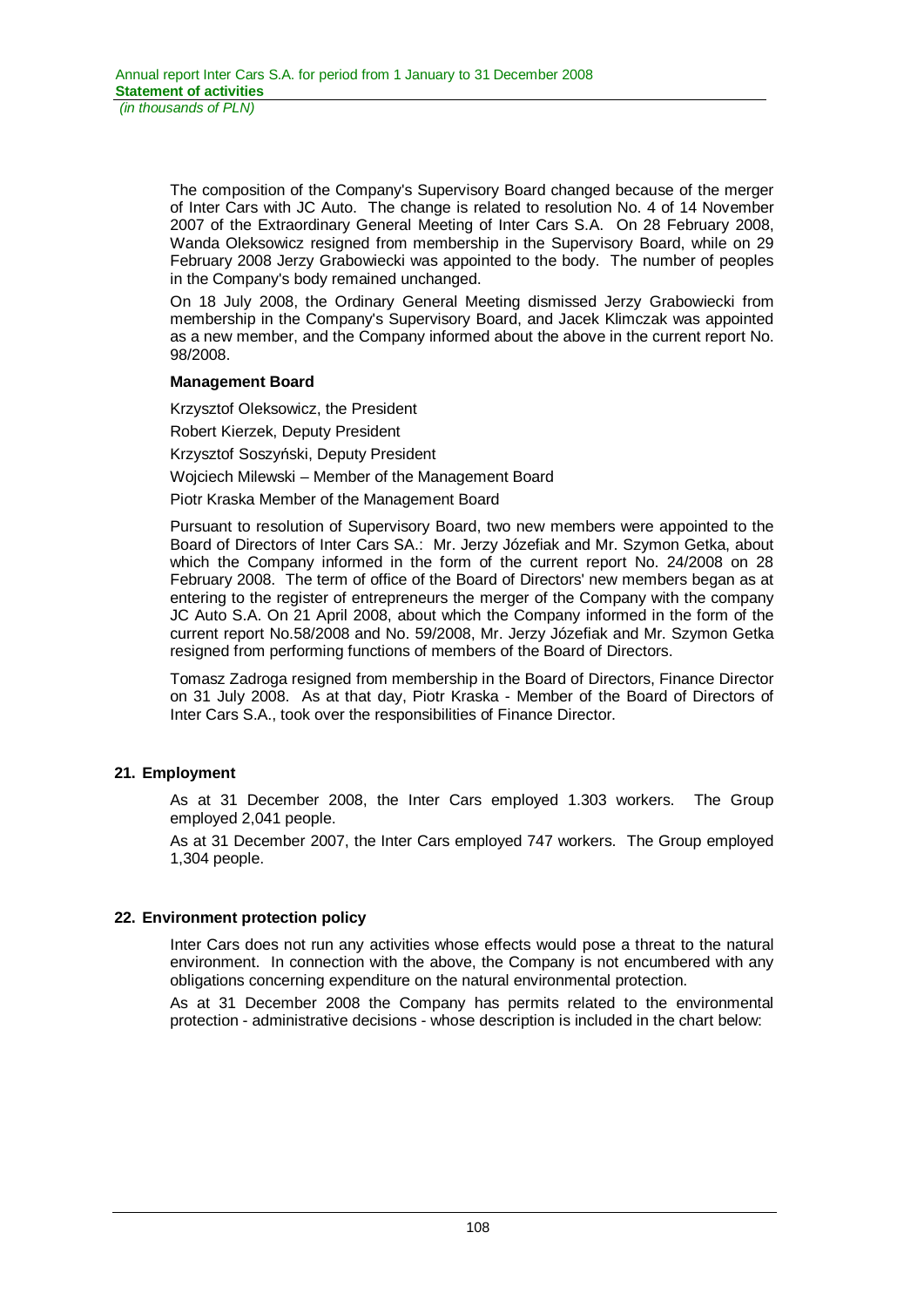| <b>No</b>     | Number and date<br>of decision                                       | The issuing<br>authority                         | Area of<br>application                                    | Substantive scope of decision                                                                                                                                                                                                                                                        |
|---------------|----------------------------------------------------------------------|--------------------------------------------------|-----------------------------------------------------------|--------------------------------------------------------------------------------------------------------------------------------------------------------------------------------------------------------------------------------------------------------------------------------------|
| 1             | Decision no 62<br>Dated 27,05,03<br>(ŚR.-7634/30/1/03)               | County<br>Governor of<br>Nowy Dwór<br>Mazowiecki | Czastków<br>Mazowiecki, ul.<br>Gdanska 15, gm.<br>Czosnów | Permit for generation and storage of<br>hazardous waste, such as: hydraulic<br>oils, oiled cleaning agent, oil filters,<br>used light sources, lead-containing<br>batteries.                                                                                                         |
| $\mathcal{P}$ | Decision no<br>123/2003<br>Dated 10.12.03<br>(ŚR-<br>6210/19/2/2003) | County<br>Governor of<br>Nowy Dwór<br>Mazowiecki | Czastków<br>Mazowiecki, ul.<br>Gdańska 15, gm.<br>Czosnów | The water legal permit for intake of<br>underground water from the<br>quaternary formations from an intake<br>in Cząstków Mazowiecki for household<br>and utility purposes, except for food<br>purposes, as well as watering<br>greenery and for the purposes of<br>water treatment. |

Subsidiaries of Inter Cars conduct their activities according to the environmental protection requirements. More detailed information on this issue has been included in item 1 of the Statement of operations.

### **23. Stance of the Management Board concerning the possibility to realize earlier published forecasts of financial results for year 2008.**

The Group did not publish forecasts for 2008.

#### **24. Risk and hazard factors, with specification of the degree of the issuer's exposure**

*Risk associated with change in the discount policy by manufacturers of spare parts* 

An important item in the result of the Group covers discounts granted by manufacturers of spare parts. The discount policy rewards recipients making valuably significant purchases. Possible change in this policy, consisting in reduction in the value of discounts or even resignation from their use, would result in a significant deterioration of the Group's results.

In the opinion of the Board of Directors, this situation is, however, hardly likely, and the Group, as a significant recipient, may count on at least equally attractive terms in the future. Possible resignation from discounts would mean most likely reduction in prices of purchase and growth in selling price, namely maintenance of the level of margin earned due to the purchase strength of the Group and significant to replace sources of supply.

#### *Risk associated with adoption of improper strategy*

The market where the Group conducts activities is subject to constant changes the direction and intensity of which depend on a number of often mutually exclusive factors. In this situation, the future position of the Group, namely, as a result, revenues and profits, depend on capacity of the Group to develop a strategy which would be effective in the long run. Any possible inapt decisions resulting from improper assessment of the situation or inability to adapt the Group to dynamically changing market conditions may bring about significant adverse financial effects.

To minimize risk of such hazard, a continuous current analysis is conducted of all the factors determining the selection of strategy in two perspectives: short term, including terms of supply, and long-term, including strategy of creation and development of sales network so as to ensure maximally precise determination of the direction and nature of changes in the market environment.

*Risks associated with legal regulations*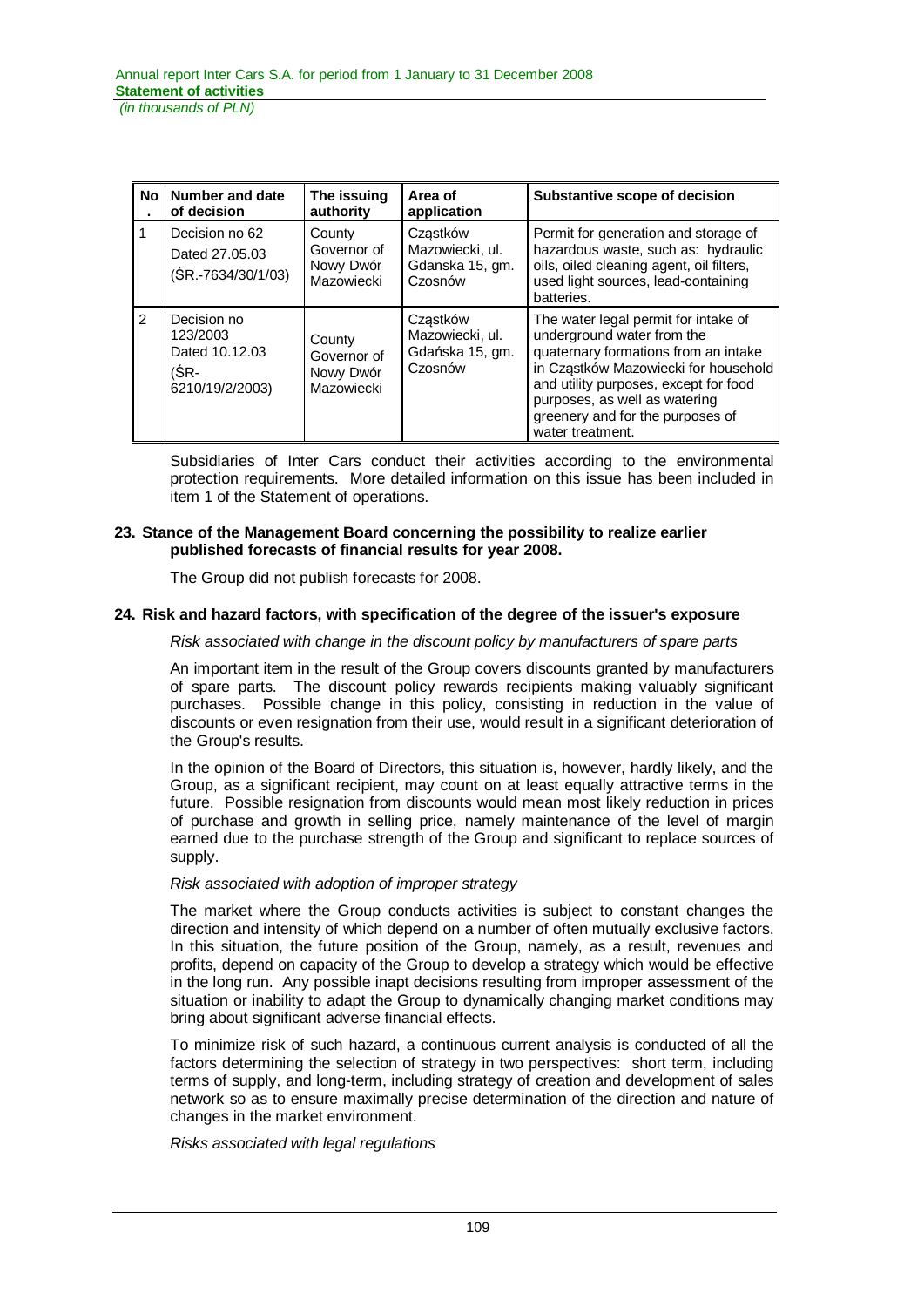Basic legal regulations on the basis of which the merger is conducted cover the Code of Commercial Companies as well as the Act on the National Court Register. Despite a detailed analysis of any legal aspects which may arise in the merger process, conducted by the Company, we are unable to guarantee that as a result of the interpretation of legal regulations by courts of law or public administration authorities other than the one assumed or adopted by us, the merger procedure will not be prolonged.

### *Risk associated with changing demand structure*

The Group maintains defined stock balances in the wide assortment of goods. Purchases executed by the Group are a function of assessment of the market demand for different assortment groups and as such are exposed to the risk of a wrong assessment of the market or changes in the structure of demand. Possible changes in demand, in particular rapid decrease in the demand for specified groups of goods in the case of previous significant purchases will mean that the Group will suffer significant losses related to freezing working capital or the need to apply discounts of significant value.

In the opinion of the Board of Directors, the occurrence of this type of hazard is unlikely due to domination of linear tendencies of changes in the demand for offered goods. In addition, the Group conducts active policy of working capital management, which has resulted in maintaining stock items of particular goods of low value (organization of deliveries from manufacturers ensuring execution of orders in a relatively short period of time). Additionally, the offer of the Group does not include parts to cars produced in countries of the former Eastern Bloc, phased-out, namely the risk of investing funds in stock of spare parts to a decadent segment of cars has been eliminated.

### *Risk associated with seasonal sales*

Total revenues of the Group are not significantly susceptible to the phenomenon of seasonality. The wide range of parts includes goods whose sales depends on season, especially winter. Goods that are most susceptible to seasonal, short-term sales, such as e.g. winter tires, are ordered with suppliers a few months before the intended period of more intense sales, in view of which, in the case of exceptionally adverse meteorological phenomena, sales of seasonal goods may be substantially lower than the expected one, having, in consequence, adverse impact on financial results of the Group.

#### *Risk associated with bank credits*

Bank credits are significant for financing of the Group's activities. As at 31 December 2008, the Group's debt under bank credits, bonds and financial lease amounted to PLN 538,586 thousand, and the total financial costs related to their service (interest) amounted to PLN 33 million. Credits incurred by the Group are interest-bearing at a variable interest rate, thus any possible significant growth in interest rates and, as a result, rates of base credits, by increase in financial costs, would result in reduction in profitability and lowering the Group's capacity to develop measures used for financing further development, and in an extreme case, could constitute a hazard for keeping liquidity. Another type of risk associated with bank credits is the risk of loss or refusal of credit lines. Possible reduction in the possibility of financing activities by means of credits bank as a result of termination some contracts or refusal of their submission will have a significant adverse impact on the development possibilities of the Group, its liquidity and financial results.

The Board of Directors undertakes actions aimed at minimizing this risk factor diversifying the sources of obtaining credits. Taking into account the present level of profit on operating activities and the current level of payment coverage on account of interest, it is unlikely, according to the Board of Directors, that base interest rates will be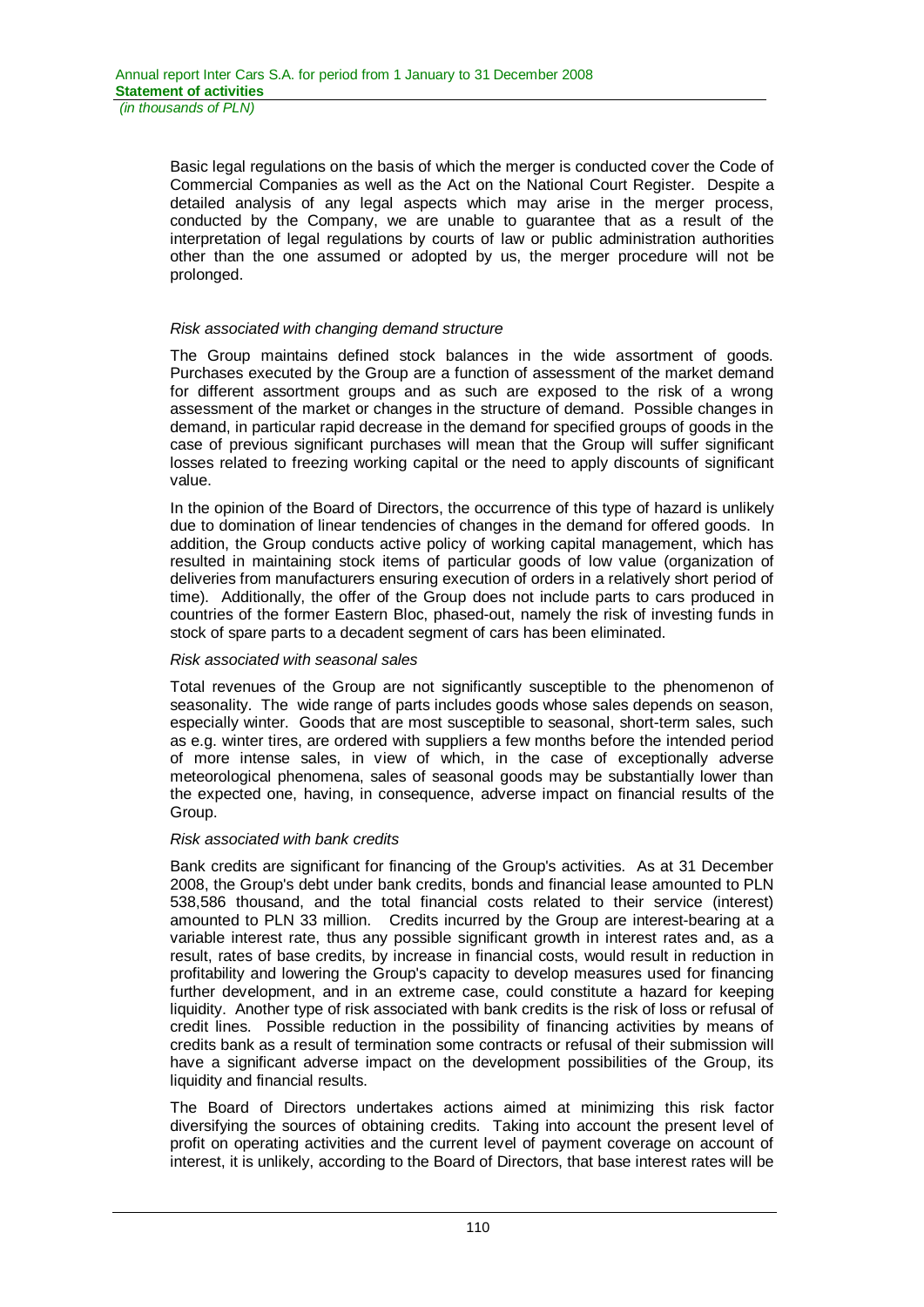increased to the level resulting in a significant decrease in the Group's return and the hazard to its liquidity.

#### *Risk associated with initiation of competitive activities towards the Group by an entity that operated a branch*

Any possible initiation of activities competitive towards the Group by an entity that terminated or with which a contract for operation of a branch was terminated, consisting in takeover of contacts with recipients, would have a serious adverse impact on sales results in a given region.

In order to minimize this kind of risk in contracts concluded with the entities operating branches high penalties were stipulated in the case of initiating competitive activities following termination of the contract.

#### *Software Risks*

Operating activities is based on efficiently operating on-line computer system. Any possible problems with its correct operation would mean reduction in the volume of sales or even inhibit sales. As a result, it would have adverse impact on financial results of the Group.

In order to prevent the occurrence, the Group introduced relevant procedures in case of failure of the system, including the principles of creating backups of data and their restoring and emergency server (, along with necessary network accessories) and emergency links.

#### *Risk associated with independent workshop's failure to adapt to the market requirements*

In connection with growing complication of particular subassemblies of manufactured cars, the requirements with regard to operation and repair are growing, both with regard to knowledge and preparation of mechanics and technical equipment of work posts. Independent workshops will be forced thus to improve their qualifications and invest in equipment to be able to service new models of cars. A possible insufficient development of independent workshop's capacities will restrict the target market of the Group and will have adverse impact on its financial results.

In the opinion of the Board of Directors, a counterbalance will be continuously growing commitment of distributors and manufacturers of spare parts in equipping and funding equipment of independent workshop, the possibility of close cooperation between authorized workshop and independent workshops and the right to access technical information of manufacturers themselves for all parties on equal rights (under new provisions), facilitating transfer of know-how to independent workshops. In the long run, we may even expect a selection of independent workshops, i.e. elimination of the weakest ones and workshops development of the ones having the best facilities, namely, in fact, strengthening of the segment of independent workshops, in spite of possible, short-term adverse changes in value of this market segment. Additionally, increase in import of second-hand cars to Poland following its accession to the European Union, will increase demand for services of economical, small workshops, allowing them thereby further growth and accumulation of necessary knowledge and capital.

#### *Risk related to large foreign entities, specializing in wholesale of car parts, entering the Polish market*

Market of independent distribution of spare parts in Poland is dominated by businesses with Polish capital. The size of this market and its good prospects surely mean growing probability of foreign distributors of parts entering the market which, offering more favourable purchase terms, may dominate a significant part of the market. Possible increased competitive pressure will have an unfavourable effect on results of the Group, and, in an extreme case, may result in important limitation in the possibility of growth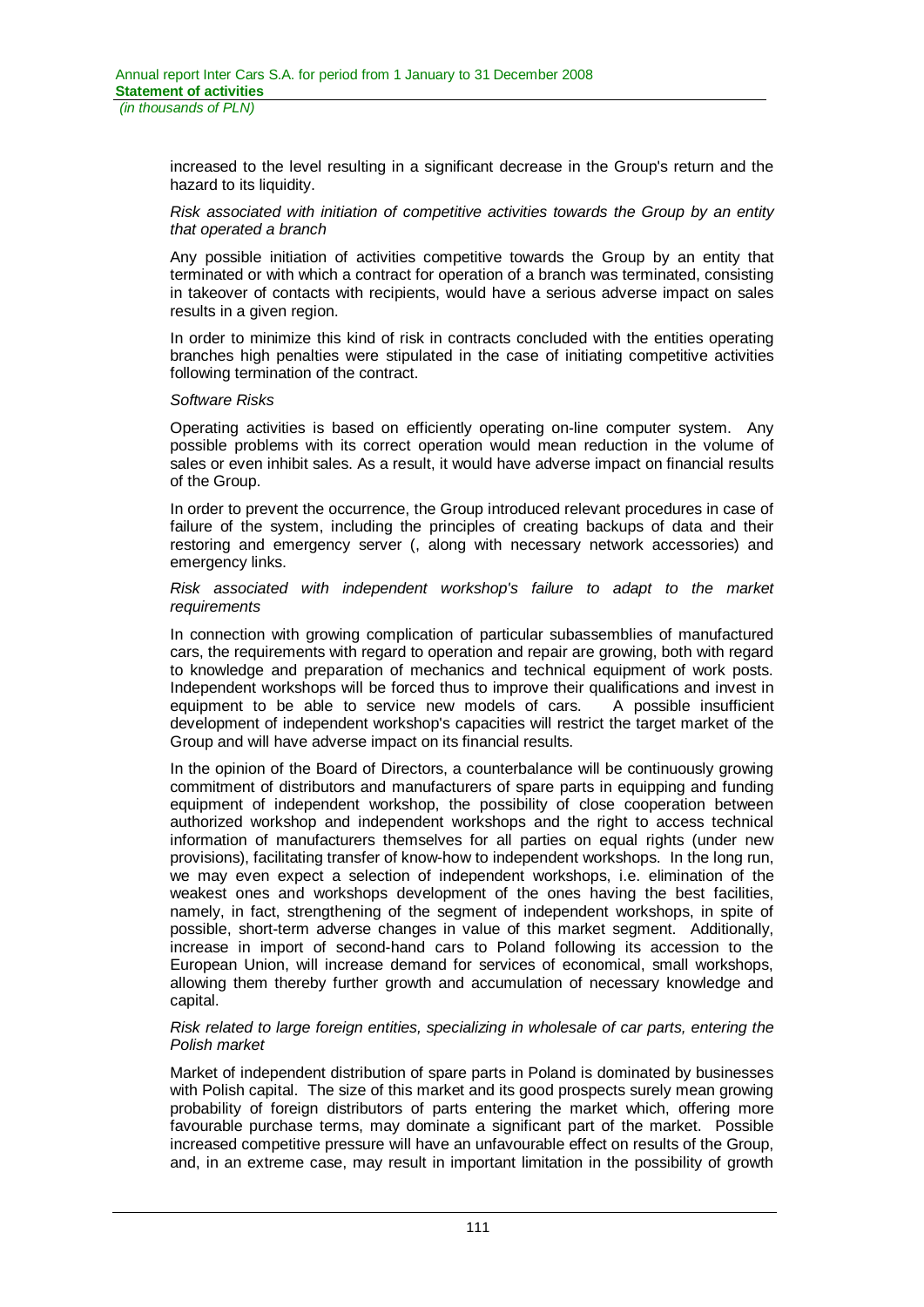and even decrease in the value of revenues and profits. Another type of risk related to large foreign distributors entering the Polish market is the risk of loss of strategic suppliers for which selected foreign distributors are a much greater recipient.

In the opinion of the Board of Directors, such this hazard is insignificant. Possible expansion in Poland can proceed, first of all, through acquisition of the existing entities, thus growth in competitive pressure will be most likely insignificant, although it may result in reduction in average level of margins.

In view of the foregoing, the Board of Directors will aim at permanent and dynamic sales value growth, so that it was possible to maintain at least the current level of profits, in spite of possible reduction in return. In addition, loss of the possibility of making purchases with particular strategic suppliers as a result of emergence on the Polish market of foreign entities, distributors of these manufacturers in other countries, is limited in view of the fact that manufacturers of parts aim at diversification of sales channels.

#### *Risk associated with diversification of sales channels by manufacturers of spare parts*

An important element of the sales strategy of manufacturers of spare parts is a diversification of wholesale sales channels, due to which particular distributors, including the Group, have restricted possibility of increasing market share. In the opinion of the Board of Directors, the Group may achieve maximum share in the Polish market of spare parts (in the independent segment) of 25 - 30%. Achieving this level means that further growth in revenues in Poland will be possible only by growth in the value of the whole market, namely the Group's revenues will become more sensitive to changes in the market environment without a significant possibility of growth by consolidation of the market.

Thus the Board of Directors takes actions aiming at development of a model of activities enabling widening permanently the assortment of the Group's offer, including developing new segments, as e.g. equipment of workshops, fleet management, trailers assembly. In addition, the expansion of activities into neighbouring countries, in particular Ukraine, the Czech Republic, Slovakia, Croatia, Hungary, Lithuania, Italy, Belgium and Romania, is a counterbalance for the expected limitations on the Polish market.

#### *Risk associated with takeover of the production of spare parts by car manufacturers*

Unless access to parts manufactured by car manufacturers is possible for all prospective buyers, under the new regulations, the terms of their purchase, most likely, would be less favourable than the terms of purchase of parts from specialized spare parts manufacturers, as it is the case in the present model, i.e. manufacturing of parts for the first assembly and to the secondary market by the same parts manufacturers. Additionally, change in the present model of spare parts production would limit the value of the segment of original spare parts delivered by the parts manufacturers. For the Group this situation would have significant negative impact on financial results.

However, due to far advanced specialization in developing and producing parts (implicating also the ability to offer competitive prices), such scenario is hardly likely in the opinion of the Board of Directors.

#### *Risk associated with acquisition of the network of independent distribution of spare parts by manufacturers of spare parts*

Any possible acquisition of independent distributors of spare parts by manufacturers of these parts would mean critical changes in the model of distribution of parts delivered by particular entities, consisting in limiting their sales to other networks, including sales of the Group. In this situation the Group could lose particular sources of supply with parts, which would limit the size of the offer and worsen competitive position of the Group.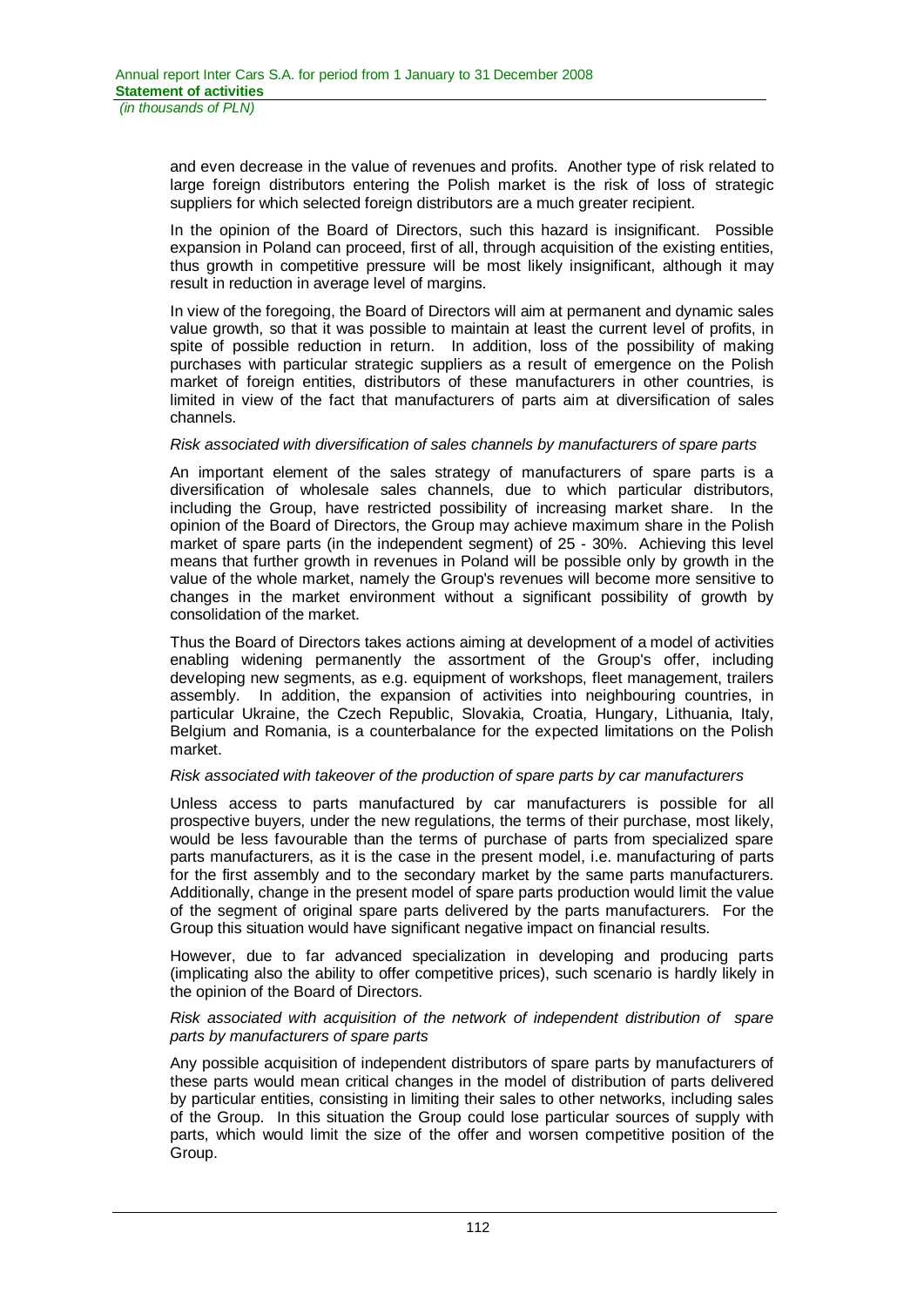However, owing to that the manufacturers of parts aim at the diversification of sales channels and a the degree of replacement of sources of supply is large, in the opinion of the Board of Directors this risk factor should not be a significant hazard for the market position of the Group and achieved financial results.

#### *Risk associated with the macroeconomic situation*

The last period is characterized by reduction in dynamics of growth of Polish economy. Growth trends are endangered by a number of internal and external macroeconomic factors. Any possible deterioration of the economic situation in Poland would have indirect, negative impact on results of business activities of Group.

Similarly, the development of operating activities outside the borders of Poland exposes the Group to risks specific for new target markets, in particular in Ukraine, the Czech Republic, Slovakia, Hungary, Croatia, Lithuania, Italy, Belgium and Romania. Any possible deterioration of the economic situation in this countries would have indirect, negative impact on results of business activities of Group.

#### *Risk associated with the economic policy in Poland*

The economic, fiscal and monetary policy in Poland determine significantly the rate of growth in the final domestic demand, which determines indirectly the volume of sales of the Group and, as a consequence, its financial results. The Group's result may be worsened due to changes which affect reduction in domestic demand, which brings a risk of failure to execute specified intentions and introduces a significant element of uncertainty in long-term planning of the Group's growth as a result of smaller possible interest of prospective buyers in the goods of the Group.

Similarly, risk associated with economic, fiscal and monetary policy in countries where operating activities are conducted, i.e. in Ukraine, the Czech Republic, Slovakia, Hungary, Croatia, Lithuania, Italy, Belgium and Romania, may have a negative impact on the Group's results.

### *Risk associated with the structure of foreign recipients*

The vast majority of export sales are carried out to minor, foreign recipients who arrange on their own transport of goods beyond the borders of Poland. Most of these recipients come from Ukraine, due to which a substantial part of sales of the Group is exposed to risk typical of recipients' countries, such as: changes in volume and structure of the market of spare parts, changes in the purchasing power of the population, stability of economic and political systems in those countries. Any possible unfavourable changes in those countries which would bring reduction or resignation from purchases made by these entities would have a negative impact on the Group's financial results.

### *Risk associated with activities regarding regeneration of spare parts*

The risk associated with these activities covers, above all: risk related to failures of IT solutions supporting control and management, the risk associated with the need to maintain high stock of production materials and, at the same time, the risk associated with their impairment in the case of changing customer preferences or growing competitive pressure by other entities, the risk associated with activities based on the system of orders without permanent contracts with key recipients as well as the risk related to a permanent increase in competitive pressure, including from manufacturers of cheap parts (Far East).

#### *Risk associated with development of subsidiaries*

Subsidiaries are created in countries with reasonable probability of obtaining satisfactory return on invested capital. In practice, the parent Company involves valuably significant funds in the development of activities on completely new markets, characterized by different specific character of many significant aspects of operating activities. In consequence, risk associated with these investments is relatively greater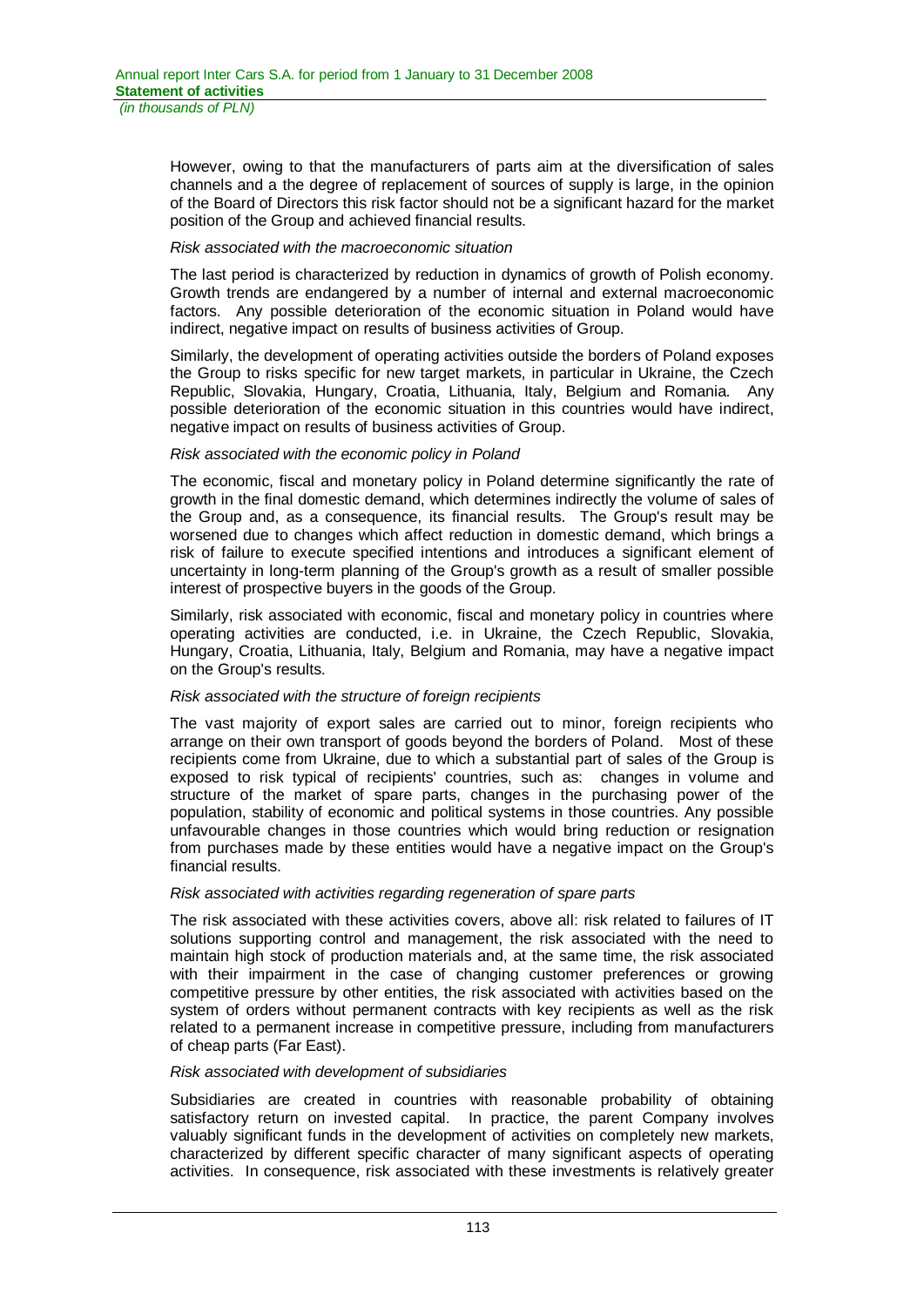than investment of these funds in further development of activities in Poland where the parent Company has the largest competences and resources, and the position.

In order to reduce this risk, the parent entity employs each time for cooperation specialists knowing the local markets and carries out necessary feasibility analyses along with appropriate estimates of risks associated with activities on a new market. At the same time, increasing the geographical range of activities, the parent Company obtains the possibility of diversifying the risk associated with activities in the area of one country, in particular Poland.

#### **25. Indication of averages exchange rates**

Any financial data presented in EUR in the report were converted using the following exchange rates:

|                                                                                          | 2008   | 2007   |
|------------------------------------------------------------------------------------------|--------|--------|
| exchange rate as at 31 December<br>average exchange rate in the period from 1 January to | 4.1724 | 3.5820 |
| 31December                                                                               | 3.5321 | 3.7768 |

The following principles have been used to convert data presented in thousand EURO in selected financial data:

- for data resulting from the income statement average exchange rate being arithmetic average of exchange rates binding as at the last day of each month in a given period, announced by the President of the National Bank of Poland
- for data resulting from the balance sheet exchange rate as at 31.12.2008 being average EUR exchange rate valid as at 31.12.2008, announced by the President of the National Bank of Poland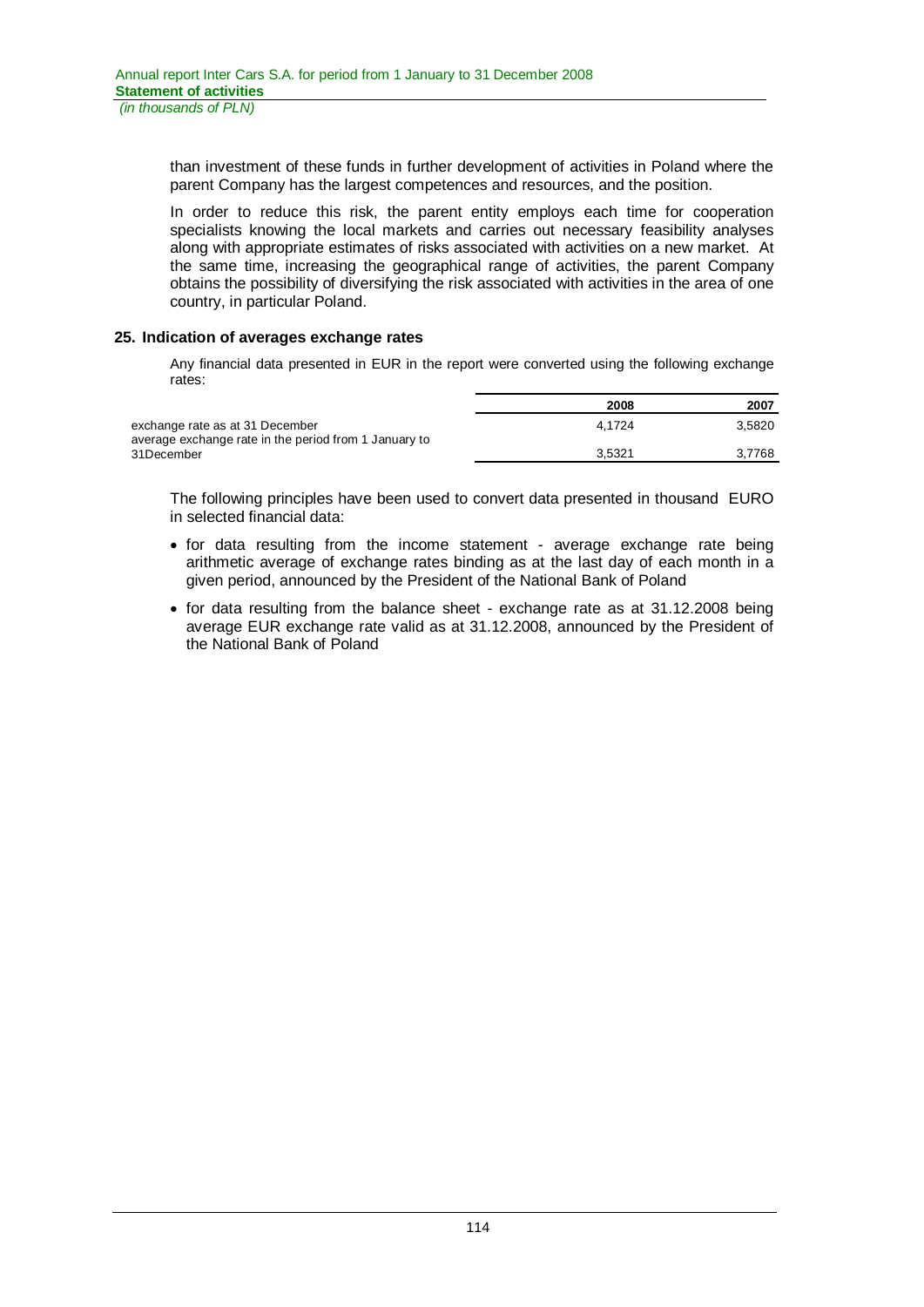#### **26. Corporate governance**

Full text of the statement is available on the website of the Company (www.intercars.com.pl) and of the Warsaw Stock Exchange (www.gpw.pl).

The Company departed from the application of principles no. 20, 28 and 43 (in accordance with "Best Practices in WSE Listed Companies 2005" - adopted by the Board of Directors and the Stock Exchange Management Board and Supervisory Board on 15 December 2004) stating the following substantiation:

- principle no. 20 According to the articles of association, the Supervisory Board is composed of 5 members appointed by the General Meeting, and three members of the Supervisory Board are selected by the General Meeting from among candidates indicated by the Founding Shareholders. Currently, in the Company none of the shareholders has a block giving more than 50% of the total number of votes.
- principle no. 28 -In the present wording the Regulations of the Supervisory Board do not envisage appointment of committees.
- x principle No. 43 The auditor should be selected by the supervisory board on the basis of the Board of Directors' recommendation

**Krzysztof Oleksowicz**  President of the Management Board

#### **Robert Kierzek**

Vice President of the Management Board

**Krzysztof Soszyński:** 

Vice President of the Management Board

**Wojciech Milewski** Member of the Management Board

**Piotr Kraska**  Member of the Management Board

Warsaw, 27 April 2009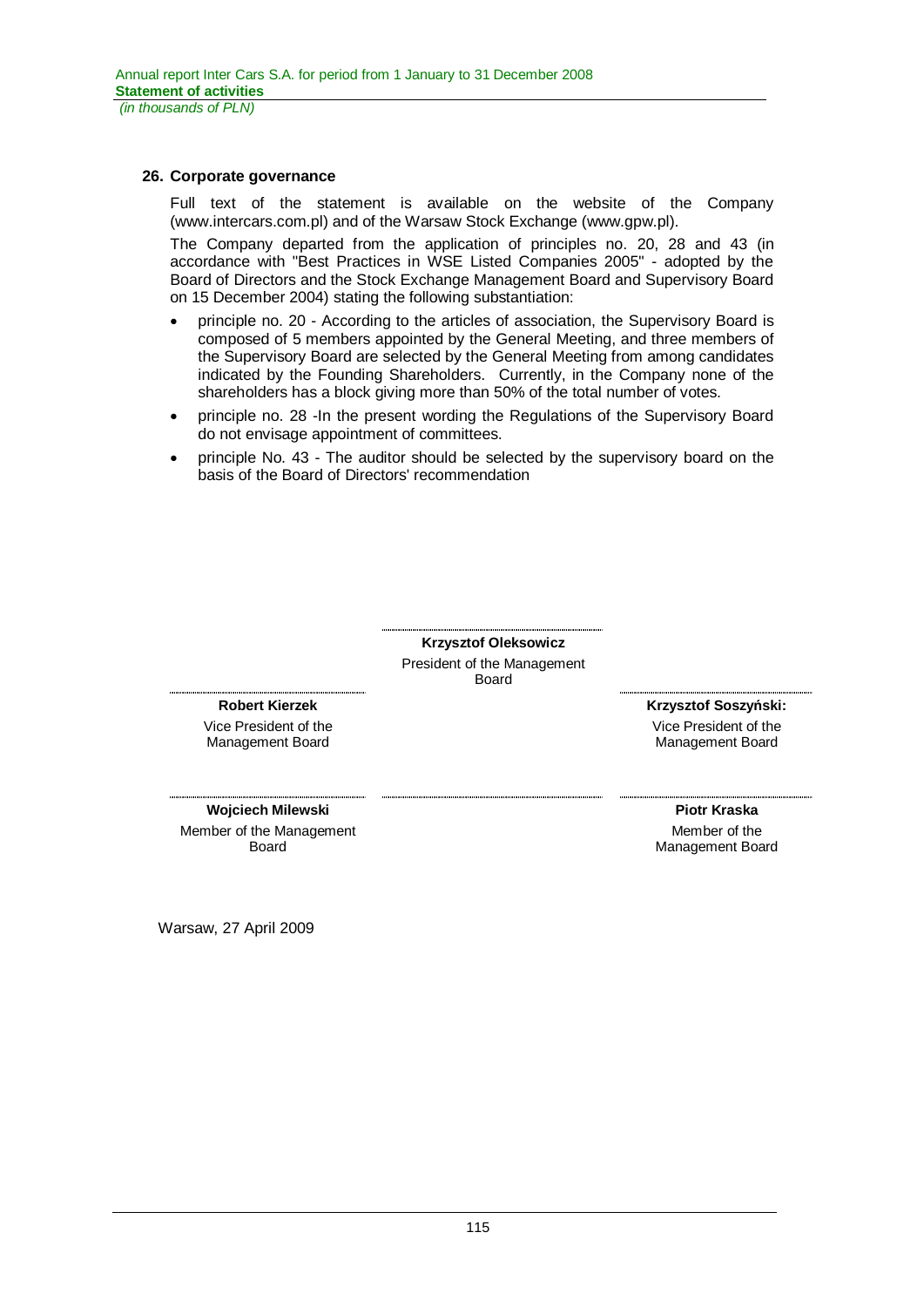**PART IV REPORT OF AUDIT OF THE CONSOLIDATED ANNUAL FINANCIAL STATEMENT**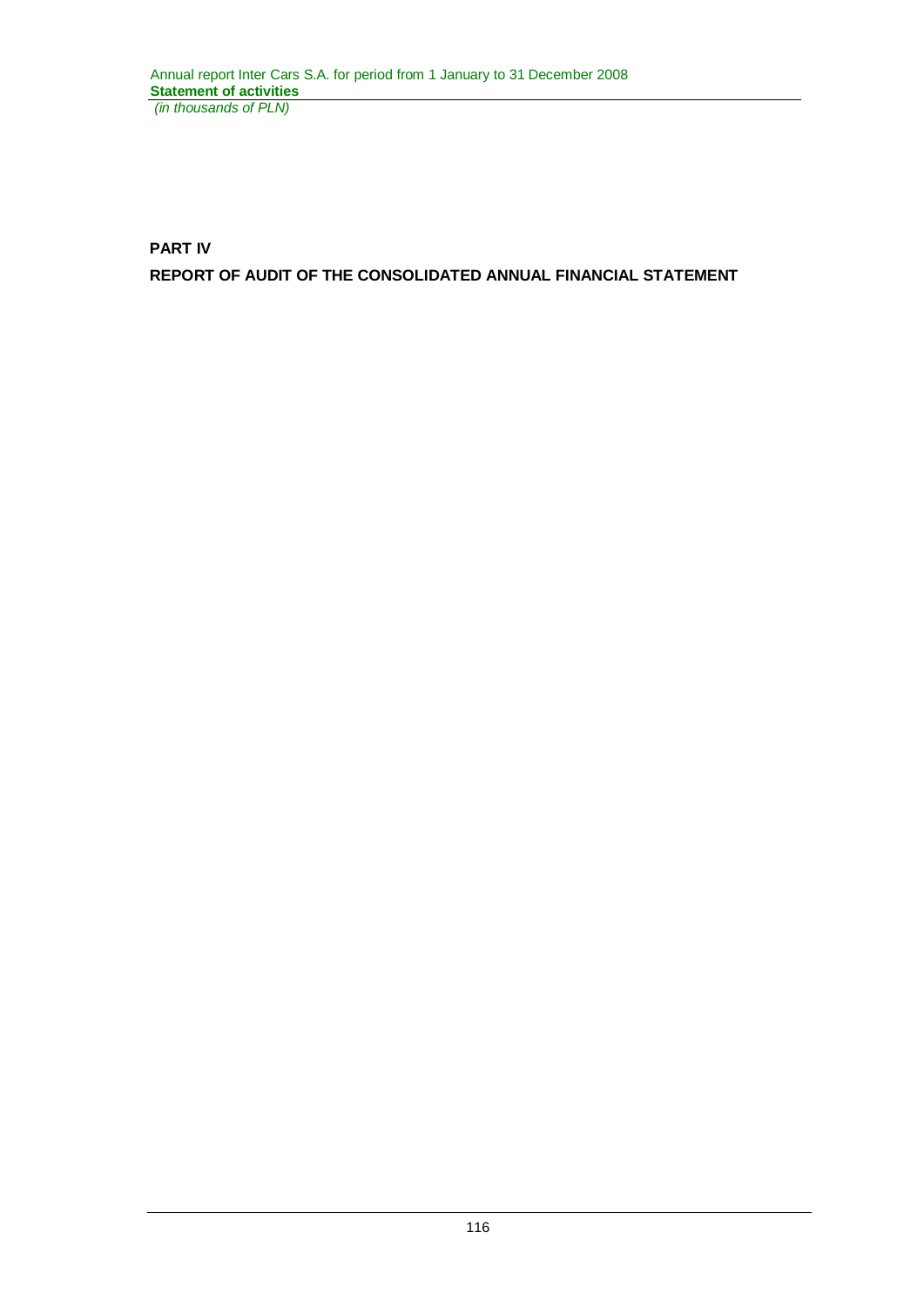# **Inter Cars S.A. Capital Group**

Supplementary report to the opinion on audit of the consolidated financial statement for the financial year ending on 31 December 2008

Report supplementing the opinion contains 17 pages Supplementary report to the opinion on audit of consolidated financial statement for the financial year ending on 31 December 2008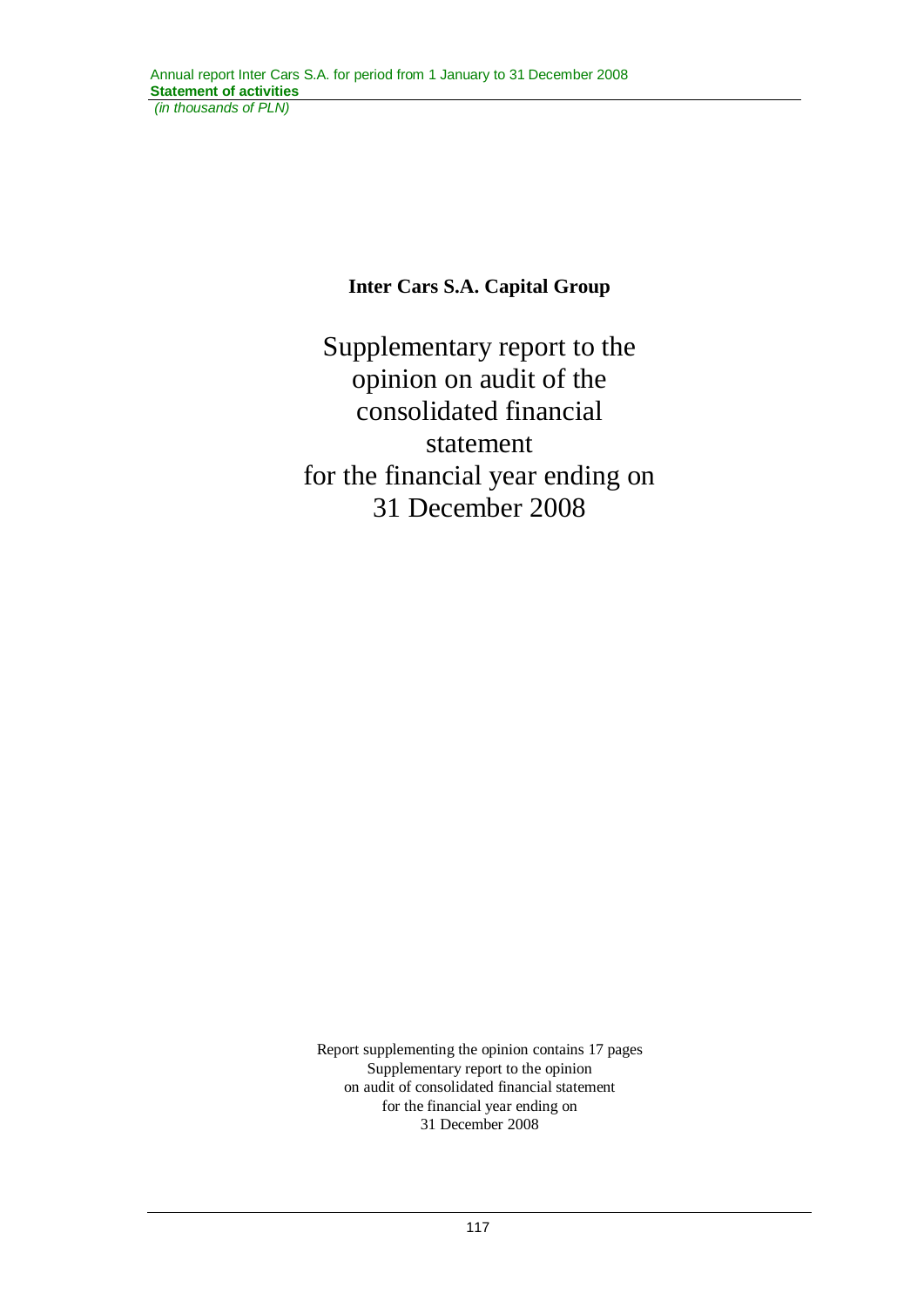# **Table of contents**

| 1.     | General part                                                   | 3                                          |
|--------|----------------------------------------------------------------|--------------------------------------------|
| 1.1.   | Identifying data of Capital Group                              |                                            |
| 1.1.1. | Name of Capital Group                                          |                                            |
| 1.1.2. | Parent Entity's seat                                           | $\begin{array}{c} 3 \\ 3 \\ 3 \end{array}$ |
| 1.1.3. | Parent Entity's registration in the National Court Register    |                                            |
| 1.1.4. | Registration of parent Company in the Tax Revenue Office and   |                                            |
|        | <b>Provincial Statistical Office</b>                           | $\mathfrak{Z}$                             |
| 1.2.   | Information about entities comprising the Capital Group        | $\mathfrak{Z}$                             |
| 1.2.1. | Entities covered by the consolidated financial statement       | $\overline{3}$                             |
| 1.3.   | Data identifying chartered auditor [entity authorized to audit |                                            |
|        | financial statements]                                          | $\overline{4}$                             |
| 1.4.   | Legal basis                                                    | $\overline{5}$                             |
| 1.4.1. | Share capital                                                  |                                            |
| 1.4.2. | Parent Company Manager                                         | $\begin{array}{c} 5 \\ 5 \\ 7 \end{array}$ |
| 1.4.3. | Objects of the company's enterprise                            |                                            |
| 1.5.   | Information about the consolidated financial statement for the |                                            |
|        | previous financial year                                        | 8                                          |
| 1.6.   | Scope of audit and responsibilities                            | 8                                          |
| 1.7.   | Information about conducted audits of financial statement of   |                                            |
|        | entities covered by consolidation                              | 9                                          |
| 1.7.1. | Parent company                                                 | 9                                          |
| 1.7.2. | Other consolidated entities                                    | 10                                         |
|        |                                                                |                                            |
| 2.     | Financial analysis of Capital Group                            | 11                                         |
| 2.1.   | General analysis of the consolidated financial statement       | 11                                         |
| 2.1.1. | Consolidated profit and loss statement                         | 11                                         |
| 2.1.2. | Consolidated profit and loss statement                         | 12                                         |
| 2.2.   | Selected financial ratios                                      | 13                                         |
| 2.3.   | Interpretation of ratios                                       | 13                                         |
|        |                                                                |                                            |
| 3.     | Detailed part of the report                                    | 15                                         |
| 3.1.   | Accounting principles                                          | 15                                         |
| 3.2.   | Basis of preparation of the consolidated financial statements  | 15                                         |
| 3.3.   | Method of consolidation                                        | 15                                         |
| 3.4.   | Goodwill arising on consolidation                              | 15                                         |
| 3.5.   | Consolidation of capitals and determination of minority shares | 16                                         |
| 3.6.   | <b>Consolidation exclusions</b>                                | 16                                         |
| 3.7.   | Additional information to consolidated financial statement     | 16                                         |
| 3.8.   | Statement of the activities of the Capital Group               | 16                                         |
| 3.9.   | Information on the opinion of independent chartered auditor    | 17                                         |
|        |                                                                |                                            |

*www.sklep.intercars.com.pl*, *www.intercars.com.pl, www.intercars.com.ua, www.intercars.cz, www.intercars.sk, www.intercars.lt, www.intermotors.pl, www.icpremia.pl, www.q-service.com.pl, www.truck.q-service.com.pl, www.warsztat.intercars.com.pl, www.castrol.q-service.com.pl, www.ic-travel.pl*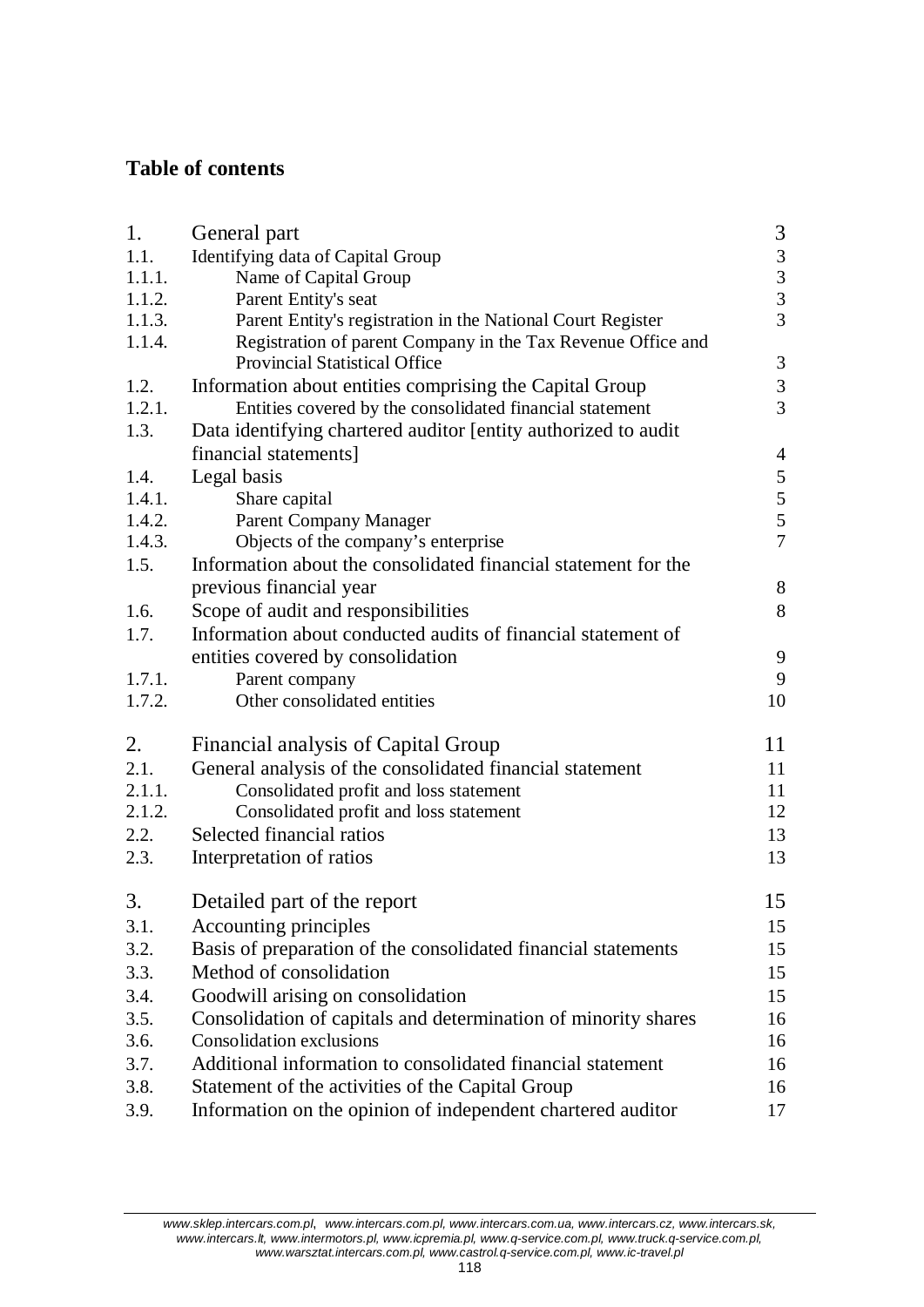### **1. General part of the statement**

### *1.1. Data identifying the Capital Group*

### **1.1.1. Name of Capital Group**

Inter Cars S.A. Capital Group

### **1.1.2. Parent Entity's seat**

ul. Powsińska 64 02-903 Warsaw

### **1.1.3. Parent Entity's registration in the National Court Register**

| Registration court:  | District Court for the Capital City of Warsaw, XIII   |
|----------------------|-------------------------------------------------------|
|                      | Commercial Department of the National Register Court. |
| Date:                | 23 April 2001                                         |
| Registration number: | KRS 0000008734                                        |

### **1.1.4. Registration of parent Company in the Tax Revenue Office and Provincial Statistical Office**

NIP number: 118-14-52-946 REGON (Polish national 014992887 register of business entities) number:

### *1.2. Information about entities comprising the Capital Group*

### **1.2.1. Entities covered by the consolidated financial statement**

As at December 2008 31, the following entities comprising the Capital Group were covered by consolidation:

Parent company:

Inter Cars S.A.

Subsidiaries covered by consolidation by using the full method:

- Inter Cars Ukraina (Sp. z o.o.)
- Lauber Sp. z o.o.
- $\bullet$  Q-Service Sp. z o.o.
- Inter Cars Česká Republika s.r.o.
- $\bullet$  Feber Sp. z o.o. (Ltd).
- Inter Cars Slovenska Republika s.r.o.
- Inter Cars Lietuva UAB
- $\bullet$  IC Development & Finance Sp. z o.o.
- $\bullet$  Armatus Sp. z o.o.
- JC Auto s.r.o.
- Inter Cars Hungária Kft
- $\bullet$  JC Auto S.A.

*www.sklep.intercars.com.pl*, *www.intercars.com.pl, www.intercars.com.ua, www.intercars.cz, www.intercars.sk, www.intercars.lt, www.intermotors.pl, www.icpremia.pl, www.q-service.com.pl, www.truck.q-service.com.pl, www.warsztat.intercars.com.pl, www.castrol.q-service.com.pl, www.ic-travel.pl*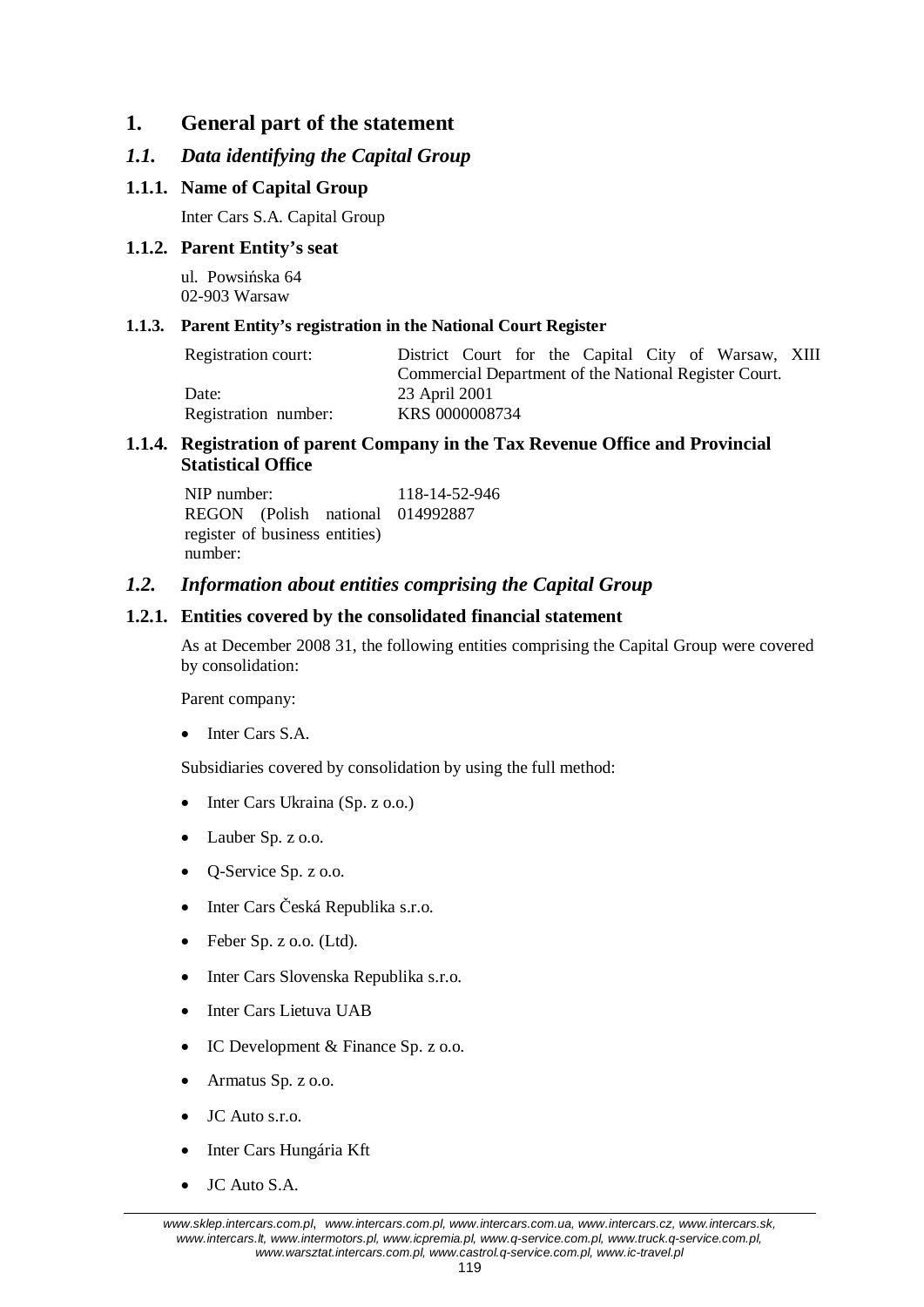- Inter Cars d.o.o.
- JC Auto s.r.l.
- Inter Cars Romania s.r.l.

The following subsidiaries were covered by consolidation for the first time in the financial year ending on 31 December 2008, in connection with the fact that the parent company took over control:

- x Armatus Sp. z o.o. entity covered by the consolidated financial statement for the period from 1 March 2008 to 31 December 2008,
- JC Auto s.r.o. entity covered by the consolidated financial statement for the period from 1 March 2008 to 31 December 2008.
- x Inter Cars Hungaria Kft entity covered by the consolidated financial statement for the period from 1 March 2008 to 31 December 2008,
- x JC Auto S.A. entity covered by the consolidated financial statement for the period from 1 March 2008 to 31 December 2008.
- Inter Cars d.o.o. entity covered by the consolidated financial statement for the period from 1 March 2008 to 31 December 2008.
- JC Auto s.r.l. entity covered by the consolidated financial statement for the period from 1 March 2008 to 31 December 2008.
- Inter Cars Romania s.r.l. entity covered by the consolidated financial statement for the period from 16 July 2008 to 31 December 2008.

### **1.3.** *Data identifying chartered auditor [entity authorized to audit financial statements]*

| Company:               | KPMG Audyt Sp. z o.o.                                    |
|------------------------|----------------------------------------------------------|
| The registered office: | Warsaw                                                   |
| Address:               | Ul. Chłodna 51, 00-867 Warszawa                          |
| Registration number:   | KRS 0000104753                                           |
| Registration court:    | District Court for the Capital City of Warsaw in Warsaw, |
|                        | 12 Business Department of the National Court Register    |
| Share capital:         | 125,000 PLN                                              |
| NIP number:            | 526-10-24-841                                            |

KPMG Audyt Sp. z o.o. is entered into the list of entities authorized to audit financial statements under number 458.

### *1.4. Legal basis*

### **1.4.1. Share capital**

The parent company was established pursuant to the Company Deed of 2 June 1999 for an indefinite period of time.

The share capital of Parent Entity as at 31 December 2008, according to KRS, amounted to PLN 27,472,200.00 and was divided into 13,736,100 shares of face value of 2.00 zlotys each.

The share capital of parent entity increased this year in total by PLN 3,830,000.00, up to the amount PLN 27,472,200.00, which consisted of the following shares issues:

*www.sklep.intercars.com.pl*, *www.intercars.com.pl, www.intercars.com.ua, www.intercars.cz, www.intercars.sk, www.intercars.lt, www.intermotors.pl, www.icpremia.pl, www.q-service.com.pl, www.truck.q-service.com.pl, www.warsztat.intercars.com.pl, www.castrol.q-service.com.pl, www.ic-travel.pl*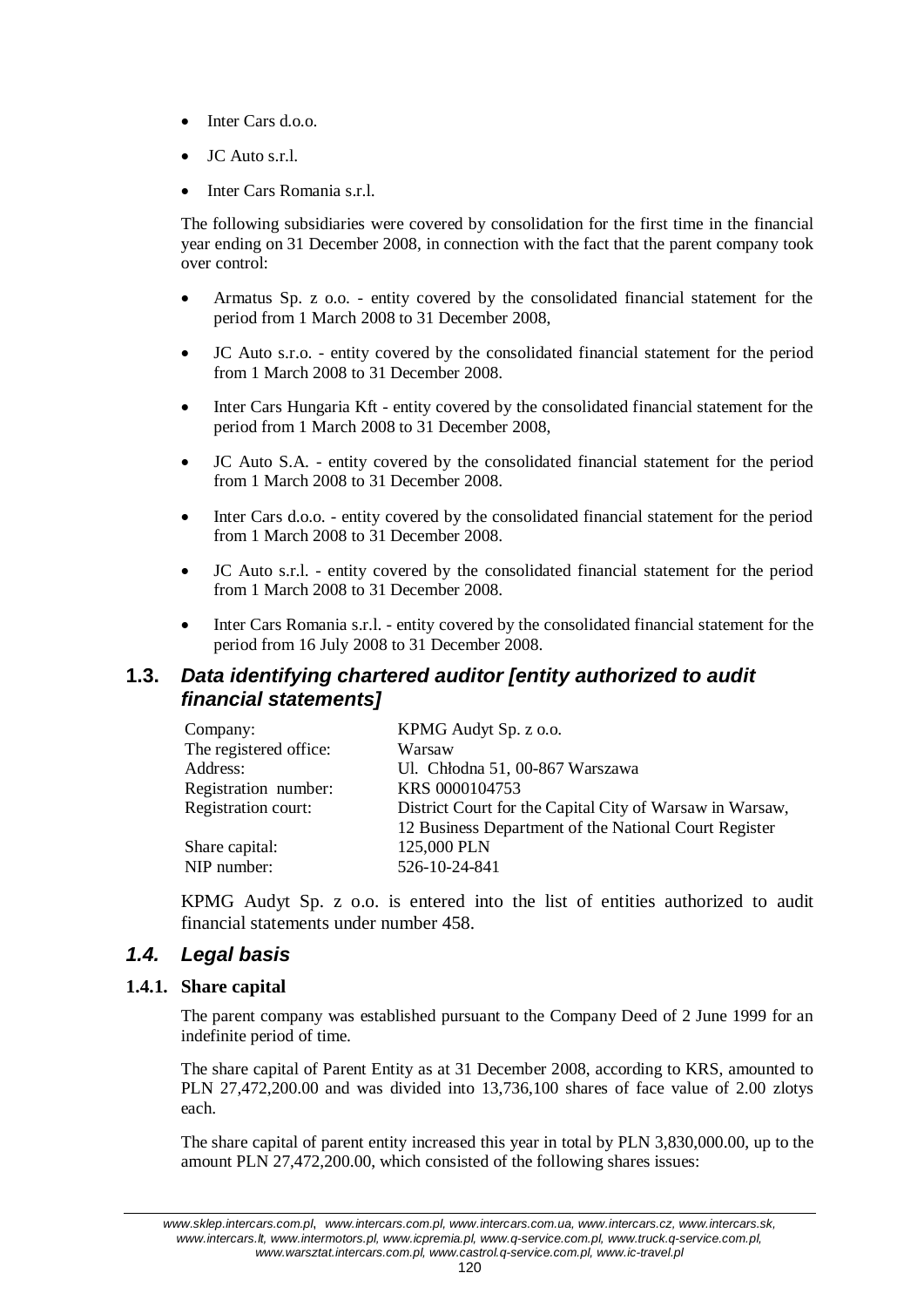- PLN 3,750,000.00 as a result of issue of shares related to the merger of JC Auto S.A. (registration in the National Court Register on 18 March 2008),

- PLN 80,000.00 as a result of Mr. Tomasz Zadroga exercising the right to option (registration in the National Court Register on 3 December 2008).

The following ownership structure was present in the parent company as at 31 December 2008:

|                                       |              |               | Wartość    | <b>Udział</b> |
|---------------------------------------|--------------|---------------|------------|---------------|
|                                       |              |               | nominalna  | wkapitale     |
|                                       |              | Liczba głosów | akcji      | zakładowym    |
| Nazwa akcjonariusza                   | Liczba akcji | $(w\% )$      | zł '000    | $(w\% )$      |
| Krzysztof Oleksowicz                  | 4972271      | 36,20%        | 9944,5     | 36,2%         |
| Andrzej Oliszewski                    | 1 544 370    | 11,24%        | 3 0 8 8 7  | 11,2%         |
| AIG Otwarty Fundusz Emerytalny        | 1 062 770    | 7.74%         | 2 1 2 5 .5 | 7,7%          |
| <b>ING Otwarty Fundusz Emerytalny</b> | 745 342      | 5,43%         | 1490,7     | 5,4%          |
| Pozostali                             | 5411347      | 39,40%        | 10 822,7   | 39,4%         |
|                                       | 13 736 100   | 100,00%       | 27 472,2   | 100,0%        |

### **1.4.2. Parent Company Manager**

The function of the head of the parent company is performed by the Board of Directors of the parent company.

The Parent Company's Board of Directors as at 31 December 2008 consisted of the following members:

| • Krzysztof Oleksowicz | - President of the Management Board      |
|------------------------|------------------------------------------|
| • Robert Kierzek       | - Vice President of the Management Board |
| • Krzysztof Soszyński: | - Vice President of the Management Board |
| • Wojciech Milewski    | - Member of the Management Board         |
| • Piotr Kraska         | - Member of the Management Board         |

Pursuant to resolution of Supervisory Board, two new members were appointed to the Board of Directors of Inter Cars SA.: Mr. Jerzy Józefiak and Mr. Szymon Getka. The term of office of the Board of Directors' new members began as at entering to the register of entrepreneurs the merger of the Company with the company JC Auto S.A. On 21 April 2008, Mr. Jerzy Józefiak and Mr.Szymon Getka submitted resignation from performing the functions of members of the Board of Directors.

Mr. Tomasz Zadroga resigned from performing the function of Member of the Board of Directors of Inter Cars S.A. as at 31 July 2008.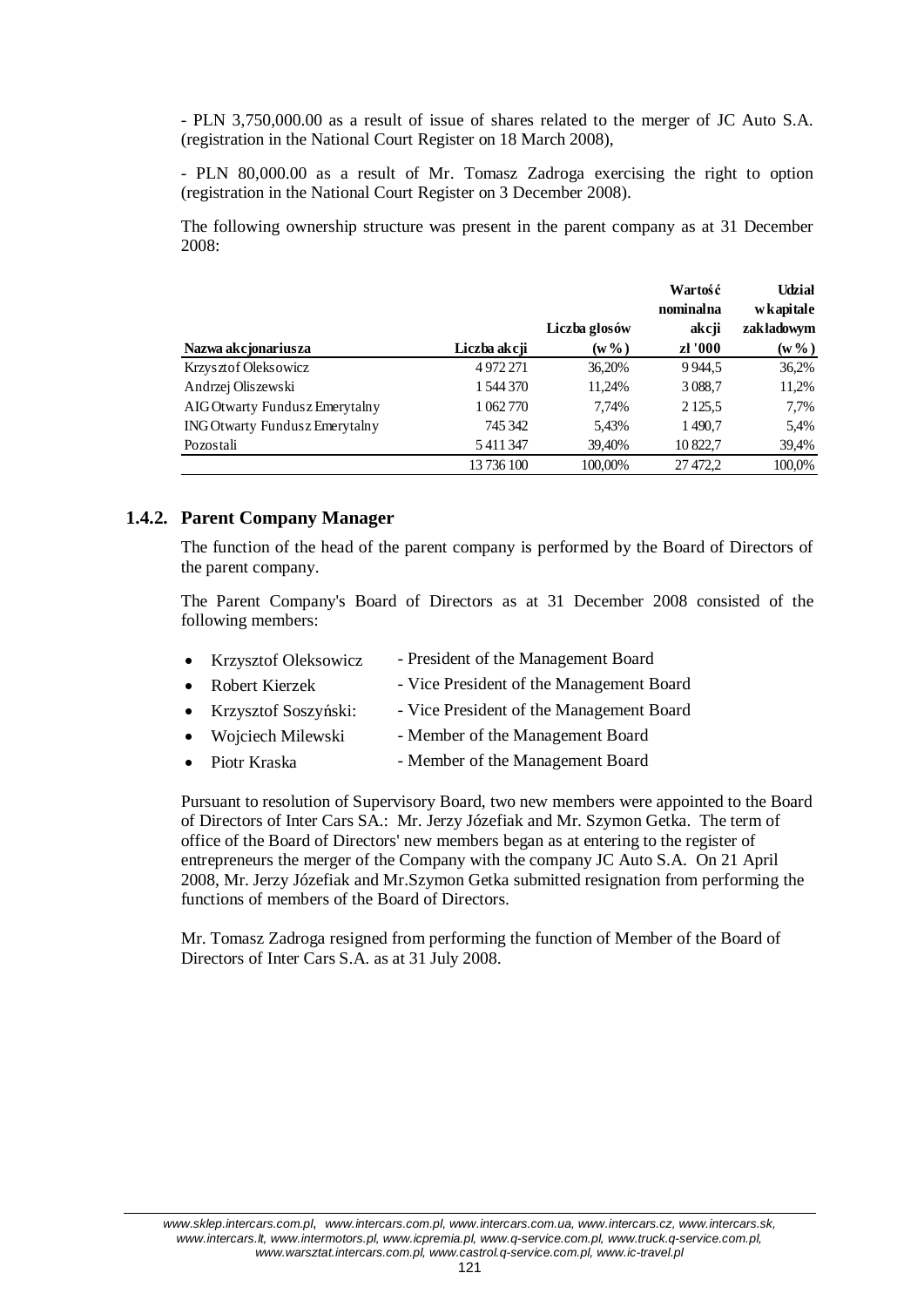### **1.4.3. Objects of the company's enterprise**

Object of the parent Company's activities in accordance with the Company's Articles of Association includes in particular:

- x production of parts and accessories for mechanical vehicles and their engines,
- service and repairs of motor vehicles,
- sales of parts and accessories for mechanical vehicles,
- wholesale of machines, equipment and additional equipment,
- other retail sales of new goods in specialized stores,
- Lease of real estate on its own account,
- data processing,
- wholesale of mechanical vehicles,
- retail sale of motor vehicles.

The object of activities of subsidiaries, comprising the Capital Group, according to their articles of association, is, in particular:

- Inter Cars Ukraine trade and distribution of spare parts;
- Lauber Sp.  $z$  o.o. remanufacturing of spare parts;
- x Q Service Sp. z o.o. consulting, training courses and packaging products;
- Inter Cars Ceska Republika trade and distribution of spare parts
- Feber Sp. z o.o. production of semitrailers, trailers and truck bodies;
- Inter Cars Slovenska Republika trade and distribution of spare parts;
- Inter Cars Lietuva UAB trade and distribution of spare parts;
- IC Development  $\&$  Finance Sp. z o.o. activities regarding the lease of real estate consisting of a workshop located in Warsaw (Białołęka neighborhood);
- Armatus Sp. z o.o. trade and distribution of spare parts;
- JC Auto s.r.o. trade and distribution of spare parts;
- Inter Cars Hungaria Kft trade and distribution of spare parts;
- JC Auto S.A. trade and distribution of spare parts;
- Inter Cars d.o.o. trade and distribution of spare parts;
- JC Auto s.r.l. trade and distribution of spare parts;
- Inter Cars Romania s.r.l. trade and distribution of spare parts

# *1.5. Information about the consolidated financial statement for the previous financial year*

The consolidated financial statement for the financial year ending on 31 December 2007 was audited by KPMG Audyt Sp. z o.o. and the opinion of the chartered auditor is without reservations.

*www.sklep.intercars.com.pl*, *www.intercars.com.pl, www.intercars.com.ua, www.intercars.cz, www.intercars.sk, www.intercars.lt, www.intermotors.pl, www.icpremia.pl, www.q-service.com.pl, www.truck.q-service.com.pl, www.warsztat.intercars.com.pl, www.castrol.q-service.com.pl, www.ic-travel.pl*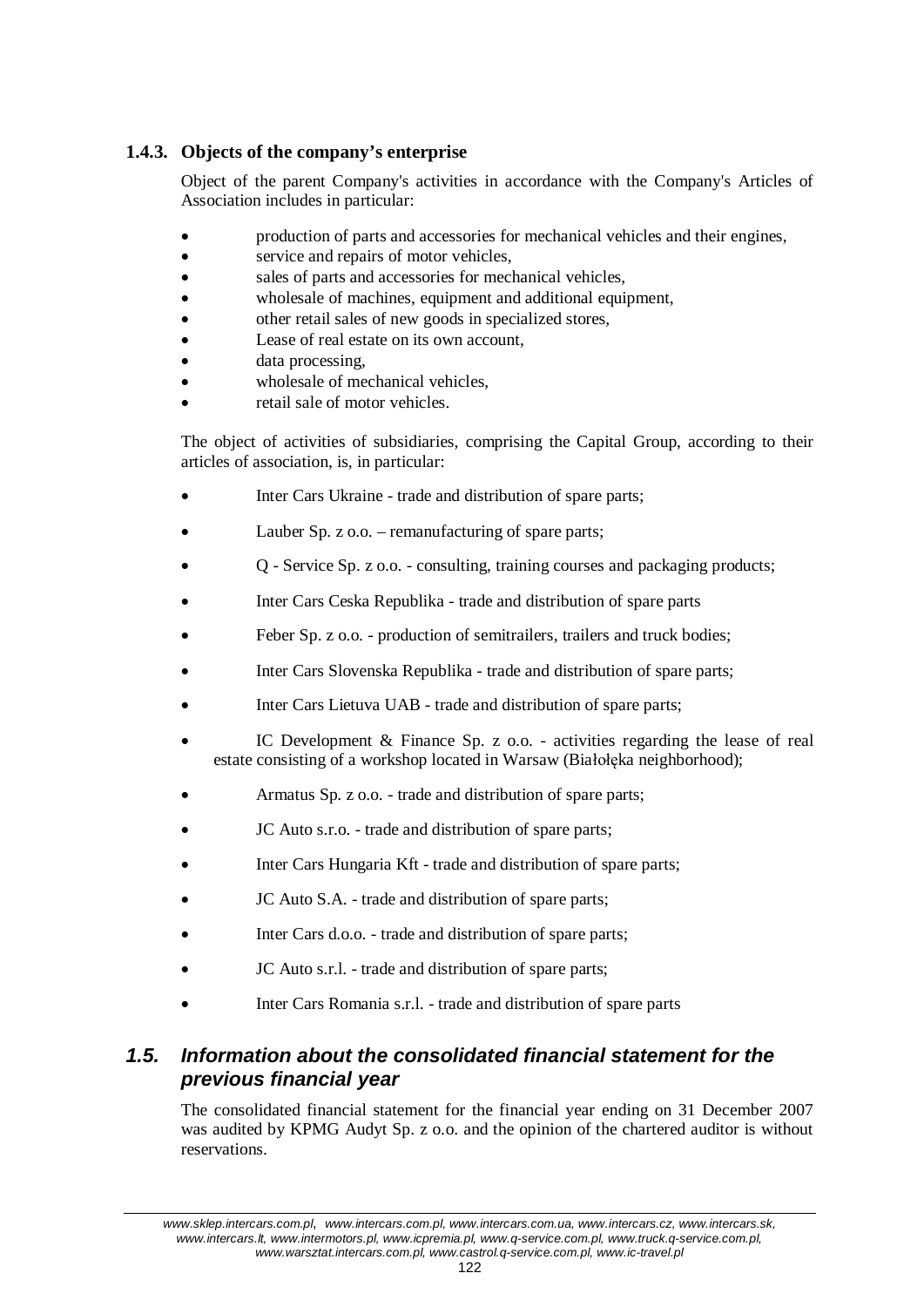The consolidated financial statement was approved by the General Meeting on 18 July 2008.

The closing balance as at 31 December 2007, has been entered correctly into the consolidation documentation as the opening balance of the audited year.

The consolidated financial statement was submitted in the Court of Registration on 29 January 2009 and submitted to be announced in Monitor Polski B on 27 February 2009

### *1.6. Scope of audit and responsibilities*

The following report was prepared for General Shareholders Meeting of Inter Cars SA, with its registered seat in Warsaw, at Powsińska 64 which includes the consolidated statement of financial position drawn up as at 31 December 2008, which presents the amount of PLN 1,233,498 thousand, the consolidated statement of profit and loss for the financial year ending on that day, which presents the amount of PLN 25,417 thousand of net profit, the consolidated statement of changes in equity for the financial year ending on that day, which presents an increase of equity amounting to PLN 250,062 thousand, the consolidated statement of cash flows for the financial year ending on that day, which presents an increase of cash assets amounting to PLN 2,043 thousand and explanatory information on the adopted accounting principles and other additional explanatory information for the consolidated financial statement.

The parent company prepares consolidated financial statement according to International Financial Reporting Standards, which were approved by the European Union, on the basis of the decision of the General Meeting of Shareholders of 21 January 2005

The consolidated financial statement was audited according to the agreement of 3 September 2008, concluded on the basis of a resolution of the Supervisory Board of 30 June 2008 with regard to selection of an entity authorized to audit financial statement.

We audited the consolidated financial statement pursuant to provisions of chapter 7 of the Act on Accounting, the standards of exercising the profession of a chartered auditor, issued by the National Chamber of Statutory Auditors in Poland as well as International Financial Reporting Standards.

The audit of the consolidated financial statement was conducted in the parent Company's seat in the period from 20 to 22 August 2008 and 25 from to 29 August 2008. from 2 to 6 March 2009 and from 9 to 13 March 2009.

The Company's Board of Directors is responsible for the correctness of ledgers and the preparation and a reliable presentation of this consolidated financial statement pursuant to International Financial Reporting Standards which have been approved by the European Union and other valid regulations.

The Parent Company's Board of Directors and members of the Supervisory Board are obliged to ensure that the consolidated financial statement and the statement of operations of the Capital Group meet the requirements provided for in the Act on Accounting.

Our task was to express, on the basis of the conducted audit, opinion and prepare a supplementary report with regard to this consolidated financial statement and the correctness of the accounting books being basis for its preparation.

The Parent Company's Board of Directors submitted on the day of this report a statement on reliability and clarity of the consolidated financial statement presented for audit and non-existence of events influencing substantially the data reported in the consolidated financial statement for the audited year.

*www.sklep.intercars.com.pl*, *www.intercars.com.pl, www.intercars.com.ua, www.intercars.cz, www.intercars.sk, www.intercars.lt, www.intermotors.pl, www.icpremia.pl, www.q-service.com.pl, www.truck.q-service.com.pl, www.warsztat.intercars.com.pl, www.castrol.q-service.com.pl, www.ic-travel.pl*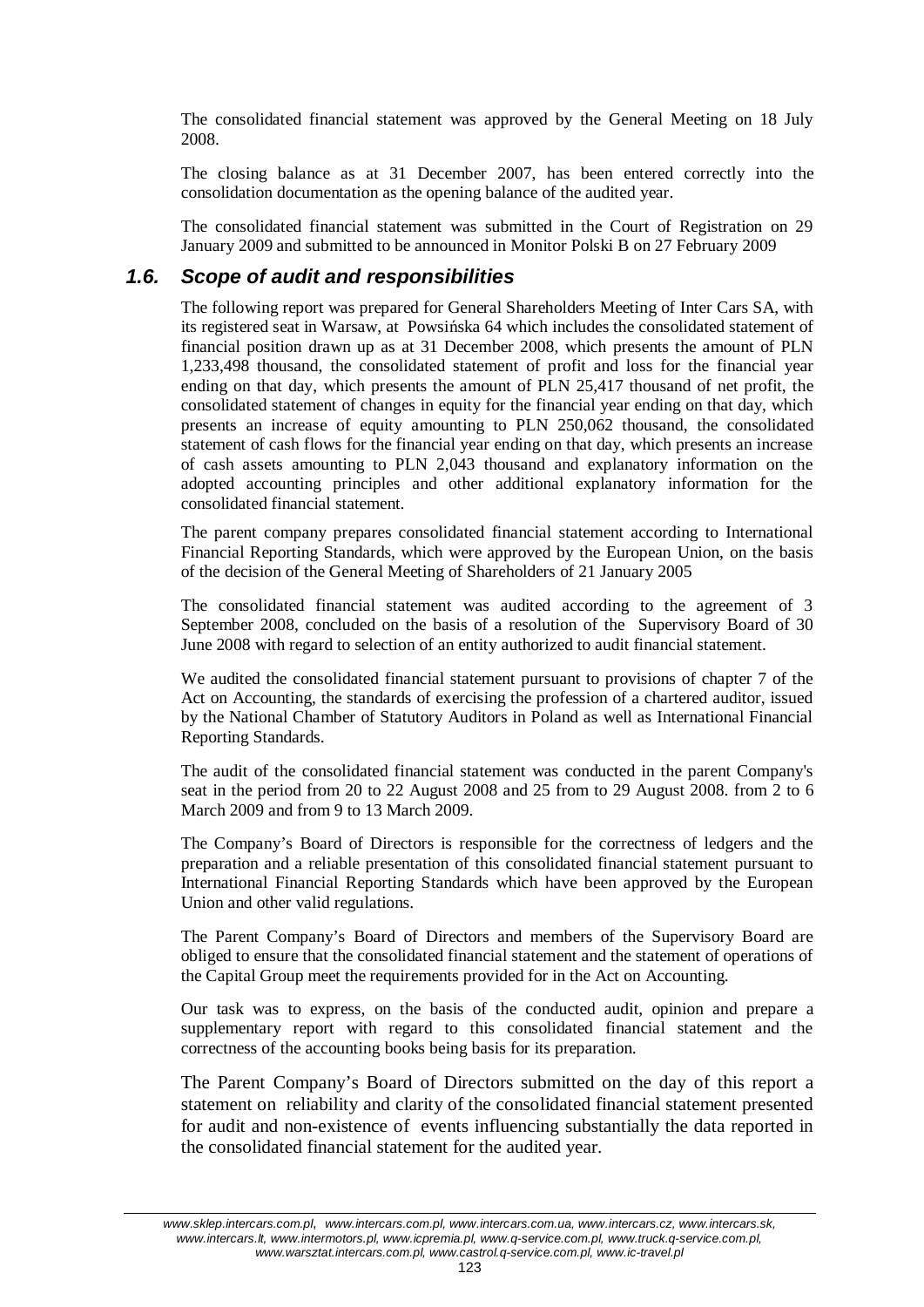During the audit of the consolidated financial statement, the Parent Company's Board of Directors made available all documents and information necessary to issue an opinion and prepare a report.

KPMG Audyt Sp. z o.o., members of its Board of Directors and supervisory bodies as well as other individuals participating in the audit of the consolidated financial statement of the Capital Group fulfil the requirement of independence on the entities comprising the audited Capital Group. The scope of the planned and completed work has not been restricted in any way. The scope and method of the conducted audit result from prepared by us working documentation, available in the seat of KPMG Audyt Sp. z o.o.

## *1.7. Information about conducted audits of financial statement of entities covered by consolidation*

### **1.7.1. Parent company**

The parent company's financial statement for the financial year ending on 31 December 2008 was audited by KPMG Audyt Sp. z o.o., an entity authorized to audit financial statements No. 458 and the issued opinion does not contain any reservations.

### **1.7.2. Other consolidated entities**

| Nazwa jednostki                       | Podmiot uprawniony<br>do badania | Dzień bilansowy    | Rodzaj opinii<br>biegłego rewidenta |
|---------------------------------------|----------------------------------|--------------------|-------------------------------------|
| Feber Sp. z o.o.                      | KPMGAudyt Sp. z o.o.             | 31 grudnia 2008 r. | bez zastrzeżeń                      |
| Inter Cars Ukraina                    | nie dotyczy                      | 31 grudnia 2008 r. | nie dotyczy                         |
| Lauber Sp. z o.o.                     | nie dotyczy                      | 31 grudnia 2008 r. | nie dotyczy                         |
| Q-Service Sp. z o.o.                  | nie dotyczy                      | 31 grudnia 2008 r. | nie dotyczy                         |
| Inter Cars Česká Republika s.r.o.     | nie dotyczy                      | 31 grudnia 2008 r. | nie dotyczy                         |
| Inter Cars Slovenska Republika s.r.o. | nie dotyczy                      | 31 grudnia 2008 r. | nie dotyczy                         |
| Inter Cars Lietuva UAB                | nie dotyczy                      | 31 grudnia 2008 r. | nie dotyczy                         |
| IC Development & Finance Sp. z o.o.   | nie dotyczy                      | 31 grudnia 2008 r. | nie dotyczy                         |
| Armatus Sp. zo.o.                     | nie dotyczy                      | 31 grudnia 2008 r. | nie dotyczy                         |
| JC Auto s.r.o.                        | nie dotyczy                      | 31 grudnia 2008 r. | nie dotyczy                         |
| Inter Cars Hungária Kft               | nie dotyczy                      | 31 grudnia 2008 r. | nie dotyczy                         |
| JC Auto S.A.                          | nie dotyczy                      | 31 grudnia 2008 r. | nie dotyczy                         |
| Inter Cars d.o.o.                     | nie dotyczy                      | 31 grudnia 2008 r. | nie dotyczy                         |
| JC Auto s.r.l.                        | nie dotyczy                      | 31 grudnia 2008 r. | nie dotyczy                         |
| Inter Cars Romania s.r.l.             | nie dotyczy                      | 31 grudnia 2008 r. | nie dotyczy                         |

Except for Feber Sp. z o.o., the entities covered by consolidation were not subject to the obligation of audit by an authorized entity.

The share of balance sheet totals of the entities comprising the Capital Group which were not subject to the obligation of audit by an authorized entity in the consolidated balance sheet total of the Capital Group before intercompany eliminations as at 31 December 2008 amounted to 15%. The share of revenues of these entities in the

*www.sklep.intercars.com.pl*, *www.intercars.com.pl, www.intercars.com.ua, www.intercars.cz, www.intercars.sk, www.intercars.lt, www.intermotors.pl, www.icpremia.pl, www.q-service.com.pl, www.truck.q-service.com.pl, www.warsztat.intercars.com.pl, www.castrol.q-service.com.pl, www.ic-travel.pl*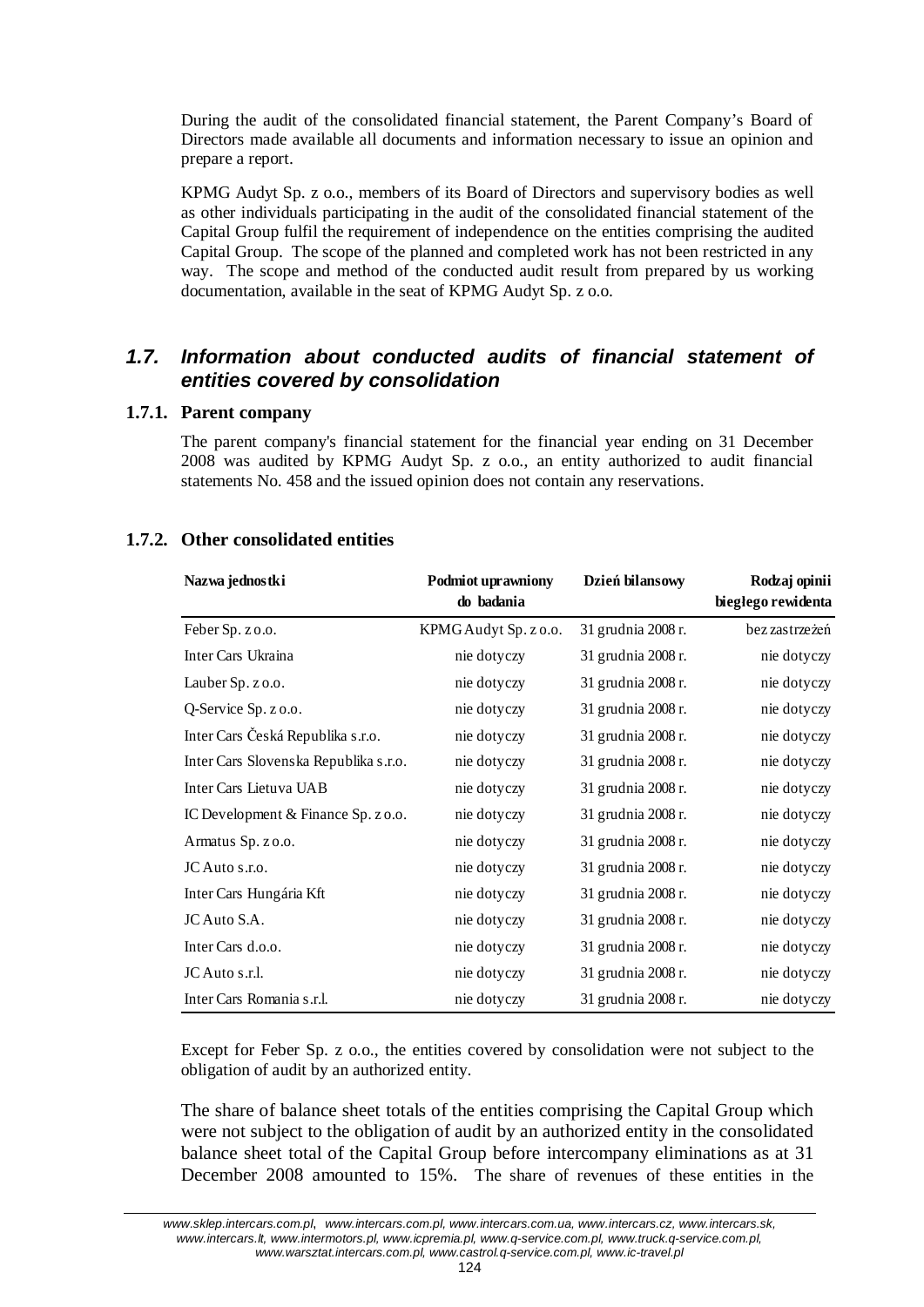revenues of the Capital Group, before the elimination of intercompany transactions, for the financial year ending on 31 December 2008, amounted to 15%.

#### *www.sklep.intercars.com.pl*, *www.intercars.com.pl, www.intercars.com.ua, www.intercars.cz, www.intercars.sk, www.intercars.lt, www.intermotors.pl, www.icpremia.pl, www.q-service.com.pl, www.truck.q-service.com.pl, www.warsztat.intercars.com.pl, www.castrol.q-service.com.pl, www.ic-travel.pl*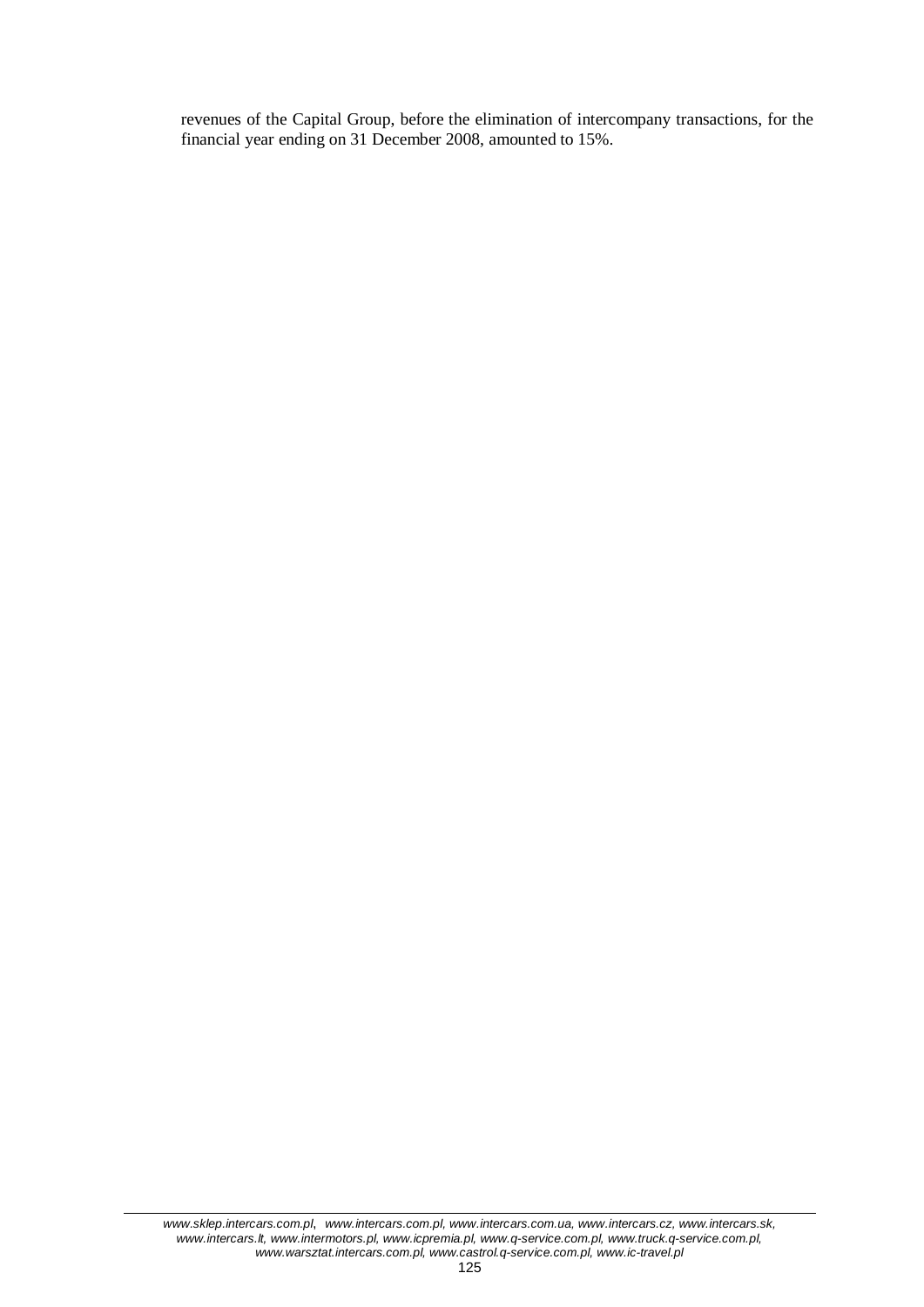# **2. Financial analysis of Capital Group**

# *2.1. General analysis of the consolidated financial statement*

Skonsolidowany bilans

| <b>AKTYWA</b>                                                       | 31.12.2008 | zł '000 bilansowej       | % sumy 31.12.2007 | $%$ sumy<br>zł '000 bilansowej |
|---------------------------------------------------------------------|------------|--------------------------|-------------------|--------------------------------|
| Aktywa trwałe                                                       |            |                          |                   |                                |
| Rzeczowe aktywa trwałe                                              | 181 295    | 14,7                     | 90 596            | 11,1                           |
| Nieruchomości inwestycyjne                                          | 57 328     | 4,7                      | 43 319            | 5.3                            |
| Wartości niematerialne                                              | 158 097    | 12,8                     | 7789              | 1,0                            |
| Inwestycje w jednostkach powiązanych                                | 3770       | 0.3                      |                   | $\sim$                         |
| Inwestycje dostępne do sprzedaży                                    | 43         | 0.0                      | 43                | 0.0                            |
| Należności                                                          | 4547       | 0,4                      | 2 3 6 7           | 0.3                            |
| Przedpłaty                                                          | 1 4 8 0    | 0,1                      | 1473              | 0.2                            |
| Aktywa z tytułu odroczonego podatku dochodowego                     | 282        | 0.0                      | 7591              | 0.9                            |
| Aktywa trwałe razem                                                 | 406 842    | 33,0                     | 153 178           | 18,8                           |
| Aktywa obrotowe                                                     |            |                          |                   |                                |
| Zapas y                                                             | 587 900    | 47,7                     | 482 693           | 59,2                           |
| Należności z tytułu dostaw i usług oraz pozostałe                   | 210 405    | 17.1                     | 154 503           | 18,9                           |
| Należności z tytułu podatku dochodowego                             | 357        | 0.0                      |                   |                                |
| Przedpłaty                                                          | 3 0 7 2    | 0.2                      | 2457              | 0.3                            |
| Środki pieniężne i ich ekwiwalenty                                  | 24 9 22    | 2,0                      | 22 879            | 2,8                            |
| Aktywa obrotowe razem                                               | 826 656    | 67,0                     | 662 532           | 81,2                           |
| <b>SUMA AKTYWÓW</b>                                                 | 1 233 498  | 100,0                    | 815 710           | 100,0                          |
|                                                                     |            |                          |                   |                                |
| PASYWA                                                              | 31.12.2008 |                          | % sumy 31.12.2007 | $%$ sumy                       |
|                                                                     |            | zł '000 bilansowej       |                   | zł '000 bilansowej             |
| Kapital własny                                                      |            |                          |                   |                                |
| Kapitał zakładowy                                                   | 27 472     | 2.2                      | 23 642            | 2.9                            |
| Kapitał zapasowy z emisji akcji powyżej wartości nominalnej         | 247 785    | 20,1                     | 21 415            | 2.6                            |
| Kapitał zapasowy                                                    | 104 595    | 8,5                      | 65 975            | 8,1                            |
| Pozostały kapitał rezerwowy                                         | 5935       | 0.5                      | 5 1 9 2           | 0.6                            |
| Różnice kursowe z konsolidacji                                      | 1 2 2 6    | 0,1                      | (1920)            | 0.2                            |
| Niepodzielony wynik lat ubiegłych i roku bieżącego                  | 31 112     | 2,5                      | 52 608            | 6,5                            |
| Kapitał własny akcjonariuszy jednostki dominującej                  | 418 125    | 33.9                     | 166912            | 20,5                           |
| Udziały mniejszości                                                 |            | $\overline{\phantom{a}}$ | 1 1 5 1           | 0,1                            |
| Kapital własny razem                                                | 418 125    | 33.9                     | 168 063           | 20,6                           |
| Zobowiązania                                                        |            |                          |                   |                                |
| Zobowiązania z tytułu kredytów, obligacji oraz leasingu finansowego | 113 462    | 9.2                      | 38 794            | 4,8                            |
| Rezerwy                                                             | 148        | 0.0                      |                   |                                |
| Rezerwa z tytułu odroczonego podatku dochodowego                    | 10 958     | 0.9                      | 8568              | 1,0                            |
| Długoterminowe rozliczenia międzyokresowe                           | 7          | 0.0                      |                   |                                |
| Zobowiązania długoterminowe razem                                   | 124 575    | 10,1                     | 47 362            | 5,8                            |
|                                                                     |            |                          |                   |                                |
| Zobowiązania z tytułu dostaw i usług oraz pozostałe                 | 247 684    | 20,1                     | 261 412           | 32,0                           |
| Zobowiązania z tytułu kredytów, obligacji oraz leasingu finansowego | 425 124    | 34,5                     | 318 574           | 39,1                           |
| Zobowiązania z tytułu świadczeń pracowniczych                       | 2 5 7 3    | 0.2                      | 818               | 0,1                            |
| Zobowiązania z tytułu podatku dochodowego                           | 979        | 0,1                      | 10 063            | 1.2                            |
| Rezerwy                                                             | 1621       | 0,1                      | 851               | 0,1                            |
| Krótkoterminowe rozliczenia międzyokresowe                          | 12817      | 1,0                      | 8567              | 1,1                            |
| Zobowiązania krótkoterminowe razem                                  | 690 798    | 56,0                     | 600 285           | 73,6                           |
| Zobowiązania razem                                                  | 815 373    | 66,1                     | 647 647           | 79.4                           |
| SUMA PASYWÓW                                                        | 1 233 498  | 100.0                    | 815710            | 100.0                          |

*www.sklep.intercars.com.pl*, *www.intercars.com.pl, www.intercars.com.ua, www.intercars.cz, www.intercars.sk, www.intercars.lt, www.intermotors.pl, www.icpremia.pl, www.q-service.com.pl, www.truck.q-service.com.pl, www.warsztat.intercars.com.pl, www.castrol.q-service.com.pl, www.ic-travel.pl*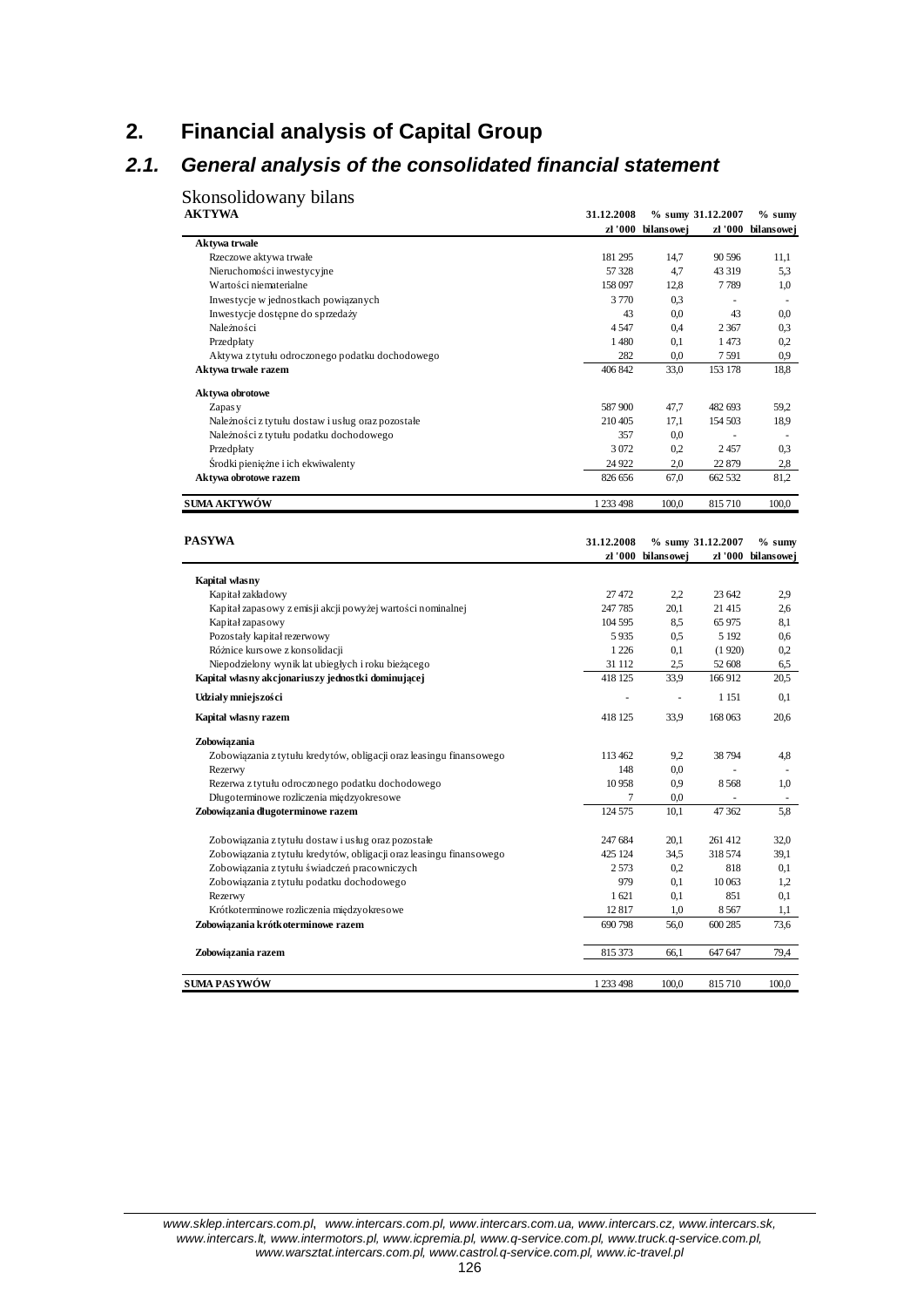### **2.1.1. Consolidated profit and loss statement**

|                                                        | $01.01.2008 -$ |               | $01.01.2007 -$ |                          |
|--------------------------------------------------------|----------------|---------------|----------------|--------------------------|
|                                                        | 31.12.2008     | % przychodów  | 31.12.2007     | % przychodów             |
|                                                        | zł '000        | ze s przedaży | zł '000        | ze sprzedaży             |
| DZIAŁALNOŚĆ KONTYNUOWANA                               |                |               | przekształcone |                          |
| Przychody ze sprzedaży produktów, towarów i materiałów | 1737956        | 100,0         | 1 326 894      | 100,0                    |
| Koszty sprzedanych produktów, towarów i materiałów     | (1202945)      | 69,2          | (958 287)      | 72,2                     |
| Zysk brutto ze sprzedaży                               | 535 011        | 30,8          | 368 607        | 27,8                     |
| Pozostałe przychody operacyjne                         | 25 183         | 1,4           | 19651          | 1,5                      |
| Koszty sprzedaży i ogólnego zarządu                    | (273582)       | 15,7          | (154609)       | 11,7                     |
| Koszty usługi dystrybucyjnej                           | (195, 566)     | 11,3          | (127 292)      | 9,6                      |
| Koszty programu opcji menadżerskich                    | (743)          | 0.0           | (3330)         | 0,2                      |
| Pozostałe koszty operacyjne                            | (14934)        | 0.9           | (15348)        | 1,2                      |
| Zysk na działalności operacyjnej                       | 75 369         | 4,3           | 87 679         | 6,6                      |
| Przychody finansowe                                    | 1658           | 0,1           | 939            | 0.1                      |
| Różnice kursowe                                        | (9043)         | 0,5           | 38             | 0,0                      |
| Koszty finansowe                                       | (33 477)       | 1,9           | (14996)        | 1,1                      |
| Strata z tytułu udziału w jednostkach stowarzyszonych  | (106)          | 0.0           |                | $\overline{\phantom{a}}$ |
| Zysk przed opodatkowaniem                              | 34 401         | 2,0           | 73 660         | 5,6                      |
| Podatek dochodowy                                      | (8984)         | 0,5           | (15696)        | 1,2                      |
| Zysk netto                                             | 25417          | 1,5           | 57 964         | 4,4                      |
| w tym przypadający na:                                 |                |               |                |                          |
| Akcjonariuszy jednostki dominującej                    | 26 5 68        | 1.5           | 58 608         | 4,4                      |
| Akcjonariuszy mniejszościowych                         | (1151)         | 0,1           | (644)          | 0.0                      |
| Zysk netto                                             | 25 417         |               | 57 964         |                          |
| Podstawowy (zł)                                        | 1,90           | 0.0           | 4,90           | 0.0                      |
| Rozwodniony (zł)                                       | 1,87           | 0.0           | 4,85           | 0.0                      |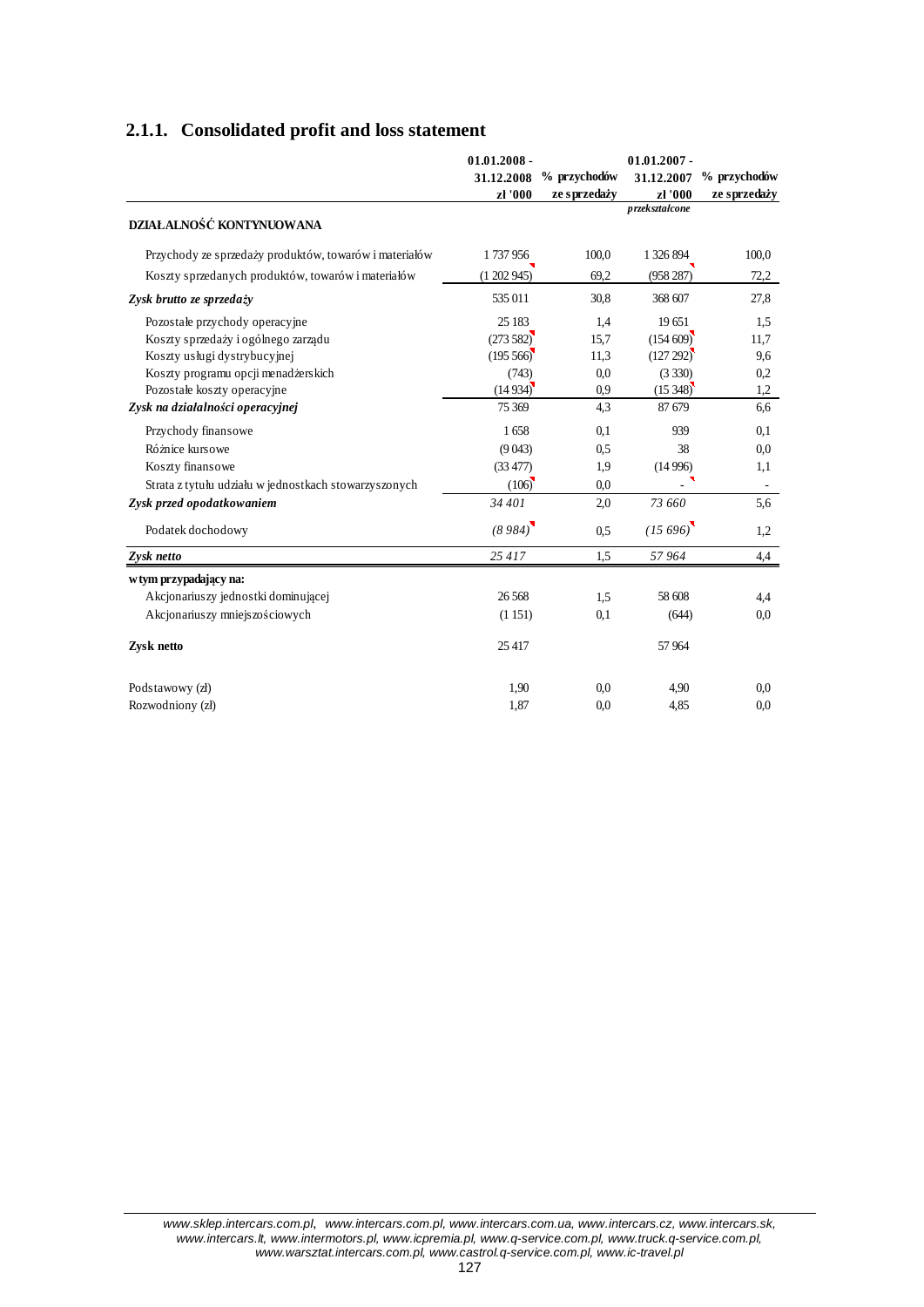# *2.2. Selected financial ratios*

|    |                                                                                    | 2008   | 2007             | 2006             |
|----|------------------------------------------------------------------------------------|--------|------------------|------------------|
| 1. | Rentowność sprzedaży netto                                                         |        |                  |                  |
|    | zysk netto x $100\%$<br>przychody netto                                            | 1.5%   | 4,4%             | 1.9%             |
| 2. | Rentowność kapitału własnego                                                       |        |                  |                  |
|    | zysk netto x $100\%$<br>kapitał własny - zysk netto                                | 6.5%   | 52,6%            | 21,2%            |
| 3. | Szybkość obrotu należności                                                         |        |                  |                  |
|    | średni stan należności z tytułu dostaw i usług brutto x 365 dni<br>przychody netto | 28 dni | $26 \text{ dni}$ | $26 \text{ dni}$ |
| 4. | Stopa zadłużenia                                                                   |        |                  |                  |
|    | zobowiązania x 100%<br>suma pasywów                                                | 66,1%  | 79,4%            | 74,8%            |
| 5. | Wskaźnik płynności                                                                 |        |                  |                  |
|    | aktywa obrotowe<br>zobowiązania krótkoterminowe                                    | 1,2    | 1,1              | 1,1              |

• Net revenue from sales of products, goods and materials.

x Average gross trade receivables is arithmetic average of trade receivables at the opening balance and closing balance, excluding write-downs.

### *2.3. Interpretation of ratios*

Net sales return decreased as compared to the previous year because of lower net profit earned by the Group in the audited financial year. The main reasons for lower net profit as compared to last year was faster growth in prime costs and overheads as compared to sales revenues increase, which was influenced mainly by the merger with JC Auto. Additionally, the Group recorded large losses on account of exchange rate differences in the current year, incurred in association with a significant depreciation of PLN as compared to EUR.

Deterioration in return on equity, except for the cause of lower net profit of the current period, results, above all, from significant growth in equity, which was caused mainly by the issue of shares related to the merger with JC Auto.

Liquidity ratios and receivables turnover rate remain at a level similar to previous years.

Indebtedness rate was reduced as compared to the previous year. Reduction in the ratio value is mostly due to significant increase in equity, in connection with the merger with JC Auto.

The Group finances its activities to a large extent with loans and bank credits, mainly shortterm ones.

*www.sklep.intercars.com.pl*, *www.intercars.com.pl, www.intercars.com.ua, www.intercars.cz, www.intercars.sk, www.intercars.lt, www.intermotors.pl, www.icpremia.pl, www.q-service.com.pl, www.truck.q-service.com.pl, www.warsztat.intercars.com.pl, www.castrol.q-service.com.pl, www.ic-travel.pl*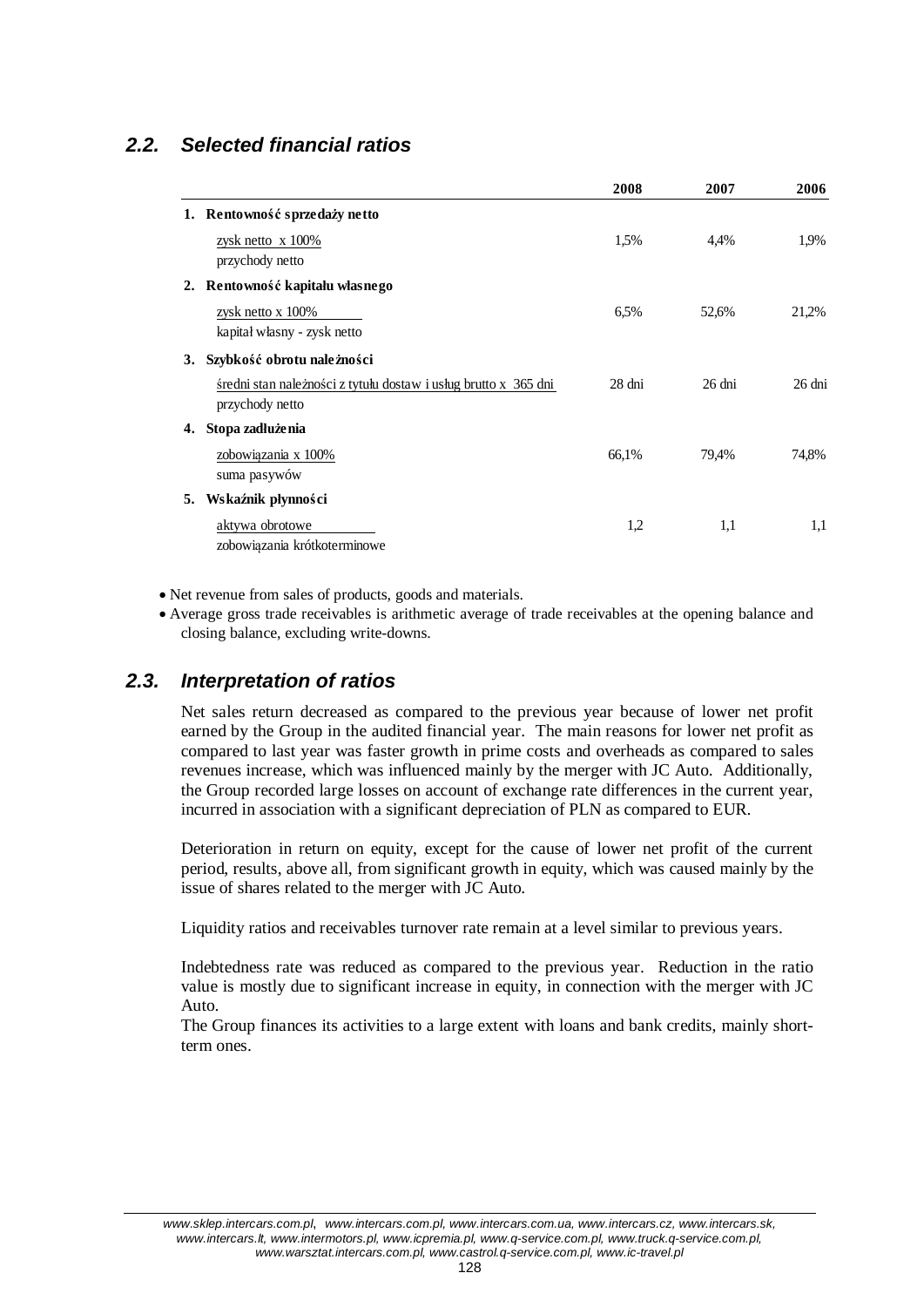# **3. Detailed part of the report**

# *3.1. Accounting principles*

The parent company has current documentation describing the accounting principles used in the Capital Group, adopted by the parent company's Board of Directors.

The adopted accounting principles have been presented in the additional information to the consolidated financial statement, in the scope required by International Financial Reporting Standards which have been approved by the European Union.

Due to the fact that not all the entities comprising the Capital Group apply the same accounting principles compliant with the principles applied by the parent company, these entities' financial statements were transformed in an appropriate manner for the purposes of preparing the consolidated financial statement, adapting the data to the accounting principles applied in the parent company.

Financial statements of the entities covered by the consolidated financial statement have been prepared as at the same balance sheet date as the financial statement of the parent company.

# *3.2. Basis of preparation of the consolidated financial statements*

Consolidated annual financial statement of Inter Cars S.A. Capital Group has been prepared pursuant to International Financial Reporting Standards which have been approved by the European Union and other valid regulations.

The basis for preparing the consolidated financial statement was the consolidation documentation drawn up on the basis of the requirements of the Regulation of the Minister of Finance of 12 December 2001 on detailed principles for the preparation of financial statements for affiliates for entities other than banks and insurance companies (Journal of Laws dated 2001, number 152, item 1729).

## *3.3. Method of consolidation*

The applied consolidation methodology has been presented in note 1 of the additional information to the consolidated financial statement.

## *3.4. Goodwill arising on consolidation*

The method of determining goodwill from consolidation has been presented in note 33 of the additional information to the consolidated financial statement.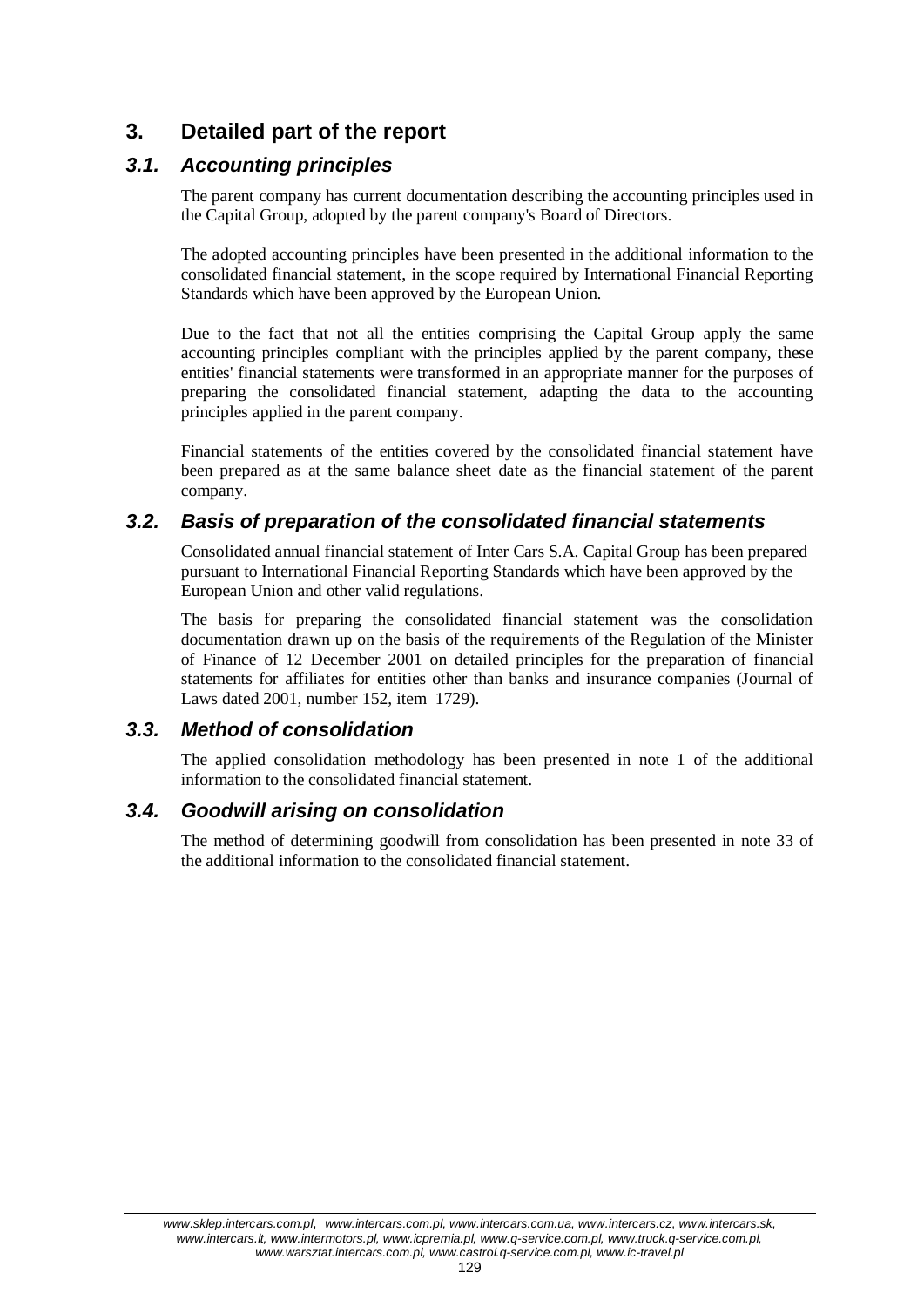# *3.5. Consolidation of capitals and determination of minority shares*

The Capital Group's share capital is the parent company's share capital.

The calculations of the remaining components of the Capital Group's equity were made by adding relevant components of equity of subsidiaries covered by the consolidated financial statement to particular components of the parent company's equity, corresponding to the percentage share of the parent company in the equity of subsidiaries as at the balance sheet date.

Only these parts of relevant components of equity of subsidiary companies, which were formed after the parent company took control over them, were added to the Capital Group's equity.

The calculations of minority shares in subsidiaries covered by the consolidated financial statement were made on the basis of the percentage share of minority shareholders in the equity of subsidiaries as at the balance sheet date.

### *3.6. Consolidation exclusions*

Consolidation exclusions concerning intercompany settlements were made.

Sales between entities and other intercompany operating revenues and expenses and financial revenues and expenses were eliminated on consolidation.

The consolidation eliminations were based on the accounting records of Inter Cars S.A. and agreed with information received from the subsidiaries.

## *3.7. Additional information to consolidated financial statement*

Data contained in the additional information to the consolidated financial statement containing a description of significant principles and other explanatory information were presented, in all material aspects, completely and correctly. These data are an integral part of the consolidated financial statement.

## *3.8. Statement of the activities of the Capital Group*

The Report of the Management Board of the Parent Company on the Group's activities includes, in all material respects, the information required by article 49 of the Accounting Act and the Resolution of the Ministry of Finance of 19 February 2009 on current and periodical information provided by issuers of securities and the conditions for recognition as equivalent of information required by legal regulations of a state not being a member state (Official Journal of 2009, No 33 item  $259$  with amendments) and the information is consistent with the consolidated financial statement.